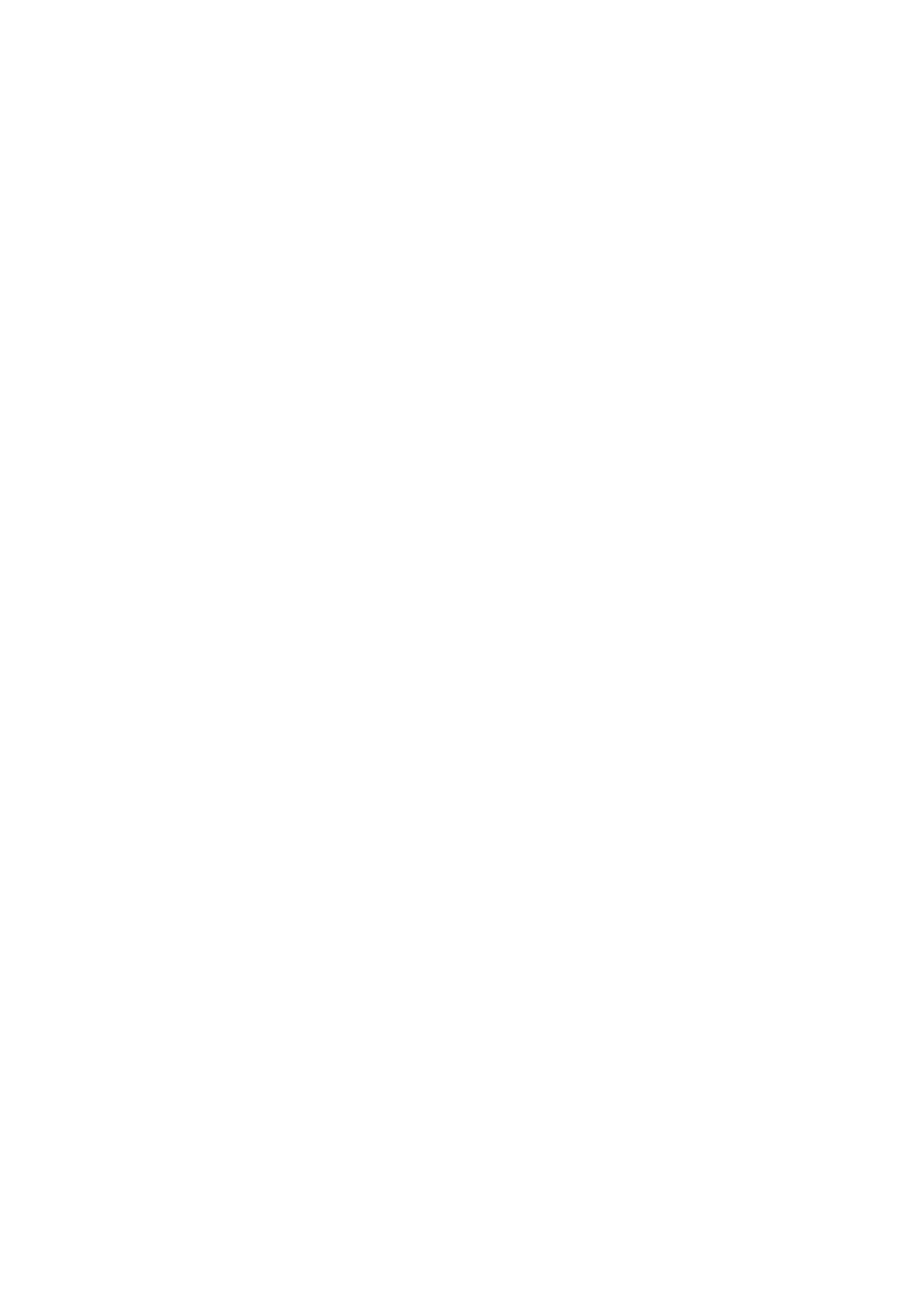# *HALF-YEARLY ECONOMIC REPORT 2007*

ECONOMIC ANALYSIS DIVISION ECONOMIC ANALYSIS AND BUSINESS FACILITATION UNIT FINANCIAL SECRETARY'S OFFICE GOVERNMENT OF THE HONG KONG SPECIAL ADMINISTRATIVE REGION

*August 2007*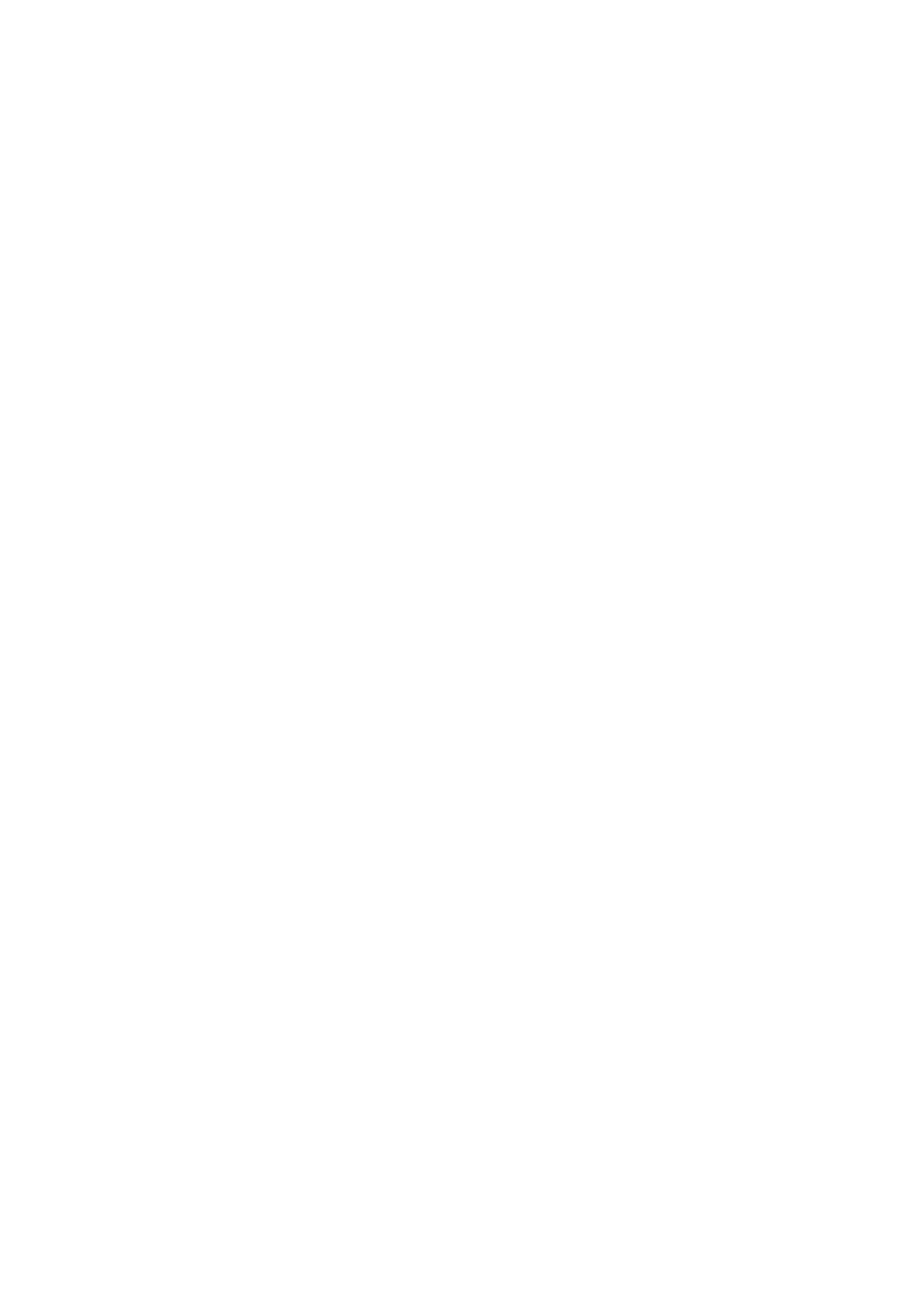# **CONTENTS**

*Paragraphs*

## CHAPTER 1: OVERVIEW OF ECONOMIC PERFORMANCE

| Overall situation                                             | 1.1<br>$\sim$ $-$               | 1.6  |
|---------------------------------------------------------------|---------------------------------|------|
| GDP by major economic sector                                  | 1.7                             |      |
| Some highlights of economic policy                            | 1.8<br>$\sim$                   | 1.11 |
| Box 1.1 Ten years after re-unification : a review             |                                 |      |
| <b>CHAPTER 2: THE EXTERNAL SECTOR</b>                         |                                 |      |
| Visible trade                                                 |                                 |      |
| Total exports of goods                                        | 2.1                             | 2.4  |
| Imports of goods                                              | 2.5                             |      |
| Invisible trade                                               |                                 |      |
| Exports of services                                           | 2.6                             |      |
| Imports of services                                           | 2.7                             |      |
| Visible and invisible trade balance                           | 2.8                             |      |
| Trade policy and other developments                           | 2.9<br>$\overline{a}$           | 2.11 |
|                                                               |                                 |      |
| <b>CHAPTER 3: DEVELOPMENTS IN SELECTED SECTORS</b>            |                                 |      |
| Property                                                      | 3.1<br>$\overline{\phantom{a}}$ | 3.5  |
| Land                                                          | 3.6                             | 3.7  |
| External transport                                            | 3.8                             | 3.9  |
| Tourism                                                       | 3.10                            | 3.12 |
| Logistics                                                     | 3.13                            | 3.14 |
| Innovation and technology                                     | 3.15<br>$\omega_{\rm{max}}$     | 3.16 |
| Box 3.1 Rising tendency for business enterprises to engage in |                                 |      |
| collaborative activities on research and development          |                                 |      |
| <b>CHAPTER 4: THE FINANCIAL SECTOR</b>                        |                                 |      |
|                                                               |                                 |      |
| Overall situation                                             | 4.1                             | 4.2  |
| Interest rates, aggregate balance and exchange rates          | 4.3<br>$\mathbb{Z}^2$           | 4.6  |
| Money supply and deposits                                     | 4.7                             |      |
| Loans and advances                                            | 4.8<br>4.9                      | 4.11 |
| <b>Banking</b><br>The debt market                             | $\sim$<br>4.12                  | 4.13 |
|                                                               | $\sim$<br>4.14                  | 4.17 |
| The stock and futures markets                                 | $\sim$<br>4.18                  |      |
| Fund management and investment funds<br>Insurance             | 4.19                            |      |
| Box 4.1 Asset management industry in Hong Kong                |                                 |      |
|                                                               |                                 |      |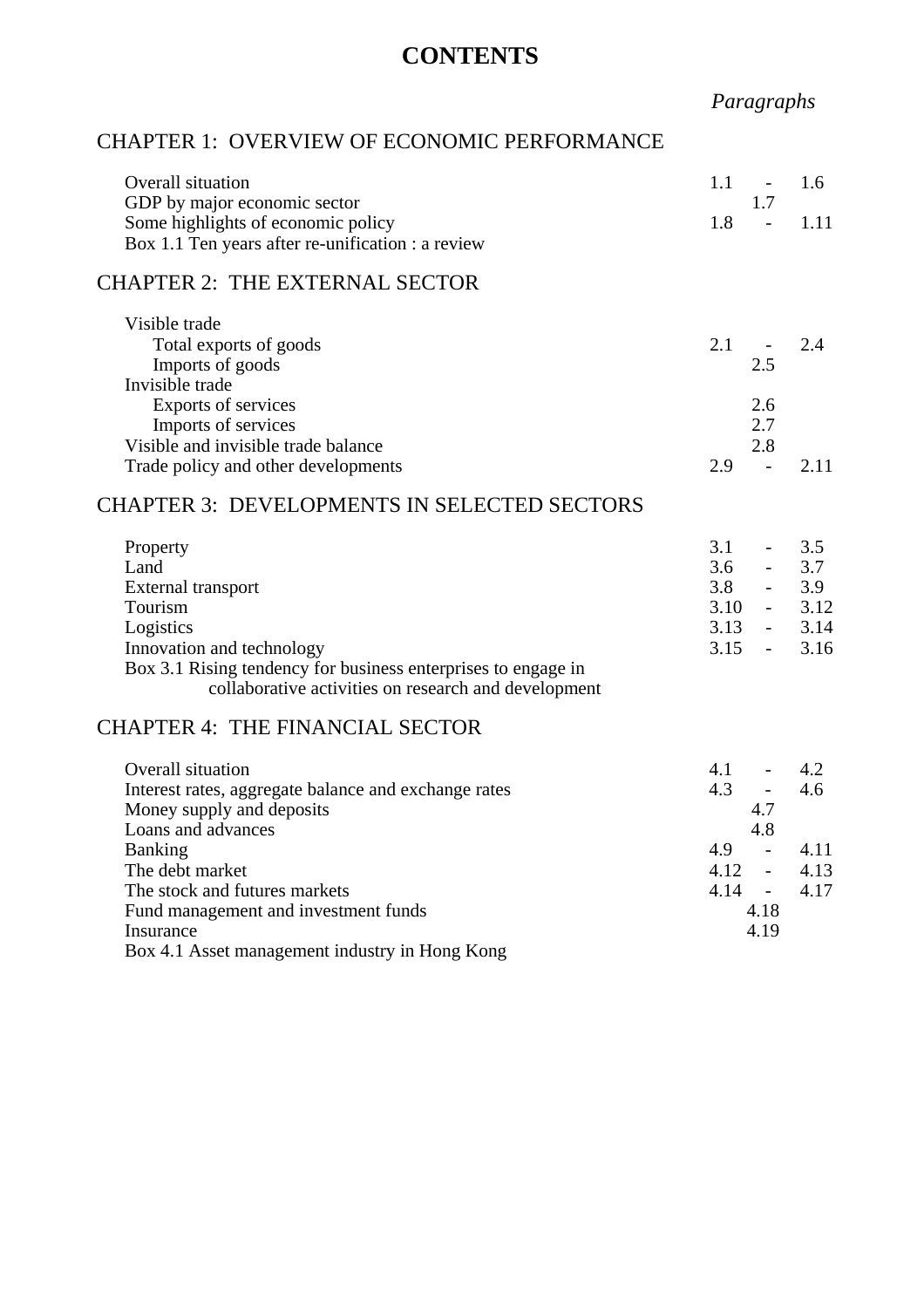# CHAPTER 5: THE LABOUR SECTOR

| Overall labour market situation                                |     | 5.1                      |               |
|----------------------------------------------------------------|-----|--------------------------|---------------|
| Total employment and labour supply                             | 5.2 | $\overline{\phantom{a}}$ | 5.3           |
| Profile of unemployment                                        |     | 5.4                      |               |
| Profile of underemployment                                     |     | 5.5                      |               |
| Profile of employment in establishments                        | 5.6 | $\overline{\phantom{a}}$ | 5.7           |
| Vacancies                                                      | 5.8 | $\sim 100$               | 5.10          |
| Earnings and wages                                             |     |                          | $5.11 - 5.15$ |
| Box 5.1 Recent employment situation of new immigrants from the |     |                          |               |
| Mainland of China                                              |     |                          |               |
| Box 5.2 Self-employment situation since 2003                   |     |                          |               |
|                                                                |     |                          |               |

# CHAPTER 6: PRICES

| Consumer prices                                                     | 6.1 | $\overline{\phantom{a}}$ | 62  |
|---------------------------------------------------------------------|-----|--------------------------|-----|
| Costs of factor inputs                                              | 6.3 | $\overline{a}$           | 6.4 |
| Output prices                                                       |     | 6.5                      |     |
| GDP deflator                                                        |     | 6.6                      |     |
| Box 6.1 Analysis of unit labour costs in different economic sectors |     |                          |     |
| Box 6.2 An examination of the sources of recent food price hikes    |     |                          |     |
| and its impact on Hong Kong's inflation                             |     |                          |     |

STATISTICAL APPENDIX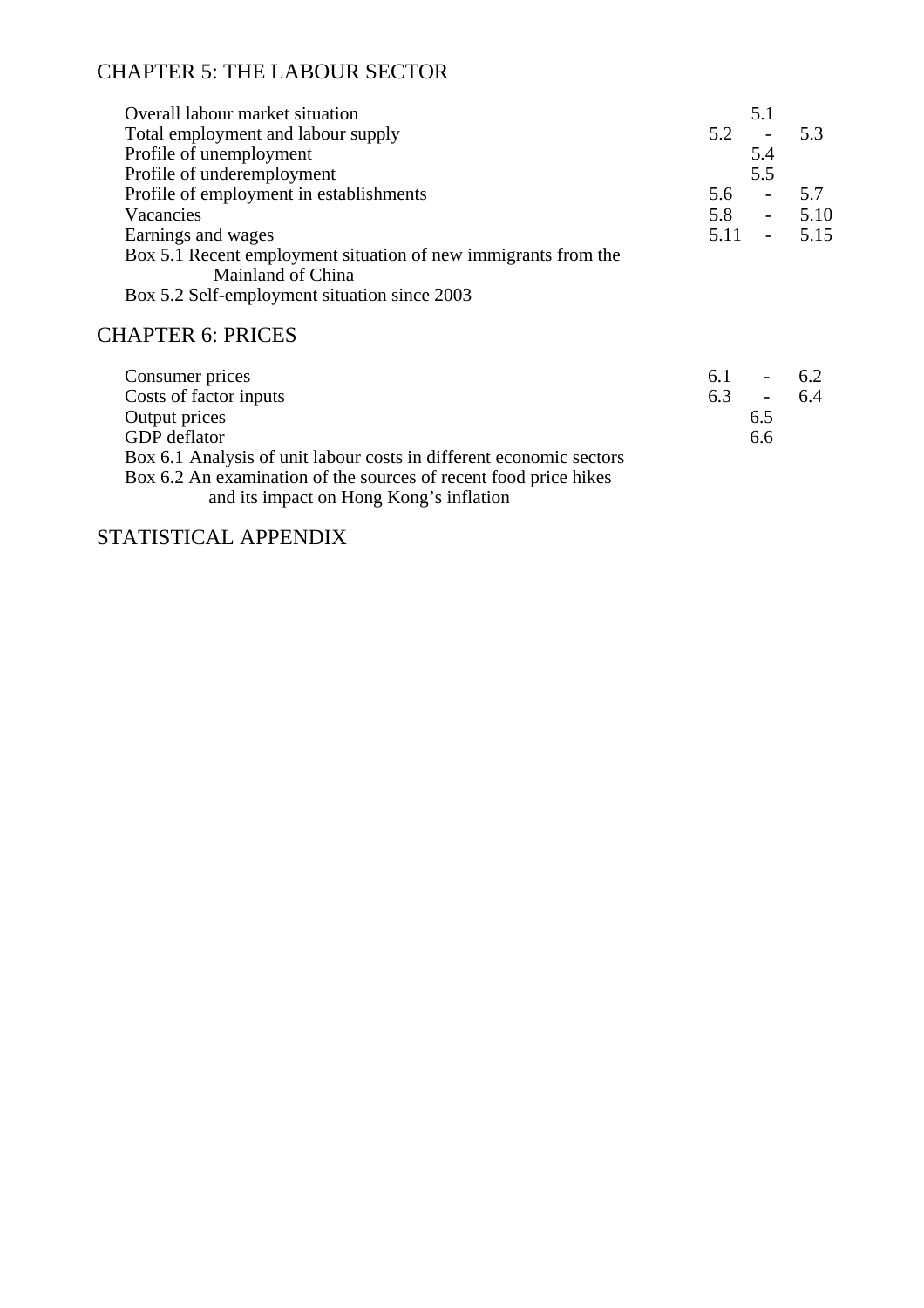# **CHAPTER 1 : OVERVIEW OF ECONOMIC PERFORMANCE**

#### *Summary*

- <sup>z</sup>*The Hong Kong economy expanded briskly in the second quarter of 2007, with GDP accelerating to a 6.9% growth in real terms, up from 5.7% in the first quarter. The economic upturn continued to be broad-based and distinctly above trend.*
- <sup>z</sup>*External trade was robust in the second quarter. Merchandise exports to the Mainland stayed vibrant, and those to the EU and Japan also showed faster growth, offsetting the softness of the US market. The sustained notable growth in exports to many of the East Asian markets also contributed.*
- <sup>z</sup>*Financial services recorded spectacular performance while many business and professional services held up well. Meanwhile, exports of services continued to show distinct growth, underpinned by buoyant financial market activities, and notable growth in offshore trade and inbound tourism.*
- <sup>z</sup>*Domestic demand continued to display strength. Consumption spending rose markedly further, supported by rising labour income, better job prospects and improved financial positions of households. Investment in equipment and machinery also re-accelerated to double-digit growth, reflecting the sanguine business outlook. Construction and building activity saw a rebound, albeit from a low base.*
- The labour market improved further in the second quarter, with total *employment rising to another new high and the seasonally adjusted unemployment rate edging down to 4.2%, the lowest since mid-1998. Wages and earnings rose further in March 2007 over a year earlier, while job vacancies went up to a post-1997 high.*
- <sup>z</sup>*Consumer price inflation stayed moderate, even after discounting the influence of one-off factors such as the rates concessions. The underlying inflationary pressures in the second quarter, partly alleviated by the continued rise in labour productivity, remained largely unchanged from the preceding quarter.*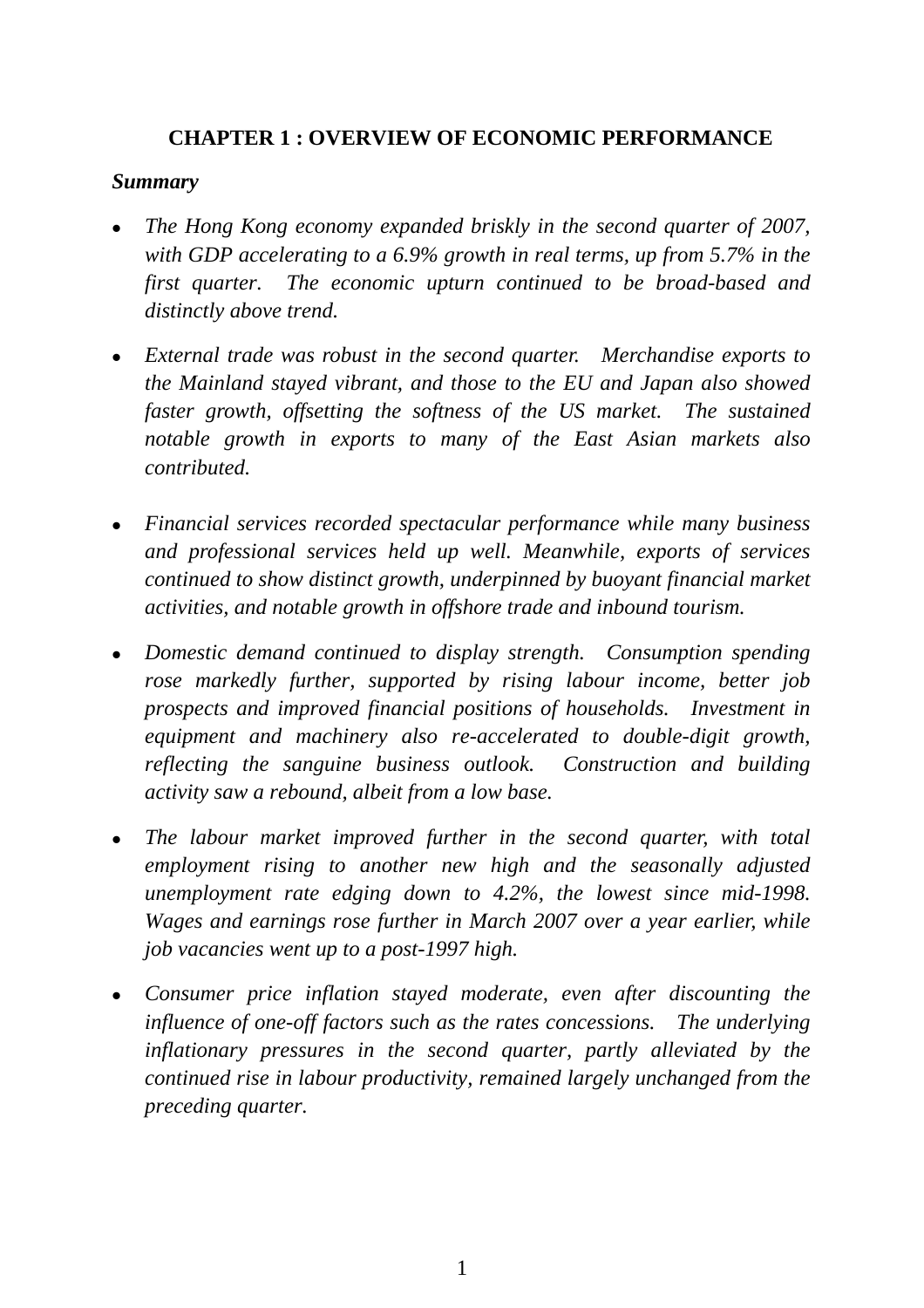# **Overall situation**

1.1 The Hong Kong economy saw another quarter of broad-based upturn at a robust and faster pace of expansion in the second quarter of 2007. External trade gathered strong momentum, supported by a largely vibrant external environment. Locally, domestic demand continued to contribute in a significant way to overall economic growth. Consumer spending saw further strong increase in the second quarter, reflecting the improving labour market conditions and positive wealth effect from the buoyant asset market performance. Investment spending on machinery and equipment also re-accelerated to double-digit growth, even against a high base of comparison, indicating that business confidence held up well. The demand for labour strengthened further along with the economic upturn, generating more new jobs and leading to continued rise in labour incomes. Notwithstanding the brisk pace of economic expansion, the underlying inflationary trend remained moderate in the second quarter, with rising labour productivity helping to alleviate the price pressures from the external front. The rates concessions in particular had kept the headline consumer price inflation at a modest level.

1.2 In the second quarter of 2007, the *Gross Domestic Product (GDP)*(1) rose by 6.9% in real terms over a year earlier, marking the fifteenth consecutive quarter of distinctly above-trend growth. This was also faster than the 5.7% growth in the preceding quarter (revised up from the earlier estimate of 5.6%). On a seasonally adjusted quarter-to-quarter comparison<sup>(2)</sup>, GDP rose by 2.0% in real terms in the second quarter.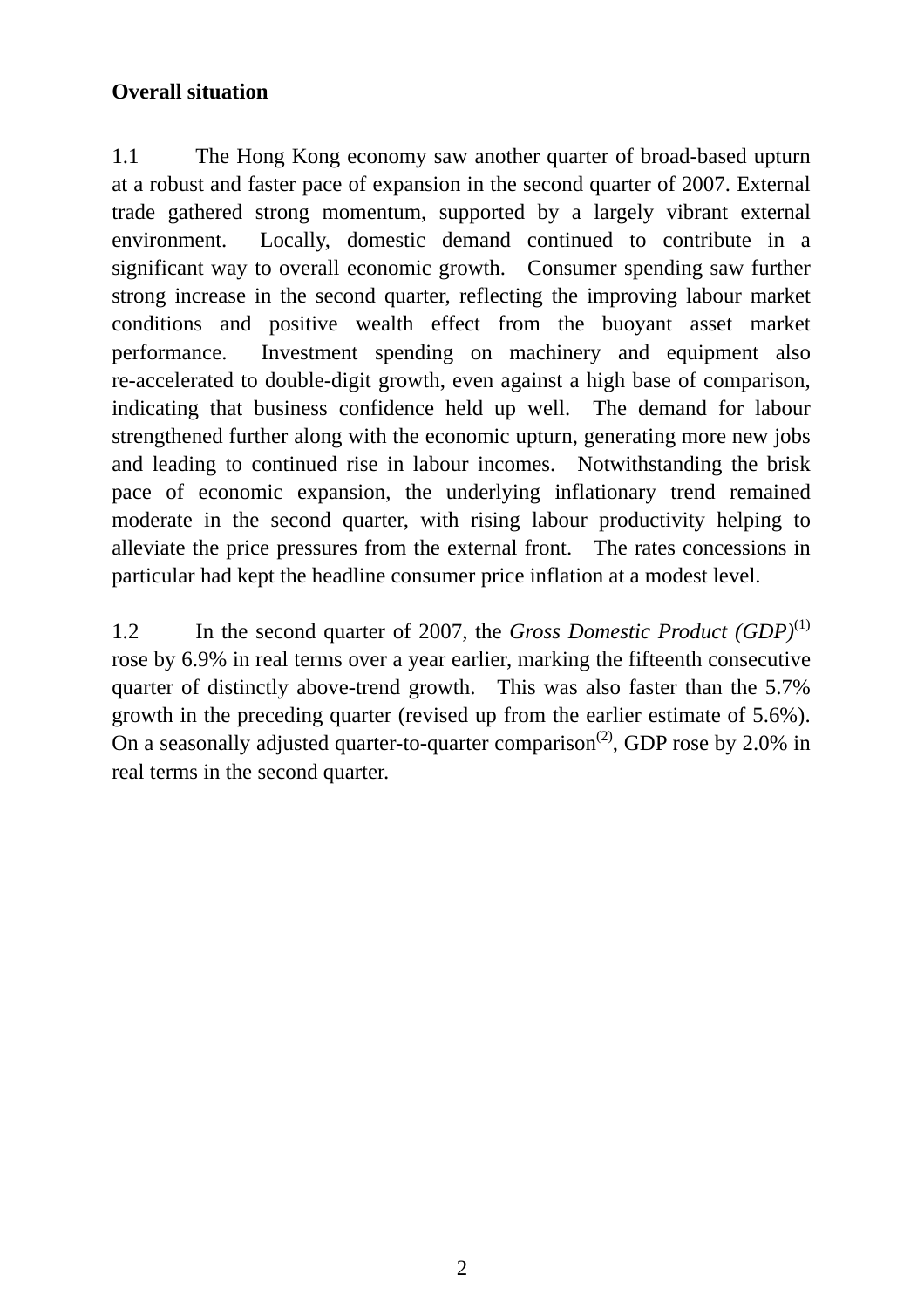#### **Diagram 1.1 : Economic growth remained distinctly above trend in the second quarter**



1.3 Merchandise exports registered robust growth in the second quarter, with broad-based expansion across different markets. The Mainland market continued to perform robustly, given its own vibrant trade flows and strong domestic demand. Exports to the EU also picked up in the second quarter, reflecting the stronger euro since the latter part of last year and the continued economic expansion of the EU economy. Exports to Japan expanded moderately, despite the weakness of the yen. Exports to most of the other Asian markets, particularly Taiwan, Thailand and Malaysia, fared well. All these, with further help from the weakness of the US dollar, provided an offset to the softness of the US market. Overall, *total exports of goods* grew by 11.3% in real terms in the second quarter over a year earlier, up from 8.2% in the first quarter. Meanwhile, *exports of services* continued to grow distinctly, by 10.9% in real terms in the second quarter, mainly propelled by service exports relating to offshore trade as well as by exports of financial services given the buoyant financial market activities. Service exports relating to inbound tourism also saw further notable growth.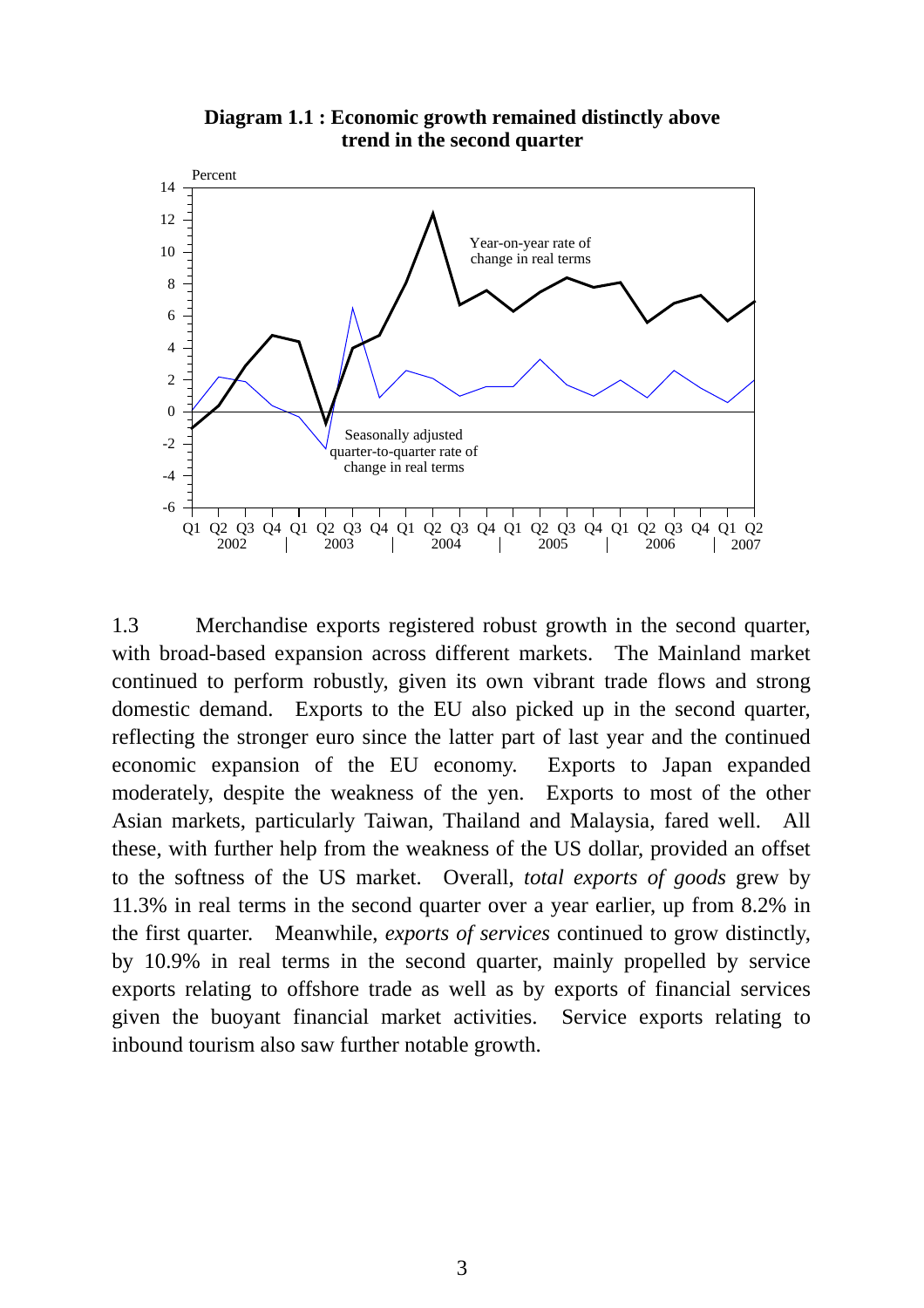# **Table 1.1 : Gross Domestic Product and its main expenditure components and the main price indicators (year-on-year rate of change (%))**

|                                                                               | $2005^{\text{*}}$ | $2006$ <sup>#</sup> | 2006               |                    |                 | 2007                      |                 |                 |
|-------------------------------------------------------------------------------|-------------------|---------------------|--------------------|--------------------|-----------------|---------------------------|-----------------|-----------------|
|                                                                               |                   |                     | $\Omega_1^*$       | $Q2^*$             | $\Omega^*$      | $\mathbf{Q4}^{\text{\#}}$ | $\Omega^*$      | $Q2^+$          |
| Change in real terms of GDP and<br><i>its main expenditure components (%)</i> |                   |                     |                    |                    |                 |                           |                 |                 |
| Private consumption<br>expenditure                                            | 3.3               | 5.2                 | 5.1<br>(1.9)       | 5.8<br>(1.4)       | 4.6<br>(0.9)    | 5.4<br>(1.0)              | 5.3<br>(1.8)    | 6.6<br>(2.8)    |
| Government consumption<br>expenditure                                         | $-3.1$            | 0.2                 | 1.1<br>(2.9)       | $-1.5$<br>$(-2.3)$ | $-1.1$<br>(0.3) | 2.3<br>(1.4)              | 2.4<br>(3.0)    | 2.8<br>$(-1.8)$ |
| Gross domestic fixed<br>capital formation                                     | 4.6               | 7.9                 | 7.3<br>(N.A)       | 4.5<br>(N.A)       | 10.3<br>(N.A)   | 9.4<br>(N.A)              | 4.7<br>(N.A)    | 11.1<br>(N.A)   |
| of which:                                                                     |                   |                     |                    |                    |                 |                           |                 |                 |
| Building and construction                                                     | $-8.4$            | $-7.3$              | $-11.4$            | $-4.1$             | $-10.1$         | $-2.8$                    | $-2.6$          | 5.3             |
| Machinery, equipment and<br>computer software                                 | 12.9              | 17.2                | 22.4               | 11.9               | 20.4            | 14.9                      | 6.8             | 13.1            |
| Total exports of goods                                                        | 11.2              | 10.2                | 14.4<br>(3.2)      | 6.4<br>(0.1)       | 8.9<br>(4.1)    | 11.7<br>(3.3)             | 8.2<br>(1.4)    | 11.3<br>(2.0)   |
| Imports of goods                                                              | 8.6               | 10.0                | 14.0<br>(2.7)      | 6.7<br>$(-0.2)$    | 8.5<br>(4.2)    | 11.4<br>(3.8)             | 8.6<br>(1.0)    | 12.9<br>(3.5)   |
| Exports of services                                                           | 11.3              | 8.9                 | 8.5<br>(0.6)       | 8.9<br>(2.6)       | 8.9<br>(3.2)    | 9.0<br>(2.5)              | 8.9<br>(0.5)    | 10.9<br>(3.9)   |
| Imports of services                                                           | 7.4               | 6.4                 | 5.0<br>$(-0.3)$    | 9.1<br>(5.4)       | 5.2<br>$(-0.9)$ | 6.5<br>(2.0)              | 4.1<br>$(-2.3)$ | 8.0<br>(9.2)    |
| <b>Gross Domestic Product</b>                                                 | 7.5               | 6.9                 | 8.1<br>(2.0)       | 5.6<br>(0.9)       | 6.8<br>(2.6)    | 7.3<br>(1.5)              | 5.7<br>(0.6)    | 6.9<br>(2.0)    |
| Change in the main<br>price indicators $(\%)$                                 |                   |                     |                    |                    |                 |                           |                 |                 |
| <b>GDP</b> deflator                                                           | $-0.4$            | $-0.4$              | $-0.1$<br>$(-0.2)$ | $-0.2$<br>$(-0.1)$ | $-0.4$<br>$(*)$ | $-0.4$<br>$(*)$           | 0.9<br>(1.1)    | 0.7<br>$(-0.3)$ |
| <b>Composite Consumer Price</b><br><b>Index</b>                               | 1.0               | 2.0                 | 1.6<br>(0.4)       | 2.0<br>(0.7)       | 2.3<br>(0.6)    | 2.1<br>(0.4)              | 1.7<br>$(*)$    | 1.3<br>(0.4)    |
| <i>Change in nominal GDP</i> $(\%)$                                           | 7.1               | 6.6                 | 8.0                | 5.3                | 6.3             | 6.9                       | 6.7             | 7.7             |

Notes : Figures are subject to revision later on as more data become available.

- (#) Revised figures.
- (+) Preliminary figures.
- ( ) Seasonally adjusted quarter-to-quarter rate of change.
- N.A. Not applicable, as no clear seasonal pattern is found in gross domestic fixed capital formation, due to the presence of considerable short-term fluctuations.
- (\*) Change of less than 0.05%.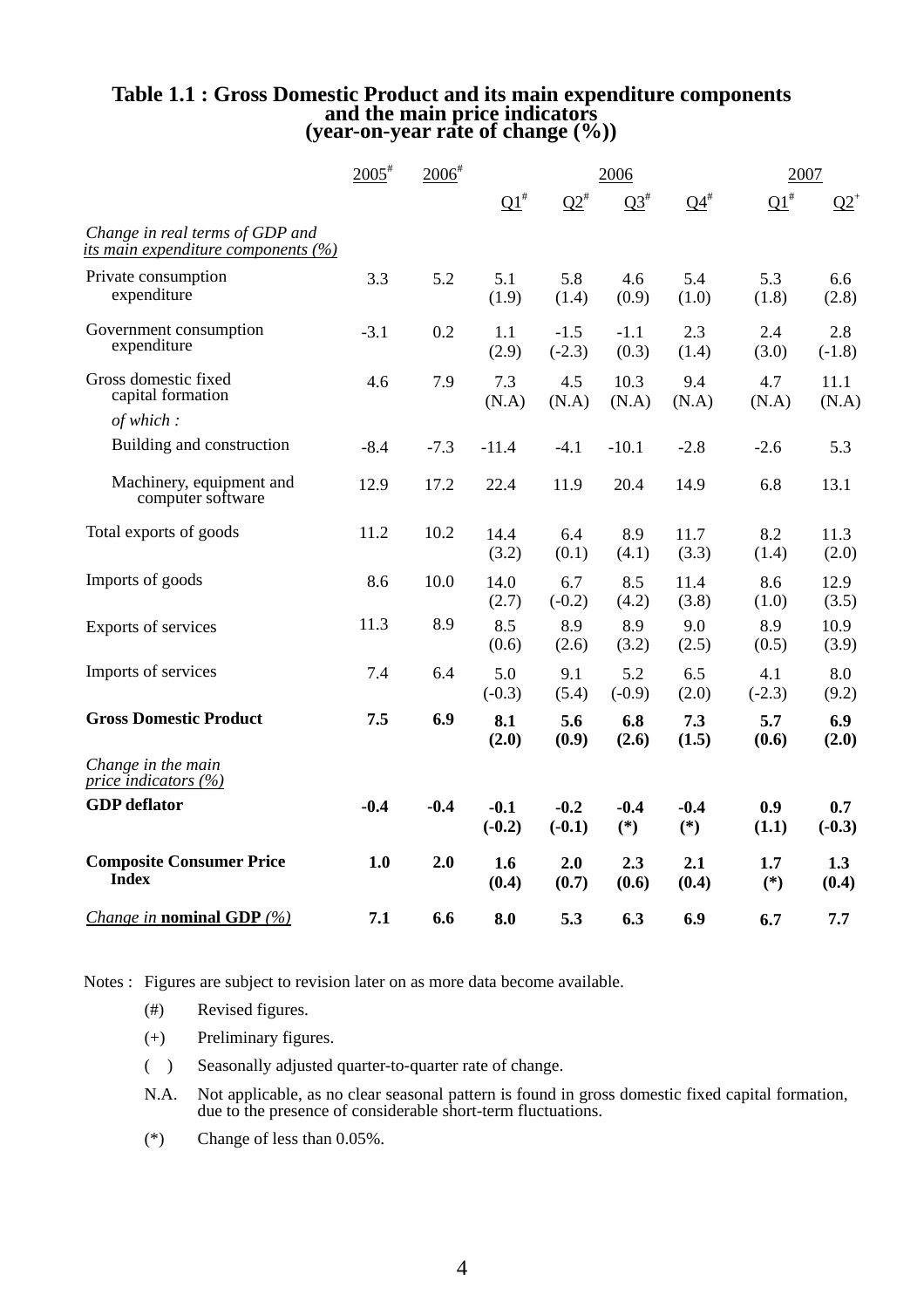1.4 The robust external trade was well matched by the fairly strong performance of domestic demand. Local consumer sentiment was upbeat in the second quarter, backed by rising labour income, better job prospects and buoyancy of the stock market. *Private consumption expenditure (PCE)* registered a strong 6.6% growth in real terms in the second quarter, after a 5.3% rise in the first quarter. *Government consumption expenditure* continued to show a small increase in the second quarter, reflecting to some extent the resumption of civil service recruitment.

|         |                |                                                                              |     | Of which:              |      |          |                                     |         |                                                               |
|---------|----------------|------------------------------------------------------------------------------|-----|------------------------|------|----------|-------------------------------------|---------|---------------------------------------------------------------|
|         |                | Total<br>consumer<br>spending in<br>the domestic<br>$mark$ et <sup>(a)</sup> |     | Food Durables durables | Non- | Services | Residents'<br>expenditure<br>abroad | Visitor | Private<br>consumption<br>spending expenditure <sup>(b)</sup> |
|         | 2006 Annual    | 5.3                                                                          | 4.3 | 5.3                    | 3.5  | 6.2      | 4.1                                 | 5.4     | 5.2                                                           |
|         | Q <sub>1</sub> | 5.6                                                                          | 5.5 | 4.1                    | 3.4  | 6.7      | 2.1                                 | 8.3     | 5.1                                                           |
|         | Q2             | 5.4                                                                          | 4.8 | 4.4                    | 3.3  | 6.5      | 9.4                                 | 4.8     | 5.8                                                           |
|         | Q <sub>3</sub> | 4.8                                                                          | 2.7 | 6.1                    | 3.8  | 5.2      | 1.8                                 | 3.3     | 4.6                                                           |
|         | Q <sub>4</sub> | 5.5                                                                          | 4.4 | 6.3                    | 3.5  | 6.2      | 3.8                                 | 5.3     | 5.4                                                           |
| 2007 Q1 |                | 6.0                                                                          | 2.4 | 8.5                    | 7.4  | 5.5      | 1.8                                 | 9.5     | 5.3                                                           |
|         | Q <sub>2</sub> | 7.0                                                                          | 1.7 | 14.1                   | 7.3  | 6.5      | 5.4                                 | 9.8     | 6.6                                                           |

## **Table 1.2 : Consumer spending by major component(a) (year-on-year rate of change in real terms (%))**

Notes : (a) Consumer spending in the domestic market comprises both local consumer and visitor spending, which are not separable from the survey data.

 (b) Private consumption expenditure is obtained by deducting visitor spending from the total consumer spending in the domestic market, and adding back residents' expenditure abroad.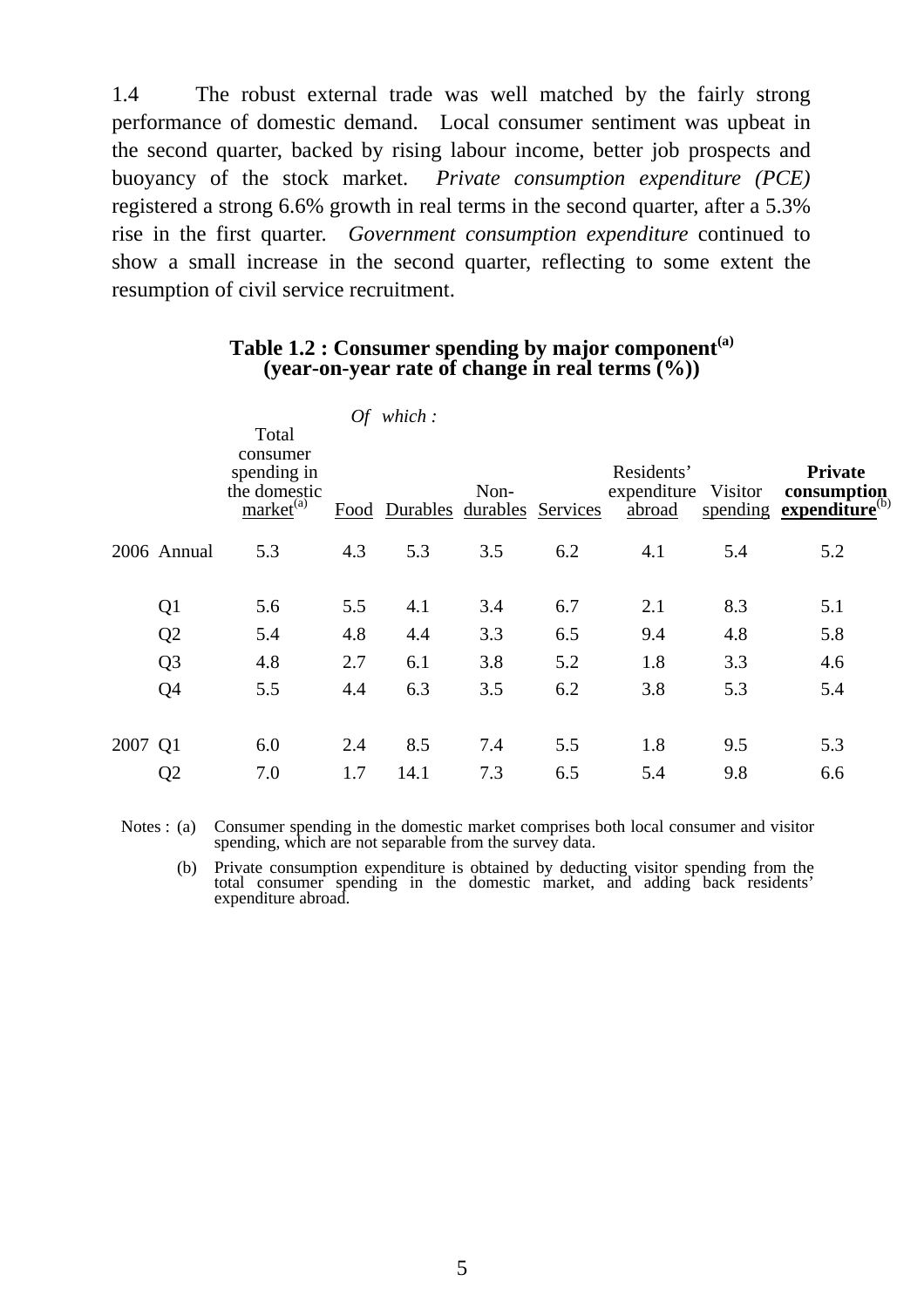

1.5 Overall investment spending in terms of *gross domestic fixed capital formation* quickened its pace of expansion in the second quarter of 2007, up by 11.1% in real terms over a year earlier. Machinery and equipment investment increased markedly by 13.1%, even against a high base of comparison, continuing to be a major driving force of overall investment growth. This, coupled with the results of latest Quarterly Business Tendency Survey, was indicative of the strong business confidence and the need to expand productive capacity to keep pace with the brisk growth in commercial activity. Activity in the construction sector also showed a rebound, concentrated in the private sector, albeit from a low base. Expenditure on building and construction reverted to a 5.3% growth in the second quarter.

1.6 *Consumer price inflation* remained benign in the second quarter. Discounting the influence of the rates concessions, the underlying inflation pressures were still moderate, partly mitigated by the sustained rise in labour productivity in the economy. Yet higher food prices, pressures from the external front due to the US dollar weakness and renminbi appreciation, and lately a tighter labour market continued to pose risk to the upside. The Composite CPI rose by 1.3% in the second quarter over a year earlier, down from the 1.7% increase in the first quarter. Excluding the influence of the one-off factors, including the public housing rental waiver for February and the rates concessions, the Composite CPI rose moderately by 2.4% year on year in the second quarter, similar to the corresponding increase of 2.5% in the first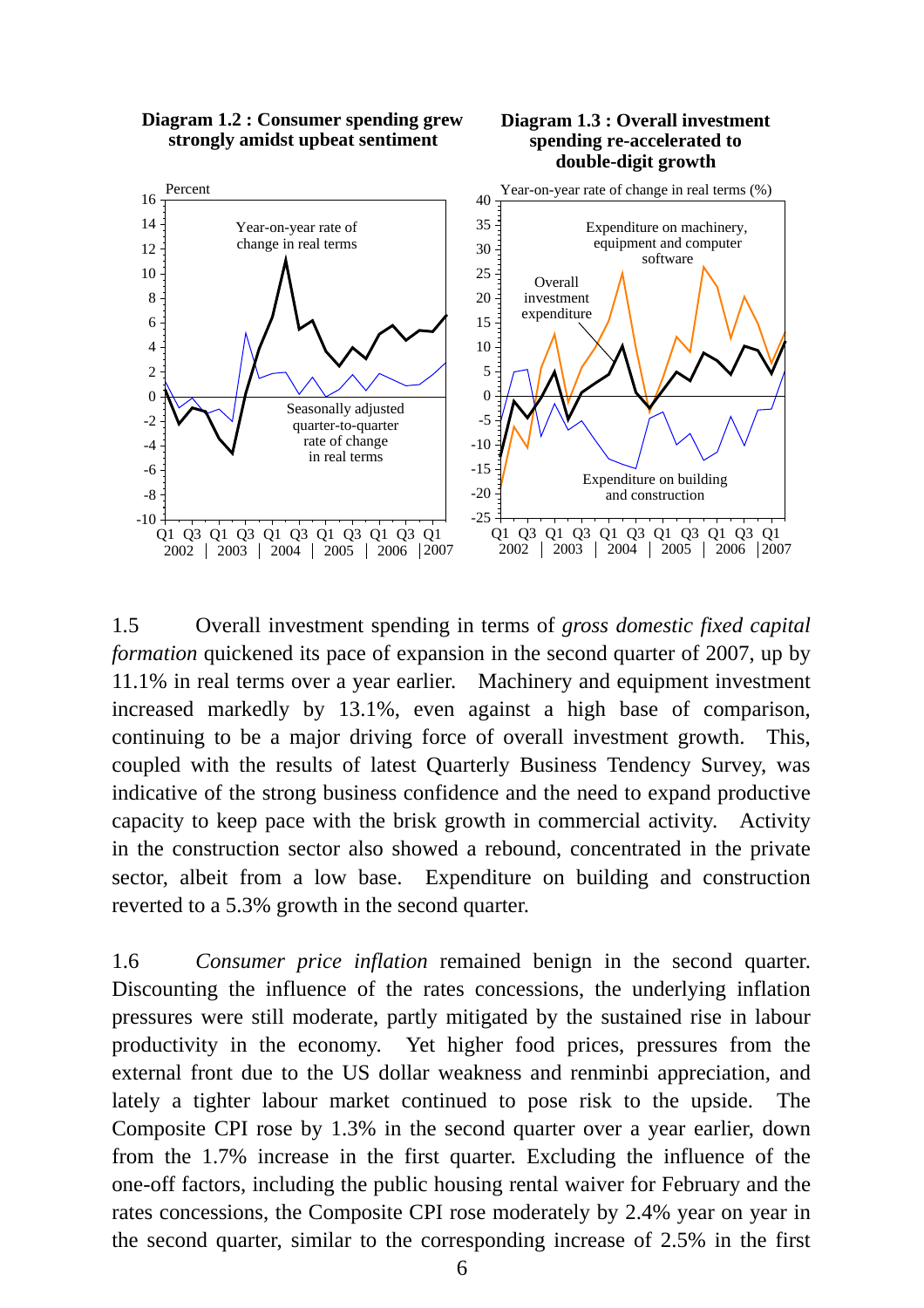quarter. As to the *GDP deflator*, it continued to increase slightly, by 0.7% in the second quarter over a year earlier.



**Diagram 1.4 : Underlying inflation pressures still moderate**

#### **GDP by major economic sector**

1.7 The services sector stayed vibrant in the first quarter of 2007, signifying the strong competitiveness of Hong Kong as a regional business hub and an international financial centre. Latest available figures indicate that net output in the services sector as a whole surged by 7.8% in real terms in the first quarter over a year earlier. Financial services, in particular, recorded another quarter of spectacular performance, reaping substantial benefits from the increasing financial integration between Hong Kong and the Mainland. Real estate and business services as well as import and export trades also held up well. Net output of restaurants and hotels, and to a lesser extent that of wholesale and retail trades, also rose briskly, supported by strong consumption spending and vibrant inbound tourism. On the other hand, net output in the manufacturing and construction sectors declined further.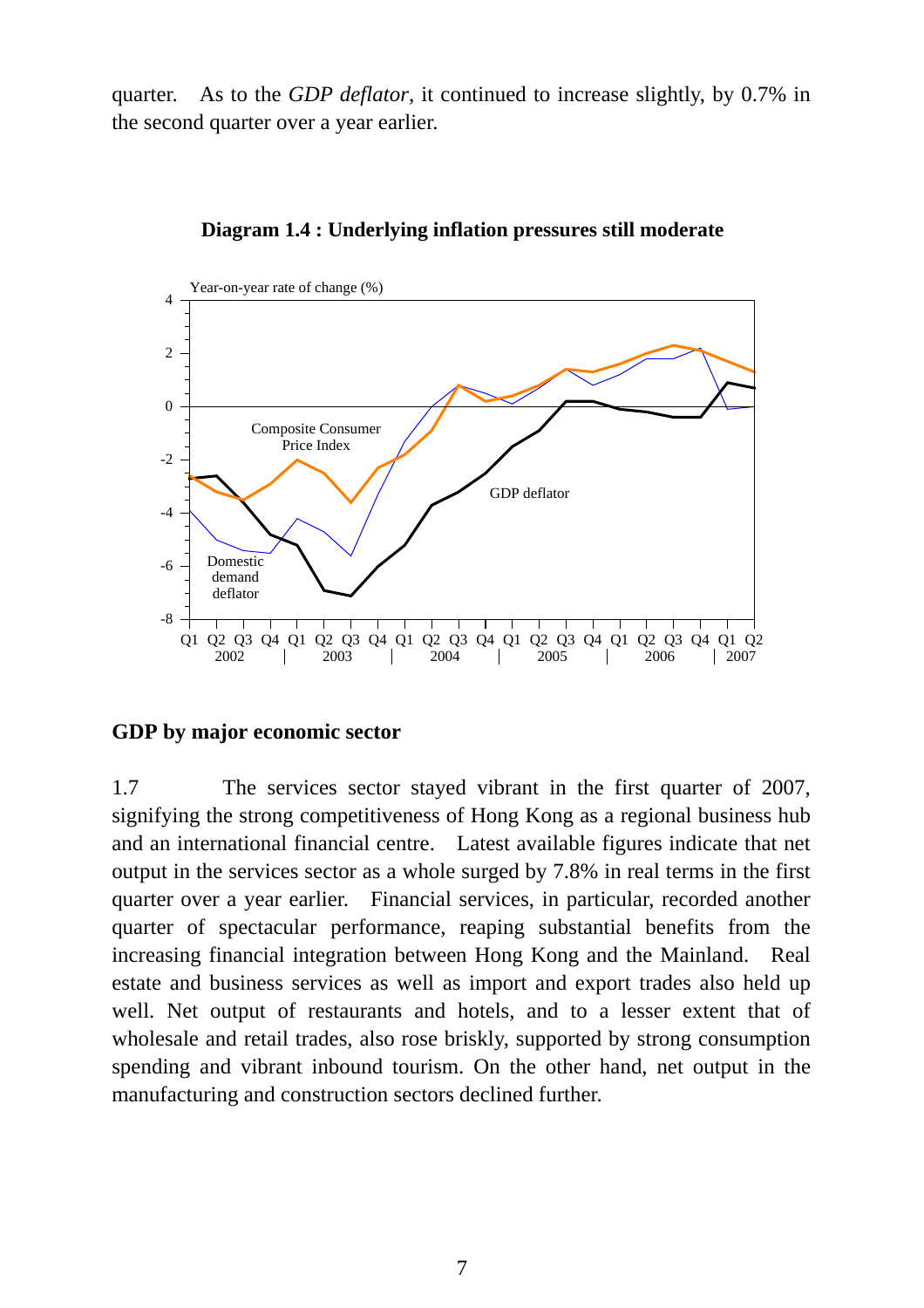### **Table 1.3 : GDP by economic activity(a) (year-on-year rate of change in real terms (%))**

|                                                                              |        |        |                       |          | 2006                  |        | 2007     |
|------------------------------------------------------------------------------|--------|--------|-----------------------|----------|-----------------------|--------|----------|
|                                                                              | 2005   | 2006   | $\Omega$ <sup>1</sup> | $\Omega$ | $\Omega$ <sup>3</sup> | $Q_4$  | $\Omega$ |
| Manufacturing                                                                | 2.1    | 2.2    | 7.0                   | 5.3      | $-0.6$                | $-1.4$ | $-1.5$   |
| Construction                                                                 | $-9.2$ | $-7.9$ | $-12.6$               | $-4.6$   | $-10.9$               | $-3.1$ | $-5.7$   |
| Services <sup>(b)</sup>                                                      | 8.0    | 8.7    | 9.3                   | 7.6      | 8.1                   | 9.6    | 7.8      |
| Of which:                                                                    |        |        |                       |          |                       |        |          |
| Wholesale, retail and<br>import and export trades,<br>restaurants and hotels | 14.4   | 10.0   | 12.5                  | 7.1      | 10.4                  | 10.0   | 7.9      |
| Import and export trade                                                      | 16.1   | 10.6   | 13.8                  | 7.3      | 10.9                  | 10.7   | 8.1      |
| Wholesale and retail trade                                                   | 7.4    | 5.0    | 3.8                   | 3.5      | 7.0                   | 5.6    | 6.0      |
| <b>Restaurants and hotels</b>                                                | 6.0    | 9.0    | 10.9                  | 9.1      | 8.5                   | 7.3    | 8.3      |
| Transport, storage and<br>communications                                     | 8.0    | 8.8    | 11.2                  | 6.4      | 8.4                   | 9.4    | 4.6      |
| Transport and storage                                                        | 6.8    | 8.2    | 10.6                  | 5.1      | 7.5                   | 9.4    | 3.6      |
| Communications                                                               | 11.5   | 10.6   | 12.7                  | 9.9      | 10.7                  | 9.2    | 7.3      |
| Financing, insurance, real<br>estate and business<br>services                | 8.7    | 14.5   | 13.3                  | 15.2     | 11.8                  | 17.4   | 15.7     |
| <b>Financial services</b>                                                    | 11.9   | 21.1   | 20.6                  | 22.7     | 16.5                  | 24.3   | 19.0     |
| Real estate and business<br>services                                         | 3.2    | 2.4    | 0.9                   | 0.5      | 3.6                   | 4.3    | 8.9      |
| Community, social and<br>personal services                                   | 0.2    | 2.2    | 1.4                   | 1.5      | 2.5                   | 3.2    | 1.1      |

Notes: (a) The GDP figures shown in this table are compiled from the production approach, in parallel with those shown in Table 1.1 which are compiled from the expenditure approach. For details, see Note (1) to this chapte

 (b) In the context of value-added contribution to GDP, the service sectors include ownership of premises as well, which is analytically a service activity.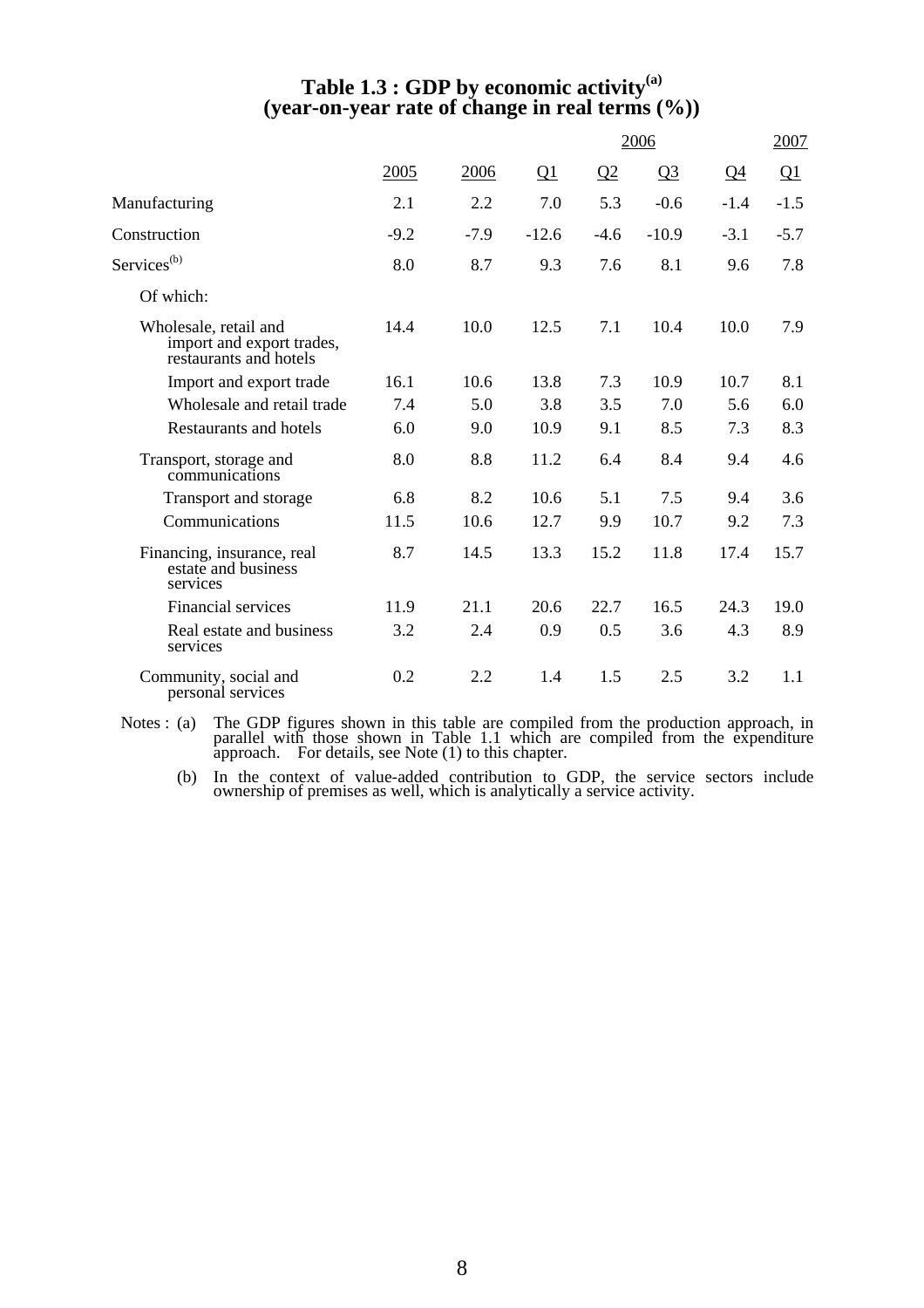# **Box 1.1**

# **Ten years after re-unification : a review**

10 years after the re-unification, Hong Kong economy is now in an excellent shape, with high economic growth and low inflation. Our per capita GDP reached a new high of US\$27 700 last year. Trade continued to prosper at double digit growth pace in the past four years. Financial sector activities are vibrant as ever. Employment is now at an all time high. But it has not been plain sailing. Hong Kong went through a serious downturn immediately after the handover. Between 1997 and 2003 we were hit successively by three severe shocks. First was the outbreak of the Asian Financial Crisis, which pushed the economy to its first real recession ever since the GDP series was published and triggered a deflationary spiral that lasted for almost 6 years. Then, the bursting of the IT/nasdaq bubble in 2000 and the subsequent global economic slowdown in 2001 completely derailed the recovery process then in Hong Kong. Then, the outbreak of the SARS in 2003. Each time round, Hong Kong was able to recover swiftly, thanks to the resilience and determination of Hong Kong people, and also the entrepreneurship of the corporate sector and the government's "Big market, small government" policy.

Since mid-2003, the economy was back on a strong upturn. Confidence has returned, and by now the economy has been on a broad-based and strong upturn for 15 consecutive quarters. The performance in the past three years has been truly remarkable, not just in terms of the speed and strength to which the economy has turned around, but also in terms of the broad-based employment growth and the benign inflation thus far.

Apart from the cyclical ups and downs, the Hong Kong economy also went through significant economic restructuring, partly triggered by the downturn, but a lot was also our response to the changing economic scene in Asia. Because of the rising prominence of the Mainland economy, China has now become a big market on its own. While this has brought about tremendous business opportunities to Hong Kong's service sectors, it also poses challenges. Economic integration with the Mainland economy which is very competitive in cost terms will mean that Hong Kong has to go up the value chain and move towards high value added activities like financial and professional services. So, in the process, Hong Kong has made significant progress in financial, trade, logistic, tourism and professional services. The city is consistently ranked as the world's freest economy. We are also the preferred regional centre for commerce and trade, and more than 3 800 foreign companies have chosen Hong Kong as regional HQ/representative office, 53% more than 1997. Look at the mix of jobs today, the number of jobs belonging to the higher skilled category surged by 34% over 10 years ago.

Today, the Hong Kong economy is dynamic as ever. Trade as a % of GDP was 400% in 2006, up from 259% in 1997. And with the strong partnership between China's manufacturing base with Hong Kong's services, the importance of services in our economy has grown even morethey are now 91% of GDP, up from 86% in 1997. Economic links between Mainland and Hong Kong have grown by leaps and bounds, and reached unprecedented highs year after year following the implementation of the CEPA.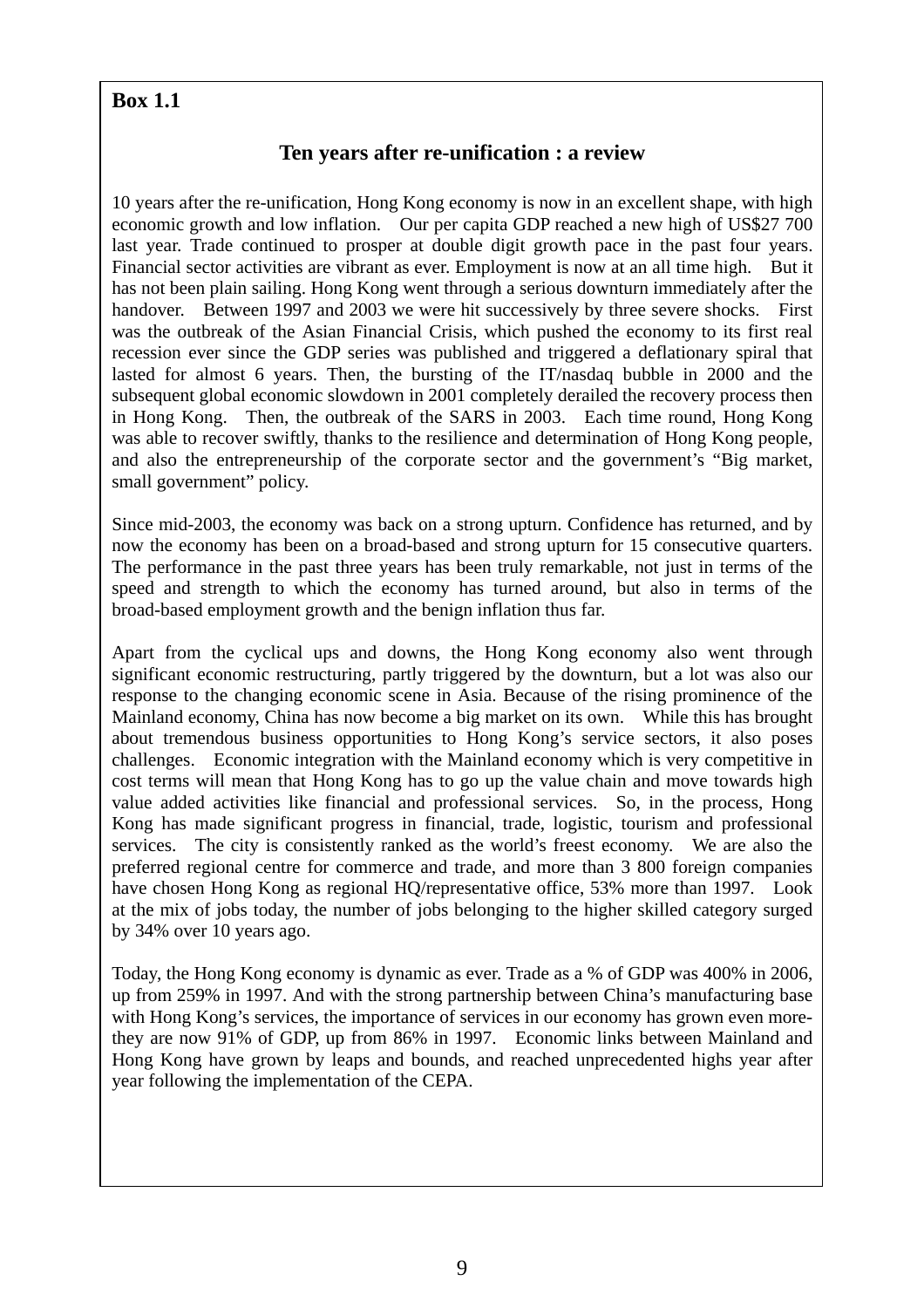# **Box 1.1 (Cont'd)**

#### **Mainland factor in propelling Hong Kong's economic development**

The Mainland factor is now prominent everywhere in Hong Kong, in trade, in investment, in stock market, in tourism, in financial service business. But our role in China's economic development is very much a dynamic one, as Hong Kong is constantly evolving and searching for new opportunities in a thriving Mainland economy and in an era of globalization:

- On the trade front, Hong Kong has always been the fore-runner of global outsourcing, and as early as the 1980s our manufacturers have started relocating to South China. Today, China is not only important as our production hinterland, it is also our biggest market, more than the combined share of US and Europe even if the stream of exports for outward processing is taken out.
- Hong Kong is always a gateway for companies to go into China. This role is still prominent. Now, our new role is to help Mainland companies to reach out to the world and get to know international best practices.
- In the area of financial services, in the 1980s Hong Kong was already the most important international banking/funding centre for the Mainland. Through the years, the range of financial services has diversified from bank syndications to IPO and asset management. Hong Kong is now a premier IPO centre for Mainland companies, with over half of market capitalization of the HKSE related to Mainland companies. While the listing of H shares has provided significant business opportunities for the financial market here, it has also widened the breadth and the depth of our stock market and attracted more international investors to Hong Kong.
- In terms of capital flows, our role has always been to help channel investment and capital into China. Now, with China's economic development advancing fast, domestic financial intermediation needs on the Mainland are not only huge but also growing. How to improve the effectiveness of domestic financial intermediation in the Mainland is a challenge. Hong Kong can assist in this process, to facilitate the outward mobility of capital from the Mainland in a controlled and orderly manner. The QDII is obviously one such channel.

Thanks to the "One Country, Two systems" arrangement, a great extent of the pre-unification system has extended into the post-unification era. The rule of law – the key to economic success - is well protected. The economic system continues to exhibit a high degree of dynamism. The Mainland factor is adding and no doubt will continue to add vitality to the Hong Kong economy, prompting Hong Kong to move up the value chain and restructure itself to become the international financial and business hub for the Mainland.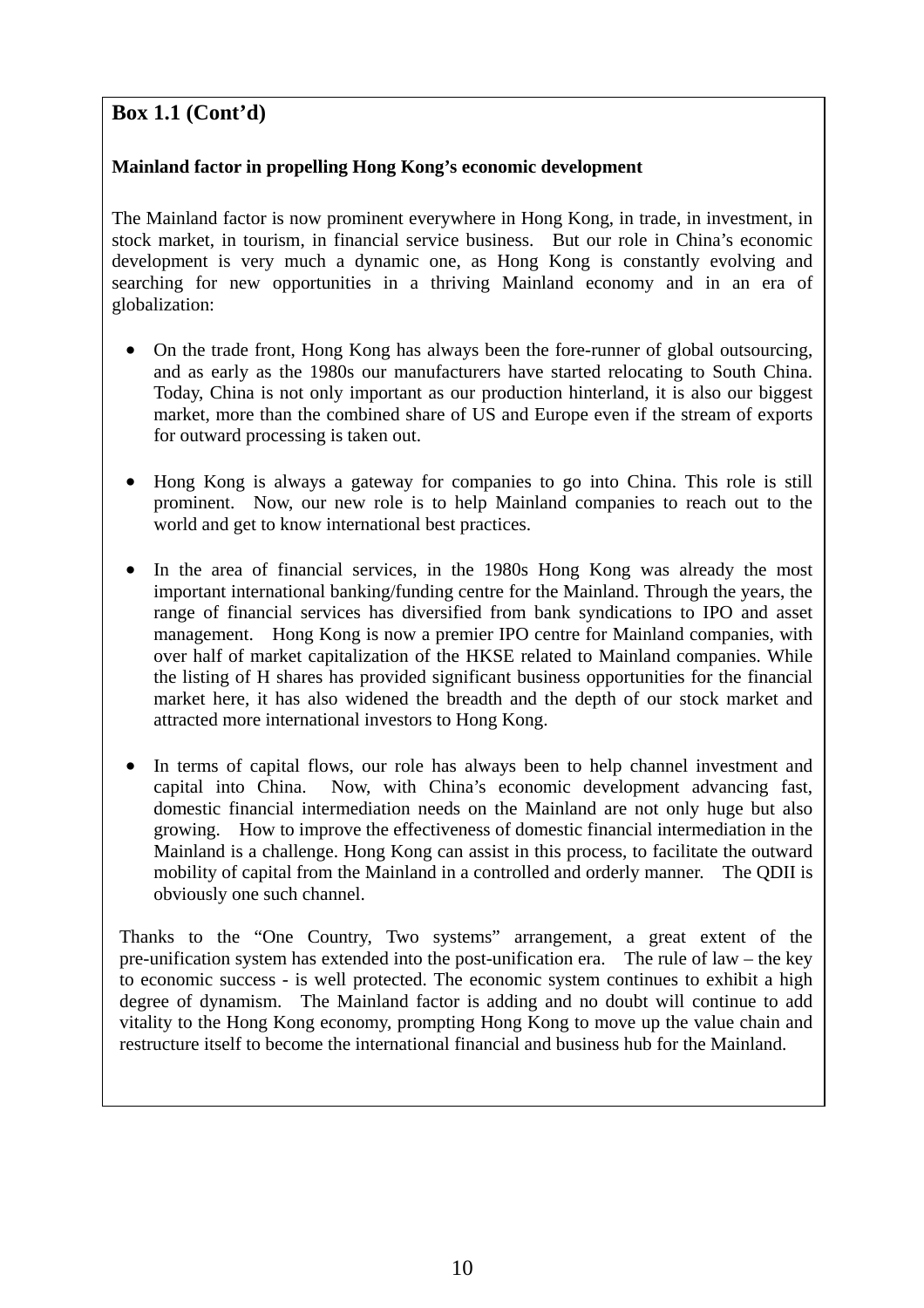|                                                                         |                             |                           | Change                         |                                                                                                                                    |
|-------------------------------------------------------------------------|-----------------------------|---------------------------|--------------------------------|------------------------------------------------------------------------------------------------------------------------------------|
|                                                                         | 2006                        | 1997                      | over 1997 Remarks              |                                                                                                                                    |
| outlook                                                                 |                             |                           |                                | (a) Economy expanded significantly in size with stronger fundamentals and better                                                   |
| GDP (nominal)                                                           | \$1.47 trillion             | \$1.37 trillion           | 8%                             |                                                                                                                                    |
| <b>Real GDP</b>                                                         |                             |                           | 43%                            |                                                                                                                                    |
| Real GDP growth<br>averaged over past 3<br>years                        | 7.7% p.a<br>$(2004-06)$     | 4.4% p.a.<br>$(1995-97)$  |                                | Fastest above-trend growth for 3<br>consecutive years since 1987.                                                                  |
| Per capita GDP<br>(nominal)                                             | \$215,010<br>(US\$27,680)   | \$210,350<br>(US\$27,170) | 2%                             | Slightly higher than 1997 level,<br>but notably higher in purchasing<br>power terms after adjusting for<br>consumer price movement |
| (b) Benign inflation                                                    |                             |                           |                                |                                                                                                                                    |
| Consumer price<br>inflation                                             | 2.0%                        | 5.8%                      |                                | Lower inflation rate.                                                                                                              |
| <b>CPI</b> inflation<br>averaged over past 3<br>years                   | $0.8\%$ p.a.<br>$(2004-06)$ | 7.1% p.a.<br>$(1995-97)$  |                                | The current high-growth-low<br>inflation macroeconomic<br>environment is the best<br>performance in recent history.                |
| (c) Buoyant labour market                                               |                             |                           |                                |                                                                                                                                    |
| Average labour<br>earnings in real terms                                | 107                         | 89                        | 21%                            | Real earnings increased by<br>one-fifth.                                                                                           |
| (Index, $Q1/1999 =$<br>100)                                             |                             |                           |                                |                                                                                                                                    |
| Total employment<br>(000)                                               | 3 4 1 0                     | 3 1 6 4                   | 8%                             | Hit successive record highs during<br>2006.                                                                                        |
| Share of employed<br>persons with tertiary<br>education                 | 30.4%                       | 22.3%                     | Up 8.1<br>percentage<br>points | Stronger pool of talents.                                                                                                          |
| Share of employed<br>persons in<br>professional and<br>managerial grade | 36.3%                       | 29.5%                     | Up 6.8<br>percentage<br>points | <b>Transformation towards</b><br>knowledge-based economy with<br>more higher end jobs.                                             |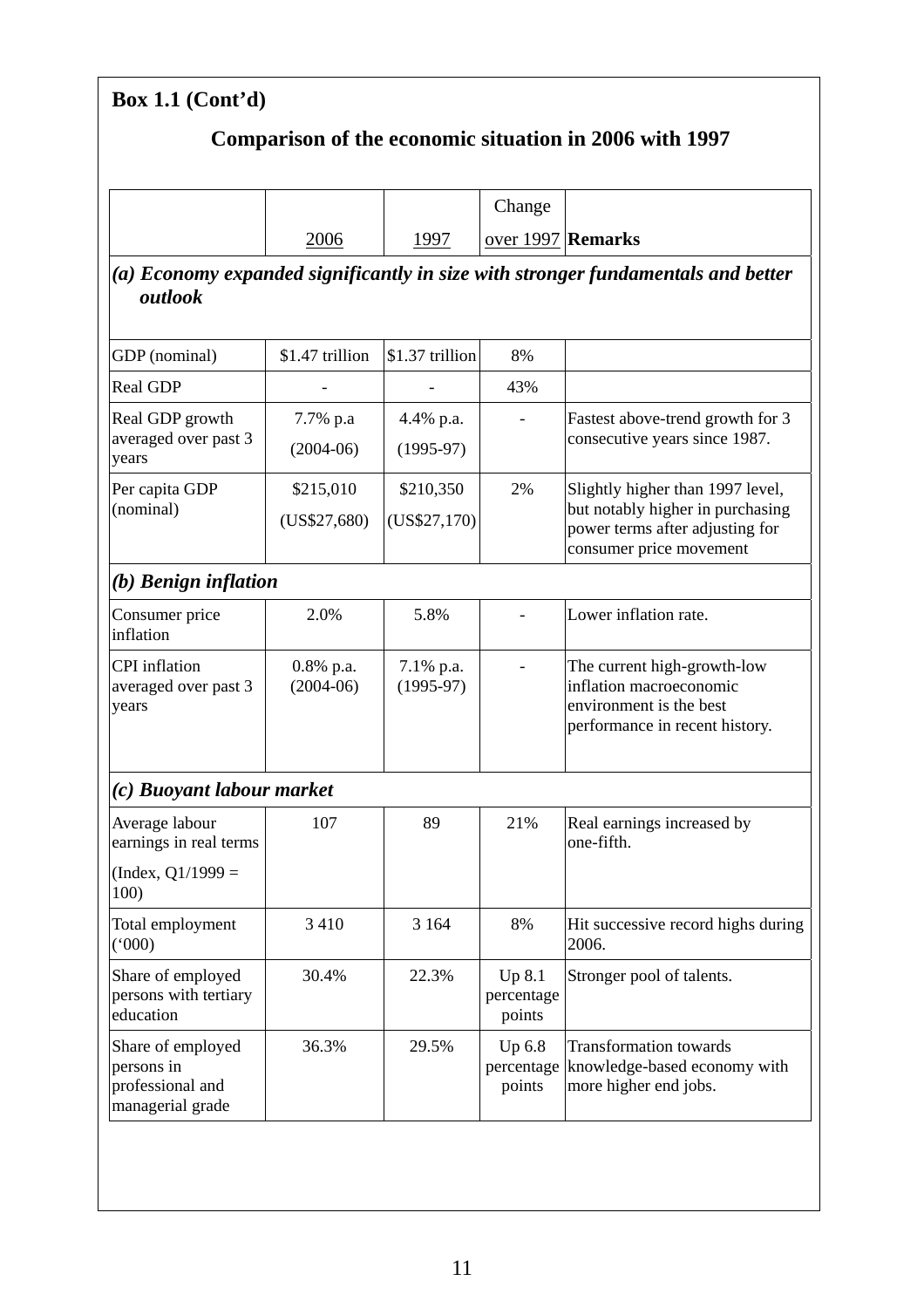| Box 1.1 $(Cont'd)$                                                |         |        |                      |                                                                                                        |
|-------------------------------------------------------------------|---------|--------|----------------------|--------------------------------------------------------------------------------------------------------|
|                                                                   |         |        | Change               |                                                                                                        |
|                                                                   | 2006    | 1997   | over 1997 Remarks    |                                                                                                        |
| (d) International financial centre status becoming more important |         |        |                      |                                                                                                        |
| Hang Seng Index<br>(period-end)                                   | 19 9 65 | 10723  | 86%                  | Hit record high and broke the<br>20 000 level in late 2006.                                            |
| Stock market<br>capitalization (US\$<br>billion, period-end)      | 1,715.5 | 413.5  |                      | More than Ranked $6th$ in the world <sup>#</sup> at<br>quadrupled end-2006, up from $9th$ at end-1997. |
| Capital raised in IPO<br>(US\$ billion)                           | 42.9    | 10.5   | 308%                 | Ranked $2^{nd}$ in the world <sup>#</sup> in 2006,<br>after London.                                    |
| Average daily stock<br>market turnover<br>(US\$ billion)          | 4.4     | 2.0    | 119%                 | More vibrant trading activities.                                                                       |
| Number of listed<br>companies<br>(period-end)                     | 1 1 7 3 | 658    | 78%                  | Premier fund raising centre in the<br>region.                                                          |
| Foreign reserves<br>(US\$ billion)                                | 133.2   | 92.8   | 44%                  | Better equipped to withstand<br>external shocks.                                                       |
| Pass loan as a share                                              | 96.65%  | 94.21% | Up 2.44              | Higher asset quality of banks.                                                                         |
| of total loans<br>(period-end)                                    |         |        | percentage<br>points |                                                                                                        |
| Share of financial                                                | 12.7%   | 10.3%  | $Up$ 2.4             | Rising importance of financial                                                                         |
| services industry in<br><b>GDP</b>                                | (2005)  |        | percentage<br>points | services sector in the economy.                                                                        |

*(e) A more complex, dynamic and diversified economy – an international hub for trade & logistics, shipping, business services and tourism*

| Ratio of total trade in<br>goods and services to<br><b>GDP</b> | 400\%           | 259%    |                      | Even more open and closely<br>integrated with the global<br>economy.            |
|----------------------------------------------------------------|-----------------|---------|----------------------|---------------------------------------------------------------------------------|
| Port cargo throughput<br>(million TEUs)                        | 23.5            | 14.4    | 64%                  | Record high in 2006.                                                            |
| Air cargo throughput<br>(million tonnes)                       | 3.6             | 1.8     | doubled              | Record high in 2006.<br>A regional<br>air transport hub.                        |
| Share of trading and<br>logistics sector in<br><b>GDP</b>      | 28.6%<br>(2005) | 21.9%   | Up 6.7<br>points     | Increasing contribution of trade<br>percentage and logistics activities in GDP. |
| Incoming visitors<br>(million)                                 | 25.3            | 11.3    | more than<br>doubled | Record high in 2006; both<br>Mainland and other visitors<br>increased.          |
| No. of regional<br>headquarters and<br>regional offices        | 3845            | 2 5 1 4 | 53%                  | Ranked 6th in the world in terms<br>of FDI inflows in 2005.                     |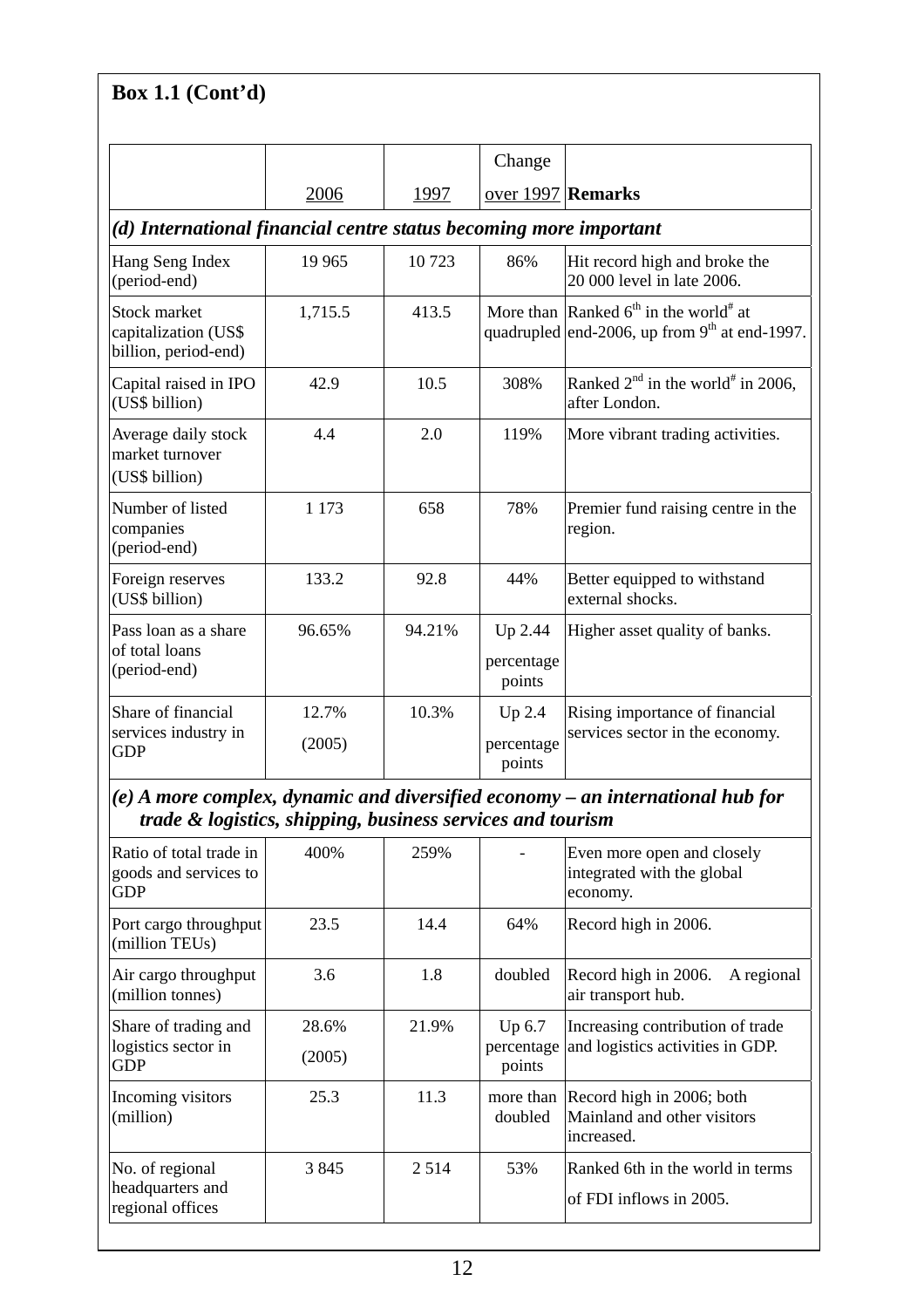| Box 1.1 $(Cont'd)$                                                                                       |         |                  |                                 |                                                                                                                                                                  |
|----------------------------------------------------------------------------------------------------------|---------|------------------|---------------------------------|------------------------------------------------------------------------------------------------------------------------------------------------------------------|
|                                                                                                          |         |                  | Change                          |                                                                                                                                                                  |
|                                                                                                          | 2006    | <u>1997</u>      | over 1997 Remarks               |                                                                                                                                                                  |
| No. of work visas<br>issued to<br>non-Mainland<br>workers                                                | 21958   | 16 5 61          | 33%                             | Visas approved under the General<br><b>Employment Policy.</b><br>Indicative<br>of a cosmopolitan city.                                                           |
|                                                                                                          |         |                  |                                 | (f) Transformation towards a knowledge-based economy and information society                                                                                     |
| R&D expenditure                                                                                          |         |                  |                                 |                                                                                                                                                                  |
| - \$ million                                                                                             | 10,908  | 5,603            | 95%                             | Growing importance of R&D                                                                                                                                        |
| - As a share of GDP                                                                                      | 0.79%   | 0.43%            | 0.36                            | activities in the economy.                                                                                                                                       |
|                                                                                                          | (2005)  | (1998)           | percentage<br>points            |                                                                                                                                                                  |
| Share of business<br>establishments with<br>internet connection                                          | 55.9%   | 37.3%<br>(2000)  | Up 18.6<br>percentage<br>points | More widespread use of<br>technology to enhance<br>competitiveness.                                                                                              |
| Internet traffic<br>volume<br>- customer<br>access via broadband<br>networks (terabits<br>since 2001)    | 7794032 | 73 607<br>(2001) | 106 times                       | More efficient and effective flow<br>of information within the territory<br>and with the rest of the world.                                                      |
| (g) Much more integration with the fast growing Mainland economy                                         |         |                  |                                 |                                                                                                                                                                  |
| Total trade with the<br>Mainland (HK\$<br>billion)                                                       | 2,349   | 1,116            | doubled                         | more than The Mainland is Hong Kong's<br>largest trading partner and Hong<br>Kong is Mainland's 3rd.                                                             |
| <b>Stock of Mainland's</b><br>FDI from HK (US\$<br>billion, period-end)                                  | 280     | 120              | doubled                         | more than  Hong Kong is the largest external<br>investor in the Mainland.                                                                                        |
| Mainland visitors<br>(million)                                                                           | 13.6    | 2.4              | 5.7 times                       | Hong Kong is the most favoured<br>destination for Mainland visitors.                                                                                             |
| No. of Mainland<br>enterprises listed in<br>Hong Kong<br>(period-end)                                    | 367     | 101              | 3.6 times                       | Accounting for almost one-third of<br>the total number of listed<br>companies.                                                                                   |
| Market capitalization<br>of Mainland<br>enterprises listed in<br>Hong Kong (US\$<br>billion, period-end) | 863.6   | 67.4             |                                 | 12.8 times Accounting for half of the total<br>market capitalisation.                                                                                            |
| No. of work visas<br>issued to Mainlanders                                                               | 5782    | 219              |                                 | 26.4 times Including Mainland residents and<br>also PRC passport holders residing<br>overseas for at least one year<br>before submission of visa<br>application. |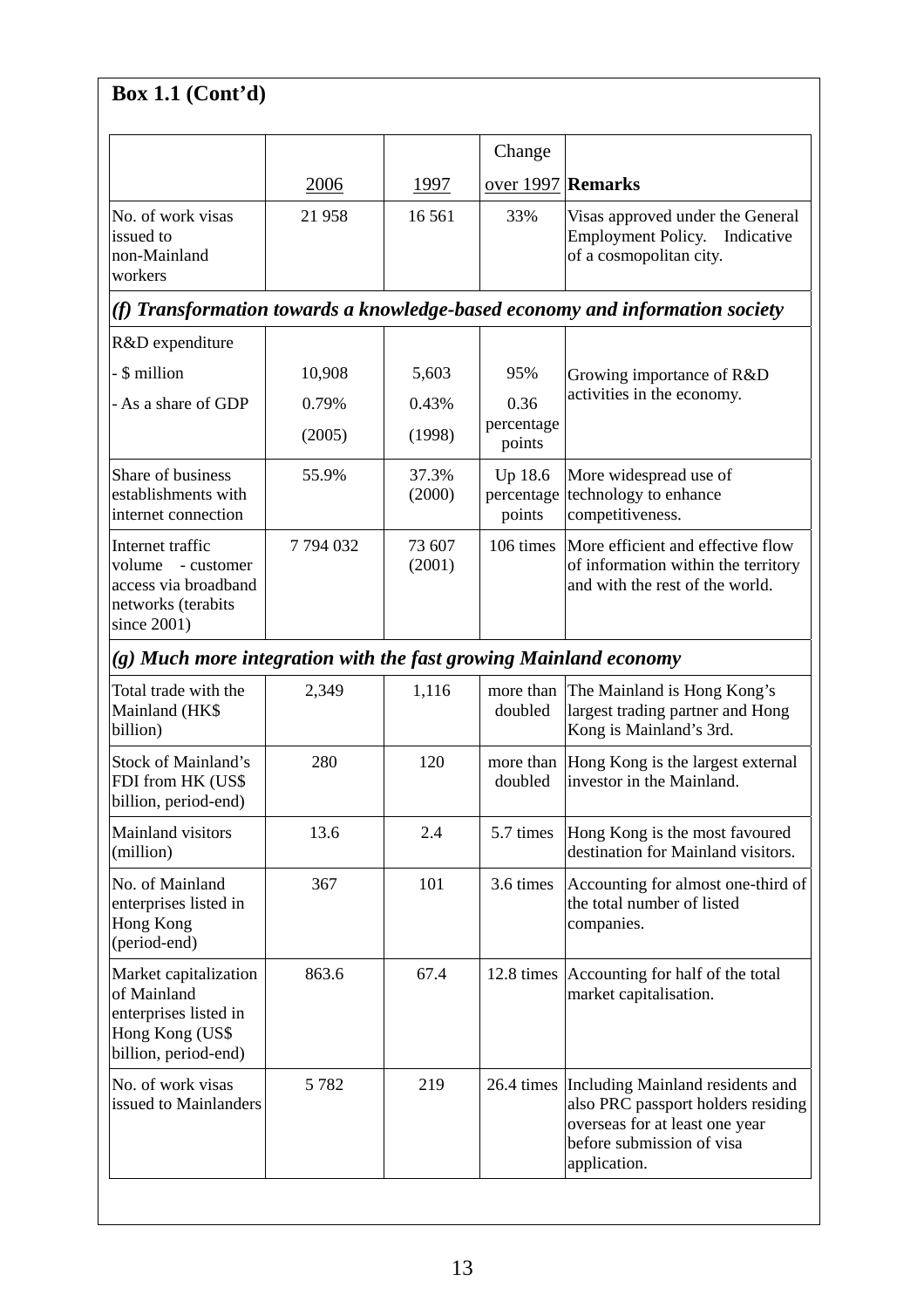|                                                                             |                   |                   | Change                           |                                                                                       |
|-----------------------------------------------------------------------------|-------------------|-------------------|----------------------------------|---------------------------------------------------------------------------------------|
|                                                                             | 2006              | 1997              | over 1997 Remarks                |                                                                                       |
| public services and better safety net                                       |                   |                   |                                  | (h) Socio-economic progression with higher living standard, continuous investments in |
| Standardised death<br>rate per 1 000<br>population                          | 5.4               | 6.5               | Down 1.1<br>percentage<br>point  | General improvement in health<br>care.                                                |
| Infant mortality rate<br>per 1 000 known live<br>birth                      | 1.8               | 3.9               | Down 2.1<br>percentage<br>points | General improvement in health<br>care.                                                |
| Average living space<br>of public housing<br>tenants (sq. m. per<br>person) | 12.0              | 9.5               | 26.3%                            | Improving living environment for<br>PRH tenants.                                      |
| Average waiting time<br>for public housing<br>applicants (years)            | 1.9               | 6.6               | 4.7 years                        | Reduced by More timely provision of PRH to<br>those in need.                          |
| Public expenditure on<br>health                                             |                   |                   |                                  |                                                                                       |
| - \$ million                                                                | 31,616            | 27,954            | 13.1%                            | Increased investments in health.                                                      |
| - As a share of GDP                                                         | 2.3%              | 2.0%              | $Up\ 0.3$<br>percentage          |                                                                                       |
|                                                                             | (2005/06)         | (1997/98)         | point                            |                                                                                       |
| Number of hospital<br>beds per 1 000<br>population                          | 5.0               | 4.7               | $Up\ 0.3$                        |                                                                                       |
| Number of doctors<br>per 1 000 population                                   | 1.7               | 1.4               | $Up\ 0.3$                        |                                                                                       |
| Share of population<br>aged $15+$                                           |                   |                   |                                  |                                                                                       |
| - with no schooling/<br>kindergarten<br>education                           | 7.1%              | 9.3%              | Down 2.2<br>percentage<br>points | Rising educational attainment of<br>the population.                                   |
| - having received<br>tertiary education                                     | 23.0%             | 17.2%             | Up 5.8<br>percentage<br>points   |                                                                                       |
| Public expenditure on<br>education                                          |                   |                   |                                  |                                                                                       |
| - \$ million                                                                | 53,911            | 47,402            | 13.7%                            | Heavier investments in human                                                          |
| - As a share of GDP                                                         | 3.9%<br>(2005/06) | 3.5%<br>(1997/98) | $Up\ 0.4$<br>percentage<br>point | capital.                                                                              |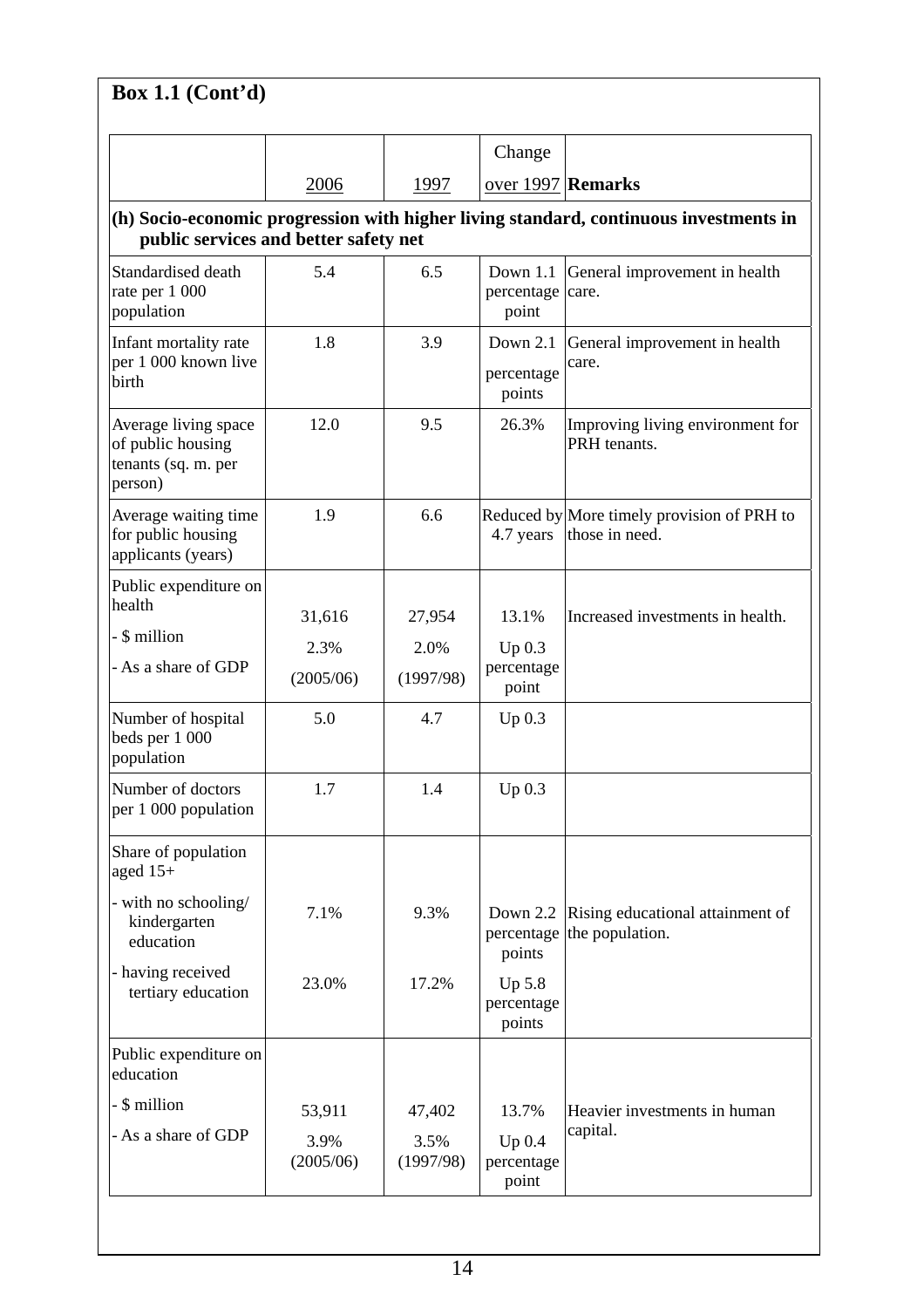# **Box 1.1 (Cont'd)**

|                                         |                   |                   | Change                           |                                      |
|-----------------------------------------|-------------------|-------------------|----------------------------------|--------------------------------------|
|                                         | 2006              | 1997              | over 1997 Remarks                |                                      |
| Pupil-teacher ratios                    |                   |                   |                                  |                                      |
| - Primary day school                    | 17.6              | 22.8              | Down $5.2$                       | General improvement in               |
| - Secondary day<br>school               | 17.1              | 20.0              | Down 2.9                         | education.                           |
| Public expenditure on<br>social welfare |                   |                   |                                  |                                      |
| - \$ million                            | 33,262            | 21,335            | 55.9%                            | Better safety net for those in need. |
| - As a share of GDP                     | 2.4%<br>(2005/06) | 1.6%<br>(1997/98) | $Up\ 0.8$<br>percentage<br>point |                                      |

Note :

(#) Estimated figure based on latest available information.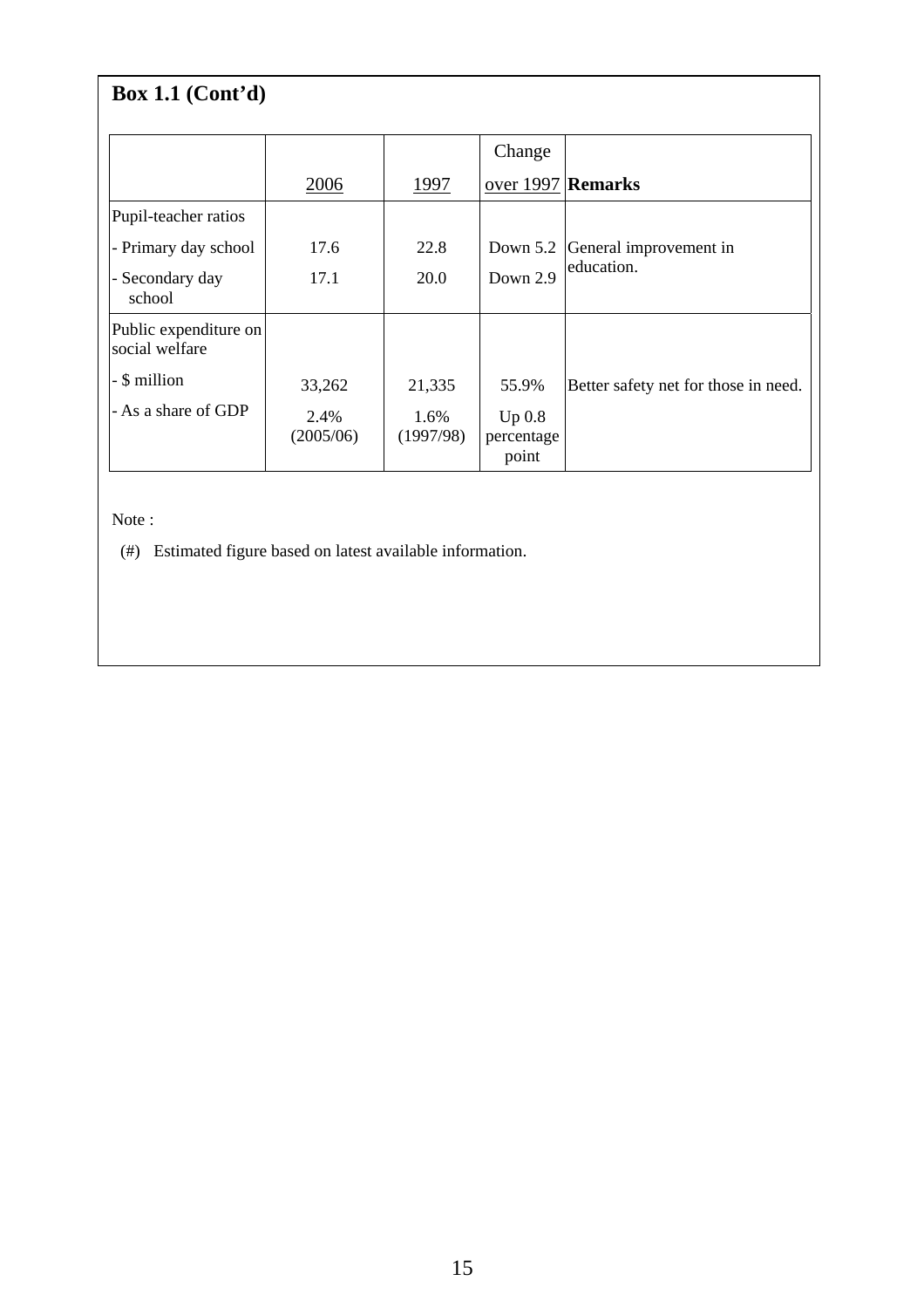# **Some highlights of economic policy**

1.8 The Supplement IV to the CEPA was announced on 29 June 2007, just before the tenth anniversary of the establishment of the HKSAR. The new package comprised 40 liberalisation measures in 28 service areas and also enhanced cooperation in a number of service areas. As a result of the new package, the number of service areas covered by CEPA will expand from 27 to 38. All liberalization measures will be effective starting from 1 January 2008. Of note is that the new package:

- covers important services areas to Hong Kong such as convention and exhibition, banking and tourism, under which the market entry requirements will be relaxed and/or cooperation between the two sides will be enhanced;
- contains 11 new services areas such as public utility, elderly service and environmental service to broaden the market access opportunities for Hong Kong service suppliers (HKSS);
- allows pilot implementation to speed up liberalisation in areas such as tourism, convention and exhibition, and cultural service; and
- puts HKSS at least on par with ASEAN service suppliers by including liberalisation measures in the ASEAN-China Free Trade Agreement that have yet to be covered by CEPA (e.g. market research, services related to management consulting, and environmental services).

1.9 The new package will provide enhanced opportunities for the Hong Kong business and reinforce Hong Kong's comparative advantages in better tapping the potential of the Mainland market. This will further strengthen the status of Hong Kong as an international centre of financial services, trade and logistics, and shipping.

1.10 Financial integration between the Mainland and Hong Kong has been developing at a fast pace. There were some further notable developments on this front in the second quarter, contributing to uphold Hong Kong's role as an international financial centre. Of particular note was the announcement by the China Securities Regulatory Commission on 20 June to allow eligible fund management and securities companies to obtain licenses as Qualified Domestic Institutional Investors (QDII), thereby enabling them to join eligible banks and insurers to invest in Hong Kong and overseas capital markets. Another significant development was the debut issuance of a renminbi-denominated bond in Hong Kong by the State Construction Bank in late June.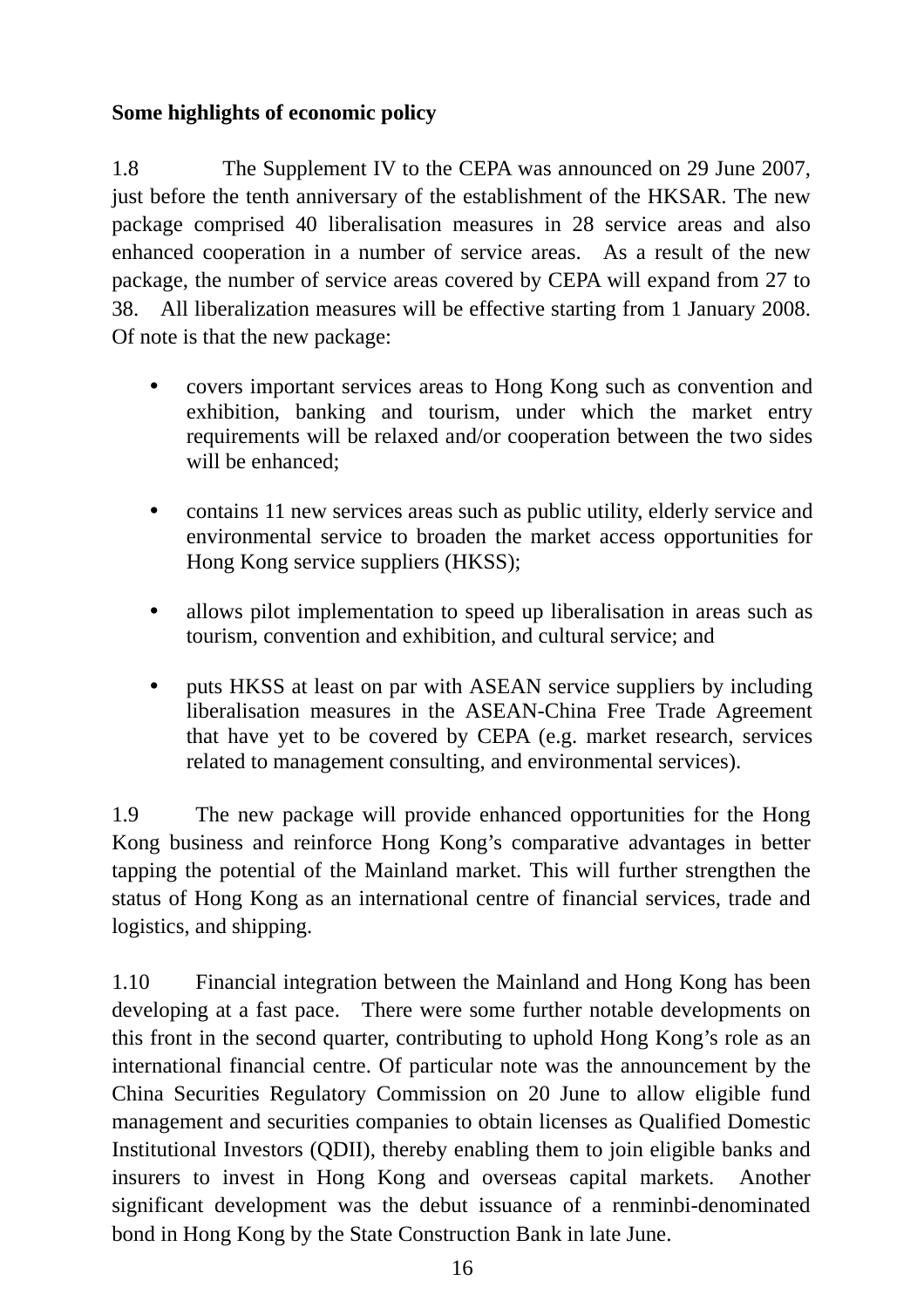1.11 In mid-June, the Government published the Final Report of Public Consultation on Tax Reform. The report recommends, among other things, that having raised public awareness on the deficiencies of a narrow tax base, the Government should continue to study options for broadening the tax base and address this fundamental issue at a suitable time in the future. It also notes that as the problem of ageing population is getting more serious and this would bring additional pressure to our public finances, the Government should consult the public on the health care financing proposals as soon as possible. In addition, to enhance Hong Kong's competitiveness, the Government should continue to advance education and manpower training, and should explore sustainable financial arrangements so as to respond to the long-term needs.

#### **Notes :**

- (1) The Gross Domestic Product (GDP) is an overall measure of net output produced within an economy in a specified period, such as a calendar year or a quarter, before deducting the consumption of fixed capital. In accordance with the expenditure approach to its estimation, GDP is compiled as total final expenditures on goods and services (including private consumption expenditure, government consumption expenditure, gross domestic fixed capital formation, changes in inventories, and exports of goods and services), less imports of goods and services.
- (2) The seasonally adjusted quarter-to-quarter GDP series, by removing the variations that occur at about the same time and in about the same magnitude each year, provides another perspective for discerning the trend, particularly in regard to turning points. A detailed examination reveals the presence of seasonality in the overall GDP and in some of its main components, including private consumption expenditure, government consumption expenditure, exports of goods, imports of goods, exports of services, and imports of services. However, due to the presence of considerable short-term fluctuations, no clear seasonal pattern is found in gross domestic fixed capital formation. Therefore, the seasonally adjusted series of GDP is compiled separately at the overall level, rather than summing up from its main components.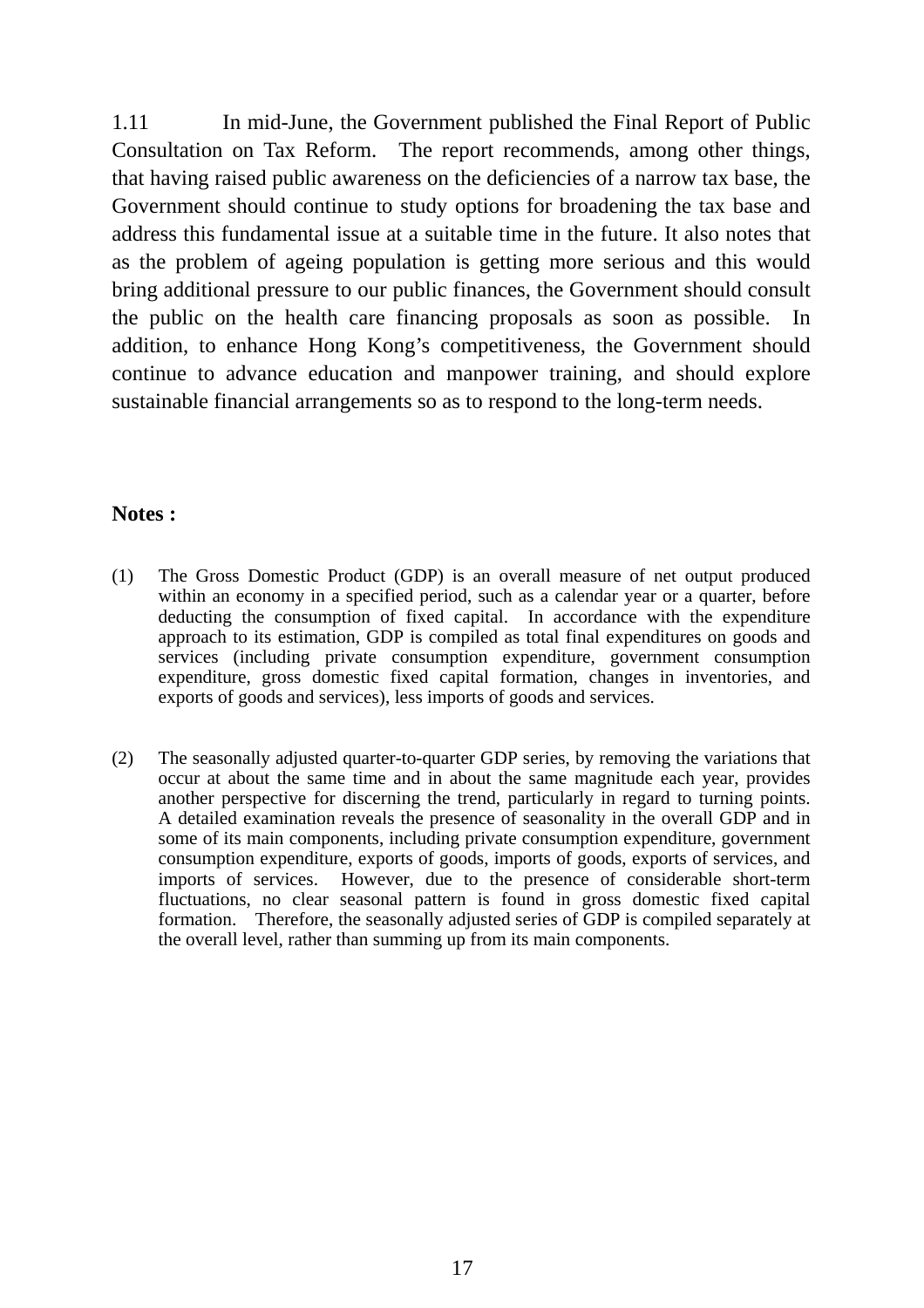# **CHAPTER 2 : THE EXTERNAL SECTOR**

# *Summary*

- *Merchandise exports sustained another quarter of strong performance amidst the generally favourable global environment. Growth was broad-based and picked up further to 11.2% in the second quarter. The vibrancy of the Mainland market and the strength of most EU and Asian markets offset the slack import demand from the US. Further weakening of the US dollar during the period also rendered a boost to our export competitiveness.*
- The Mainland market remained the major growth driver. The Mainland's *strong trade flows, underpinned by its buoyant export growth and robust domestic demand, saw exports to this market sustaining double-digit growth. Exports to the EU and Japan improved further, supported by their continued economic recovery. Exports to many other Asian economies such as Thailand, Taiwan and Malaysia were also fairly strong. But exports to the US remained largely slack amidst the moderating US economy.*
- *Exports of services showed faster and broad-based growth in the second quarter. The buoyant financial market during the quarter gave rise to continued rapid growth in exports of financial services. Exports of travel services also registered accelerated growth along with the pick-up in incoming visitors. Meanwhile, the vibrant trade flows in the Mainland rendered strong support to exports of trade-related services, particularly offshore trade.*
- y *A couple of new measures were put on board in the second quarter to facilitate external trade with the Mainland. The fourth supplement to CEPA was signed on 29 June 2007, extending the number of services areas covered by CEPA from 27 to 38. The new package provides enhanced opportunities for the Hong Kong business to tap the Mainland market. The new Shenzhen Bay Bridge commenced operation on 1 July, at which a new border control point with co-location arrangement is set up. All these would help further strengthen Hong Kong's external competitiveness and its role as an international trading and logistics centre.*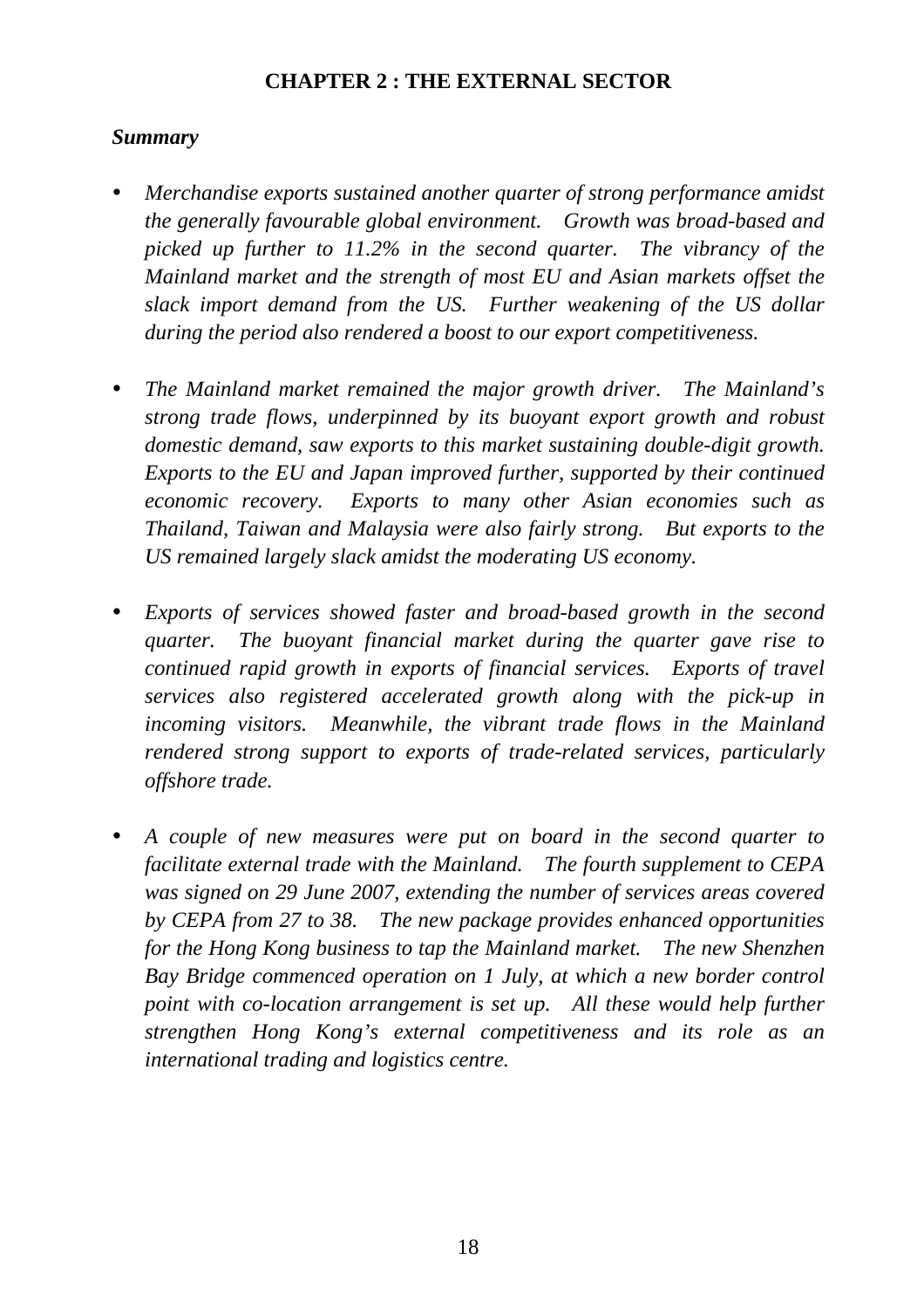# **Visible trade**

#### *Total exports of goods*

2.1 Merchandise exports churned out a robust performance in the second quarter of 2007, as global macroeconomic environment remained favourable despite the softness of the US economy. *Total exports of goods* (comprising re-exports and domestic exports) picked up to an  $11.2\%$  growth in real terms<sup>(1)</sup> in the second quarter of 2007, from 7.8% in the first quarter. Notwithstanding the uncertainties envisaged in the beginning of the year, the global economy turned out to be more resilient than earlier expected. This coupled with the buoyant stock markets around the world in the first half of the year, had rendered support to the import demand of major economies. The US economy, albeit showing some moderation, had not derailed into recession, and the negative impacts of the housing market correction was largely contained in the second quarter. The European Union (EU) and Japan economies continued their expansionary paths. The vibrancy of the Mainland economy had not been dampened to any significant extent by the series of tightening measures put on board. Moreover, the US dollar continued its weakness, thereby rendering further boost to price competitiveness of Hong Kong's exports in the second quarter.

|                | Total exports of goods |      |                  |                     |                   | Re-exports |                  |                              |         | Domestic exports |                  |                     |
|----------------|------------------------|------|------------------|---------------------|-------------------|------------|------------------|------------------------------|---------|------------------|------------------|---------------------|
|                | In value<br>terms      |      | In real<br>terms | Change<br>in prices | In value<br>terms |            | In real<br>terms | Change In value<br>in prices | terms   |                  | In real<br>terms | Change<br>in prices |
| 2006 Annual    | 9.4                    | 10.2 |                  | 1.0                 | 10.0              | 10.8       |                  | 1.1                          | $-1.1$  | 1.1              |                  | $-2.1$              |
| Q <sub>1</sub> | 12.1                   | 14.6 | (3.4)            | $-0.3$              | 10.7              | 13.2       | (3.9)            | $-0.2$                       | 38.7    | 42.3             | $(-3.1)$         | $-2.9$              |
| Q <sub>2</sub> | 5.4                    | 6.3  | $(-0.2)$         | 0.6                 | 4.6               | 5.3        | (0.2)            | 0.9                          | 19.9    | 23.9             | $(-6.7)$         | $-3.9$              |
| Q <sub>3</sub> | 8.4                    | 8.9  | (4.1)            | 1.4                 | 9.4               | 9.8        | (4.9)            | 1.5                          | $-6.1$  | $-4.2$           | $(-8.0)$         | $-1.3$              |
| Q4             | 11.9                   | 11.6 | (3.3)            | 1.9                 | 15.3              | 14.9       | (4.6)            | 2.0                          | $-31.8$ | $-30.9$          | $(-19.9)$        | $-0.8$              |
| 2007 Q1        | 9.0                    | 7.8  | (1.4)            | 2.7                 | 11.8              | 10.6       | (1.6)            | 2.8                          | $-33.4$ | $-33.5$          | $(-1.1)$         | 0.4                 |
| Q <sub>2</sub> | 11.7                   | 11.2 | (1.9)            | 2.0                 | 13.5              | 13.1       | (1.5)            | 2.1                          | $-18.4$ | $-19.4$          | (12.3)           | 0.6                 |

**Table 2.1 : Total exports of goods, re-exports and domestic exports (year-on-year rate of change (%))** 

Note : Figures in brackets are the seasonally adjusted quarter-to-quarter rates of change.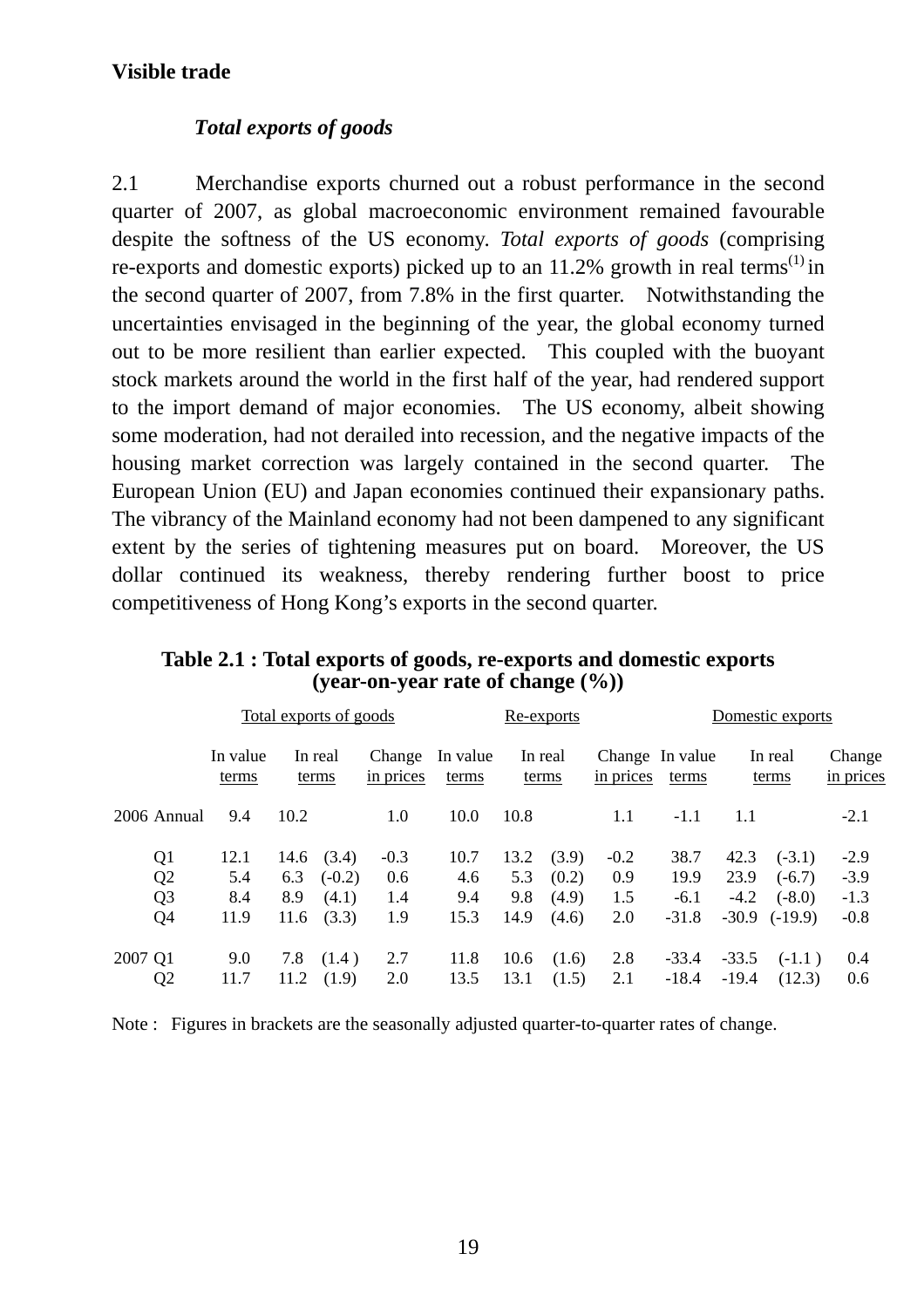2.2 *Re-exports*<sup>(2)</sup> remained the key growth driver, picking up further to a 13.1% growth in real terms in the second quarter of 2007, after a 10.6% growth in the first quarter. On the contrary, the secular downtrend of *domestic exports* continued, though the decline narrowed to 19.4% in real terms in the second quarter, following the 33.5% plunge in the first quarter. Domestic exports now took up only 4.2% of total exports by value in the second quarter of 2007.



- Notes : Total exports of goods as depicted refer to the year-on-year rate of change in real terms, while total import demand in Hong Kong's major markets as depicted refers to the year-on-year rate of change in US dollar terms in the aggregate import demand in East Asia, the United States and the European Union taken together.
	- $(*)$  For ease of comparison with the rate of change in Hong Kong's total exports of goods, the scale for the Real EERI is presented here upside down, so that positive changes denoting real appreciation of the Hong Kong dollar appear at the lower part and negative changes denoting real depreciation at the upper part of the diagram.
	- (#) Import demand figure for Q2 2007 refers to Apr-May 2007 only.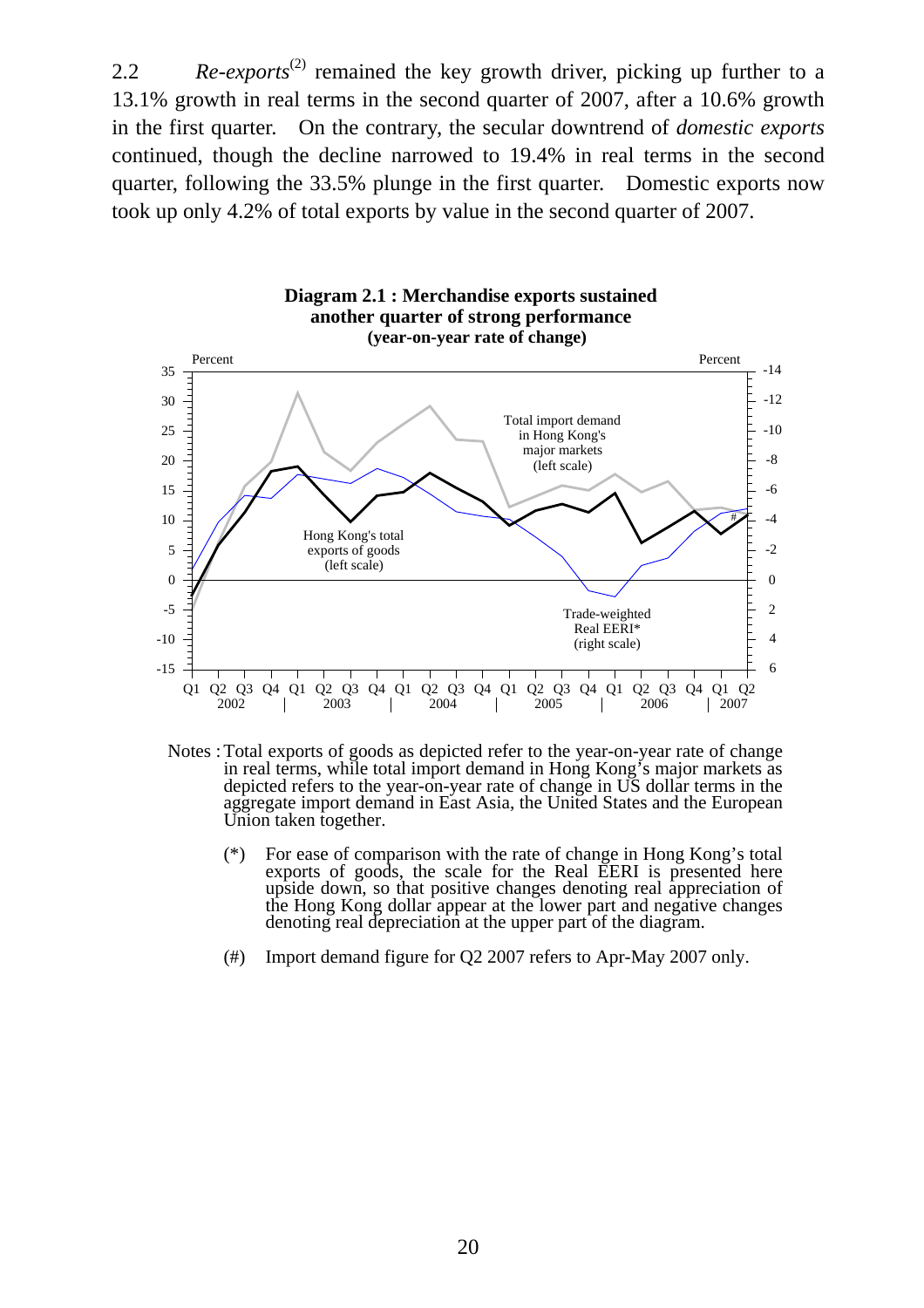

# **Diagram 2.2 : Re-exports picked up further and remained the key growth driver**

**Diagram 2.3 : The Mainland featured prominently in Hong Kong's exports**



*Total exports of goods in the first half of 2007 : \$1,239.0 billion*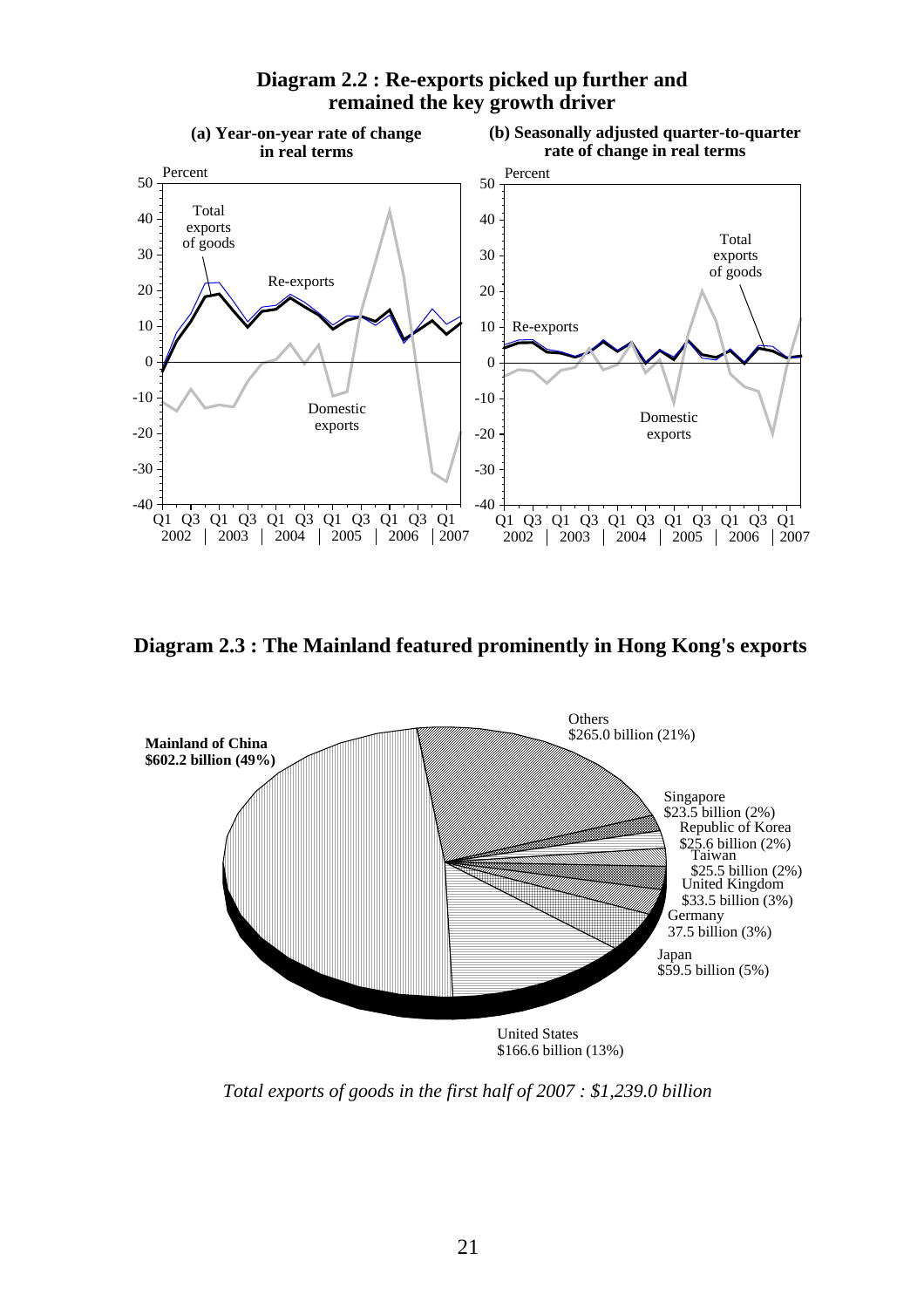|      |                |          |               | Mainland United European |        | Republic |        |           |
|------|----------------|----------|---------------|--------------------------|--------|----------|--------|-----------|
|      |                | of China | <b>States</b> | Union                    | Japan  | of Korea | Taiwan | Singapore |
| 2006 | Annual         | 16.7     | 1.7           | 4.7                      | 2.4    | 8.8      | 4.3    | 4.5       |
|      | Q1             | 23.1     | 3.5           | 9.5                      | 8.2    | 20.9     | 10.4   | 2.3       |
|      | Q <sub>2</sub> | 11.4     | $-2.4$        | 4.1                      | 3.0    | 12.0     | $-5.3$ | $-5.4$    |
|      | Q <sub>3</sub> | 15.8     | $-1.1$        | 1.9                      | 0.6    | 10.7     | 8.3    | 12.8      |
|      | Q <sub>4</sub> | 17.5     | 7.0           | 4.1                      | $-1.4$ | $-5.4$   | 4.2    | 8.3       |
| 2007 | Q1             | 13.1     | 0.7           | 2.7                      | 0.6    | $-8.9$   | $-1.4$ | 0.7       |
|      | Q2             | 15.5     | 1.0           | 5.2                      | 4.0    | 3.8      | 9.0    | 3.9       |

# **Table 2.2 : Total exports of goods by major market (year-on-year rate of change in real terms (%))**

2.3 Growth in the second quarter was broad-based. Exports to the Mainland, which registered double-digit growth for nine quarters in a row, continued to be the major growth driver. The Mainland's sustained strong export growth momentum so far had not been dampened by renminbi appreciation to any noticeable extent. Reportedly the rush shipment before the cut in export tax rebate in a number of items from 1 July also rendered a boost to the Mainland's exports in the second quarter<sup>(3)</sup>. As such, Hong Kong's exports to the Mainland for outward processing continued to benefit. On the other hand, the Mainland's robust domestic demand also saw further growth in exports to the Mainland for meeting its own use, which increasingly took up a bigger share of Hong Kong's exports to the Mainland. Elsewhere in East Asia, exports to Japan improved further, underpinned by continuous recovery of its economy, offsetting partly the weaker yen. Exports to many other East Asian economies such as Thailand, Taiwan, and Malaysia were fairly strong, amidst the generally favourable economic environment in the region.

2.4 Outside Asia, the solid expansion of the EU economy coupled with the strength in euro saw a pick-up in exports to the EU, among which exports to Germany and Netherlands showed even more distinct growth. Exports to the US however remained largely slack amidst the softening import demand, as the US economy continued to moderate.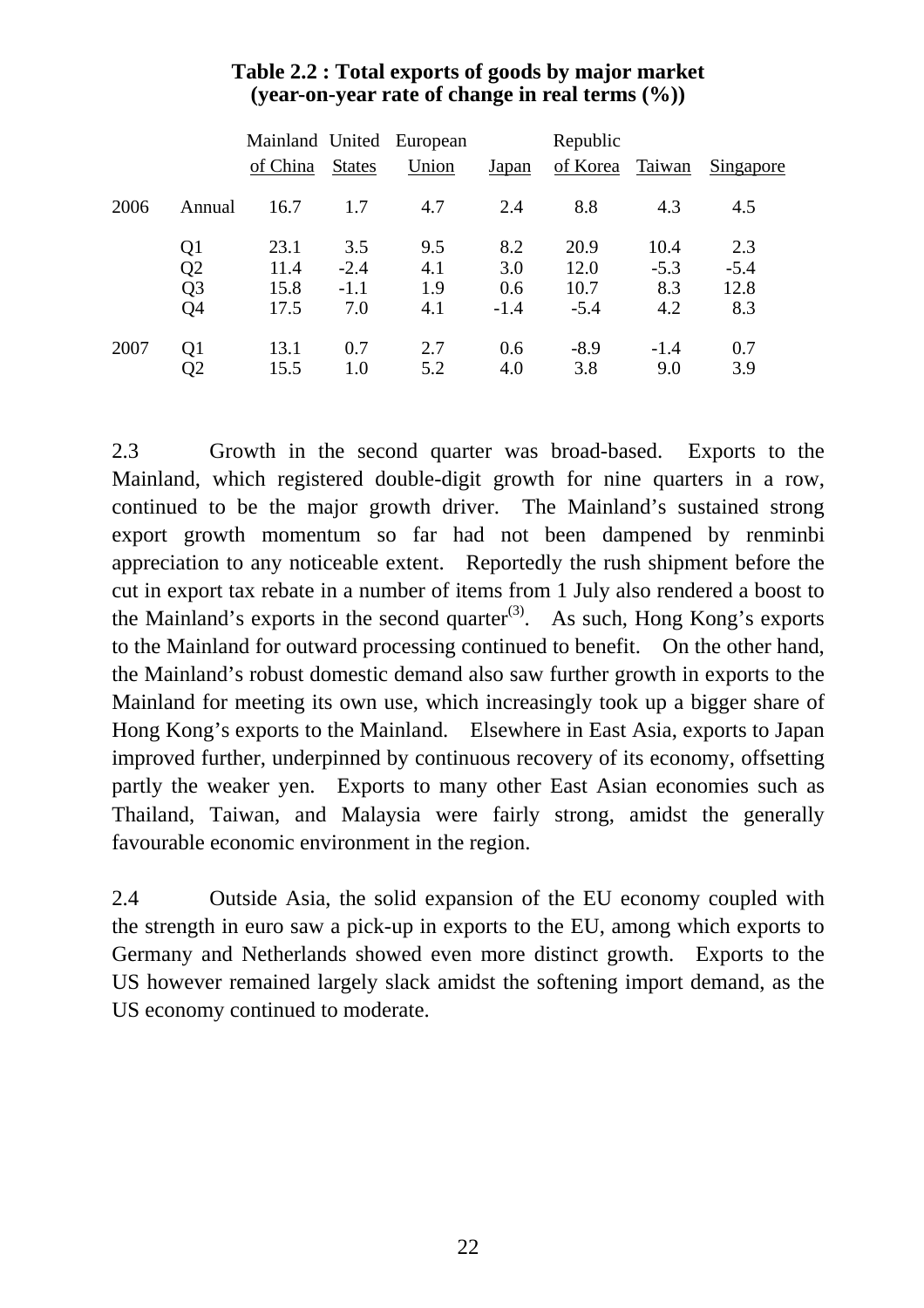

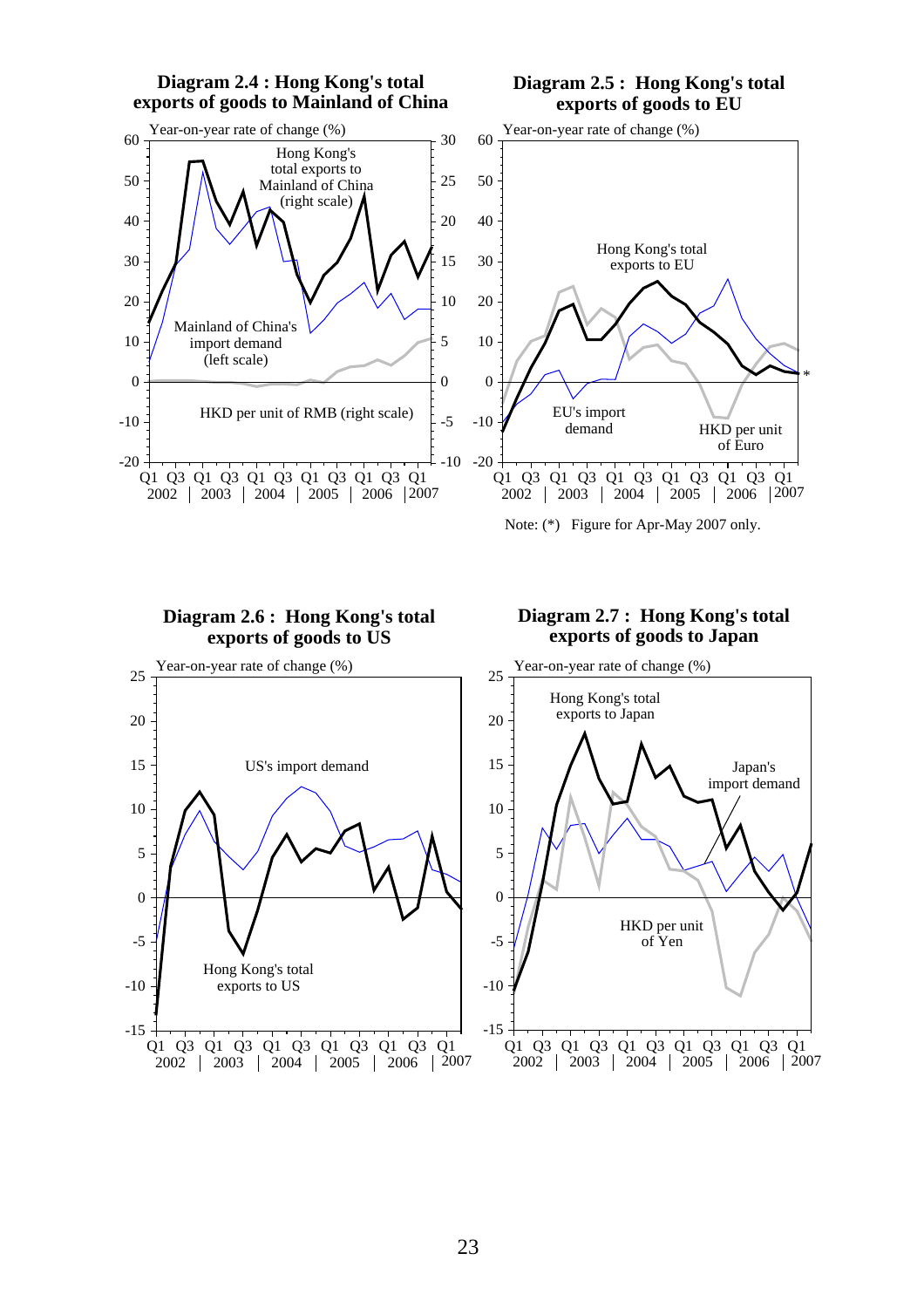

# *Imports of goods*

2.5 *Imports of goods* held up well, rising by 12.7% in real terms in the second quarter of 2007, slightly faster than the 8.4% growth in the first quarter. Import intake for subsequent re-exporting firmed up in tandem with the strong re-export growth. *Retained imports*, which are imports for domestic uses, rose at a faster pace by 11.7% in real terms in the second quarter of 2007 over a year earlier. Within this, retained imports of consumer goods picked up moderately notwithstanding a high base last year, as consumer sentiment was upbeat. Retained imports of capital goods continued to record solid growth, amidst the sanguine business sentiment. Retained imports of raw materials and semi-manufactures rebounded against a low base of comparison.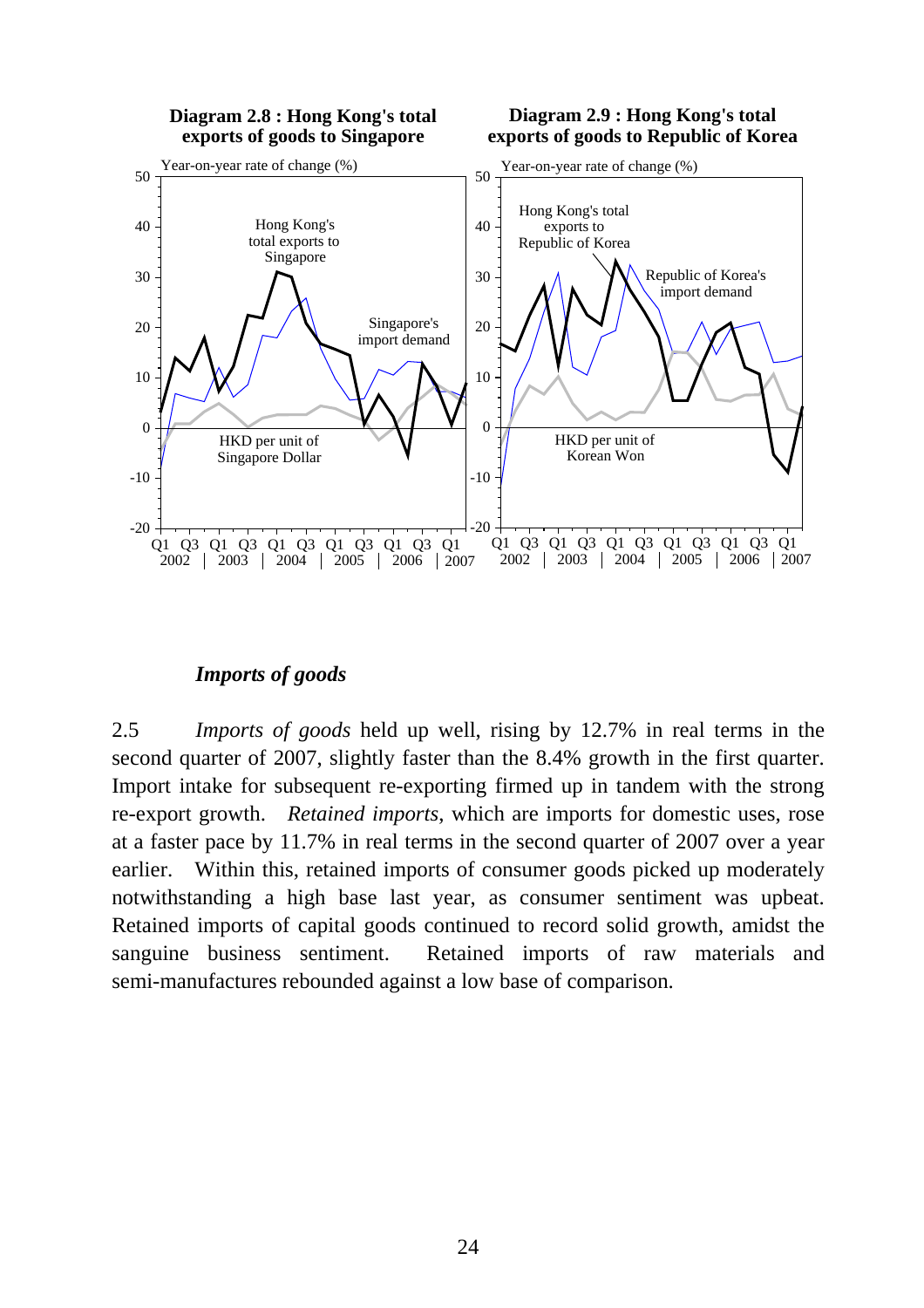|      |                                                                      |                                       | Imports of goods           |                                     | Retained imports <sup>(a)</sup> |                             |                            |                                     |                          |
|------|----------------------------------------------------------------------|---------------------------------------|----------------------------|-------------------------------------|---------------------------------|-----------------------------|----------------------------|-------------------------------------|--------------------------|
|      |                                                                      | In value<br>In real<br>terms<br>terms |                            | Change<br>in prices                 | In value<br>terms               | In real<br>terms            |                            | Change<br>in prices                 |                          |
| 2006 | Annual                                                               | 11.6                                  | 10.2                       |                                     | 2.1                             | 14.3                        | 8.4                        |                                     | 3.2                      |
|      | Q <sub>1</sub><br>Q <sub>2</sub><br>Q <sub>3</sub><br>Q <sub>4</sub> | 13.8<br>8.1<br>10.7<br>14.0           | 13.9<br>6.7<br>8.7<br>11.8 | (3.3)<br>$(-0.1)$<br>(3.7)<br>(4.0) | 1.0<br>1.9<br>2.7<br>2.7        | 20.8<br>16.7<br>12.7<br>8.2 | 15.8<br>10.5<br>5.4<br>3.3 | (1.5)<br>$(-0.9)$<br>(0.7)<br>(2.2) | 2.7<br>3.1<br>3.9<br>3.1 |
| 2007 | Q <sub>1</sub><br>Q2                                                 | 9.0<br>12.6                           | 8.4<br>12.7                | (1.0)<br>(3.6)                      | 2.6<br>1.9                      | 1.5<br>10.3                 | 2.7<br>11.7                | $(-0.8)$<br>(9.9)                   | 2.0<br>1.5               |

# **Table 2.3 : Imports of goods and retained imports (year-on-year rate of change (%))**

Notes : Figures in brackets are the seasonally adjusted quarter-to-quarter rates of change.

 (a) Based on the results of the Annual Survey of Re-export Trade conducted by the Census and Statistics Department, re-export margins by individual end-use category are estimated and adopted for deriving the value of imports retained for use in Hong Kong.



**Diagram 2.10 : Total imports held up well in the second quarter**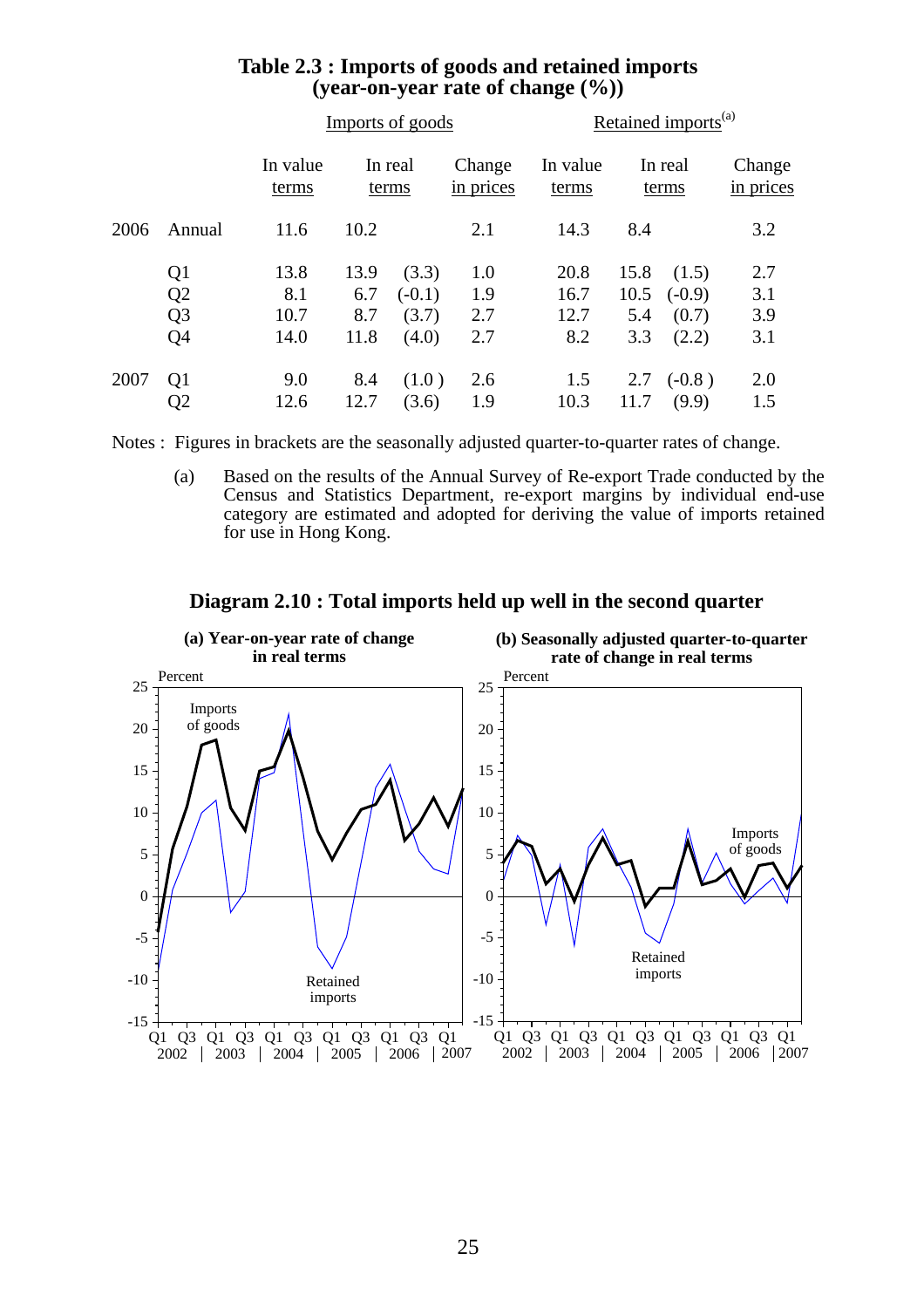|      |        | Consumer<br>goods | Foodstuffs | Capital<br>$\overline{goods}$ | Raw<br>materials and<br>semi-manufactures | Fuels  |
|------|--------|-------------------|------------|-------------------------------|-------------------------------------------|--------|
| 2006 | Annual | 14.4              | 2.0        | 27.6                          | $-16.8$                                   | 5.4    |
|      | Q1     | 16.9              | 4.3        | 38.4                          | $-6.4$                                    | 4.0    |
|      | Q2     | 37.3              | 4.8        | 19.8                          | $-13.4$                                   | $-4.9$ |
|      | Q3     | 7.8               | 2.3        | 32.5                          | $-27.5$                                   | 3.5    |
|      | Q4     | 0.5               | $-2.9$     | 22.2                          | $-18.9$                                   | 19.5   |
| 2007 | Q1     | $-1.0$            | 4.4        | 6.4                           | $-2.9$                                    | 8.6    |
|      | Q2     | 2.3               | 3.5        | 14.2                          | 16.1                                      | 24.4   |

# **Table 2.4 : Retained imports by end-use category (year-on-year rate of change in real terms (%))**

# **Invisible trade**

# *Exports of services*

2.6 *Exports of services* accelerated to a 10.9% growth in real terms in the second quarter of 2007, from an 8.9% increase in the first quarter, with pick-up in growth recorded in all major sectors. Exports of trade-related services, comprising mainly offshore trade, registered notable growth, underpinned by the Mainland's vibrant trade flows. Exports of financial services surged further amidst the buoyant financial market activities. Various measures by the Mainland authorities to promote outward investment by Mainland institutions and enterprises, including the expansion of the Qualified Domestic Institutional Investors (QDII) Scheme, rendered a boost to demand for Hong Kong's financial services. Exports of travel services also showed faster growth along with the pick-up in growth in the number of incoming visitors. The weakening of the Hong Kong dollar along with the US dollar probably also rendered further boost to visitor spending. Meanwhile, exports of transportation services continued to expand steadily.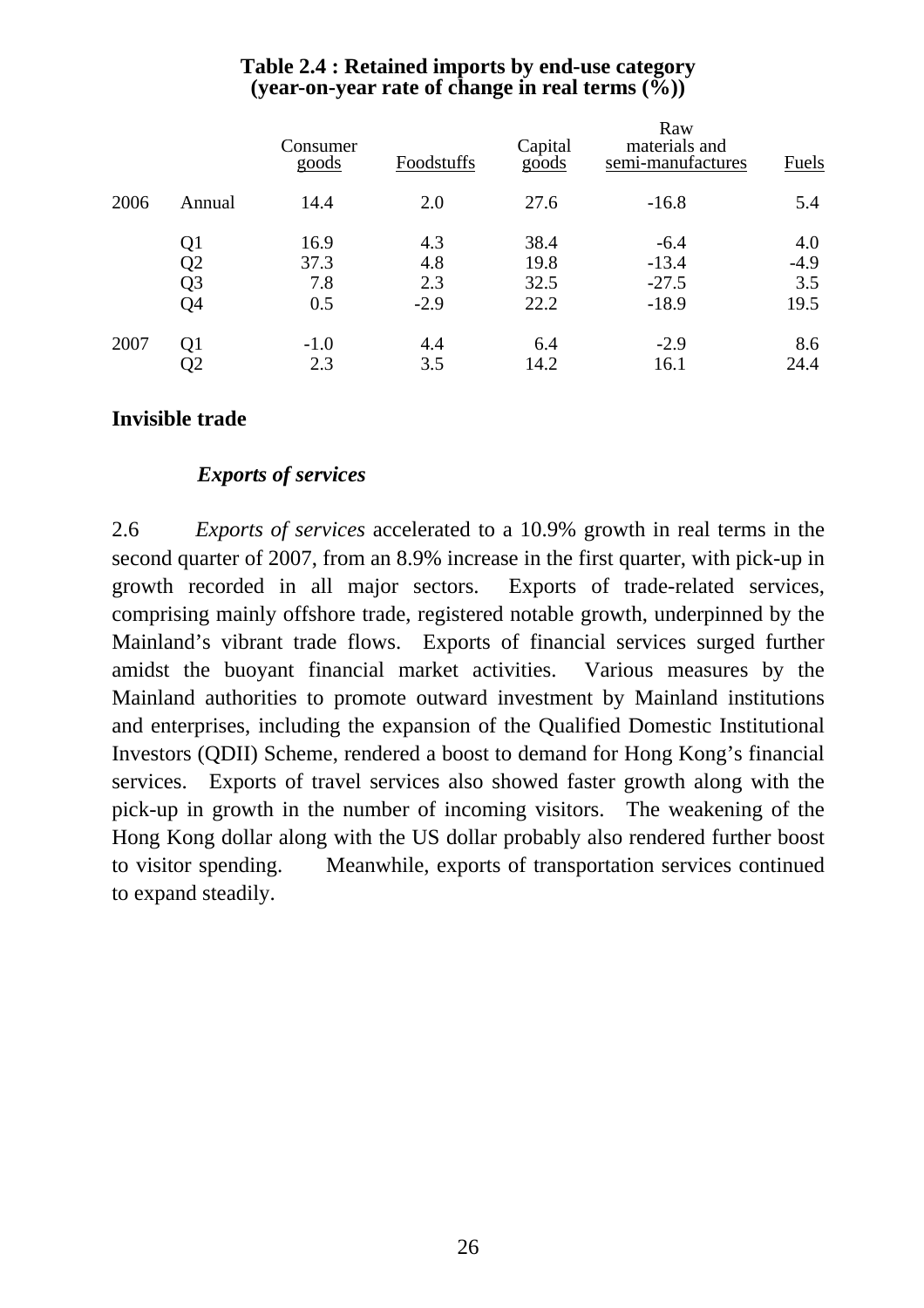

#### **Table 2.5 : Exports of services by major service group (year-on-year rate of change in real terms (%))**

*Of which :*

|      |                      | <b>Exports</b><br>of services |                                  | $s$ ervices <sup>(a)</sup>  | Trade-related Transportation Travel<br>services | $s$ ervices <sup>(b)</sup> | Finance,<br>business<br>and other<br>services |
|------|----------------------|-------------------------------|----------------------------------|-----------------------------|-------------------------------------------------|----------------------------|-----------------------------------------------|
| 2006 | Annual               | 8.9                           |                                  | 11.0                        | 6.4                                             | 5.4                        | 10.8                                          |
|      | Q1<br>Q2<br>Q3<br>Q4 | 8.5<br>8.9<br>8.9<br>9.0      | (0.6)<br>(2.6)<br>(3.2)<br>(2.5) | 13.3<br>10.8<br>11.5<br>9.0 | 7.0<br>7.1<br>5.2<br>6.4                        | 8.3<br>4.8<br>3.3<br>5.3   | 4.2<br>11.5<br>13.0<br>14.8                   |
| 2007 | Q1                   | 8.9<br>10.9                   | (0.5)<br>(3.9)                   | 9.6<br>11.3                 | 3.1<br>5.7                                      | 9.5<br>9.9                 | 14.5<br>17.5                                  |

Notes : Figures in brackets are the seasonally adjusted quarter-to-quarter rates of change.

(a) Comprising mainly offshore trade.

(b) Comprising mainly inbound tourism receipts.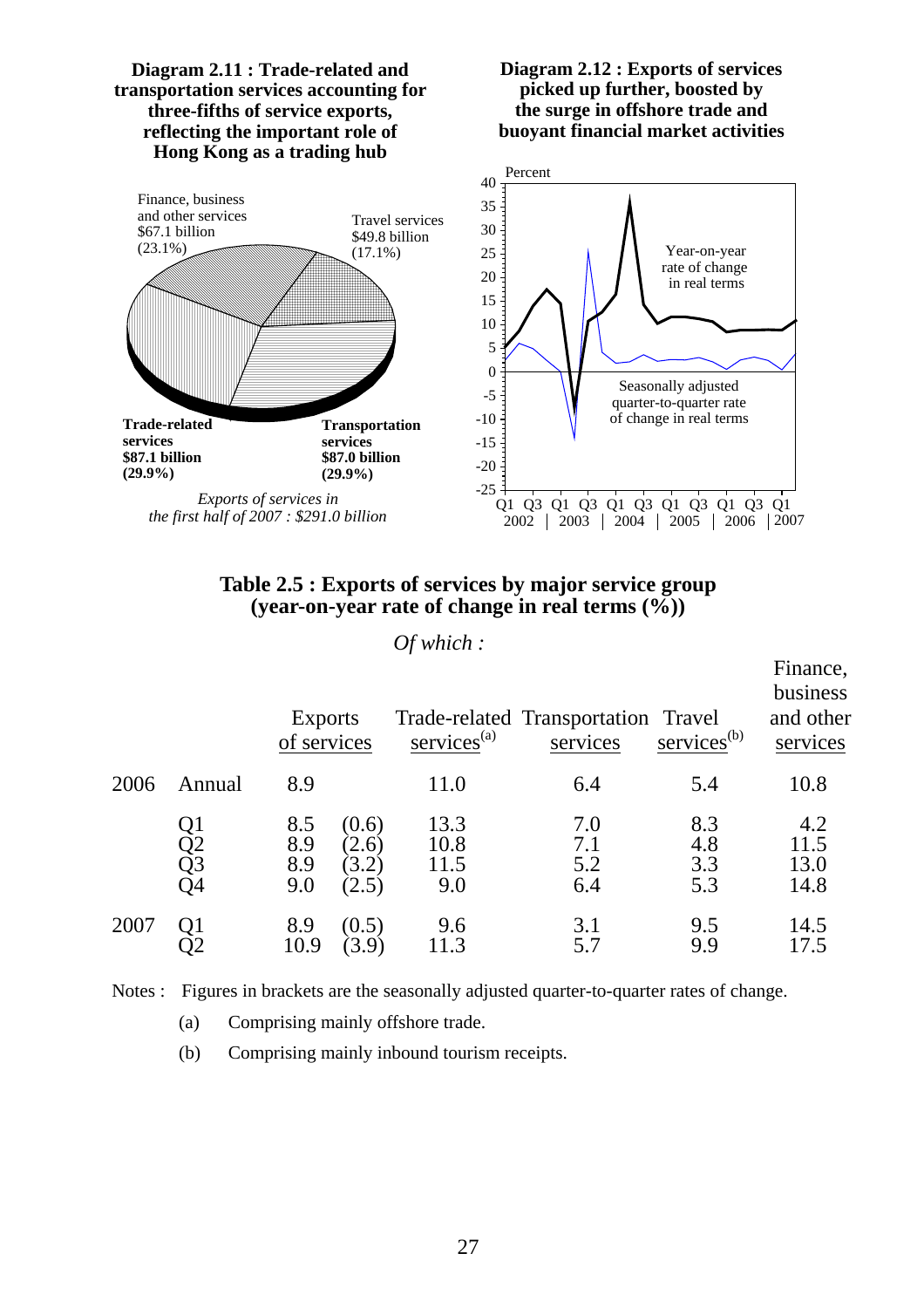# *Imports of services*

2.7 *Imports of services* grew further by 8.0% in real terms in the second quarter of 2007, after a 4.1% growth in the first quarter. Among the various types of imports of services, growth in financial, business and other services continued to outpace the growth in imports of travel and other services.



#### **Table 2.6 : Imports of services by major service group (year-on-year rate of change in real terms (%))**

|      |                      |                                                                    | Finance,                                          |                                          |                             |                                   |
|------|----------------------|--------------------------------------------------------------------|---------------------------------------------------|------------------------------------------|-----------------------------|-----------------------------------|
|      |                      | Imports<br>of services                                             | Travel<br>$s$ ervices <sup><math>(+)</math></sup> | Transportation Trade-related<br>services | services                    | business<br>and other<br>services |
| 2006 | Annual               | 6.4                                                                | 3.4                                               | 6.5                                      | 1.6                         | 12.8                              |
|      | Q1<br>Q2<br>Q3<br>Q4 | $(-0.3)$<br>5.0<br>(5.4)<br>9.1<br>5.2<br>$(-0.9)$<br>(2.0)<br>6.5 | 1.5<br>7.7<br>0.6<br>4.3                          | 5.9<br>9.2<br>5.4<br>5.6                 | 3.8<br>1.5<br>2.1<br>$-0.2$ | 10.5<br>13.4<br>13.9<br>13.4      |
| 2007 | Q1                   | $(-2.3)$<br>4.1<br>8.0<br>(9.2)                                    | 0.9<br>4.9                                        | 3.3<br>6.8                               | 1.9<br>3.5                  | 10.7<br>15.6                      |

Notes : Figures in brackets are the seasonally adjusted quarter-to-quarter rates of change.

(+) Comprising mainly outbound travel spending.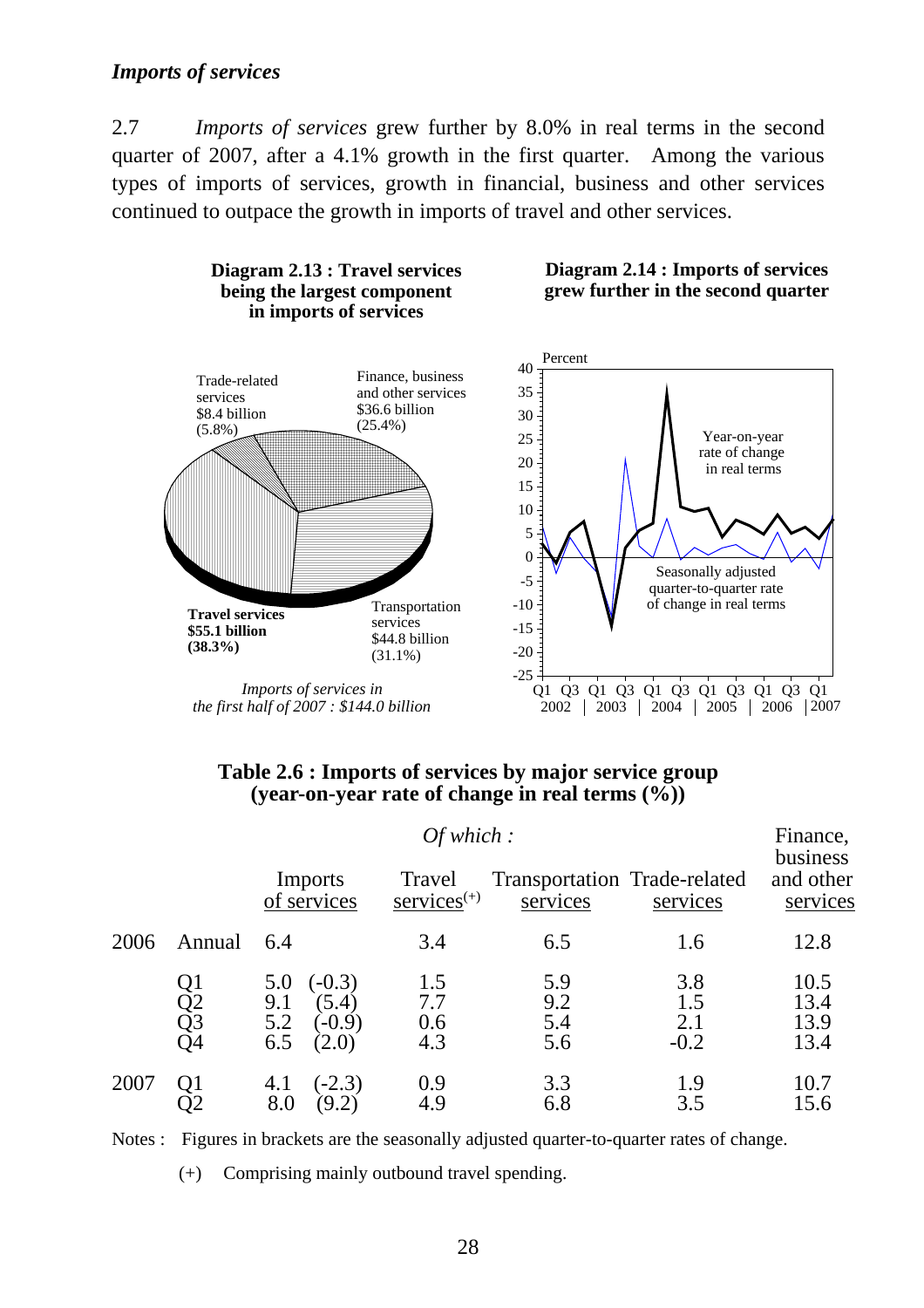# **Visible and invisible trade balance**

2.8 As the surplus in the invisible trade account more than offset the deficit in the merchandise trade account, a surplus of \$24.7 billion was recorded in the combined visible and invisible trade balance in the second quarter of 2007, equivalent to 3.2% of the total value of imports of goods and services. This was slightly smaller than the corresponding figure of \$26.1 billion (3.8%) in the second quarter of 2006. The continued sizeable surplus underscored the strength of Hong Kong's external competitiveness on the one hand, and increased resilience to volatilities and external shocks on the other.

|      |                      | Total exports           |                         |                         | Imports              | Trade balance                 |                      |                      |
|------|----------------------|-------------------------|-------------------------|-------------------------|----------------------|-------------------------------|----------------------|----------------------|
|      |                      | Goods                   | Services                | Goods                   | Services             | Goods                         | Services             | Combined             |
| 2006 | Annual               | 2,467.4                 | 565.0                   | 2,576.3                 | 284.0                | $-109.0$                      | 281.0                | 172.1                |
|      | Q1<br>Q2<br>Q3<br>Q4 | 538.5<br>586.7<br>667.2 | 128.7<br>129.7<br>150.7 | 568.3<br>622.1<br>685.8 | 65.7<br>68.2<br>76.0 | $-29.8$<br>$-35.4$<br>$-18.6$ | 63.0<br>61.5<br>74.8 | 33.2<br>26.1<br>56.2 |
|      |                      | 674.9                   | 155.9                   | 700.2                   | 74.1                 | $-25.2$                       | 81.8                 | 56.5                 |
| 2007 | Q1<br>Q2             | 587.3<br>656.5          | 144.8<br>146.2          | 621.5<br>702.7          | 69.7<br>75.2         | $-34.2$<br>$-46.6$            | 75.1<br>70.9         | 40.9<br>24.7         |

#### **Table 2.7 : Visible and invisible trade balance (\$ billion at current market prices)**

Note : Figures may not add up exactly to the total due to rounding.

#### **Trade policy and other developments**

2.9 In the second quarter of 2007, a couple of new measures were put on board by the Government to facilitate external trade with the Mainland. On 29 June 2007, the fourth supplement to CEPA was signed. It contains 40 liberalisation measures in 28 services areas, including 17 existing services areas<sup> $(4)$ </sup> and 11 new services areas<sup> $(5)$ </sup>. The new liberalisation measures will be effective starting 1 January 2008. The new package provides enhanced opportunities for the Hong Kong business and reinforces Hong Kong's comparative advantages in better tapping the potential of the Mainland market. The Government will continue to work closely with the Mainland authorities to make use of the open and developing platform provided by CEPA to engage the Mainland authorities in good time of further liberalisation.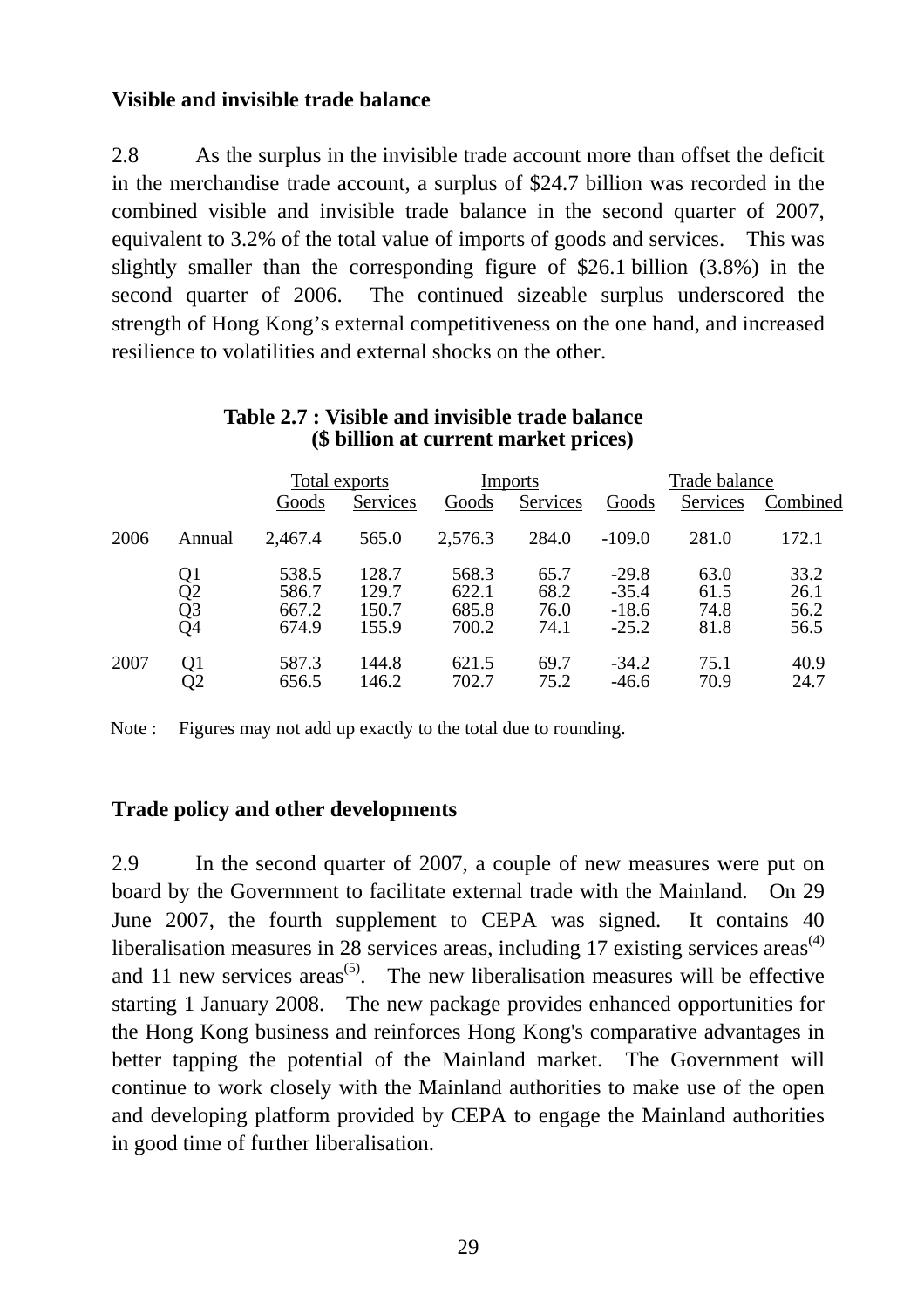2.10 As at end-June 2007, the Trade and Industry Department (TID) and five Government Approved Certification Organisations issued 24 174 certificates of Hong Kong Origin (CEPA) to goods produced in Hong Kong, involving a total of \$8.66 billion worth of goods. TID also issued 1 788 certificates of Hong Kong Service Supplier.

2.11 The new Shenzhen Bay Bridge was completed and has commenced operation on 1 July. Along with the opening of the new border control point at the new Bridge, the HKSAR and Shenzhen governments signed a Memorandum on co-location arrangement at the Shenzhen Bay Port. The commencement of operation of the new Bridge signifies closer integration and co-operation between Hong Kong and Shenzhen. The trade facilitation measures under CEPA, together with the enhanced border facilities, would help further strengthen Hong Kong's external competitiveness and its role as an international trading and logistics centre.

# **Notes :**

- (1) Estimates of price changes for the trade aggregates are based on changes in unit values, which do not take into account changes in the composition or quality of the goods traded, except for some selected commodities for which specific price indices are available. Changes in real terms are derived by discounting the effect of price changes from changes in the value of the trade aggregates.
- (2) Re-exports are those goods which have previously been imported into Hong Kong and are subsequently exported without having undergone in Hong Kong any manufacturing processes which change permanently the shape, nature, form or utility of the goods.
- (3) The Central Government announced on 19 June 2007 to remove or reduce VAT rebate on certain export items with effect from 1 July. Amongst which VAT rebates on exports of clothing, footwear, toys and clocks are reduced to 11%, and those on certain metal and steel products to 5%.
- (4) They are legal, medical and dental, real estate, job intermediary, convention and exhibition, telecommunications, audiovisual, distribution, insurance, banking, securities, tourism, cultural, maritime transport, air transport, road transport, and individually-owned stores.
- (5) They are computer and related services, market research, services related to management consulting, public utility, building-cleansing, photographic, printing, translation and interpretation, environmental services, social services, and sporting services.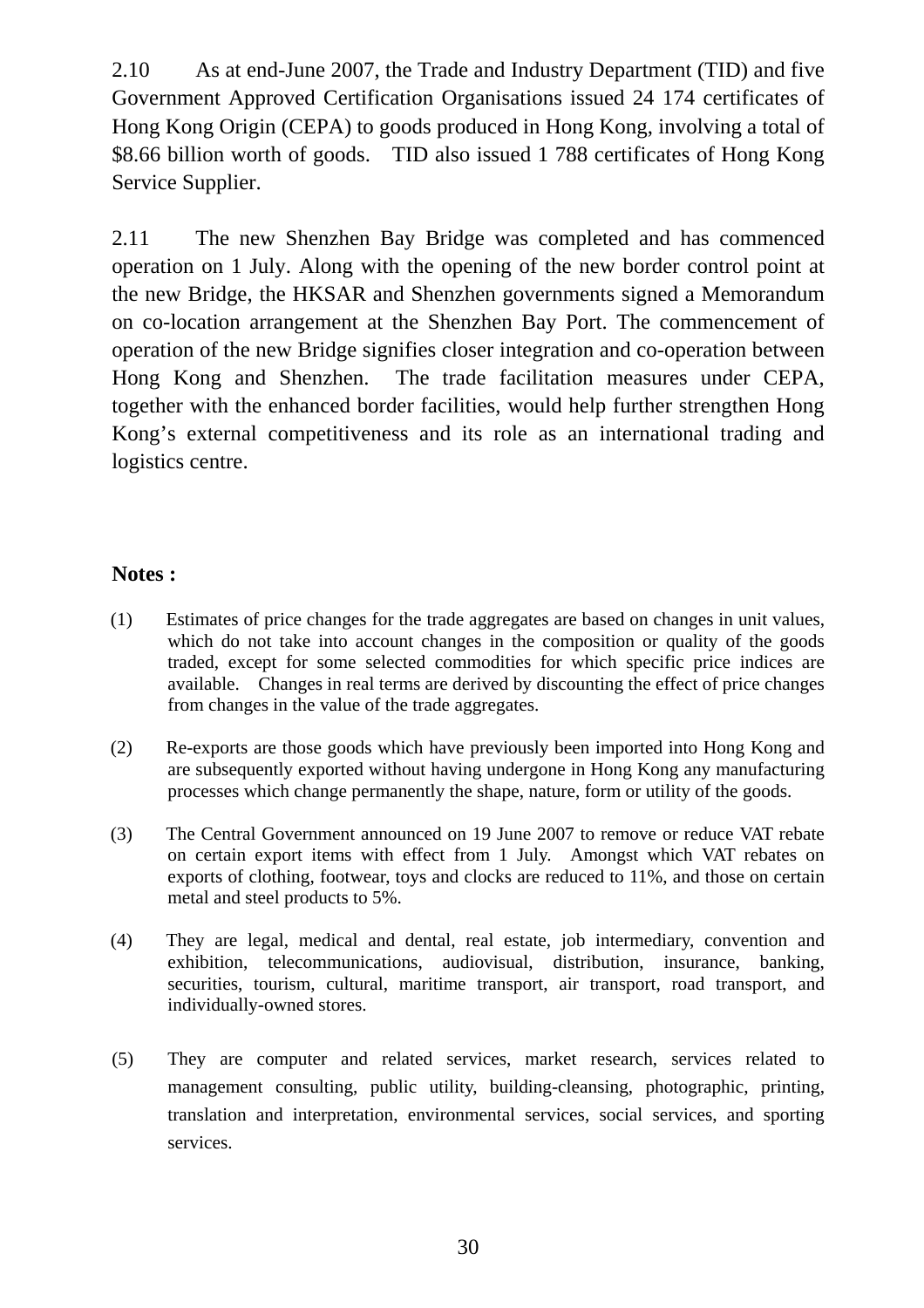# **CHAPTER 3 : DEVELOPMENTS IN SELECTED SECTORS**

## *Summary*

- *The residential property market turned more active in the first half of 2007, with flat prices resuming a solid increase. Sentiment was boosted by sanguine economic outlook and rising labour income. The non-residential segment stayed buoyant amidst general business upturn.*
- <sup>z</sup>*With the commissioning of Hong Kong Shenzhen Western Corridor on 1 July 2007, the handling capacity for cross-boundary vehicular traffic has been substantially expanded. The new corridor also enables the further integration of Hong Kong with the transport network in the Mainland.*
- Inbound tourism grew further in recent quarters. The impetus to visitor *growth continued to be broadly based across major markets, signifying a balanced development of the sector.*
- The logistics sector cruised ahead steadily as trading and transhipment *activities continued to expand at a healthy pace. Both air and port cargo movements rose modestly further so far this year.*
- <sup>z</sup>*Collaboration in research and development between the Mainland and Hong Kong is becoming more popular in recent years as the market environment turns more conducive to innovation activities. Also contributed is the substantial policy support, as partly evidenced by the recent two cooperation agreements with the State Ministry of Information Technology and the Shenzhen Municipal Government respectively.*

# **Property**

3.1 The sales market for *residential property* turned more active in the first half of 2007. Acquisition interest was boosted by sanguine economic outlook and rising labour income. Compared with a year earlier, the number of private residential units transacted soared by 36% in the first half of 2007, with the monthly figure hitting its two-year high in May. The increase was even faster at 64% in value terms in the first half as the higher-end segment outperformed in the trading rebound. Apart from the primary market, sales in the secondary market also increased distinctly with the number of transactions in the second quarter being the highest since mid-2005.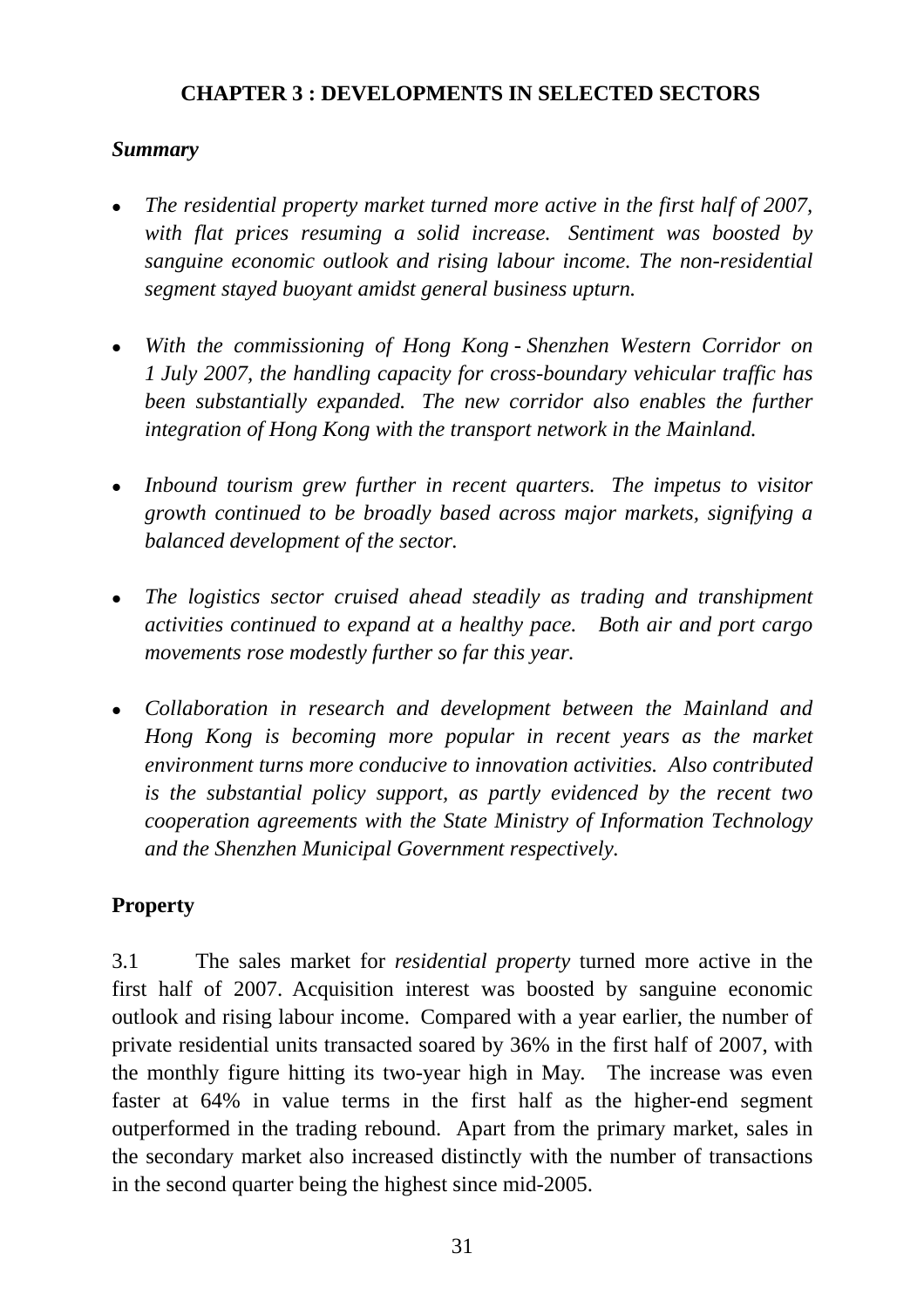



3.2 Overall flat prices resumed a solid rise of about 7% from December 2006 to June 2007, having held virtually static during the preceding five months. The increase was across the board, by about 7% for small and medium flats and about 11% for large flats. Compared with the trough in 2003, prices of small and medium flats and large flats had rebounded by 70% and 109% respectively, though still 43% and 23% off the peak in 1997.



**Diagram 3.2 : Prices of larger flats showed a steeper upturn in recent years**

Notes : (1) Large flats refer to those with saleable area of 100 m2 or above while small and medium flats refer to those with saleable area less than 100 m2.

(2) Price index pertains to secondary market transactions only.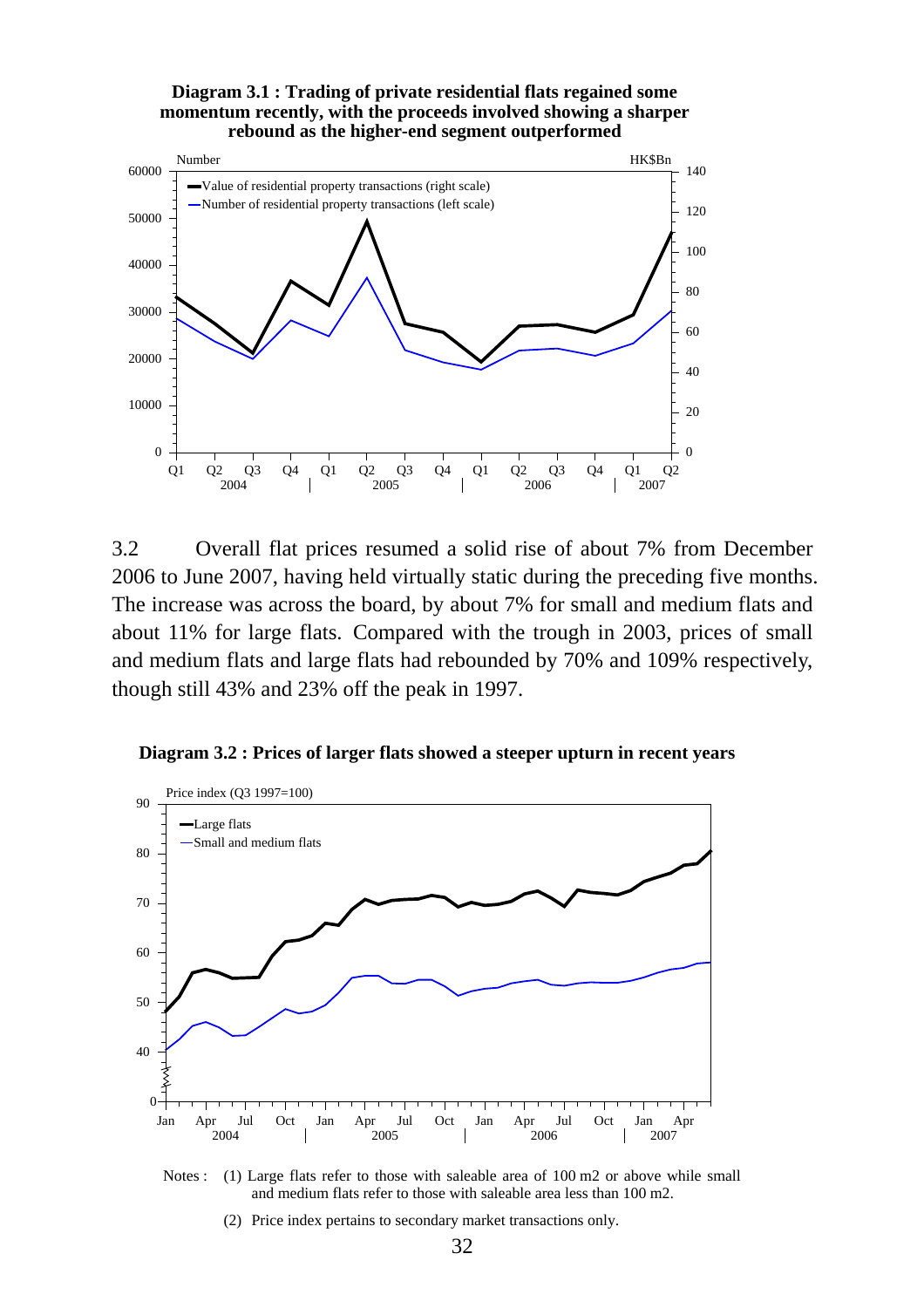3.3 In the leasing market, performance stayed benign as household income continued to improve and user demand built up further. Compared with December 2006, overall flat rentals rose further by about 5%. The increase for large flats was faster at about 8%.

3.4 The *non-residential* property markets continued to benefit from the general business upturn. Leasing stayed buoyant as many enterprises sought business expansion along with increased turnover. In June 2007, rentals of office, shopping and flatted factory spaces went up further by 6-7% over December 2006. Rentals of Grade A office registered a larger rise of about 8%, with the increase being more distinct for some core districts amidst tight new supply.

3.5 Sales of non-residential properties received solid support from the promising leasing prospect and stable local interest environment. Following a brief ease-back in the latter part of 2006, prices of office space reverted to increase distinctly during the first half of 2007, by about 12%. Over the same period, prices of flatted factory spaces registered an accelerated increase of about 15% while prices of shopping space rose further by about 7%.

## **Diagram 3.3 : Commercial and industrial property leasing remained buoyant along with general business upturn**

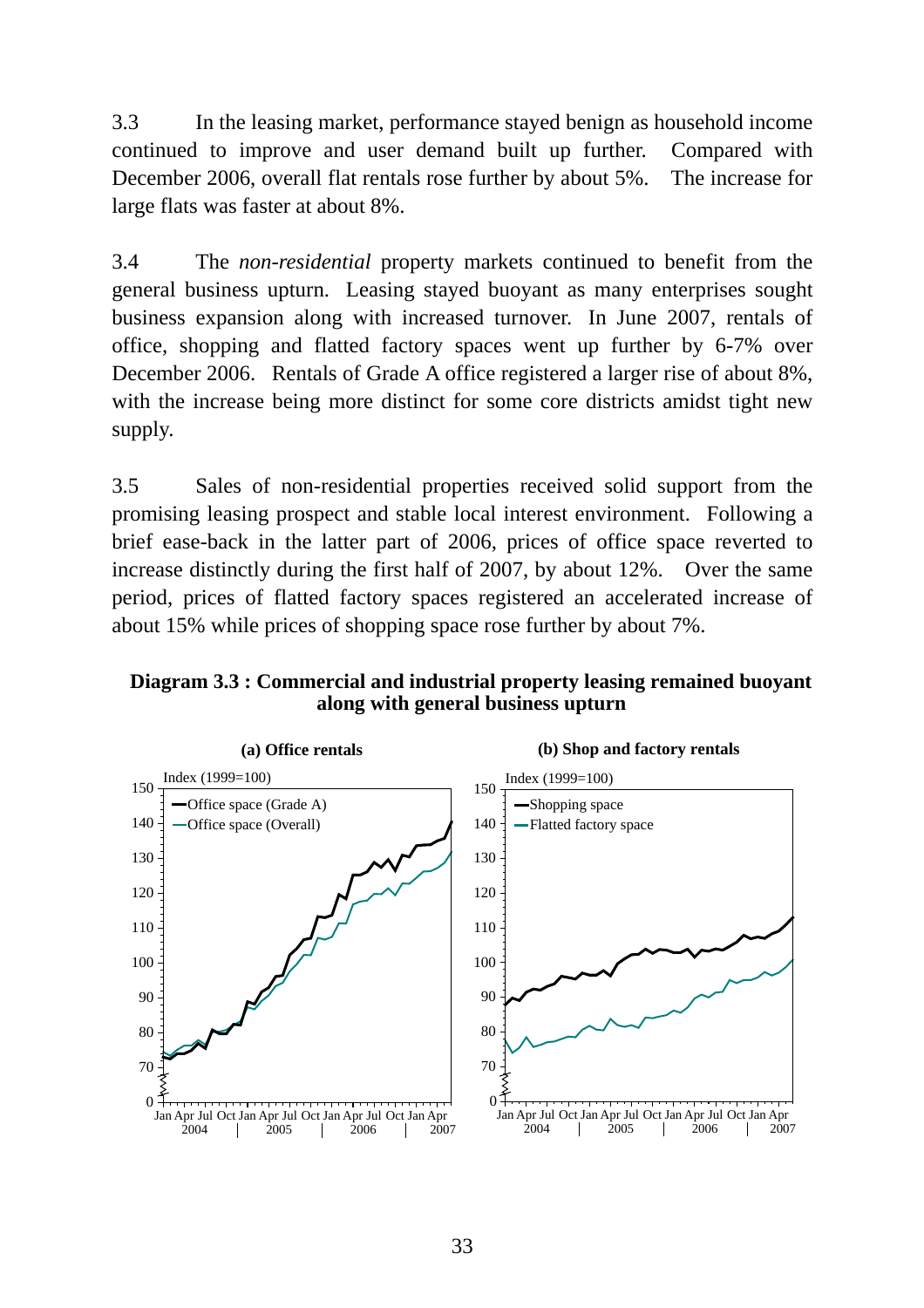# **Land**

3.6 As market sentiment improved, property developers showed keener interest in land acquisition through the *Application List*. Following sale of three residential sites and one residential-cum-commercial site on the List in the first quarter of 2007, four residential sites were auctioned in the second quarter. Market response was favourable, with the prices fetched higher than the trigger prices by 32-64%. Two of the sites being situated in prime locations commanded land premium reaching \$4 billion and \$5.6 billion respectively.

3.7 For the first half of 2007 as a whole, land area of 94.5 hectares from the Application List was sold through auction, commanding total land premium of \$17.6 billion. These already exceeded well the full year figures of 34.2 hectares and \$7.1 billion in 2006.

# **External transport**

3.8 The Hong Kong - Shenzhen Western Corridor commissioned on 1 July 2007 is the fourth vehicular boundary crossing of Hong Kong. Being the first of its kind, the co-location arrangement at Shenzhen Bay Port provides convenient and efficient services to passengers and vehicles. This new infrastructure is planned to greatly enhance the capacity and efficiency of cross-boundary passenger and cargo traffic. The estimated two-way daily vehicular traffic and passenger flows of the Corridor are around 29 800 vehicles and 30 800 people respectively during the initial period of opening, and are expected to reach some 60 300 vehicles and 61 300 people in the long run. From a broader perspective, the new cross-boundary link also fosters Hong Kong's integration with the rapidly-developing highway infrastructure in the Mainland, to the benefit of extending the hinterlands of Hong Kong's port and airport.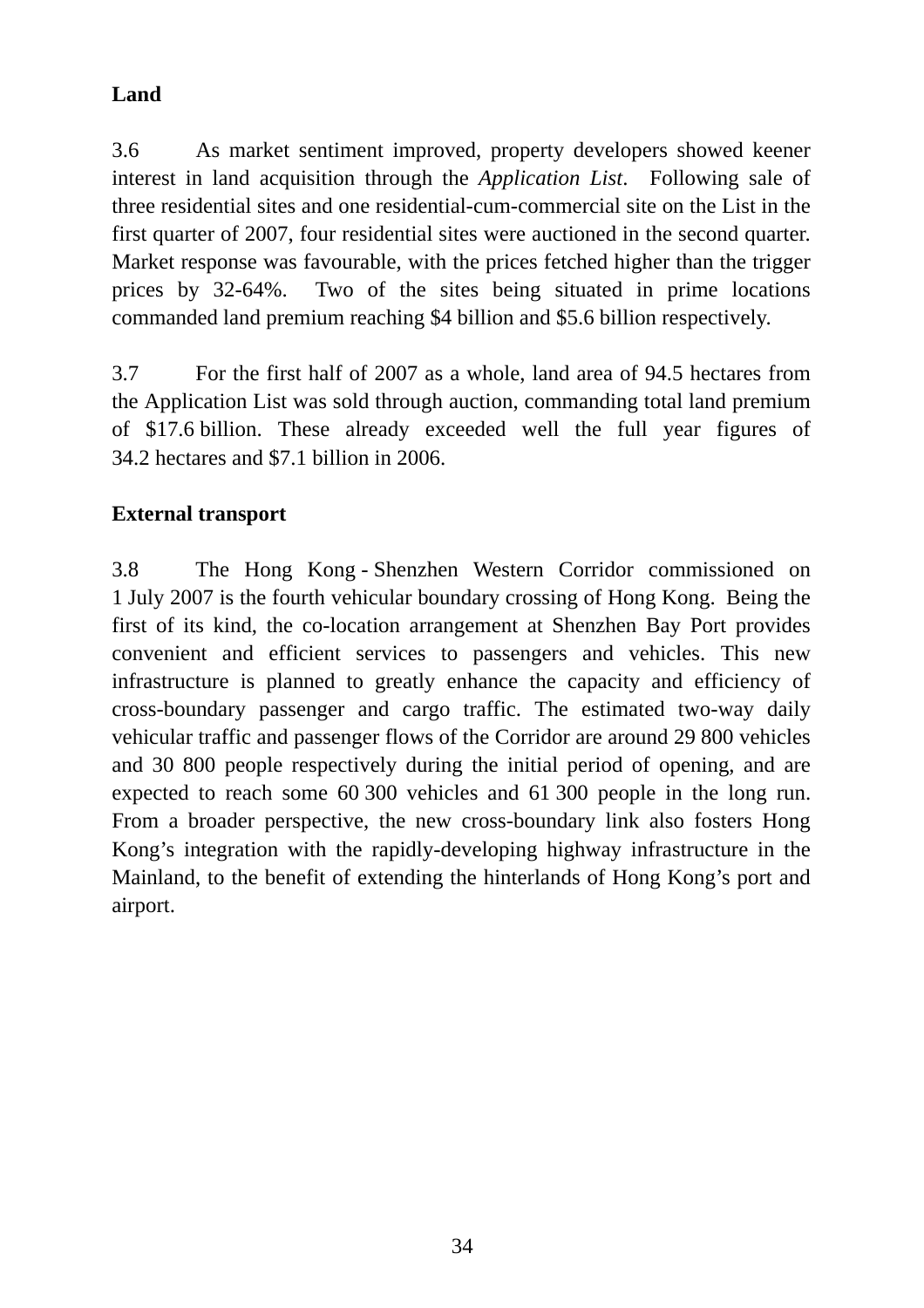#### **Diagram 3.4 : The commissioning of Hong Kong-Shenzhen Western Corridor raises substantially the capacity to handle the expanding cross-boundary vehicular traffic**



3.9 The Sheung Shui to Lok Ma Chau Spur Line has been scheduled to commence operation on 15 August 2007. By providing the second rail link between Hong Kong and the Mainland, it helps to relieve the congestion of cross-boundary passengers at Lo Wu and cope with the anticipated growth in cross-boundary rail passenger traffic. In the first half of 2007, the passenger throughput at the Lo Wu control point was about 47 million, while the corresponding figure for the Lok Ma Chau control point was around 25 million.

# **Tourism**

3.10 Inbound tourism registered a solid growth in the first half of 2007, with the number of *incoming visitor trips* rising further by 6.8% over a year earlier. Moreover, the year-on-year growth re-accelerated progressively to 6.3% in the first quarter and 7.4% in the second quarter of 2007, from 4.3% in the fourth quarter of 2006.

3.11 Benefiting from the sustained expansion in the global outbound tour market and depreciation of US dollar against many international currencies, the recent visitor growth continued to span across major source markets. The growth in Mainland visitor arrivals picked up to 5.9% in the first half of the year, with arrivals under the Individual Visit Scheme surging further by 21.9% year-on-year. During the Golden Week in May, Mainland visitor arrivals even surged by about 30% over the same period in 2006. Regarding other source markets in Asia, visitor growth stabilised at 5.9% in the first half of 2007,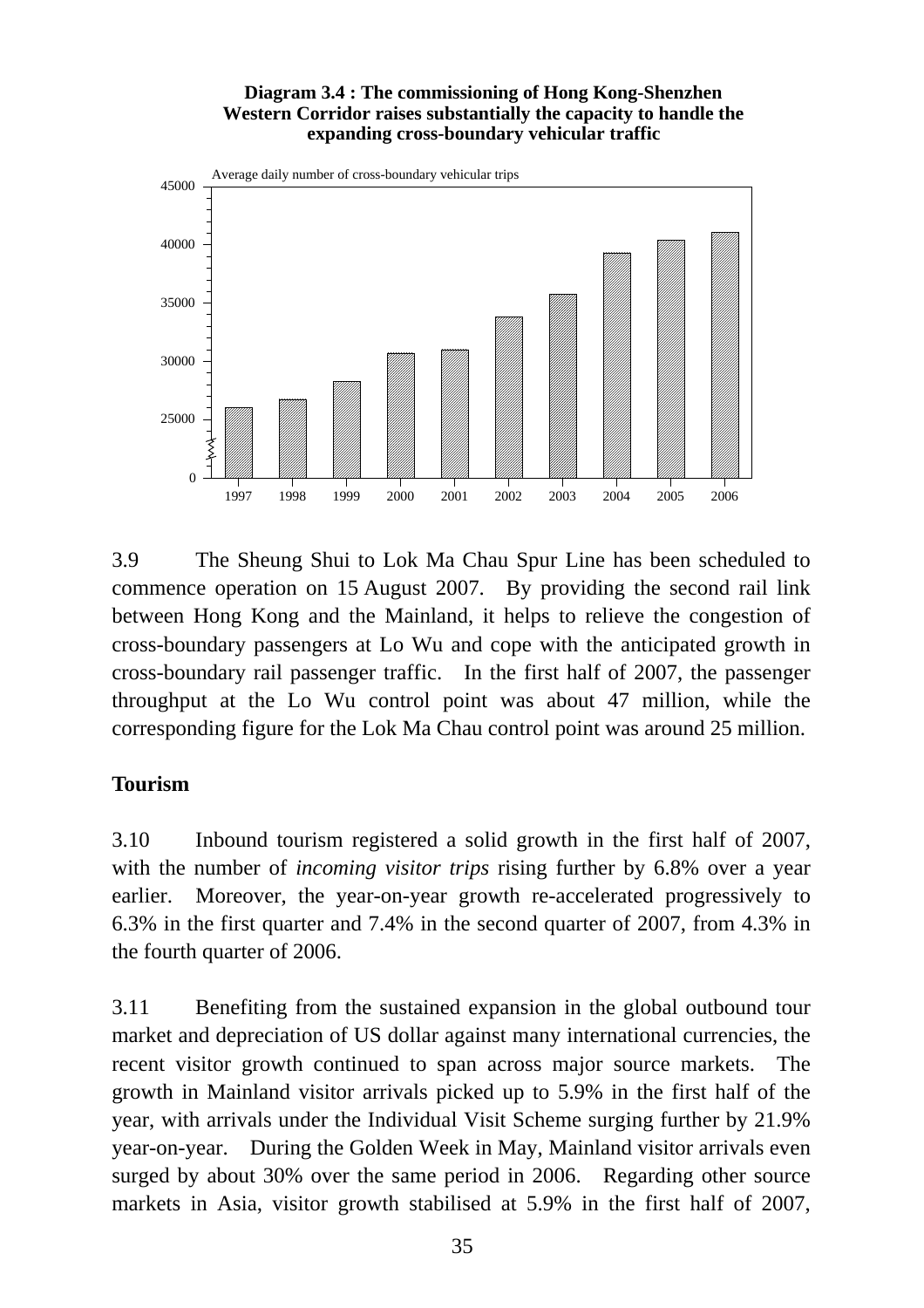though individual markets like South Korea and the Philippines fared strongly. Meanwhile, visitor arrivals from long-haul markets expanded markedly further by 11.6%.



**Diagram 3.5 : Visitor growth continued to be broadly based across major source markets**

3.12 Hong Kong's inbound tourism is poised to benefit from the latest liberalisation measures under CEPA. As from January 2008, eligible Hong Kong companies will enjoy enhanced access to the travel agent market in the Mainland<sup>(1)</sup> and Hong Kong travel agents established in all the Pan-PRD provinces will be allowed to apply for operating group tours to Hong Kong and Macao for residents in the provinces concerned<sup>(2)</sup>. These measures are expected to encourage more visitors from the Mainland to Hong Kong.

# **Logistics**

3.13 The logistics sector put up a steady performance in the first half of 2007. Sustained growth in external trade and transhipment activities helped to offset the effects from intense competition in the region and the on-going structural shift towards offshore trade. On *air freight*, air cargo throughput resumed an increase of 3.4% in the second quarter of 2007 over a year earlier, after a brief ease-back of 0.6% in the first quarter. For the first half of 2007 as a whole, there was a mild increase of 1.5%. Over the same period, the value of trade (excluding transhipment cargoes) handled by air rose markedly further by 11.0%, reflecting increased predominance of high-value merchandise in air freight.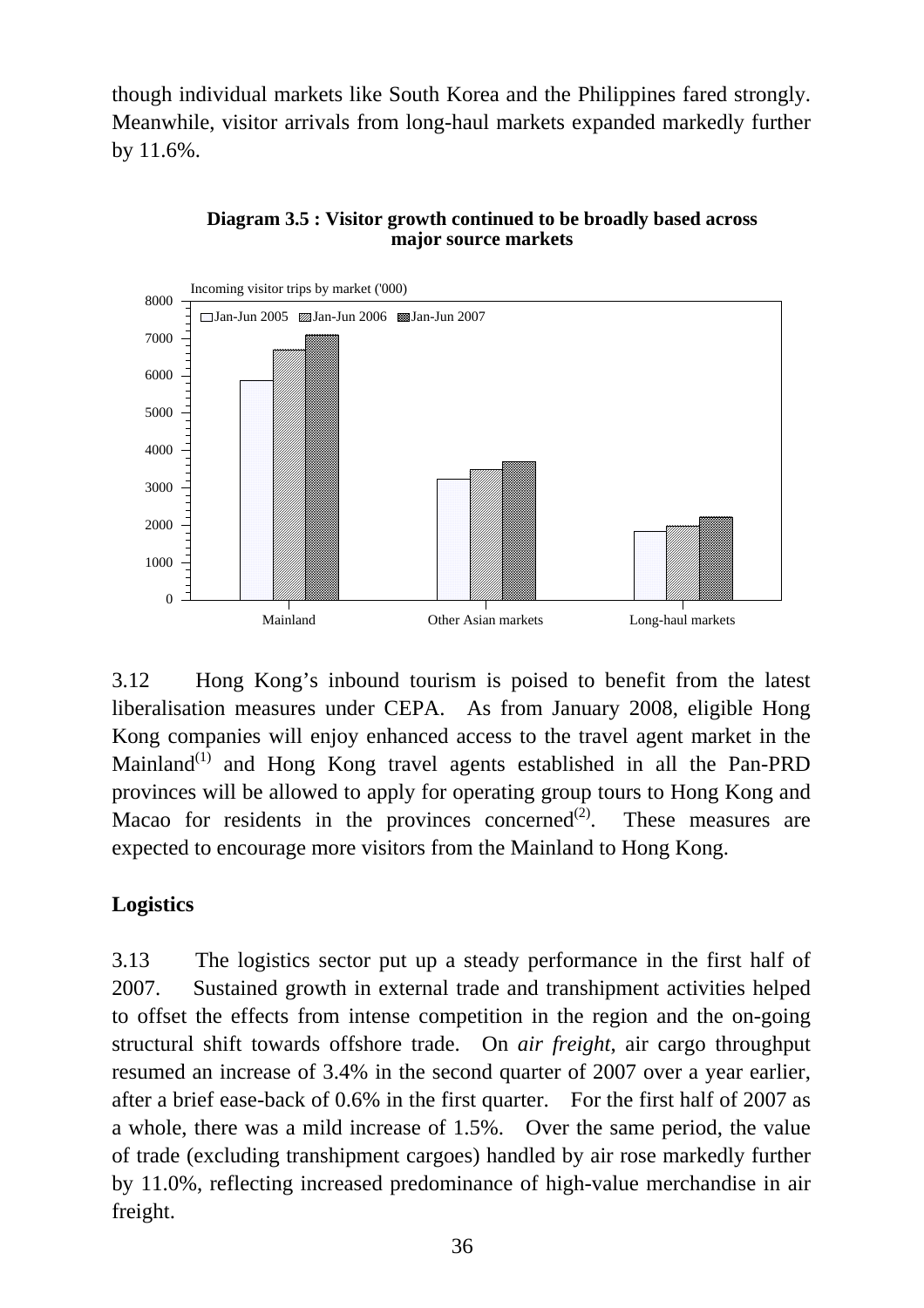



3.14 On *port cargo* movement, overall container throughput handled by the Hong Kong Port went up by an estimate of 4.2% in the second quarter of 2007, representing a visible pick-up from the meagre increase of 0.3% in the first quarter. For the first half of 2007 as a whole, there was a modest growth of 2.3%. Profile up to May indicated that the recent growth impetus mainly came from ocean cargo movements, particularly those related to transhipment.





Note : (\*) Preliminary estimate by Hong Kong Port Development Council. Breakdown in throughput by ocean and river vessels is not available yet.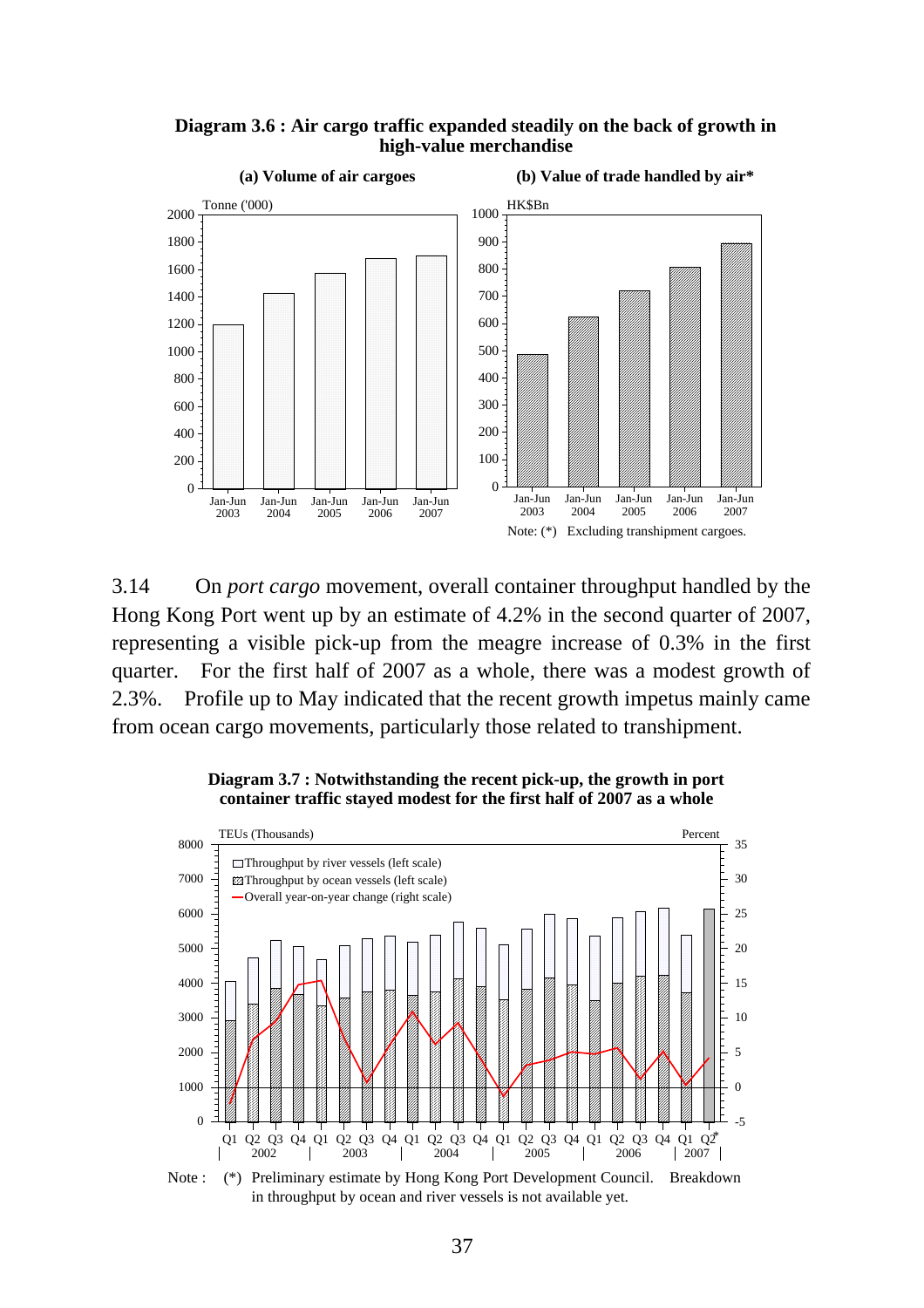# **Innovation and technology**

3.15 Further to the agreement with the State Ministry of Information Industry signed on 17 April  $2007^{(3)}$ , the Government of the Hong Kong Special Administrative Region signed a co-operation agreement on "Shenzhen/Hong Kong Innovation Circle" with the Shenzhen Municipality Government on 21 May. The agreement aims at comprehensive promotion and enhancement of technology collaboration between Shenzhen and Hong Kong, including exchange of talent and sharing of resources, with a view to upgrading the two places into a region with ample innovation resources and dynamic innovation activities. The enhanced institutional framework thus resulted is expected to reinforce the rising trend of cross-boundary collaboration in research and development activities (see *Box 3.1*).

3.16 On 4 June 2007, the Telecommunications Authority announced the adoption of the National Standard as the transmission standard for the digital terrestrial television (DTT) service in Hong Kong. According to the implementation framework for DTT laid down by the Government in July 2004, the existing two terrestrial TV broadcasters are required to launch DTT by end-2007 and to achieve digital coverage of at least 75% by end-2008. Subject to further market and technical studies, the Government will switch off analogue broadcasting in 2012 the earliest. The implementation of DTT will enhance the capacity of broadcasting infrastructure for the provision of a variety of communications to meet Hong Kong's future needs as a digital city, and maintain its position as a regional broadcasting hub $^{(4)}$ .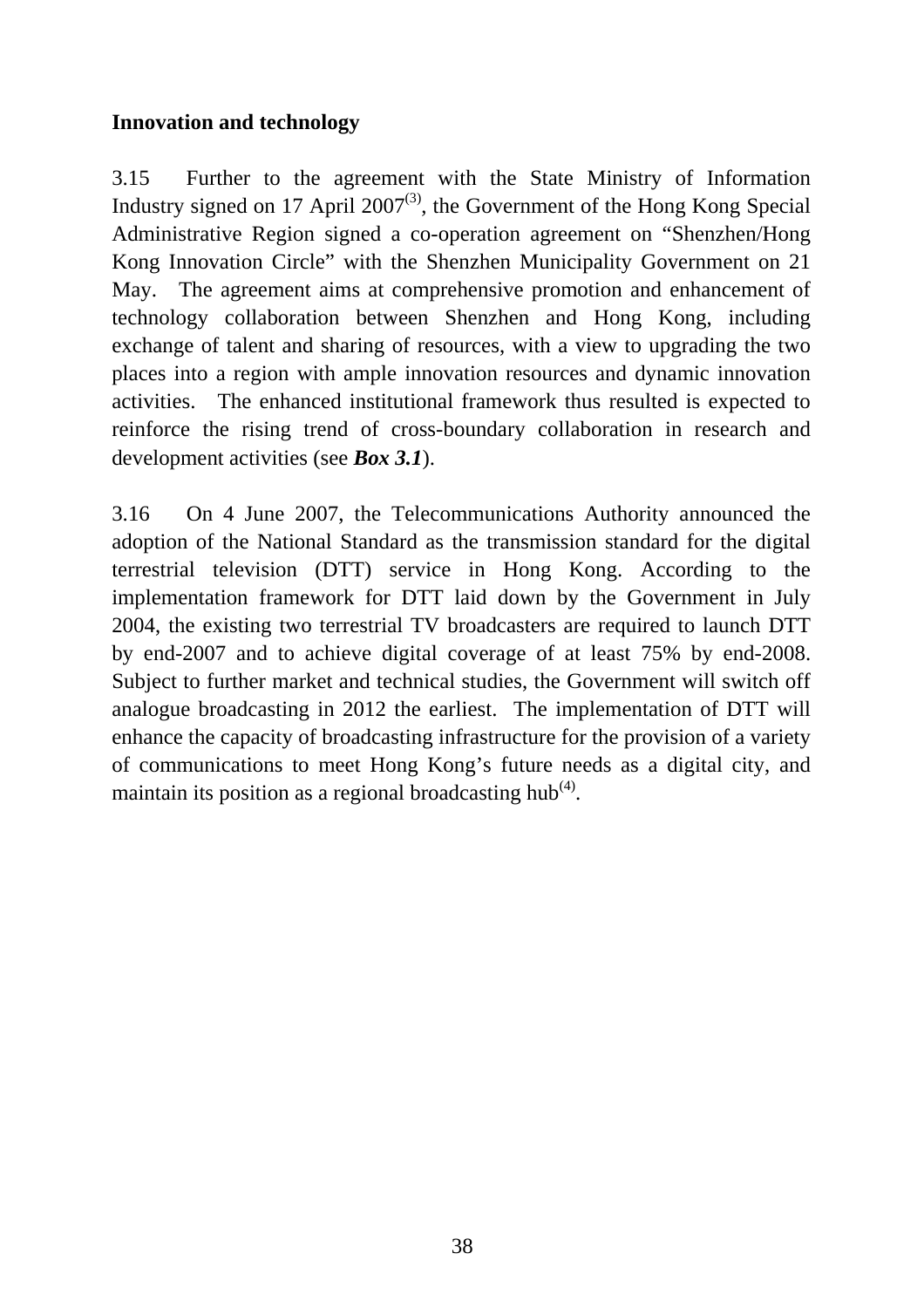# **Box 3.1**

# **Rising tendency for business enterprises to engage in collaborative activities on research and development**

Inter-organizational collaboration is more and more common for research and development (R&D) activities due to the substantial synergy thus generated. The inducement tends to be greater when a R&D project involves various expertises and intellectual properties possessed by different companies and organizations. By exchanging knowledge, information and resources, the collaborative parties often find it more efficient and effective to generate new ideas, resolve technical constraints, develop new technologies and commercialise them into valuable ends.

In Hong Kong, a rising number of business enterprises with R&D activities have engaged in collaborative projects on R&D in recent years. Latest indications show that the number of business enterprises concerned leaped from less than 200 in 2002 to more than 2 000 in 2005, with their share in all business enterprises with R&D activities ballooning from 14% to 49%.

#### **Business enterprises in Hong Kong having cooperation arrangement on R&D activities with other organizations locally and abroad**



Analysed by location of cooperation organization<sup>(a)</sup>, Hong Kong, the Mainland and other places in the world respectively accounted for 30%, 47% and 23% of the total in 2005. Compared with the corresponding figures of 58%, 27% and 16% in 2002, the portfolio of partnership in R&D activities has apparently become more externally-oriented especially with the Mainland. This is not surprising in view of the closer economic relations between Hong Kong and the Mainland over the years. Moreover, there is a great deal of complementary strengths between the two economies. For example, Hong Kong has an established intellectual property rights system and sound knowledge in technology transfer and commercialisation, while the Mainland possesses an abundant supply of resource, a solid industrial base and a giant domestic market. Furthermore, the policy support is likewise substantial in Hong Kong and the Mainland as promotion of innovation activities forms part of the overall strategy to upgrade economic structure in both economies.

(a) The locations are counted separately for the total if the cooperation organization has presence in more than one location.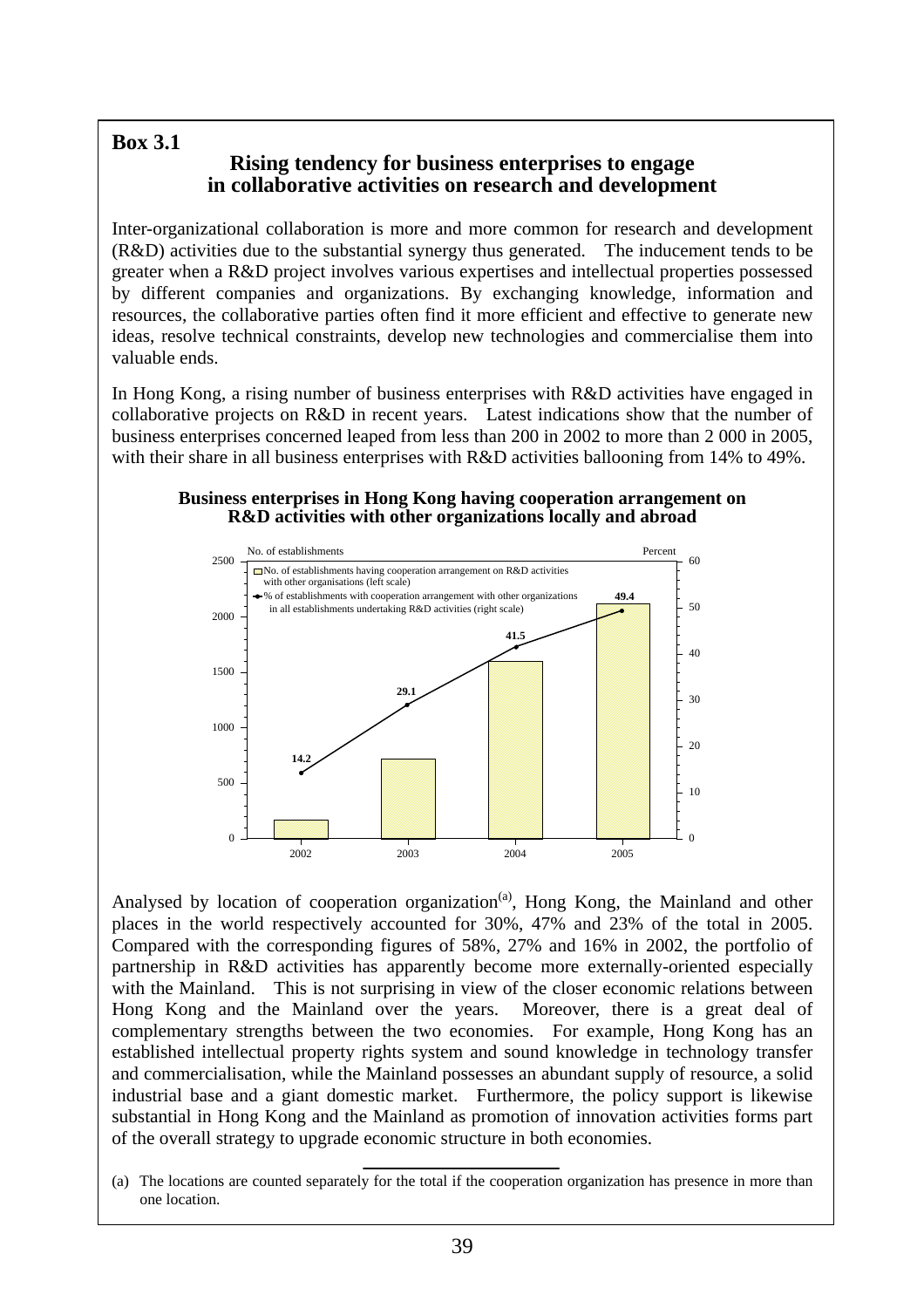## **Box 3.1 (cont'd)**

Given our geographical proximity to Pearl River Delta and the fact that it is the major recipient of Hong Kong's outward direct investment, Hong Kong companies have a greater tendency to cooperate with organizations in this region. In 2005, about 60% of the cooperation organizations in the Mainland had presence in Pearl River Delta.



**Cooperation organizations with Hong Kong business enterprises in R&D activities – breakdown by location** 

Another development worth of note is that there is a growing tendency for Hong Kong companies to seek partnership within the private sector. This reflects that market force has become a more important driver of R&D activities as the business environment for innovation activities turns more conducive. From 2002 to 2005, the share of private companies (excluding business firms within the same enterprise group and private non-profit organizations) in all the cooperation organizations with Hong Kong companies in R&D activities went up sharply from 38% to  $65\%$ <sup>(b)</sup>.

#### **Cooperation organizations with Hong Kong business enterprises in R&D activities – breakdown by organization type**



(b) The cooperation organizations are counted separately for the total if a Hong Kong company has more than one cooperation organization.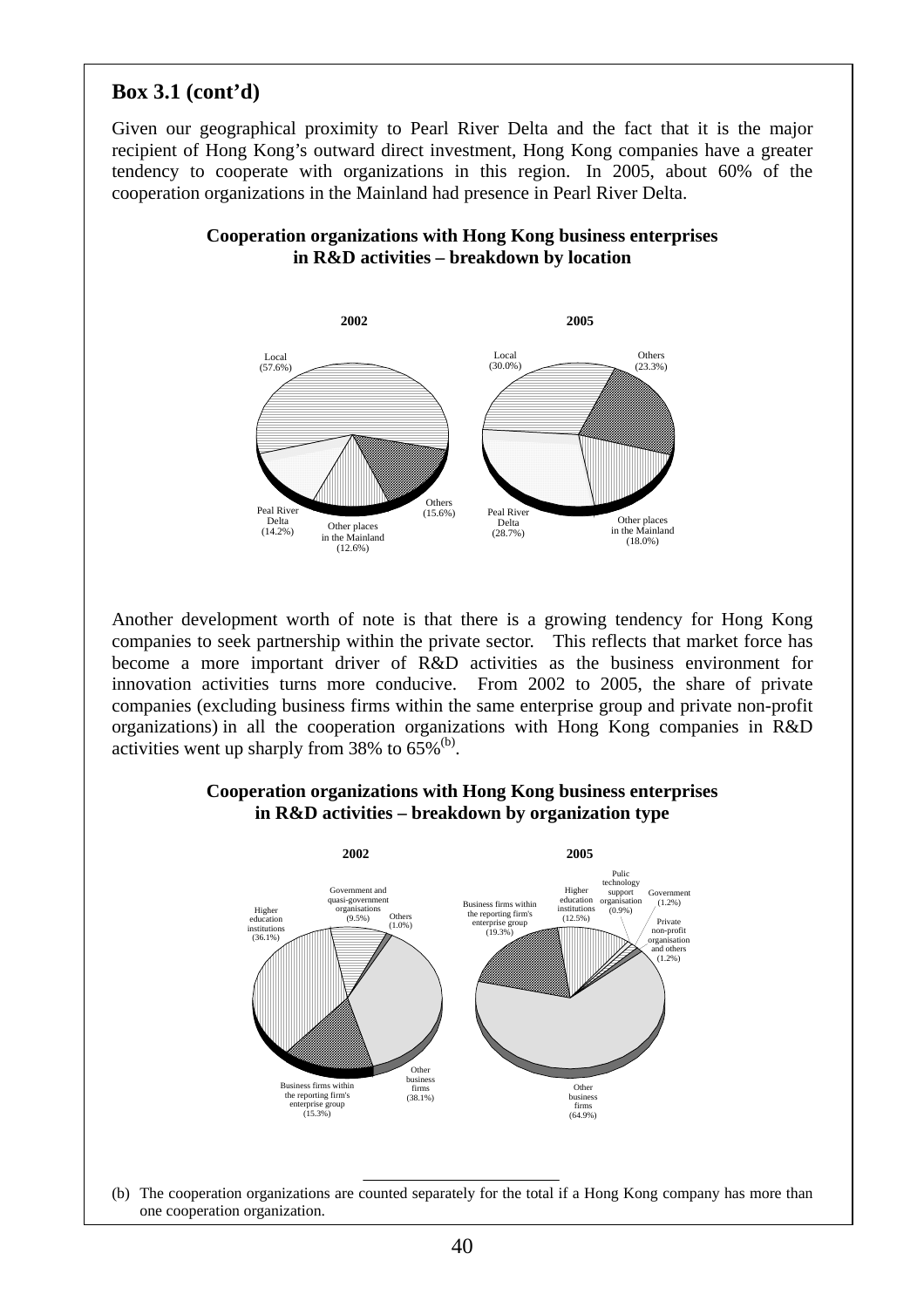## **Notes :**

- (1) As from January 2008, the minimum annual business turnover required for Hong Kong enterprises to establish joint venture and wholly-owned travel agents in the Mainland will be reduced from US\$12 million and US\$25 million to US\$8 million and US\$15 million respectively.
- (2) As from January 2008, Hong Kong travel agents established in Guangxi, Hunan, Hainan, Fujian, Jiangxi, Yunnan, Guizhou and Sichuan will be allowed to apply for the operation of group tours to Hong Kong and Macao on a pilot basis for the permanent residents in these provinces. Similar measure has been implemented on a pilot basis in Guangdong as from January 2007.
- (3) On 17 April 2007, the Commerce, Industry and Technology Bureau and the State Ministry of Information Industry signed an agreement in Beijing. The agreement provides that the two sides will strengthen technological cooperation and encourage Hong Kong experts to participate in the formulation of national standards in areas relating to the information industry.
- (4) The potential economic benefits of DTT include, *inter alia*, the released spectrum after analogue switch-off, improved reception quality and coverage, and new or enhanced programme contents and innovative services on the digital transmission platforms.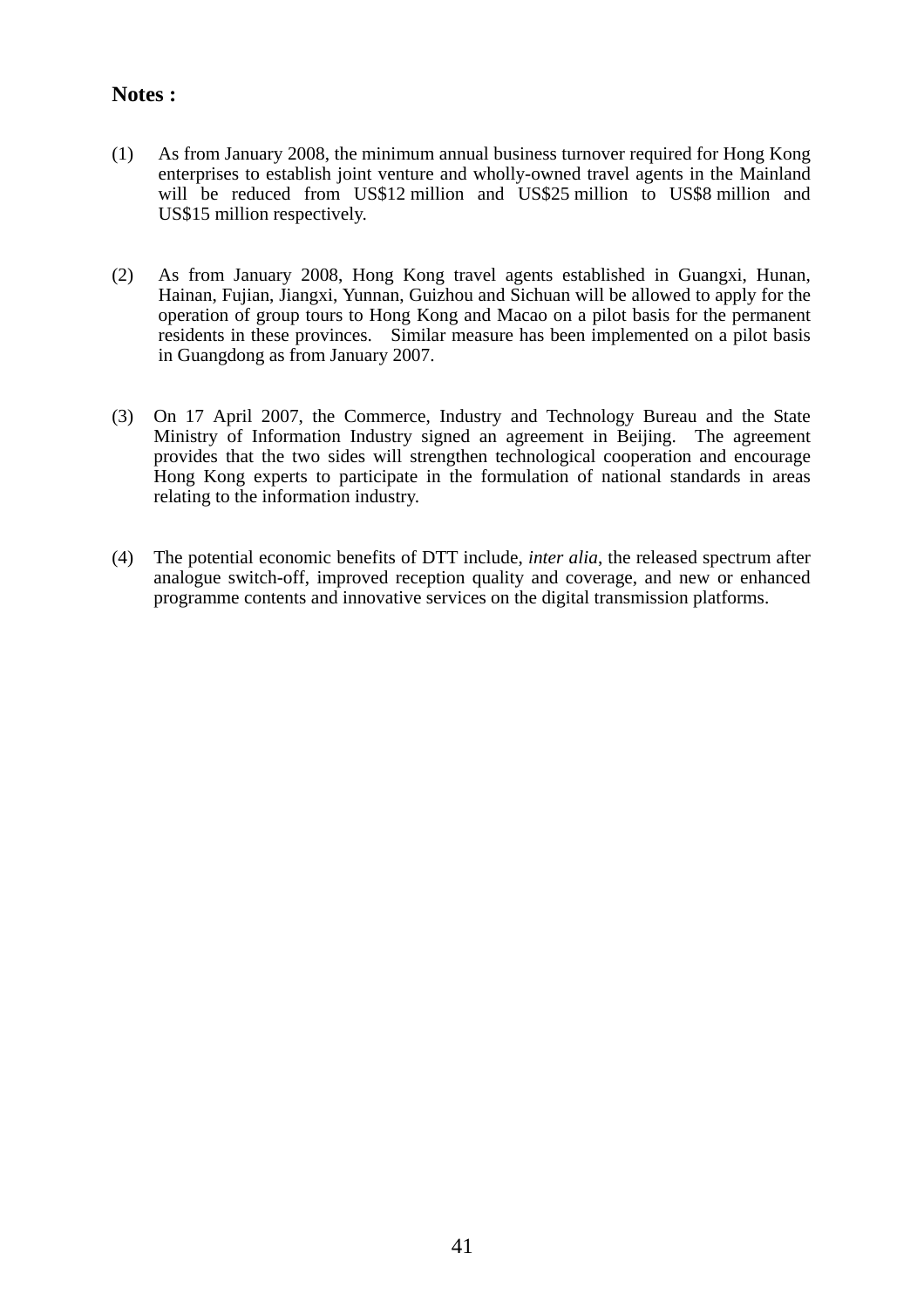# **CHAPTER 4 : THE FINANCIAL SECTOR#**

# *Summary*

- *The financial sector stayed strong in the second quarter on the back of favourable macroeconomic conditions. Increasing economic and financial integration with the Mainland also provided impetus to the rapid expansion of financial market activities in Hong Kong.*
- Liquidity was ample in the local market during the second quarter. *Despite the general edge-up in HIBORs, the negative interest rate gaps with the US dollar rates persisted. Money supply and bank loans continued to expand rapidly in tandem with the broad-based economic upturn. The weakening of Hong Kong dollar along with the US dollar against most major currencies continued.*
- <sup>z</sup>*The local stock market resumed a steep uptrend in the second quarter, stimulated by the announcement of further relaxation of the QDII and the bullish global equity markets, after a temporary downward adjustment towards the end of first quarter. The Hang Seng Index hit successive record highs during the quarter, amidst hectic trading and active fund-raising activity.*
- <sup>z</sup>*The second quarter also saw the maiden launch of the renminbi-denominated bond in Hong Kong and the signing of the Supplement IV to the CEPA, containing further financial liberalization measures.*
- <sup>z</sup>*Fund management business showed much vibrancy and remained on the surge as demand for asset management services increased substantially on the back of sustained strong economic growth. This augurs well the rising role of Hong Kong as an asset management centre in the region. Meanwhile, insurance business continued to expand on increasing public awareness on long-term financial planning.*
- <sup>z</sup>*While the financial sector should continue to cruise ahead given the sanguine economic prospect, the increased volatility that accompanies the successive surges in stock markets around the world and problems in the US sub-prime mortgage market would need to be closely watched.*

**\_\_\_\_\_\_\_\_\_** 

**<sup>(#)</sup> This chapter is jointly prepared by the Hong Kong Monetary Authority (HKMA) and the Economic Analysis Division.**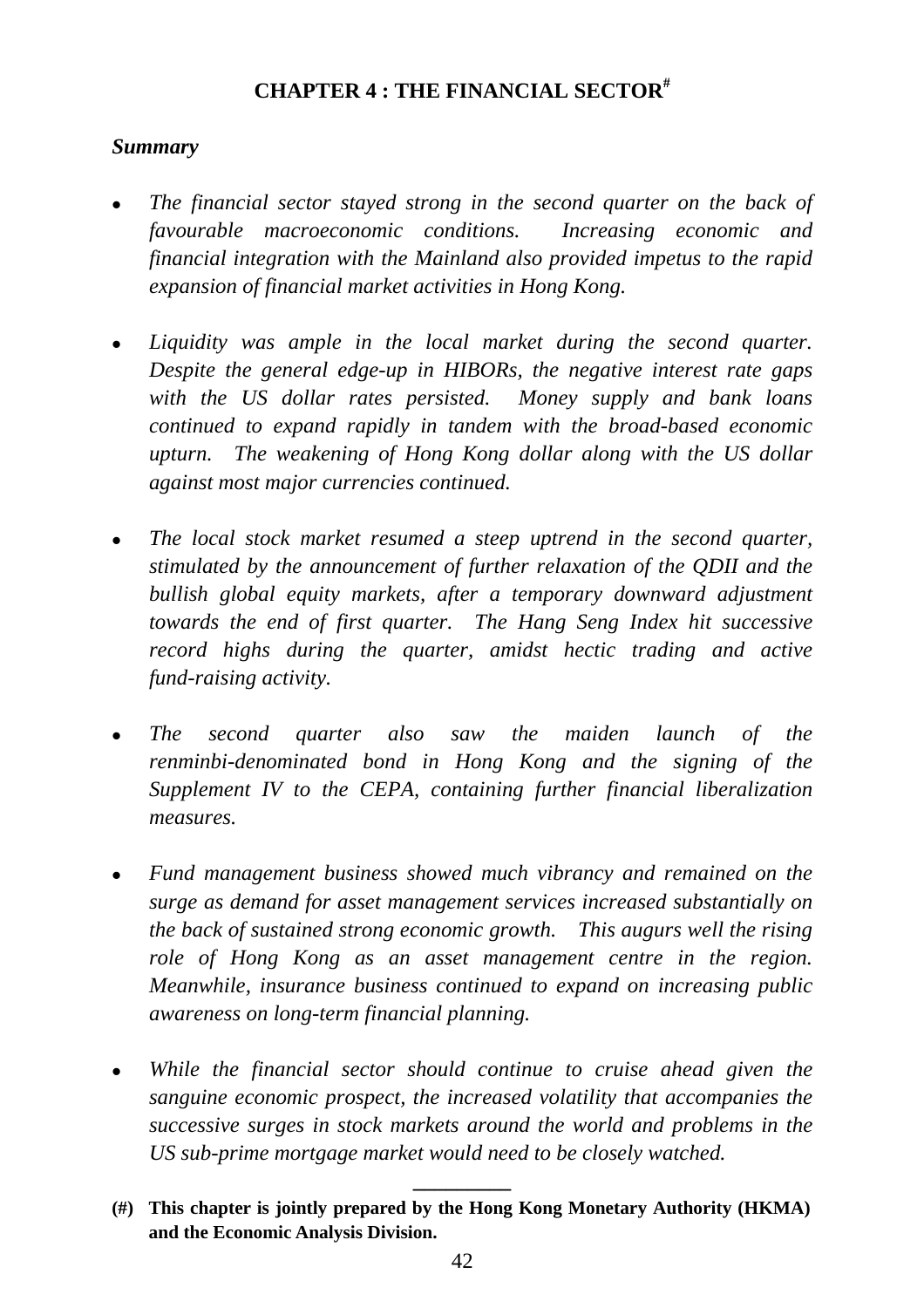# **Overall situation**

4.1 The financial sector continued to be strong in the second quarter on the back of favourable macroeconomic conditions. Stock market reverted to a surge after a relapse towards the end of the first quarter, with hectic trading activities. Liquidity level continued to be high, as reflected in the persistent negative interest rate premium between the Hong Kong and US dollars, as well as the relatively low lending rates at the retail level. Banking sector had also been strong as their profitability strengthened with further improvement in the credit risk. Fund management business continued to expand rapidly, due to the increasing demand for such services as the wealth accumulated by the high net-worth individuals increased. Looking ahead, the volatility that accompanies the surge in the equity market, as well as problems in the US sub-prime mortgage market, would remain the areas to be watched over.

4.2 Towards the end of June, the Hong Kong SAR Government and the Central People's Government signed the fourth phase of the Closer Economic Partnership Arrangement (CEPA). With effect on 1 January 2008, Hong Kong banks will be able to acquire shareholding in Mainland banks subject to a lower asset requirement and will also be encouraged to open branches in Guangdong Province and other targeted areas, while the Mainland banks will be encouraged to set up subsidiaries in Hong Kong. On the debt market front, the first RMB-denominated bonds were launched in Hong Kong by the State Development Bank of China in June. Separately, the Mainland authorities had expanded further the QDII scheme. All these were substantial progresses made towards enhancing capital flows between the Mainland and Hong Kong, further fostering Hong Kong's status as an international financial centre.

# **Interest rates, aggregate balance and exchange rates**

4.3 With the US Fed Funds Target Rate remained unchanged at 5.25%, the Discount Window Base Rate for Hong Kong dollar as offered by the HKMA stayed put at 6.75% during the second quarter  $(1)$ . As for the interbank market for Hong Kong dollar, the HIBORs in general edged up across the term structure over the period. Overnight HIBOR rose in April on the back of intensive IPO activities during the month, and then climbed down subsequently in May and June. The average for the second quarter was at 4.04%, slightly up from the previous quarter. The three-month HIBOR rose steadily during the second quarter, averaged at 4.32%. Accordingly, the discount of three-month HIBOR over the corresponding Euro-dollar deposit rate continued to narrow, from 116 basis points at end-March to 93 basis points at end-June. With the HIBORs generally edging up, the composite interest rate, which indicated the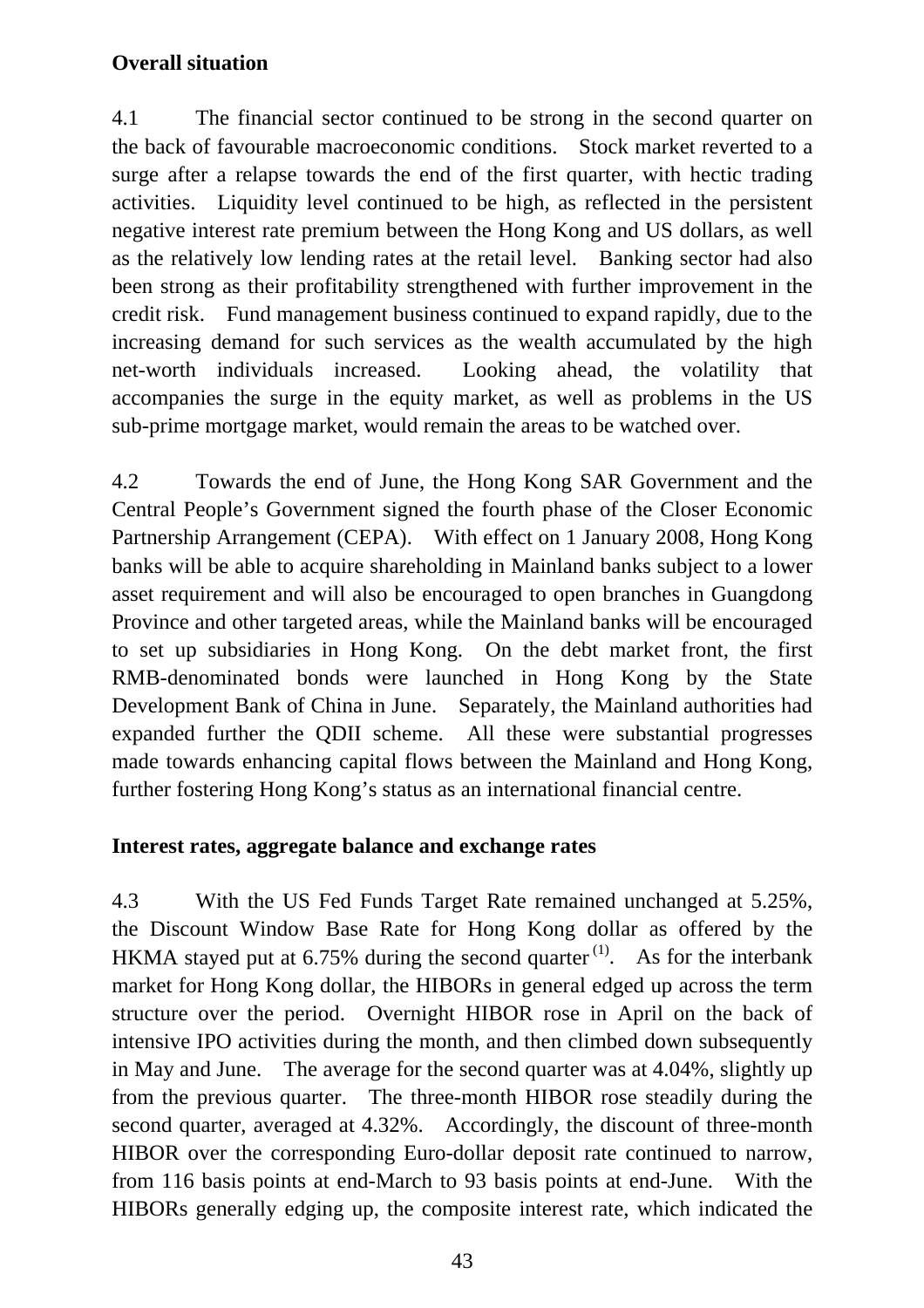average cost of funds of banks, also rose slightly from 3.00% at end-March to  $3.09\%$  at end-June <sup>(2)</sup>. Meanwhile, the Aggregate Balance remained little changed at around HK\$1.3 billion.



**Diagram 4.1 : Hong Kong dollar yield curve edged up, gap with the US dollar yield curve persisted**

4.4 At the retail level, the deposit rates were little changed and the average one-month time deposit rate offered by major authorized institutions was 2.54% at end-June. The two best lending rates in the market also remained unchanged, at 7.75% and 8% respectively. Yet the high liquidity contributed to further intensification of competition in the offer of mortgage rates. The proportion of newly approved loans priced at more than 2.5% below the best lending rate surged to 90.3% in June, from 73.2% in March.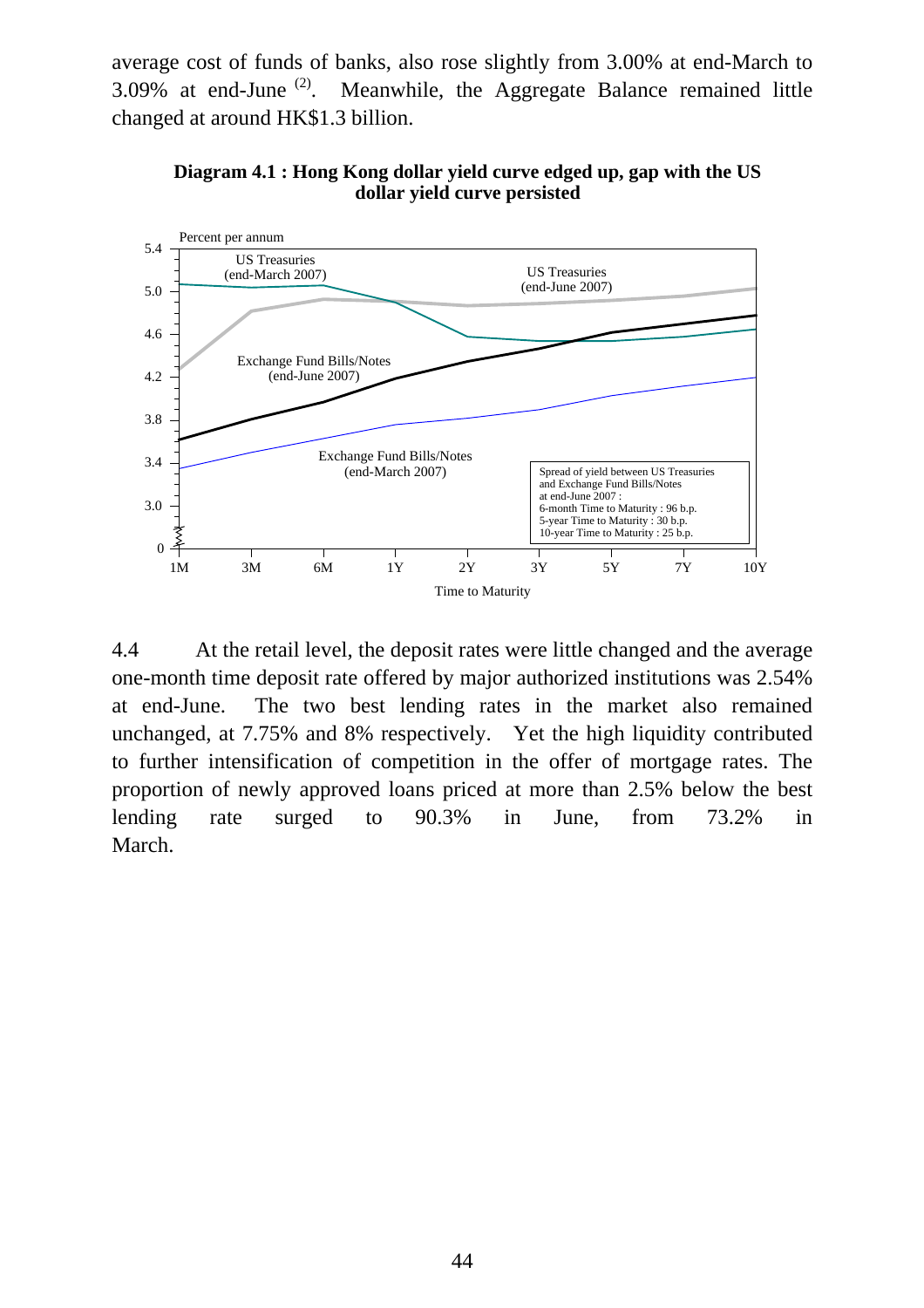

**Diagram 4.2 : Liquidity level continued to be high (end for the week)**

4.5 The Hong Kong dollar stayed above the centre of the 7.75 – 7.85 convertibility zone against the US dollar, amidst interest rate arbitrage activities and the conversion of proceeds from equity initial public offerings (IPOs) into US dollars by Mainland companies newly listed on the Hong Kong Stock Exchange. In line with narrowing negative interbank interest rate spreads, the discount of the 12-month Hong Kong dollar forward rate over the spot rate tightened from 735 pips (each pip is equivalent to HK\$0.0001) at end-March to 555 pips in end-June.

4.6 The Hong Kong dollar in general depreciated against other currencies, as the US dollar lost further ground during the quarter, reflecting the slump in the US housing market and the adverse conditions in its sub-prime mortgage market. The trade-weighted Nominal and Real Effective Exchange Rate Indices<sup>(3)</sup> of the Hong Kong dollar consequently declined by 1.1% and 1.7% during the second quarter.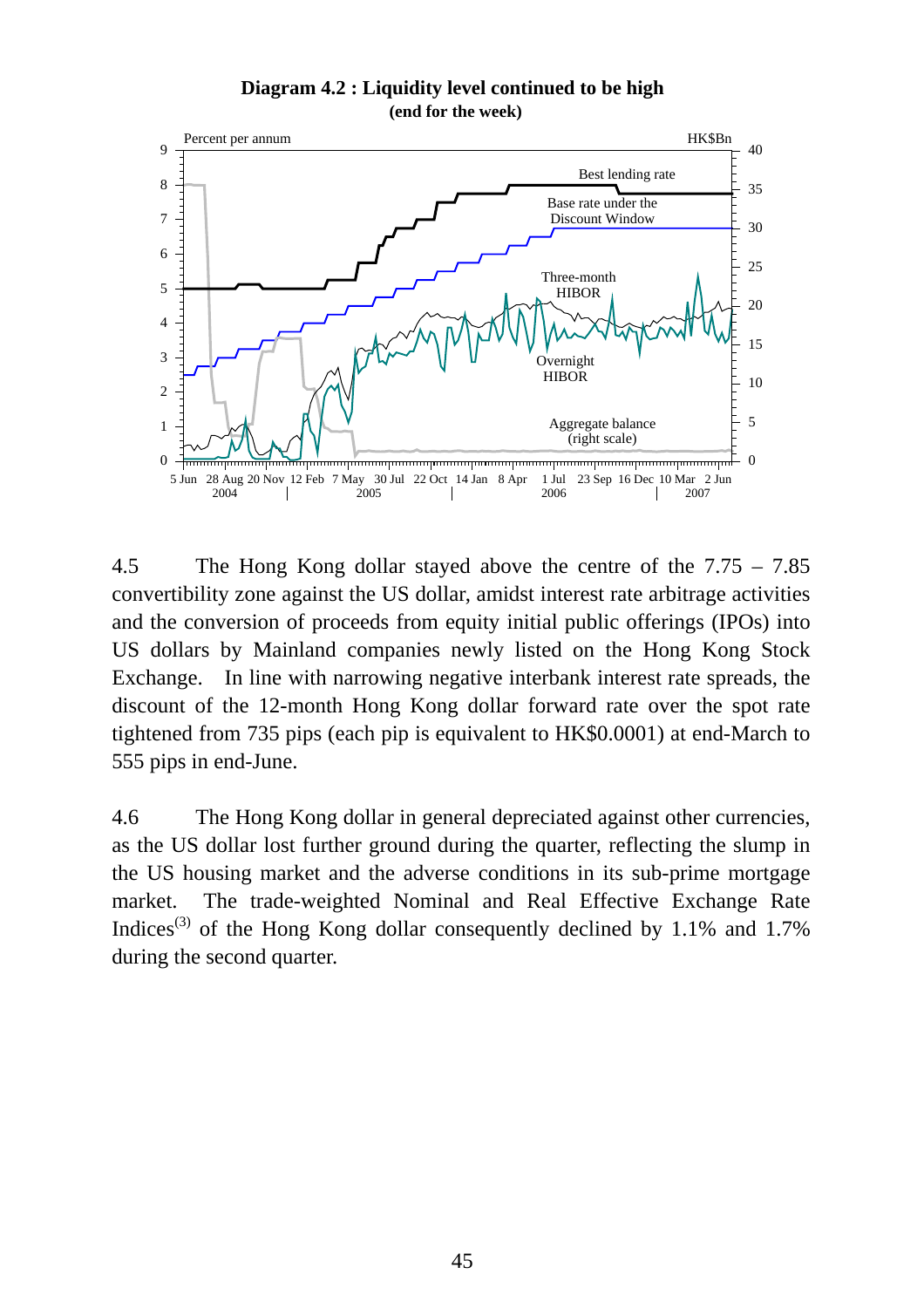

Note:  $(*)$ The shaded area represents the Convertibility Zone that was introduced in May 2005 as part of the three refinements to the Linked Exchange Rate System.

#### Money supply and deposits

4.7 Both narrow and broad money supply recorded notable increases. The seasonally adjusted Hong Kong dollar narrow money supply  $(HK$M1)^{(4)}$ posted a further rapid increase of 3.6% at end-June over end-March, reflecting continuous increases in Hong Kong dollar demand deposits amidst buoyant fund-raising activities and hectic stock market turnover. Hong Kong dollar broad money supply (HK\$M3) rose even more sharply, by 8.3% over the same period, along with the strong increases in time deposits. Total deposits with authorized institutions<sup>(5)</sup> continued to expand notably, as financial positions of both the household and corporate sectors continued to improve amidst sustained improvement in labour market and the buoyant asset market.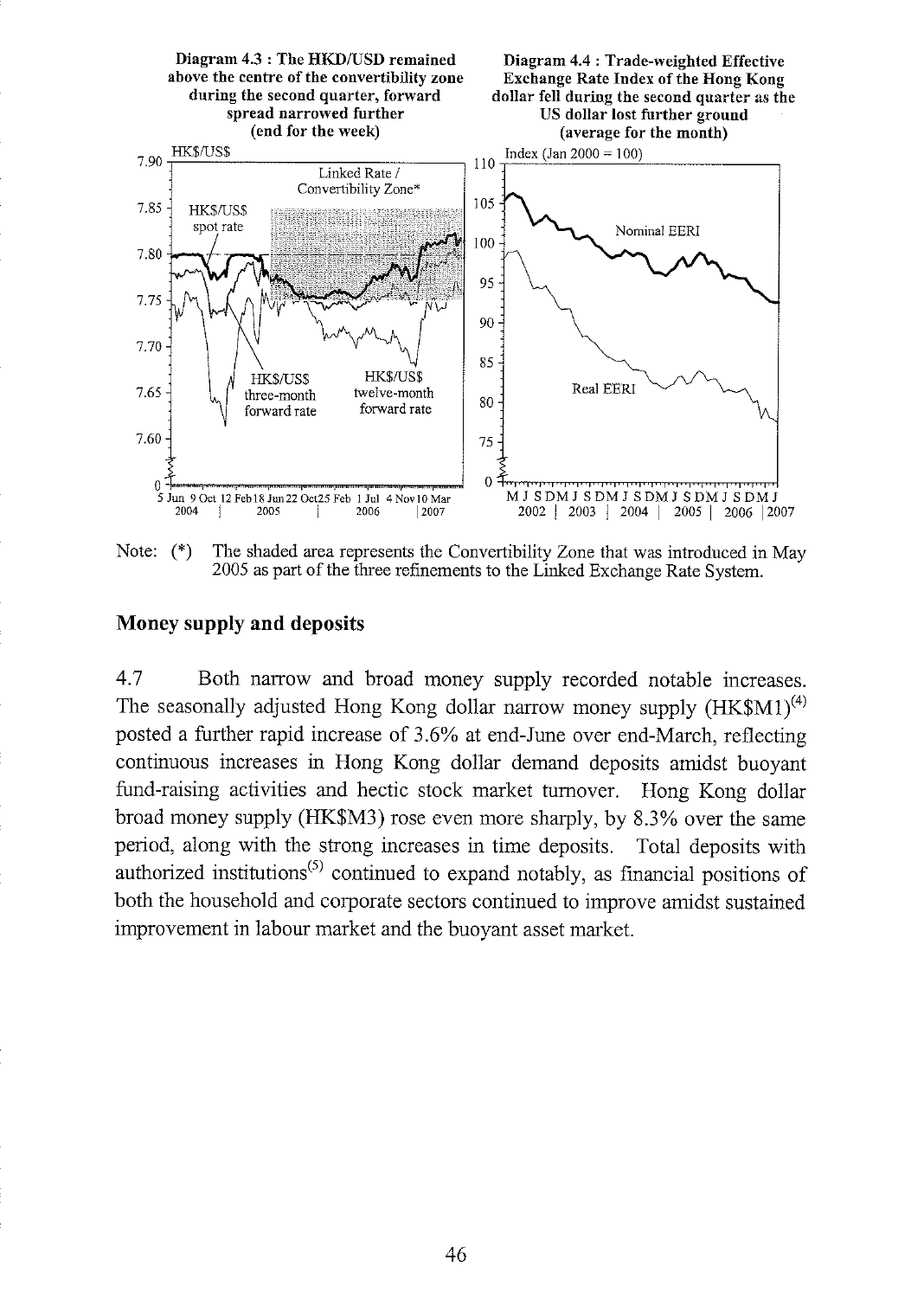

Notes: ( $\wedge$ ) Figures refer to the positions at end of quarter.

(#) Adjusted to include foreign currency swap deposits.

## **Loans and advances**

4.8 Total loans and advances increased distinctly during the second quarter, by 7.0% to \$2,859 billion (comprising Hong Kong dollar loans of \$2,210 billion and foreign currency loans of \$649 billion) at end-June, alongside the sustained above-trend economic expansion. Specifically, loans for use in Hong Kong increased notably. Analysed by major usage, a particularly strong growth was seen in loans to stockbrokers and financial concerns, reflecting vibrant stock market activities and increased borrowing to finance the subscription for IPOs. Consistent with the strong growth in retail businesses, the growth of loans to wholesale and retail trade accelerated. The generally steady flow of loans to purchase residential mortgage was in line with the healthy state of the residential property market and the low mortgage rate environment. The increase in loans to finance visible trade also matched Hong Kong's vibrant external trade sector. As deposits rose even faster than loans, the Hong Kong dollar loan-to-deposit ratio declined to a new low of 74.0% at end-June 2007.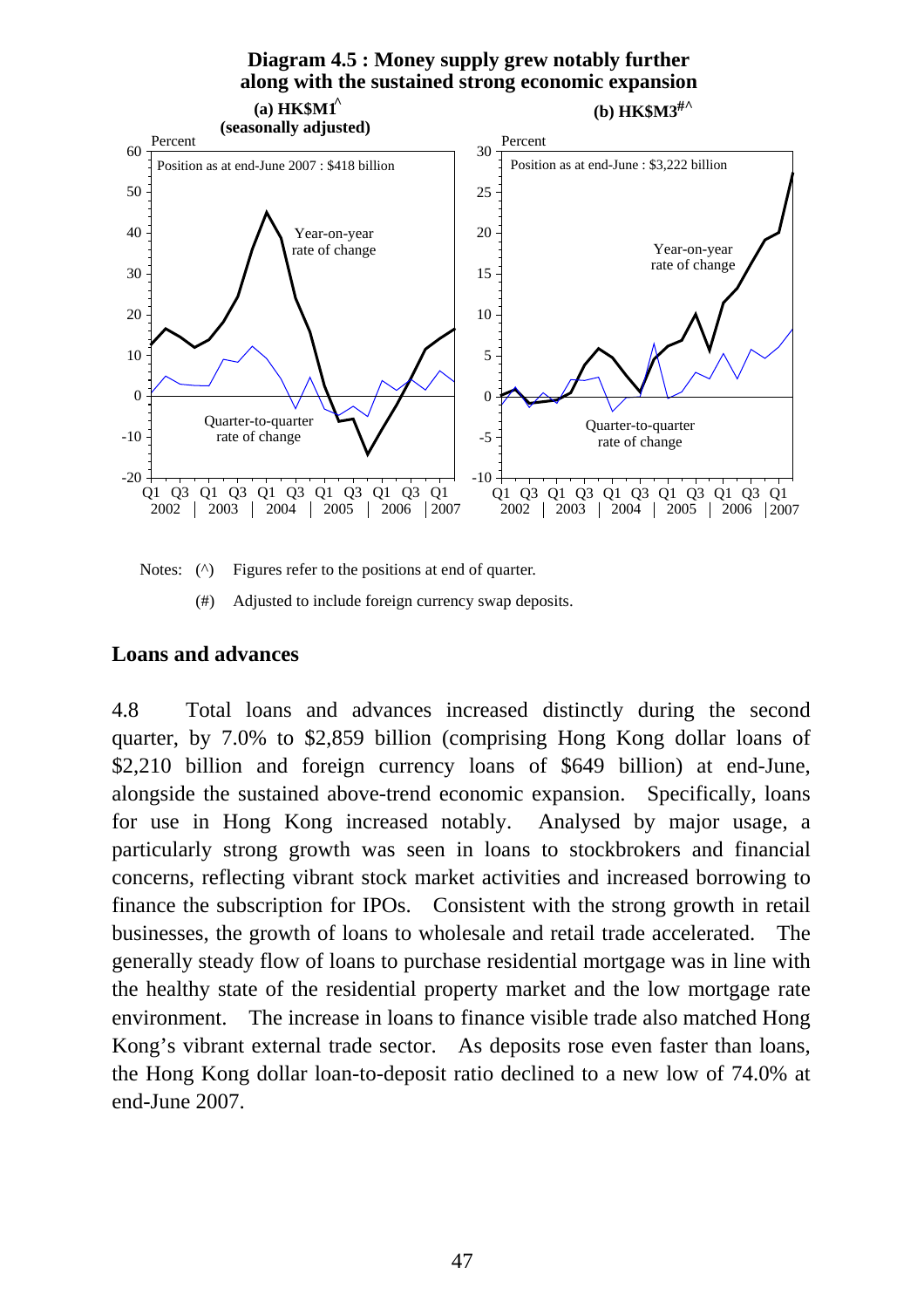|             |                                  | Loans to: |           |        |               |                         |          |         |                          |
|-------------|----------------------------------|-----------|-----------|--------|---------------|-------------------------|----------|---------|--------------------------|
|             |                                  |           |           |        | Building,     |                         |          |         |                          |
|             |                                  |           |           | Whole- | construction, |                         |          |         |                          |
|             |                                  |           |           | sale   | Property      | Purchase                |          |         | <b>All loans</b>         |
| % change    |                                  | Finance   | Manu-     | and    | development   | of                      |          |         | and advances             |
| during      |                                  | visible   | facturing | retail | and           | residential Financial   |          | Stock-  | for use in               |
| the quarter |                                  | trade     | sector    | trade  | investment    | property <sup>(a)</sup> | concerns | brokers | Hong Kong <sup>(b)</sup> |
| 2006        | Q1                               | $-2.4$    | $-1.9$    | 0.9    | 0.6           | $-1.1$                  | 3.6      | 5.3     | $-0.3$                   |
|             | Q <sub>2</sub>                   | 10.1      | 3.7       | 1.9    | 5.7           | $-0.6$                  | $-1.3$   | $-6.0$  | 2.8                      |
|             | Q <sub>3</sub>                   | 4.9       | $-5.4$    | 0.1    | $-0.9$        | $-0.5$                  | 4.7      | 620.6   | 1.5                      |
|             | Q4                               | $-4.7$    | $-2.7$    | 2.1    | 4.0           | 0.3                     | $-2.5$   | $-82.5$ | $-1.4$                   |
| 2007        | Q <sub>1</sub>                   | $-1.0$    | 3.5       | 1.9    | 1.0           | $-0.1$                  | 12.5     | 959.5   | 7.6                      |
|             | Q <sub>2</sub>                   | 12.2      | 7.3       | 3.9    | 6.1           | 1.2                     | 8.4      | 39.5    | 6.4                      |
| (HK\$Bn)    | Total amount at<br>end-June 2007 | 169       | 114       | 112    | 525           | 601                     | 216      | 124     | 2,434                    |
| % change    | over a year earlier              | 11.0      | 2.2       | 8.2    | 10.5          | 0.8                     | 24.4     | 1,760.4 | 14.6                     |

# **Table 4.1 : Loans and advances for use in Hong Kong by major usage**

Notes : (a) Figures also include loans for the purchase of flats under the Home Ownership Scheme, Private Sector Participation Scheme and Tenants Purchase Scheme, in addition to those for the purchase of private residential flats.

 (b) Loans to individual sectors may not add up to all loans and advances for use in Hong Kong, as some sectors are not included in this table.

# **Banking**

4.9 Asset quality of the local banking sector continued to improve during the first quarter of 2007. The ratio of classified loans to total loans of retail banks declined further, from 1.11% at end-December 2006 to 1.00% at end-March 2007, a record low since the compilation of data in the beginning of 1997. The arrears for over three months in *credit card repayment* slightly edged up from 0.37% in December 2006 to 0.39% in March 2007, a still rather low level when compared to previous years. For *residential mortgage loans,*  the delinquency ratio decreased from 0.20% to 0.16% during the first half of the year. The capital adequacy ratio (CAR) for local banks remained stable, averaged at around 13.6% at end-March 2007. All individual Authorised Institution's CARs were above the statutory minimum ratios they are required to meet under the Banking Ordinance.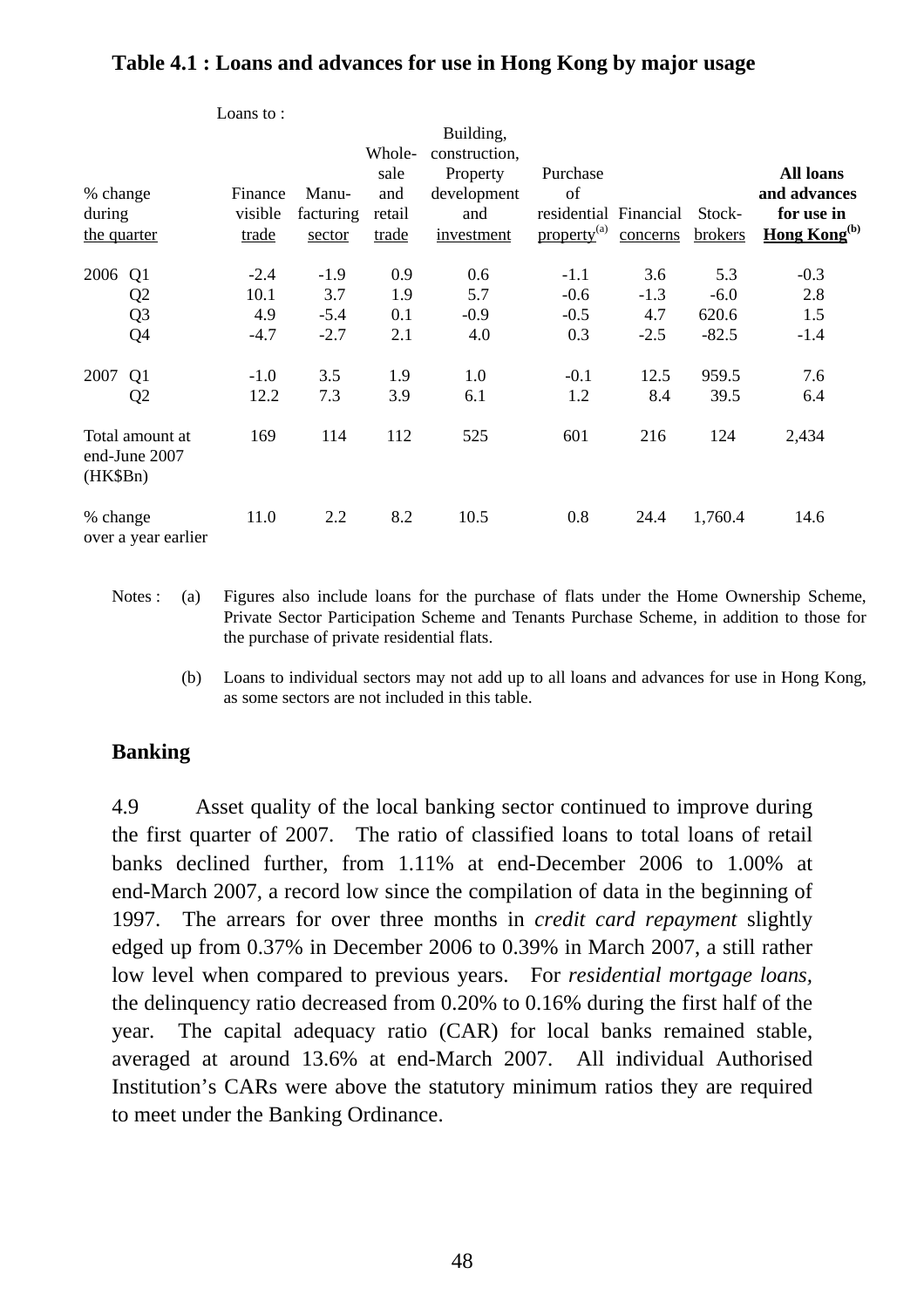4.10 On 29 June 2007, the fourth supplement to CEPA was signed between the Hong Kong SAR and the Central People's Government. Under the new arrangement with effect on 1 January 2008, the asset requirement for Hong Kong banks to acquire stakes in Mainland banks will be lowered, and Hong Kong banks will also be encouraged to set up branches in the Guangdong Province and other targeted areas. These will significantly benefit Hong Kong's banking sector. Also, active support will be given to Mainland banks in setting up subsidiary operations in Hong Kong. The growing presence of Mainland banks in Hong Kong will enhance the status of Hong Kong as an international financial centre.

|      | As at the end of     | Pass loans                       | Special mention loans        | Classified loans<br>(gross)  |
|------|----------------------|----------------------------------|------------------------------|------------------------------|
| 2005 | Q1<br>Q2<br>Q3<br>Q4 | 94.30<br>95.05<br>95.26<br>95.97 | 3.75<br>3.21<br>3.25<br>2.66 | 1.95<br>1.74<br>1.49<br>1.37 |
| 2006 | Q1<br>Q2<br>Q3<br>Q4 | 95.97<br>96.15<br>96.44<br>96.65 | 2.71<br>2.55<br>2.37<br>2.24 | 1.32<br>1.29<br>1.19<br>1.11 |
| 2007 | Q1                   | 97.11                            | 1.89                         | 1.00                         |

# **Table 4.2 : Asset quality of retail banks**(a)

(as % of total loans)

Notes : (a) Period-end figures relate to Hong Kong offices and overseas branches. Loans and advances are classified into the following categories: Pass, Special Mention, Substandard, Doubtful and Loss. Loans in the substandard, doubtful and loss categories are collectively known as "classified loans".

Due to rounding, figures may not add up to 100.

4.11 Renminbi deposits with authorized institutions continued to expand solidly during the second quarter, amounting to RMB 27.6 billion at end-June, up from RMB 25.2 billion at end-March. This expansion was in part driven by the expectations for the currency's further appreciation. In the same period, the renminbi interest rates at the retail level in Hong Kong remained unchanged at a rather low level of below 1%, while the first-ever renminbi-denominated bonds, being sold in Hong Kong between 27 June and 6 July, carried a coupon rate of 3% per annum.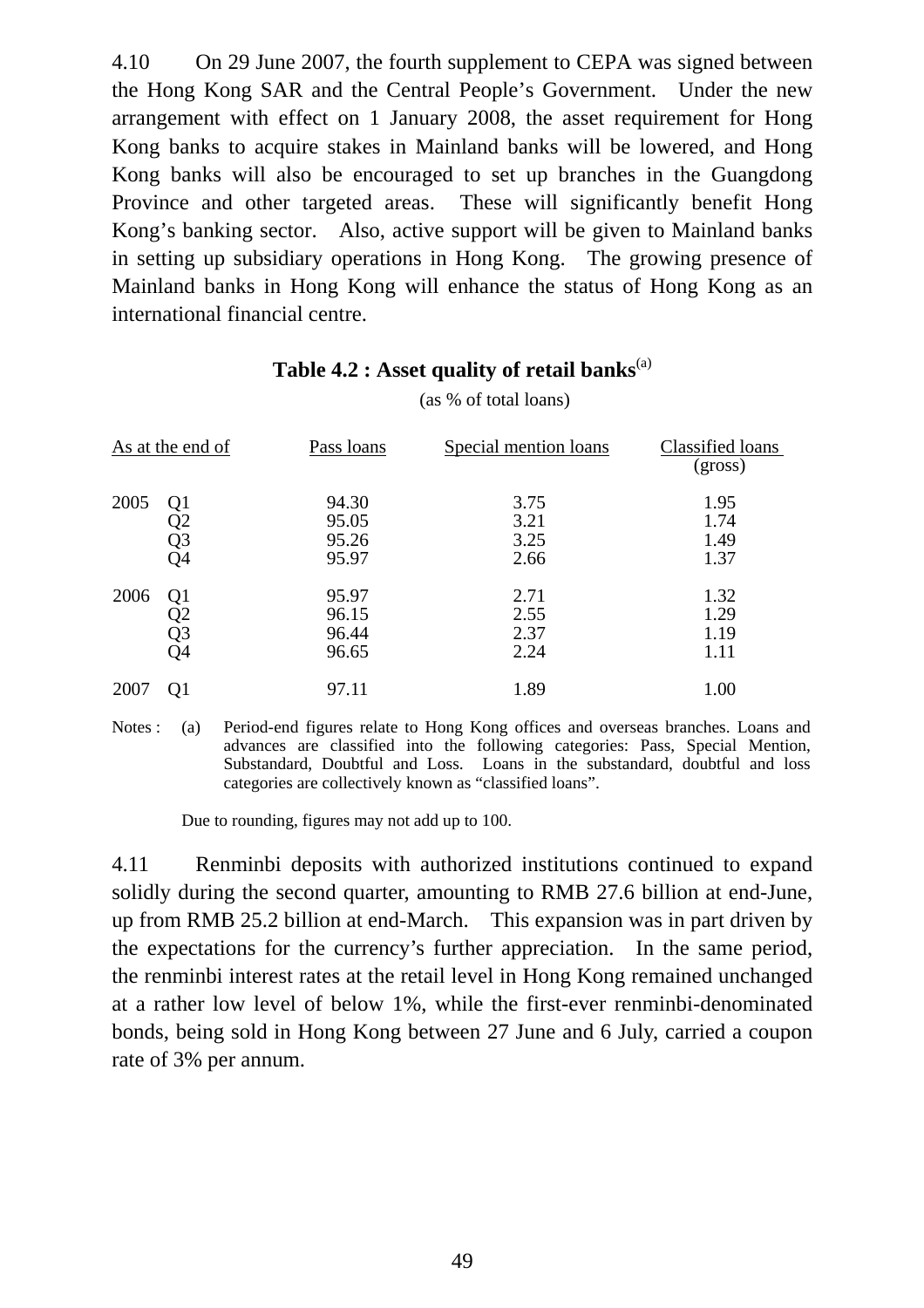|              |                |                                               |                              | Interest rates on $(a)$       |                                              |                                                       |                                                                  |  |
|--------------|----------------|-----------------------------------------------|------------------------------|-------------------------------|----------------------------------------------|-------------------------------------------------------|------------------------------------------------------------------|--|
| As at end of |                | Demand and<br>savings<br>deposits<br>(RMB Mn) | Time<br>deposits<br>(RMB Mn) | Total<br>deposits<br>(RMB Mn) | Saving<br>$\text{deposits}^{(b)}$<br>$(\% )$ | Three-month<br>$time$ deposits <sup>(b)</sup><br>(% ) | Number of<br>licensed banks<br>engaged in<br><b>RMB</b> business |  |
| 2006         | Q1             | 10,682                                        | 11,776                       | 22,458                        | 0.46                                         | 0.65                                                  | 39                                                               |  |
|              | Q <sub>2</sub> | 11,285                                        | 11,427                       | 22,712                        | 0.46                                         | 0.65                                                  | 39                                                               |  |
|              | Q <sub>3</sub> | 11,355                                        | 11,264                       | 22,619                        | 0.46                                         | 0.65                                                  | 40                                                               |  |
|              | Q <sub>4</sub> | 12,228                                        | 11,175                       | 23,403                        | 0.46                                         | 0.65                                                  | 38                                                               |  |
| 2007         | Q <sub>1</sub> | 13,643                                        | 11,595                       | 25,238                        | 0.46                                         | 0.65                                                  | 38                                                               |  |
|              | Q <sub>2</sub> | 17,228                                        | 10,391                       | 27,618                        | 0.46                                         | 0.65                                                  | 38                                                               |  |

# **Table 4.3 : Renminbi deposits in licensed banks**

Notes : (a) The interest rates are sourced from a survey conducted by the HKMA.

(b) Period average figures.

## **The debt market**

4.12 The Government has constantly worked on introducing new debt instruments and enhancing liquidity of the debt market. The maiden launch of the RMB-denominated bond by the State Development Bank in Hong Kong on 26 June, amounting to RMB 5 billion, heralded an era of Hong Kong as an offshore centre for RMB bonds. At end-June 2007, the total outstanding value of all Hong Kong dollar debt securities rose by 10.4% over a year ago to  $$776 billion<sup>(6)</sup>$ . This was equivalent to 24% of HK\$M3, or 19% of the Hong Kong dollar-denominated assets of the entire banking sector<sup>(7)</sup>. The majority of these outstanding debts were issued by the private sector and Multilateral Development Banks, while the remaining were mainly Exchange Fund papers and debt issued by the Government and statutory organizations.

4.13 In July, Fitch upgraded Hong Kong's long-term foreign-currency sovereign rating from "AA-" to "AA", attributing the upgrade to Hong Kong's strong external financial position, improving public finance, high level of fiscal reserves and a credible linked exchange rate system. This was followed by Moody's raising the Hong Kong Government's long-term foreign- and domestic-currency bond ratings from "Aa3" to "Aa2" with "Stable" outlook, and Standard & Poor's revising Hong Kong's ratings outlook from "Stable" to "Positive." (8) While the above development reflects wide recognition for Hong Kong's strong economic fundamentals and improving public finance, it would also help to lower the borrowing costs for Hong Kong companies and thus favourable for economic expansion.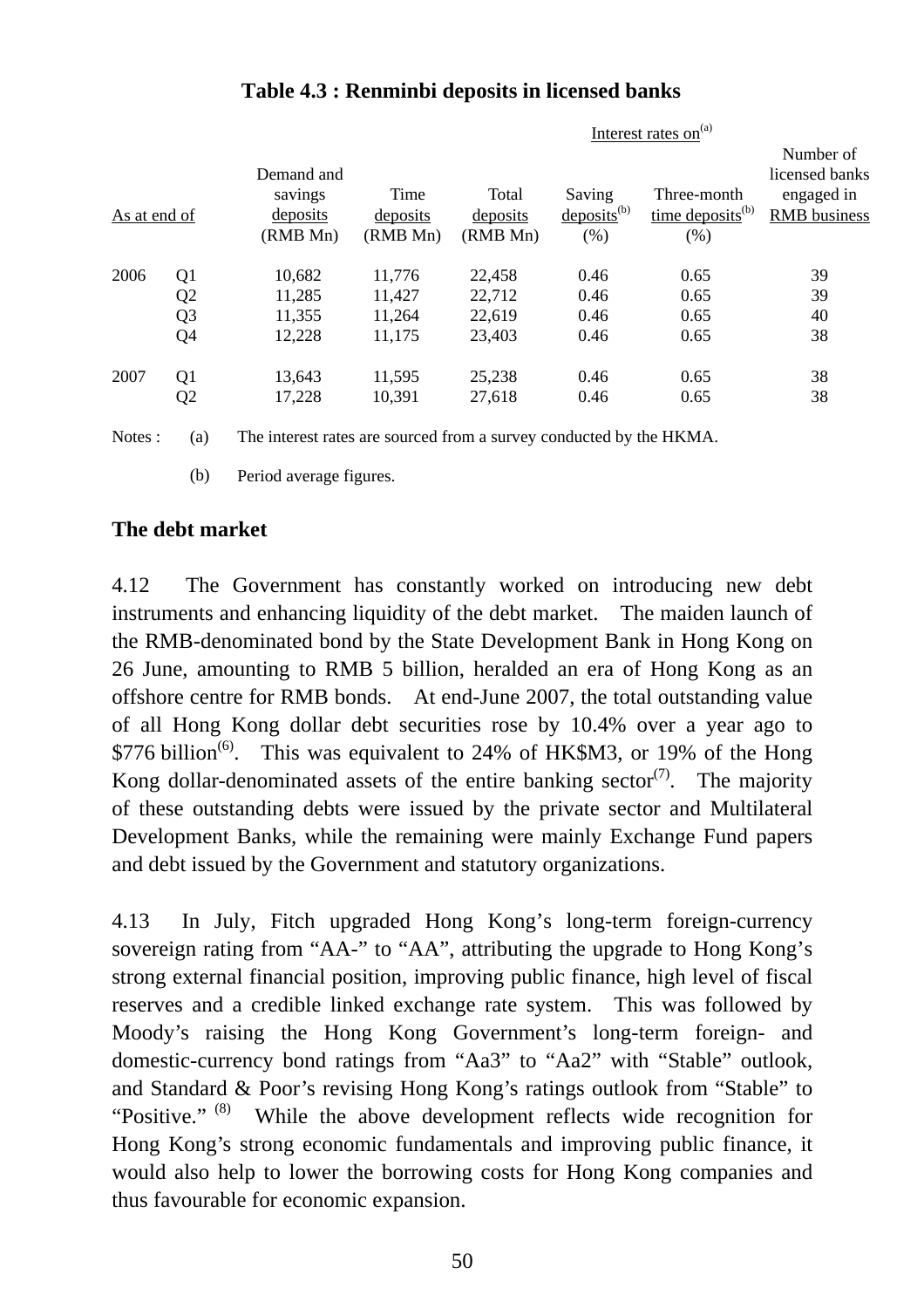# **Table 4.4 : New issuance and outstanding value of HK dollar debt securities (HK\$Bn)**

|      |                     |                                         | Statutory          |                              |        |                        |            |                          |              |                          |       |
|------|---------------------|-----------------------------------------|--------------------|------------------------------|--------|------------------------|------------|--------------------------|--------------|--------------------------|-------|
|      |                     | bodies/govern                           |                    |                              | Public |                        |            | Non-MDBs                 | Private      |                          |       |
|      |                     | Exchange                                | ment-owned Govern- |                              | sector |                        | Local      | overseas                 | sector       |                          |       |
|      |                     | Fund paper                              | corporations       | ment                         | total  | $\overline{AIs}^{(a)}$ | corporates | borrowers <sup>(b)</sup> | <u>total</u> | $MDBs^{(b)}$             | Total |
|      | <b>New Issuance</b> |                                         |                    |                              |        |                        |            |                          |              |                          |       |
|      | 2006 Annual         | 220.5                                   | 17.4               | $\overline{\phantom{m}}$     | 237.9  | 44.9                   | 21.3       | 147.0                    | 213.2        | 3.0                      | 454.1 |
|      | Q1                  | 54.4                                    | 6.9                |                              | 61.3   | 14.1                   | 7.0        | 35.6                     | 56.7         | 0.2                      | 118.2 |
|      | Q <sub>2</sub>      | 55.6                                    | 3.5                | $\qquad \qquad \blacksquare$ | 59.1   | 12.0                   | 1.2        | 42.0                     | 55.2         | $\overline{\phantom{a}}$ | 114.3 |
|      | Q <sub>3</sub>      | 54.1                                    | 2.6                | Ξ.                           | 56.7   | 10.0                   | 7.0        | 35.5                     | 52.5         | 1.8                      | 111.0 |
|      | Q <sub>4</sub>      | 56.4                                    | 4.4                | $\qquad \qquad \blacksquare$ | 60.8   | 8.8                    | 6.1        | 33.9                     | 48.8         | 1.0                      | 110.6 |
| 2007 | Q1                  | 55.0                                    | 4.0                |                              | 59.0   | 13.3                   | 5.4        | 37.9                     | 56.6         | 1.5                      | 117.1 |
|      | Q2                  | 56.9                                    | 6.9                |                              | 63.8   | 20.2                   | 6.5        | 40.9                     | 67.6         | $\overline{\phantom{a}}$ | 131.4 |
|      |                     | <b>Outstanding (period-end figures)</b> |                    |                              |        |                        |            |                          |              |                          |       |
| 2006 | Q <sub>1</sub>      | 127.9                                   | 59.3               | 10.3                         | 197.5  | 154.3                  | 44.7       | 270.0                    | 469.0        | 17.5                     | 684.0 |
|      | Q <sub>2</sub>      | 129.3                                   | 54.0               | 10.3                         | 193.6  | 152.9                  | 43.3       | 295.3                    | 491.5        | 17.1                     | 702.2 |
|      | Q <sub>3</sub>      | 130.4                                   | 54.1               | 7.7                          | 192.2  | 151.7                  | 48.0       | 312.5                    | 512.2        | 18.5                     | 722.9 |
|      | Q <sub>4</sub>      | 131.8                                   | 56.9               | 7.7                          | 196.4  | 147.4                  | 52.4       | 332.4                    | 532.2        | 19.5                     | 748.1 |
| 2007 | Q1                  | 133.0                                   | 54.6               | 7.7                          | 195.3  | 147.7                  | 54.3       | 335.3                    | 537.3        | 16.5                     | 749.1 |
|      | Q2                  | 134.4                                   | 58.0               | 7.7                          | 200.1  | 151.6                  | 58.9       | 350.5                    | 561.0        | 14.4                     | 775.5 |

Notes: Figures may not add up to the corresponding totals due to rounding.

- (a) AIs : Authorized Institutions.
- (b) MDBs : Multilateral Development Banks.

## **The stock and futures markets**

4.14 After a short-lived consolidation towards the end of the first quarter, the local stock market regained its strong momentum during the second quarter. The Hang Seng Index rose near the 22 000 level towards the end of the second quarter and subsequently even broke the 23 000 mark in mid-July. The positive sentiment from the intensive IPO activities in April, the generally buoyant world stock market during the quarter, and the announcement of further relaxation of the QDII, were all positive factors behind the rise. Trading activites were also hectic, with a record average daily turnover of \$66 billion in the second quarter.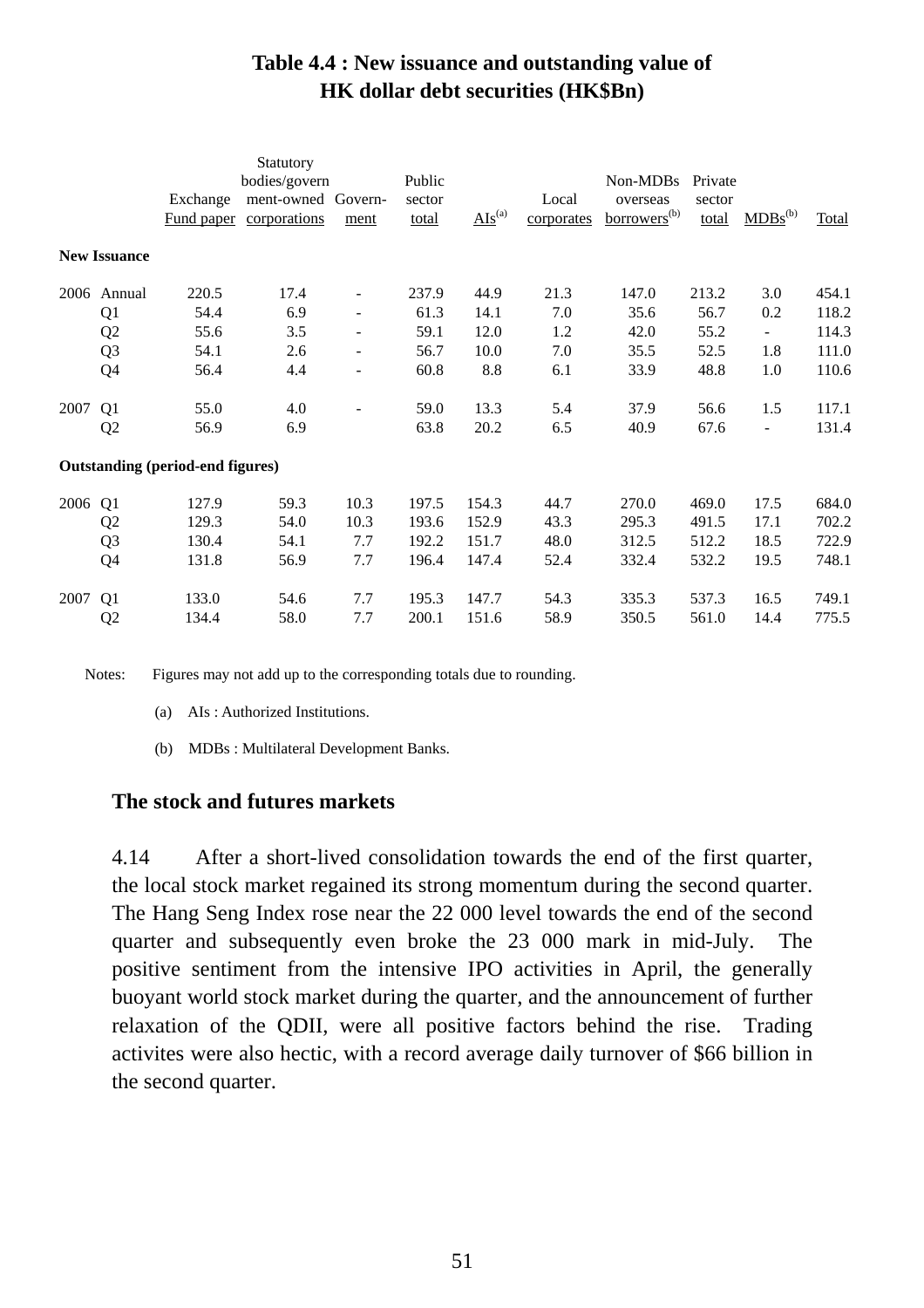

**Diagram 4.6 : Stock market regained strong momentum in the second quarter**

Note: (\*) Period average figures.

4.15 The market capitalisation surged to another fresh record high of \$15,855 billion at end-June 2007 (comprising \$15,704 billion in the Main Board and \$150 billion in the Growth Enterprise Market (GEM)), up 17.0% from the end of March. This reflected the large number of new listings, particularly in April, and the rallying stock prices. According to the World Federation of Exchanges<sup>(9)</sup>, at end-June 2007, the Hong Kong stock market was the sixth largest in the world and second largest in Asia in terms of market capitalisation. In the second quarter of 2007, fund raising activities through new share floatation and post-listing in the Main Board and the GEM remained vibrant, with the amount of fund raised attaining  $$123.8$  billion<sup>(10)</sup>. Meanwhile, Hong Kong is ranked seventh by the World Federation of Exchanges in terms of total equity fund raised in the first six months of 2007 among all major exchanges in the world.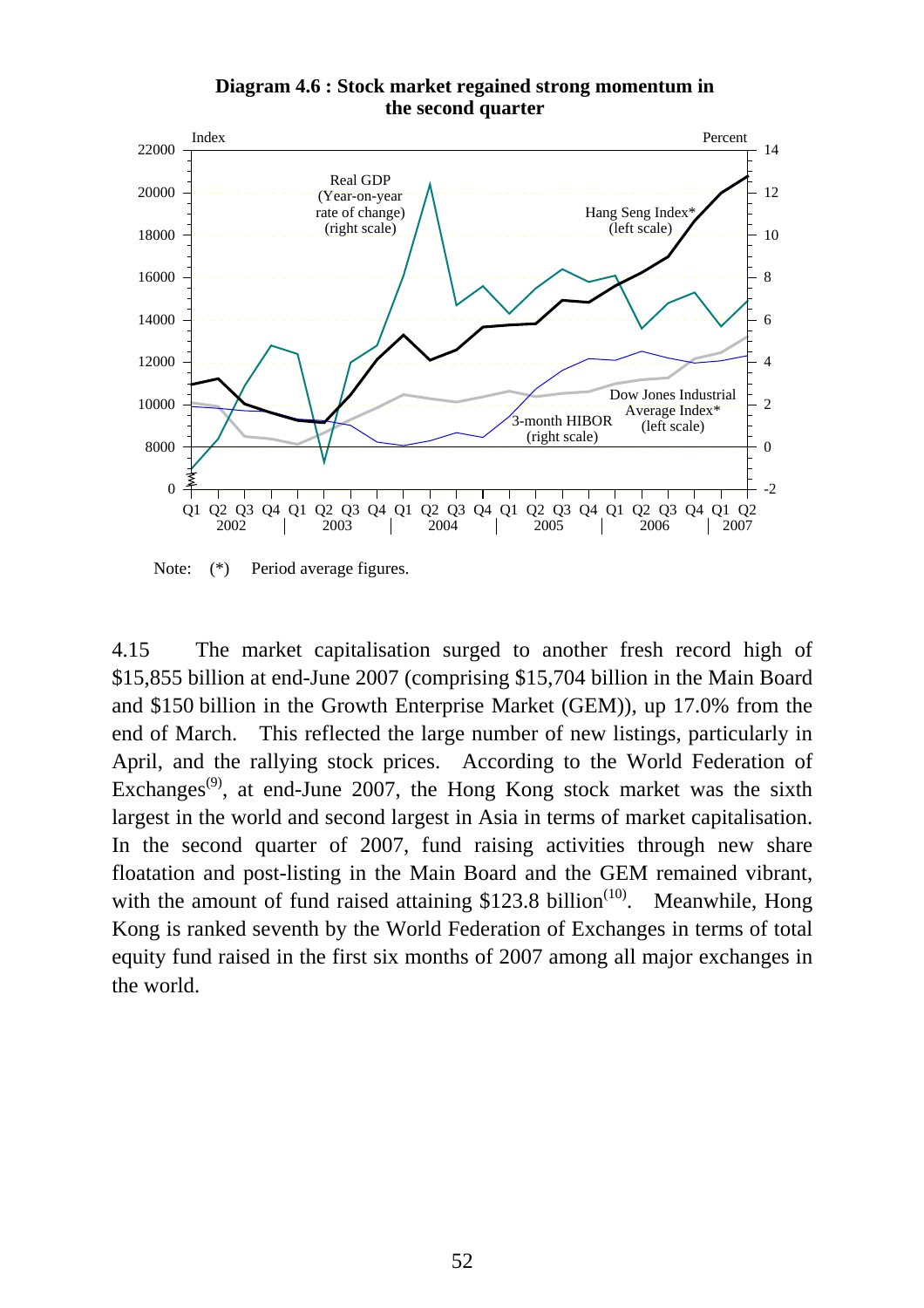#### **Diagram 4.7 : Both total market capitalisation and average daily turnover in the Hong Kong stock market surged to new highs in the second quarter**



Note:  $(*)$  Position at end of quarter.

4.16 The premier position of Hong Kong as a fund-raising centre for the Mainland enterprises is well maintained. In the second quarter of 2007, the Mainland enterprises raised a total of \$82.2 billion from the Hong Kong stock market, taking up 66% of the total equity raised during the period. Since January 1993, \$1,597 billion of capital had been raised by Mainland enterprises in the Hong Kong stock market, accounting for 56% of the total funds raised. At end-June 2007, there were 377 Mainland enterprises (including 143 H-share companies, 91 "Red Chips" companies and 143 private enterprises) listed on the Hong Kong stock market, accounting for 32% of the total number of listed companies. The market capitalisation of these Mainland enterprises reached \$8.4 trillion, which continued to account for more than half of the total market capitalisation of the Hong Kong stock market. In the second quarter, 64% of equity turnover in the stock market was contributed by trading of the above Mainland-related stocks.

4.17 While the trading activities in the equity market had been hectic in the second quarter, *derivatives trading* also continued to surge. This also reflected the increasing popularity to use derivatives as a risk management tool. The average daily turnover of all kinds of derivatives contracts rose considerably in the second quarter of 2007 when compared to the same quarter last year  $(11)$ .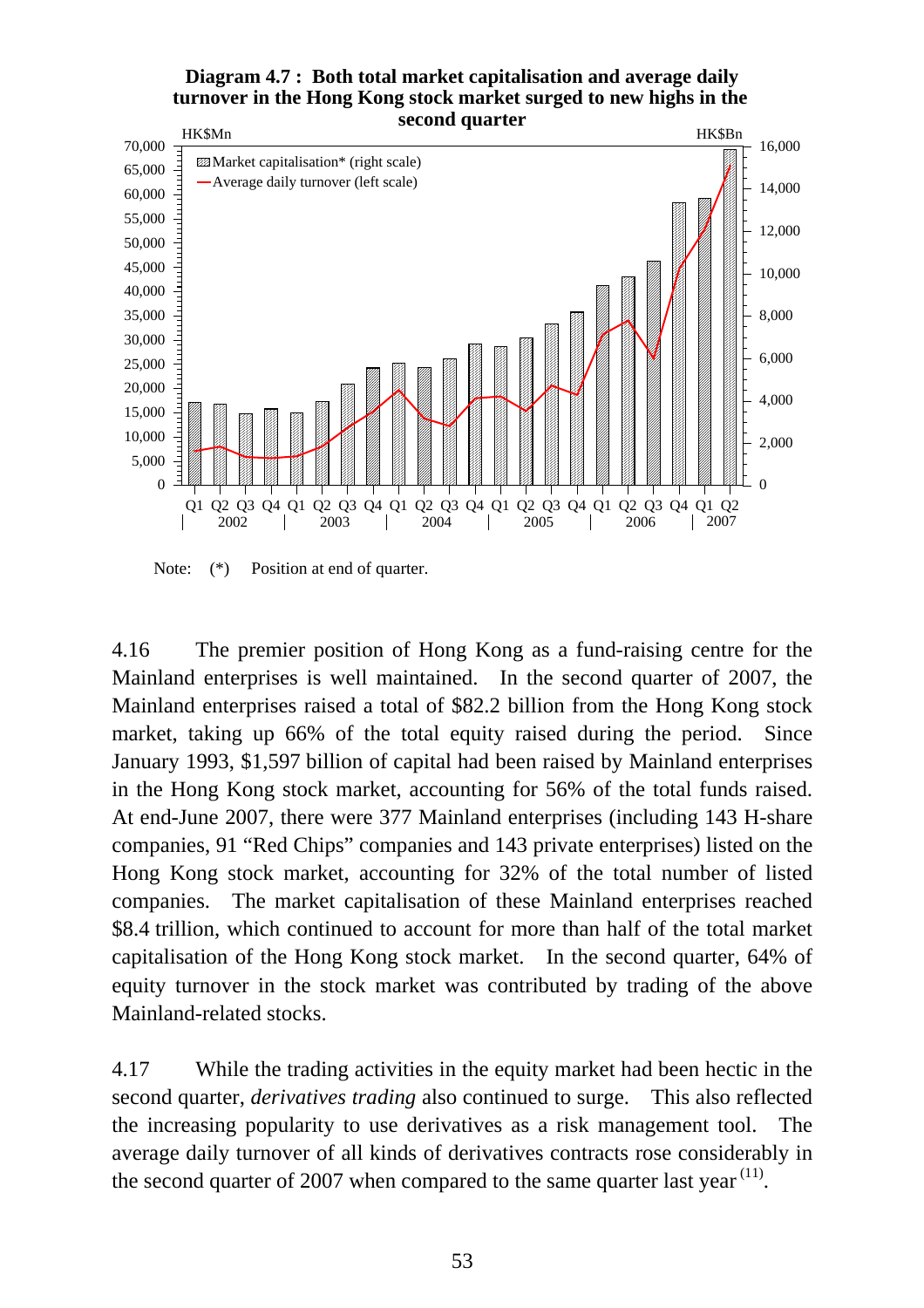|              |                 | Hang Seng<br><b>Index Futures</b> | Hang Seng<br><b>Index Options</b> | H-shares<br><b>Index Futures</b> | <b>Stock</b><br><b>Options</b> | Stock<br><b>Futures</b> |
|--------------|-----------------|-----------------------------------|-----------------------------------|----------------------------------|--------------------------------|-------------------------|
| 2006         | Annual          | 51 491                            | 16 5 8 2                          | 19759                            | 73 390                         | 413                     |
|              | Q <sub>1</sub>  | 46 638                            | 14 287                            | 17436                            | 61 863                         | 163                     |
|              | Q <sub>2</sub>  | 54 5 35                           | 17 141                            | 22 703                           | 65 038                         | 299                     |
|              | Q <sub>3</sub>  | 50 281                            | 16 671                            | 16 670                           | 66 836                         | 553                     |
|              | Q <sub>4</sub>  | 54 770                            | 18 27 8                           | 22 5 64                          | 100 169                        | 628                     |
| 2007         | Q <sub>1</sub>  | 61 184                            | 30 495                            | 31 059                           | 124 662                        | 2 4 4 8                 |
|              | Q <sub>2</sub>  | 62 301                            | 31 774                            | 34 783                           | 137 742                        | 824                     |
| year earlier | % change over a | 14.2                              | 85.4                              | 53.2                             | 111.8                          | 175.6                   |

# **Table 4.5 : Average daily turnover of derivatives contracts of the Hong Kong stock market**

# **Fund management and investment funds**

4.18 Fund management industry in Hong Kong showed rapid growth in recent years as Hong Kong has now developed as a major asset management centre in Asia (See *Box 4.1*). In the second quarter of 2007, gross retail sales of *mutual funds*(12) amounted to US\$11,383 million, further surging from the previous high of US\$9,183 million in the first quarter. Funds managed under the *MPF schemes* likewise continued to increase in the second quarter of 2007. The aggregate net asset value of the approved constituent funds rose to \$229.9 billion at end-June 2007, from \$211.2 billion at end-March 2007<sup> $(13)$ </sup>. There was also further expansion in retail hedge funds business in the second quarter (14).

## **Insurance**

4.19 Business activities for the insurance industry<sup> $(15)$ </sup> saw further expansion in overall terms in the first quarter of 2007. The softness of general business was more than compensated by the continual rapid growth in long-term business, which has increasingly become the mainstay of the whole insurance business as the individuals are more enthusiastic about their retirement planning and risk management.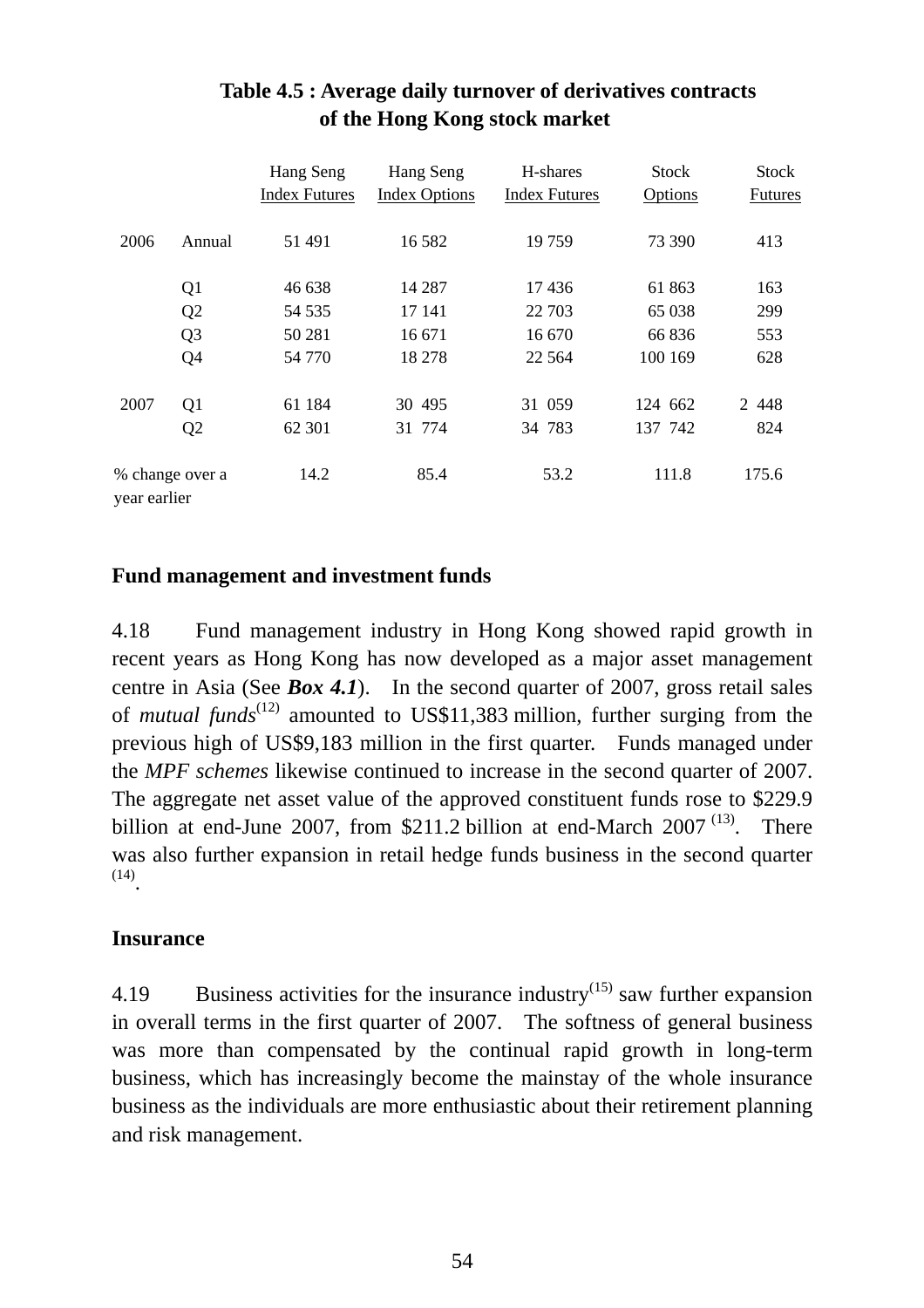# **Table 4.6 : Insurance business in Hong Kong (HK\$Mn)**

#### General business : <br> Premium for long-term business# :

|                                                 |                  |                |                        | Individual<br>life and  | Individual<br>life and | Other                  | Non-retirement           | All                   | Gross<br>premium<br>from<br>long-term<br>business |
|-------------------------------------------------|------------------|----------------|------------------------|-------------------------|------------------------|------------------------|--------------------------|-----------------------|---------------------------------------------------|
|                                                 | Gross<br>premium | Net<br>premium | Underwriting<br>profit | annuity<br>(non-linked) | annuity<br>(linked)    | individual<br>business | scheme group<br>business | long-term<br>business | and general<br>business                           |
| 2006 Q1                                         | 6,795            | 4,881          | 637                    | 4,868                   | 7,284                  | 37                     | 52                       | 12,241                | 19,036                                            |
| Q <sub>2</sub>                                  | 5,337            | 3,951          | 723                    | 5,360                   | 9,195                  | 41                     | 38                       | 14,634                | 19,971                                            |
| Q <sub>3</sub>                                  | 5,894            | 4,024          | 674                    | 4,792                   | 6,630                  | 58                     | 45                       | 11,525                | 17,419                                            |
| Q <sub>4</sub>                                  | 5,248            | 3,731          | 845                    | 5,908                   | 9,019                  | 67                     | 24                       | 15,018                | 20,266                                            |
| Annual                                          | 23,274           | 16,587         | 2,879                  | 20,928                  | 32,128                 | 203                    | 159                      | 53,418                | 76,692                                            |
| 2007 Q1                                         | 6,792            | 4,904          | 411                    | 5,982                   | 10,122                 | 62                     | 45                       | 16,211                | 23,003                                            |
| % change from<br>2006 Q1 to<br>2007. $\Omega$ 1 | $\ast$           | 0.5            | $-30.8$                | 22.9                    | 39.0                   | 67.6                   | $-13.5$                  | 32.4                  | 20.8                                              |

2007 Q1

Note: (#) Figures refer to new businesses only. Retirement scheme businesses are excluded.

(\*) Change of less than 0.05%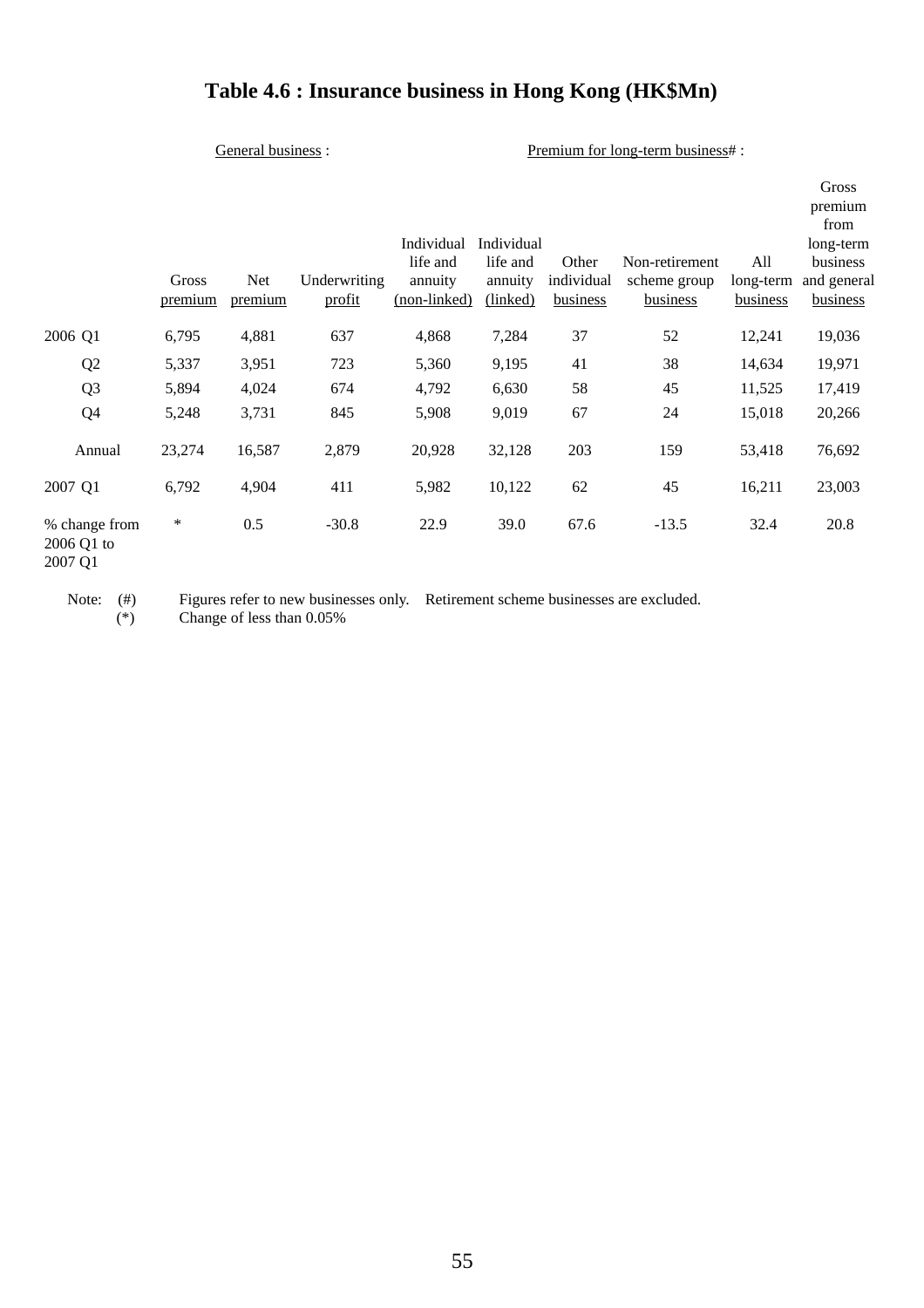## **Box 4.1**

## **Asset Management Industry in Hong Kong**

The demand for asset management services rose considerably in recent years, as rapid global economic growth and the continual increase in asset prices created a surge in the number of wealthy individuals as well as the amount of wealth commanded by them. As it is generally perceived that asset management services can be of high value-added, both at the individual level and to the aggregate economy, it is of interest to see how the asset management industry fare in Hong Kong recently, both in terms of its contribution to the Hong Kong economy and its standing in global perspective.

Undisputedly, Hong Kong has now developed into a major asset management centre in Asia. In the latest survey done by the Securities and Futures Commission  $(SFC)^{(1)}$ , as at end-2006, the Combined Fund Management Business<sup>(2)</sup> amounted to HK\$6.154 billion (US\$791 billion), 4.2 times the GDP in 2006. The asset management industry had been on an increasingly rapid surge since 2003, when such a survey was first conducted. The size of the business at-2006 had been more than doubled as compared to end-2003, and recorded a year-on-year surge of 36.0%, even higher than the already strong growth of 25.1% at end-2005. (See *Chart 1*)



**Chart 1: Rapid expansion in asset management business in Hong Kong** 

Note: Figures in brackets refer to the year-on-year growth rate in the respective year.

(1) Fund Management Activities Survey 2006 (July 2007).

<sup>(2)</sup> Combined fund management business comprises fund management business and SFC-authorised real estate investment trusts (REITs) management business. Fund management business comprises asset management business, advisory business and other private banking business.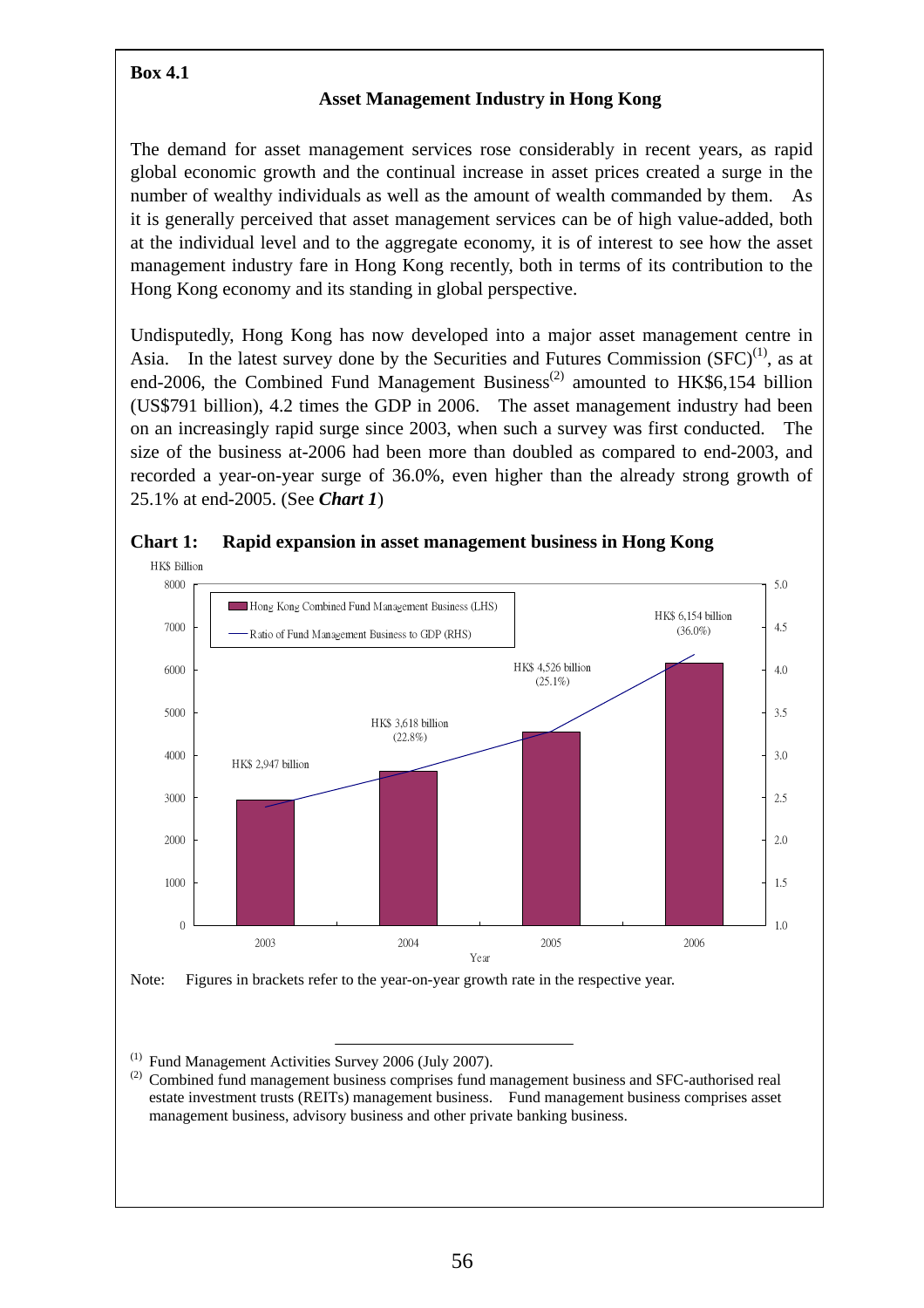#### **Box 4.1 (Con't)**

The size of asset management business in Hong Kong also compared favourably with that of Singapore. According to latest similar survey done by the Monetary Authority of Singapore  $(MAS)^{(3)}$ , the size of "assets under management" in Singapore amounted to around HK\$4,519 billion (US\$581 billion) as at end-2006. With the growth in Hong Kong being much faster than that in Singapore, the lead by Hong Kong considering the size of business has also widened.

The development in policy has also been favourable to the industry. The abolition of estate duty as effective from July 2005, has encouraged more people, including local, Mainland and overseas investors, to hold assets in Hong Kong, thereby conducive to the long-term development of Hong Kong's asset management business and the financial sector at large. The recent relaxation on the scheme of Qualified Domestic Institutional Investors (QDII) and the signing of the Supplement IV to the Closer Economic Partnership Arrangement (CEPA) will further facilitate the affluent Mainland residents as well as cash-rich Mainland enterprises, which become increasing sizable in the backdrop of continued rapid economic growth in the Mainland, to make use of the asset management services in Hong Kong.

The buoyant performance of the Hong Kong asset management industry in 2006 had also been reflected in the meteoric rise in the revenue received by the industry. According to the Census and Statistics Department (C&SD), the Business Receipt Index for the industry soared by 52% in 2006 over 2005. Stepping into 2007, business receipts in this sector still enjoyed spectacular growth at 31% year-on-year in the first quarter (See *Chart 2*).



## **Chart 2: Business receipt for the asset management industry had been on the surge**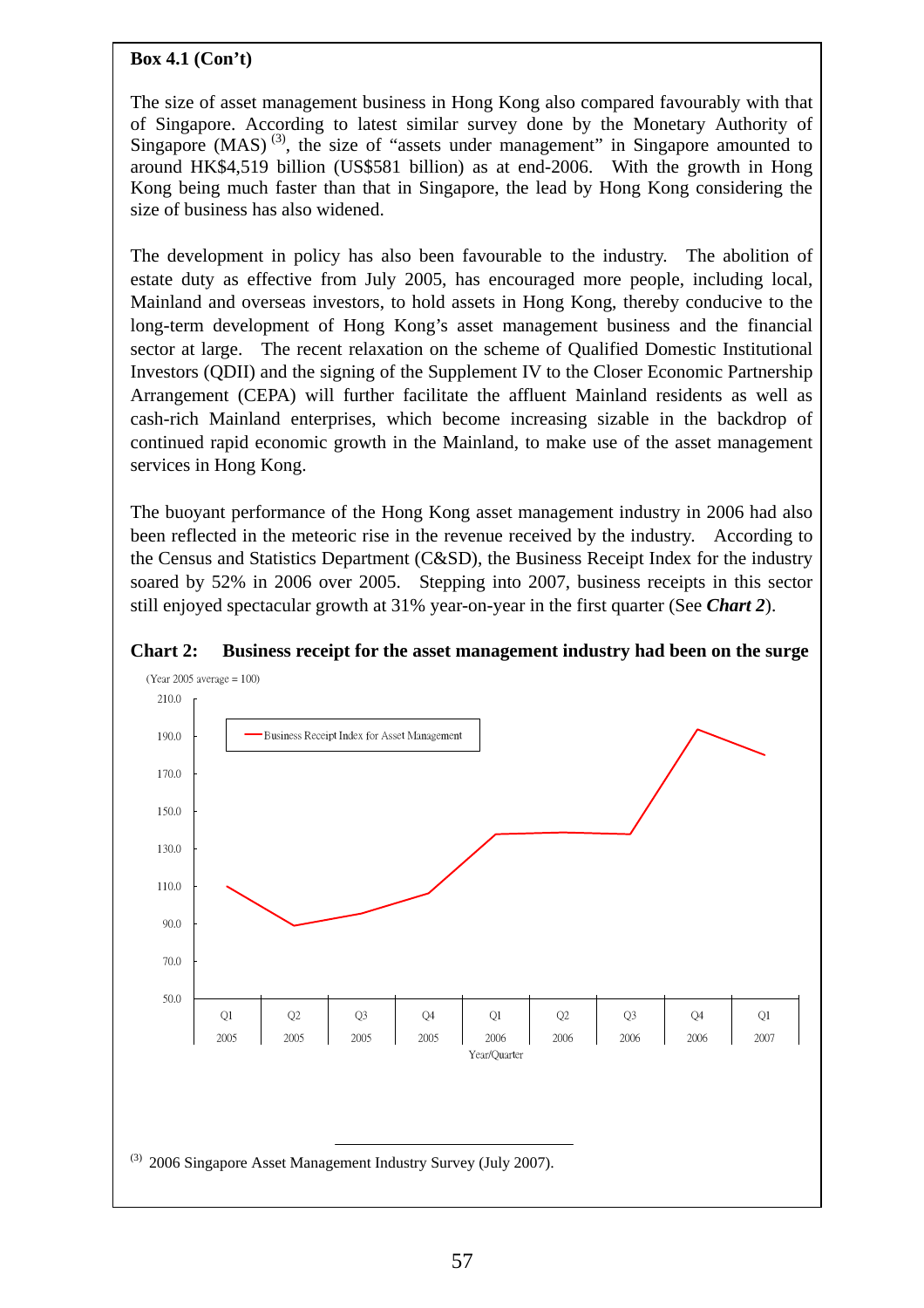#### **Box 4.1 (Con't)**

The operating characteristics of the asset management industry and its contribution to the aggregate economy are also of interest to policy maker. Latest annual survey data covering year 2005 indicates that the industry is high value-added with relatively low labour intensity. The average number of persons engaged per firm was fewer than 20. Yet the labour productivity for the industry had been high, with the value added per person engaged in the industry hitting more than HK\$2 million per year. As a result, the employees in the industry enjoyed markedly higher remuneration. While most (85%) of the business receipt came from rendering portfolio management and financial advisory services, the profit margin was also distinctly high, at around 31%.

The asset management industry should continue to flourish in the years ahead. On the top of the enormous business opportunities stemming from wealthy individuals and cash-rich enterprises in the Mainland as mentioned in previous paragraph, Hong Kong is in particular appealing to international investors seeking to tap into the rapidly growing Mainland market, as Hong Kong has accumulated ample experience and expertise in asset management over the years. The Hong Kong SAR Government also adopts multi-pronged measures to ensure the development of asset management business in Hong Kong. These include measures that enhance market development and facilitate innovation of investment products, tax measures, promotion work to overseas investors, as well as human resources development.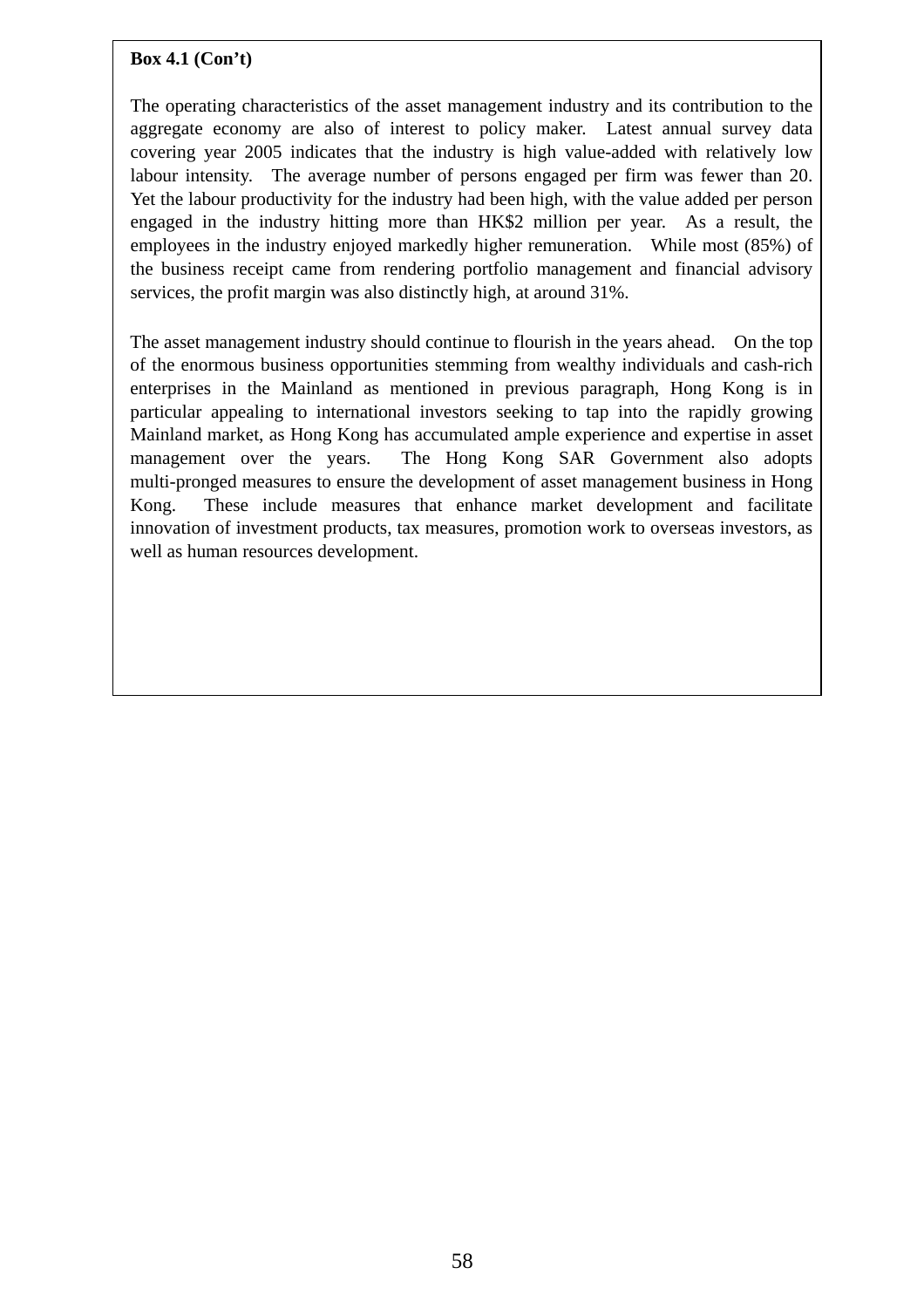## **Notes :**

- (1) At present, the Base Rate is set at either 150 basis points above the prevailing US Fed Funds Target Rate or the average of the five-day moving averages of the overnight and one- month HIBORs, whichever is higher.
- (2) In December 2005, the HKMA published a new data series on composite interest rate, reflecting movement in various deposit rates, interbank and other interest rates to closely track the average costs of funds of banks. The published data enable the banks to keep track of changes in funding cost and thus help improve interest rate risk management in the banking sector.
- (3) The trade-weighted Nominal Effective Exchange Rate Index (EERI) is an indicator of the overall exchange value of the Hong Kong dollar against a fixed basket of other currencies. Specifically, it is a weighted average of the exchange rates of the Hong Kong dollar against some 14 currencies of its major trading partners, with the weights adopted being the respective shares of these trading partners in the total value of merchandise trade for Hong Kong during 1999 and 2000.

 The Real EERI of the Hong Kong dollar is obtained by adjusting the Nominal EERI for relative movements in the seasonally adjusted consumer price indices of the respective trading partners.

- (4) The various definitions of the money supply are as follows:
	- M1 : notes and coins with the public, plus customers' demand deposits with licensed banks.
	- M2 : M1 plus customers' savings and time deposits with licensed banks, plus negotiable certificates of deposit (NCDs) issued by licensed banks, held outside the monetary sector as well as short-term Exchange Fund placements of less than one month.
	- M3 : M2 plus customers' deposits with restricted licence banks and deposit-taking companies, plus NCDs issued by such institutions and held outside the monetary sector.

 Among the various monetary aggregates, more apparent seasonal patterns are found in HK\$M1, currency held by the public, and demand deposits.

- (5) Authorized institutions include licensed banks, restricted licence banks and deposit-taking companies. At end-June 2007, there were 140 licensed banks, 30 restricted licence banks and 31 deposit-taking companies in Hong Kong. Altogether, 201 authorized institutions (excluding representative offices) from 32 countries and territories (including Hong Kong) had a presence in Hong Kong.
- (6) The figures for private sector debt may not represent a full coverage of all the Hong Kong dollar debt paper issued.
- (7) Assets of the banking sector include notes and coins, amount due from authorized institutions in Hong Kong as well as from banks abroad, loans and advances to customers, negotiable certificates of deposits (NCDs) held, negotiable debt instruments other than NCDs held, and other assets. Certificates of indebtedness issued by Exchange Fund and the counterpart bank notes issued are nevertheless excluded.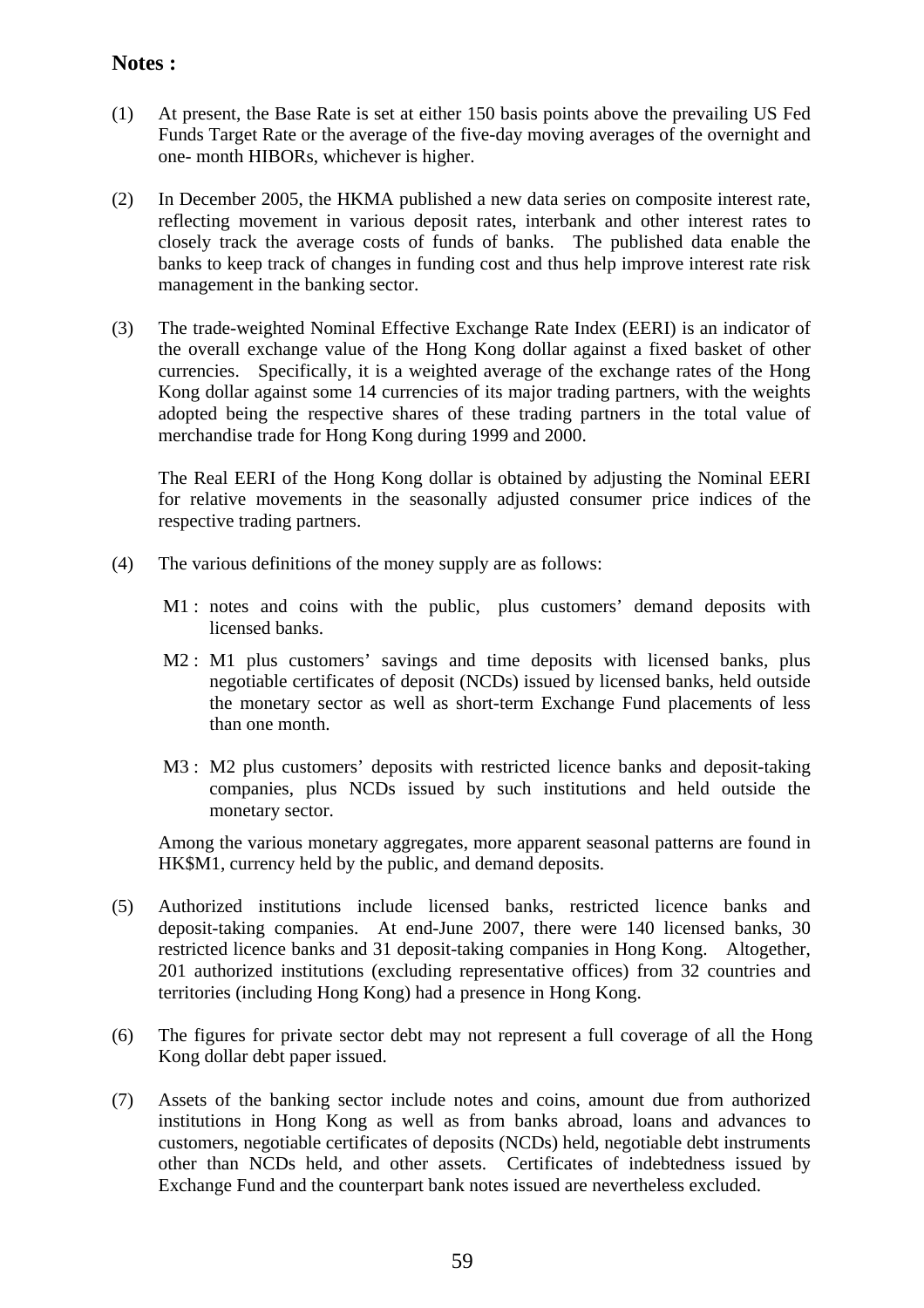- (8) Moody's also upgraded the Mainland government's long-term foreign currency bond rating by one notch to "A1" simultaneously, while Standard & Poor's also revised the Mainland's rating outlook from "Stable" to "Positive".
- (9) The ranking is sourced from the World Federation of Exchanges, a global trade association for the stock exchange industry. Its membership comprises 55 stock exchanges, covering almost all globally recognised stock exchanges.
- (10) At end-June 2007, there were 1 002 and 194 companies listed on the Main Board and GEM respectively.
- (11) At end-June 2007, there were 45 classes of stock options contracts and 44 classes of stock futures contracts.
- (12) These figures are sourced from the Sales and Redemptions Survey conducted by the Hong Kong Investment Funds Association on their members, and cover only the active authorized funds that have responded to the survey. To provide a more accurate picture of the retail fund market in Hong Kong, the survey has been revamped, with effect from 2005, such that it would cover only retail transactions (including switching) and exclude institutional transactions. At end-June 2007, there were a total of 1 119 authorized-funds covered by the Survey.
- (13) There were 19 approved trustees at end-June 2007. On MPF products, 34 master trust schemes, two industry schemes and two employer-sponsored schemes, comprising altogether 315 constituent funds, were approved by the Mandatory Provident Fund Schemes Authority. A total of 237 000 employers, 2.07 million employees and 283 000 self-employed persons have participated in MPF schemes.
- (14) There were 14 retail hedge funds authorised by the Securities and Futures Commission (SFC) and the net asset size of SFC-authorized hedge funds rose further to US\$1.74 billion as at end-June, up by 2.4% from US\$1.70 billion at end-March. The net asset size at end-June 2007 was more than 10 times larger than that as at end-2002, the year when the hedge funds guidelines were first issued
- (15) As at end-June 2007, there were 180 authorized insurers in Hong Kong. Within this total, 46 were engaged in long-term insurance business, 116 in general insurance business, and 18 in composite insurance business. These authorized insurers come from 24 countries and territories (including Hong Kong)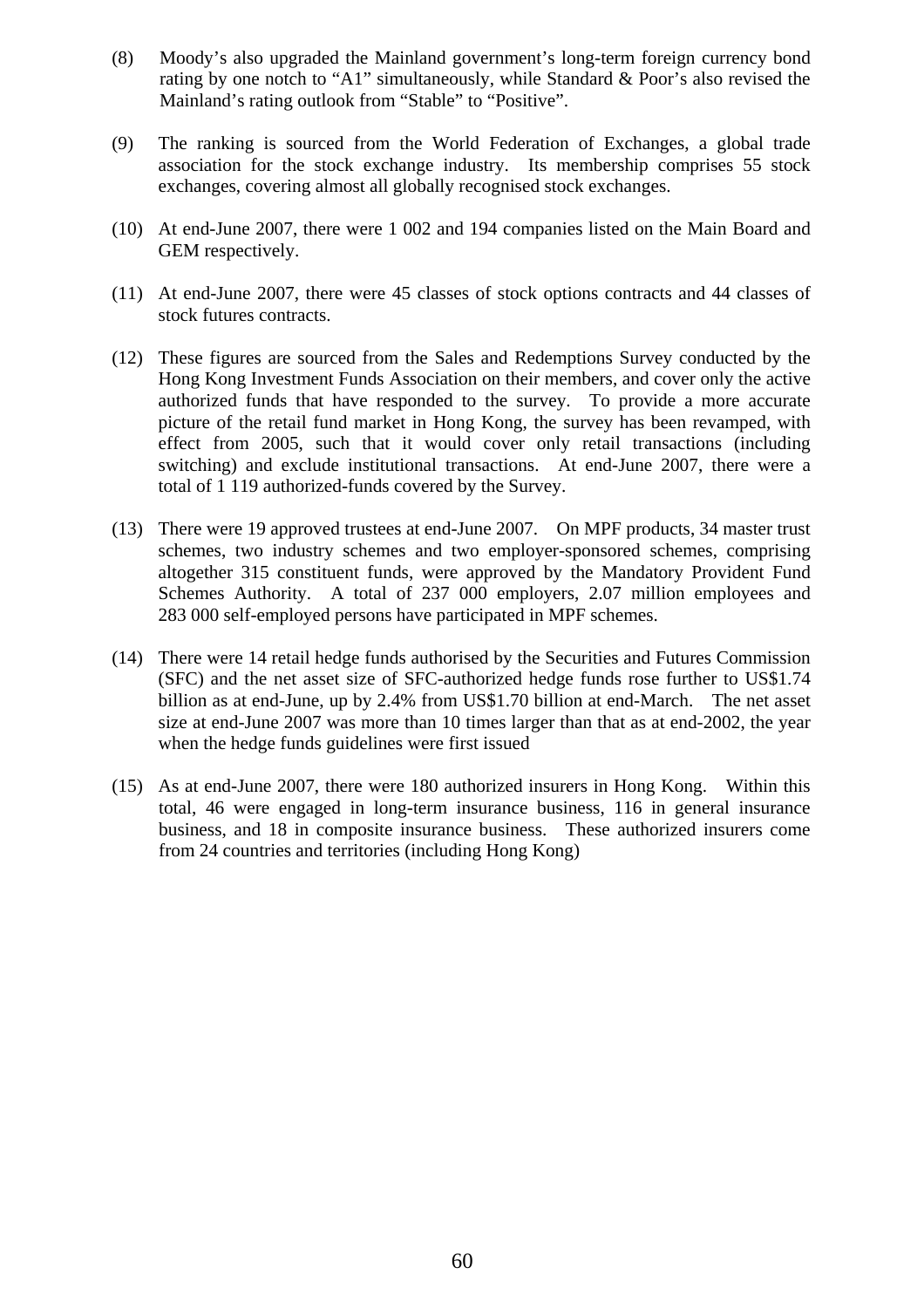# **CHAPTER 5 : THE LABOUR SECTOR**

## *Summary*

- *The overall employment situation improved further in the second quarter of 2007, led by strong labour demand which largely absorbed the concurrent expansion in labour supply.*
- *Both the labour force and total employment reached new highs at 3.64 million and 3.49 million respectively, while the seasonally adjusted unemployment rate edged further down to 4.2%, the lowest level since mid-1998. Job vacancies in the corporate sector also surged to a post-1997 high for the month of March.*
- *Overall labour earnings continued to register a moderate increase in early 2007, although considerable variations still existed among different economic sectors and occupations.*

# **Overall labour market situation**

5.1 The labour market continued to fare well in the first half of 2007, especially during the second quarter when labour demand showed a renewed pick-up in growth momentum. Total employment rose to an all-time high of 3.49 million alongside the sustained economic upswing. This largely offset the expansion in labour supply, which was mainly caused by a usual influx of fresh graduates and school leavers into the labour market during the summer months. As a result, the number of unemployed persons showed a modest increase of 3 200 between the first and second quarters to 155 700. After discounting the influence of seasonal factors, the *seasonally adjusted unemployment rate*<sup>(1)</sup> actually edged down further from 4.3% to 4.2%, the lowest level in more than nine years. Meanwhile, the underemployment rate<sup>(2)</sup> held steady at 2.2%.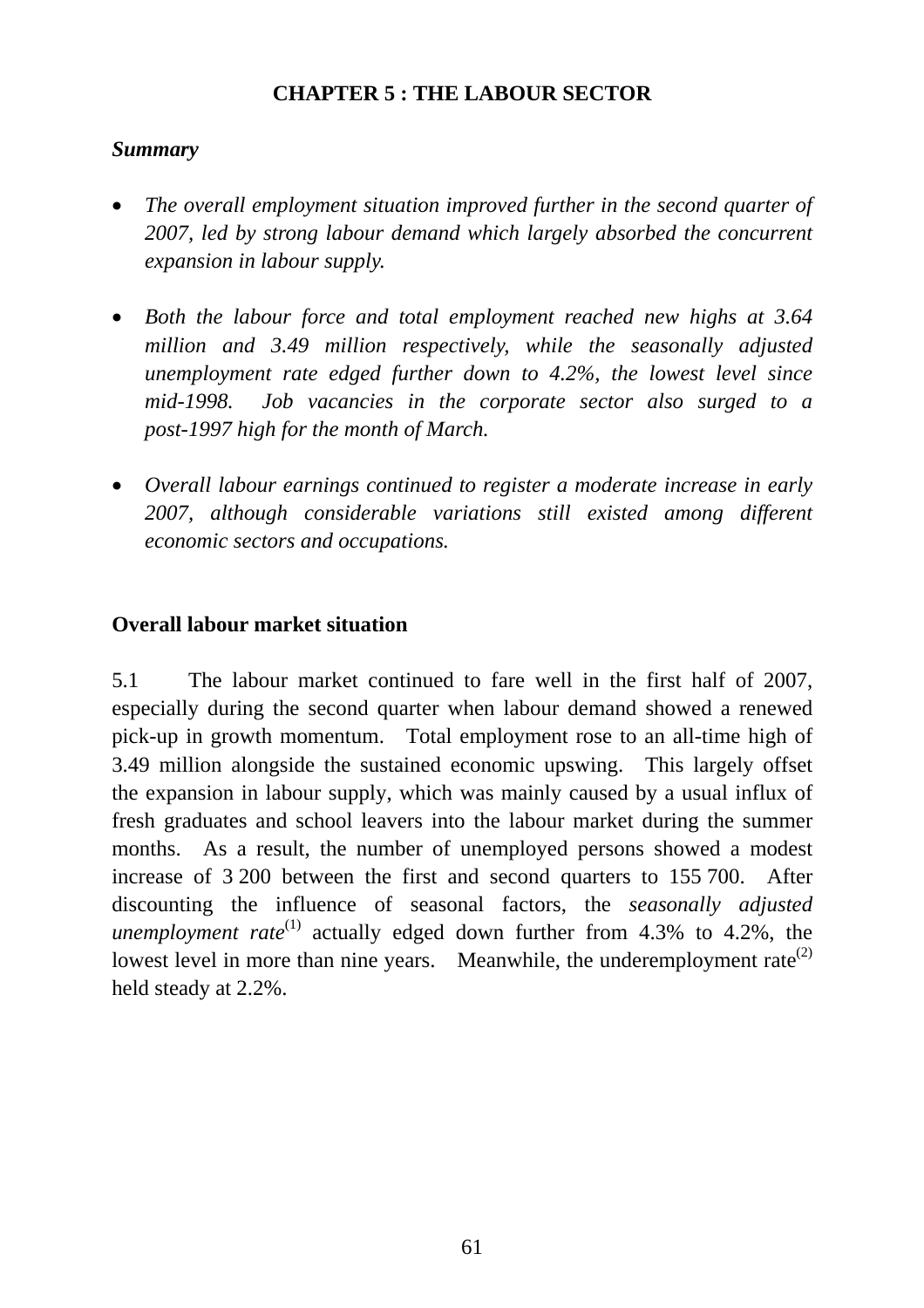

**Diagram 5.1 : Both the unemployment and underemployment rates edged down during the first half of 2007**

# **Total employment and labour supply**

5.2 *Total employment*(3) hit an all-time high of 3 485 000 in the second quarter of 2007, up by 0.7% over the preceding quarter. Extensive employment gains were observed in many service sectors, including in particular business services, insurance, the import/export trades, and domestic and miscellaneous personal services. These gains more than offset the losses seen in the transport, amusement and recreational services, and decoration and maintenance sectors. Since most of the employment growth occurred at the upper end of the labour market, workers with better skills and higher education attainment were the ones benefiting more from such a development. In terms of year-on-year change, total employment had an even more notable expansion of 3.4%, faster than the 2.1% growth in 2006.

5.3 *Labour supply*(4) likewise reached a record high of 3 640 700 in the second quarter of 2007, representing an increase of 0.8% over the first quarter. Apart from continued growth in the population of working age, a bounce-back in the labour force participation rate from 61.2% to 61.4% was the primary contributory factor. The increase in labour supply was concentrated in the service sectors notably the import/export trades, business services, insurance and welfare services, as well as among females particularly those aged 50 or above. Conceivably, more housewives had been tempted into the labour force in the more recent months, along with the revival of business activity from the temporary lull immediately after the Lunar New Year holidays. Compared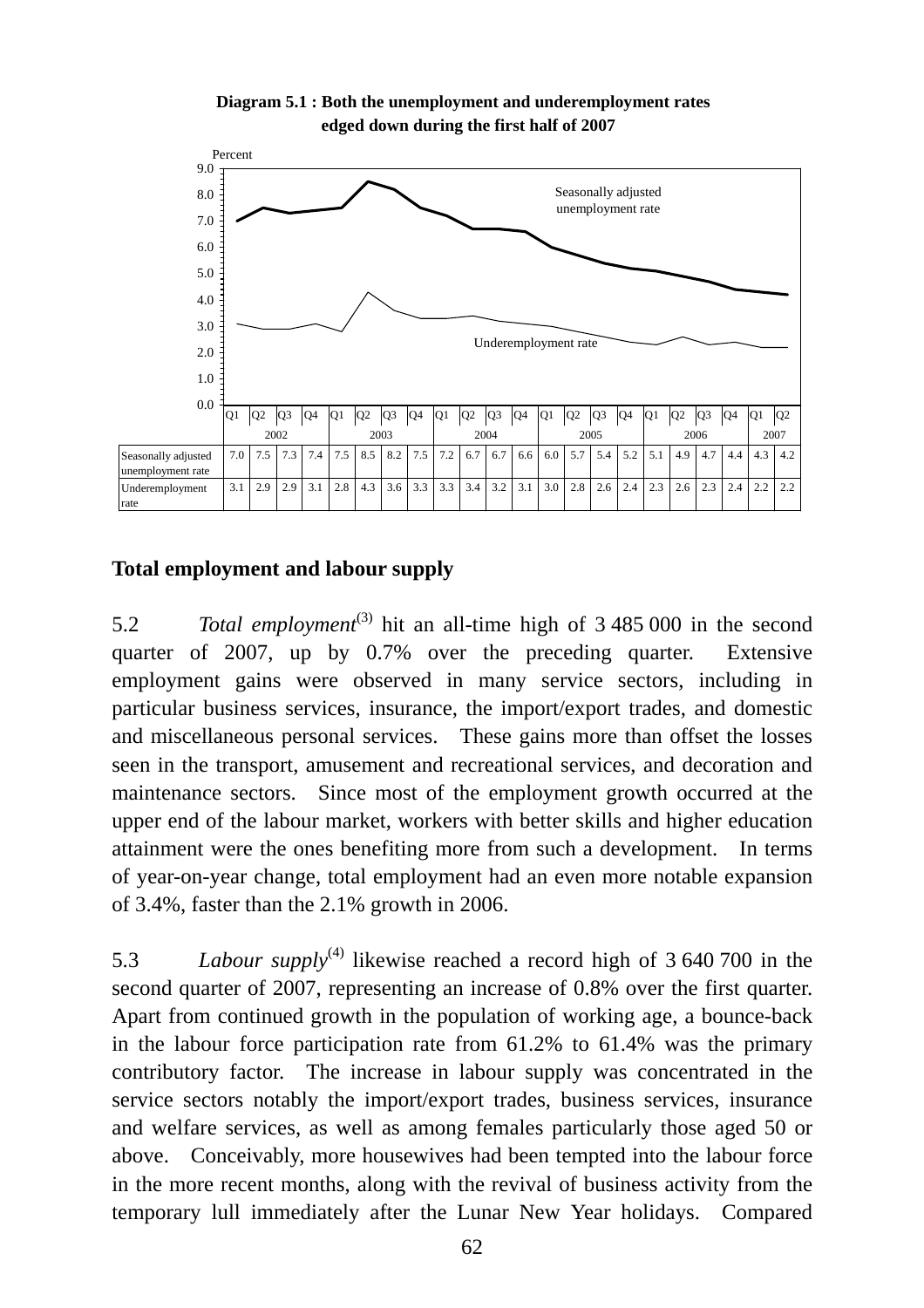with a year earlier, the labour force grew by 2.7% in the second quarter of 2007, much exceeding the 1.2% increase in 2006.

|         |                     | Labour force  |       | Persons employed |                 | Persons<br>unemployed <sup>(a)</sup> | Persons<br>underemployed |
|---------|---------------------|---------------|-------|------------------|-----------------|--------------------------------------|--------------------------|
|         | 2006 Annual         | 3 5 8 1 4 0 0 | (1.2) | 3 410 200        | (2.1)           | 171 200                              | 86 200                   |
|         | Q <sub>1</sub>      | 3 552 400     | (0.7) | 3 3 7 4 9 0 0    | (1.7)           | 177 500                              | 80 100                   |
|         | Q <sub>2</sub>      | 3 546 100     | (0.5) | 3 369 900        | (1.3)           | 176 200                              | 93 000                   |
|         | Q <sub>3</sub>      | 3 610 600     | (1.8) | 3 4 3 3 1 0 0    | (2.7)           | 177 500                              | 84 000                   |
|         | Q <sub>4</sub>      | 3 616 500     | (1.8) | 3 462 900        | (2.7)           | 153 600                              | 87 500                   |
| 2007 Q1 |                     | 3 611 900     | (1.7) | 3 459 400        | (2.5)           | 152 500                              | 80 600                   |
|         | Three months ending |               |       |                  |                 |                                      |                          |
|         | Apr                 | 3 618 300     | (2.0) | 3 462 000        | (2.7)           | 156 300                              | 77 600                   |
|         | May                 | 3 630 600     | (2.3) | 3 475 100        | (2.8)           | 155 500                              | 79 600                   |
|         | $Jun^{(b)}$         | 3 640 700     | (2.7) | 3 485 000        | (3.4)           | 155 700                              | 81 200                   |
|         |                     |               | <0.8> |                  | $<\!\!0.7\!\!>$ |                                      |                          |

# **Table 5.1 : The labour force, and persons employed, unemployed and underemployed**

Notes : (a) These include first-time job-seekers and re-entrants into the labour force.

(b) Provisional figures.

( ) Year-on-year % change.

 $\langle \rangle$  % change between Q1 and Q2 (i.e. Apr-Jun).

Source : General Household Survey, Census and Statistics Department.

## **Diagram 5.2 : Employment growth still outpaced labour supply growth on a year-on-year basis in Q2 2007**



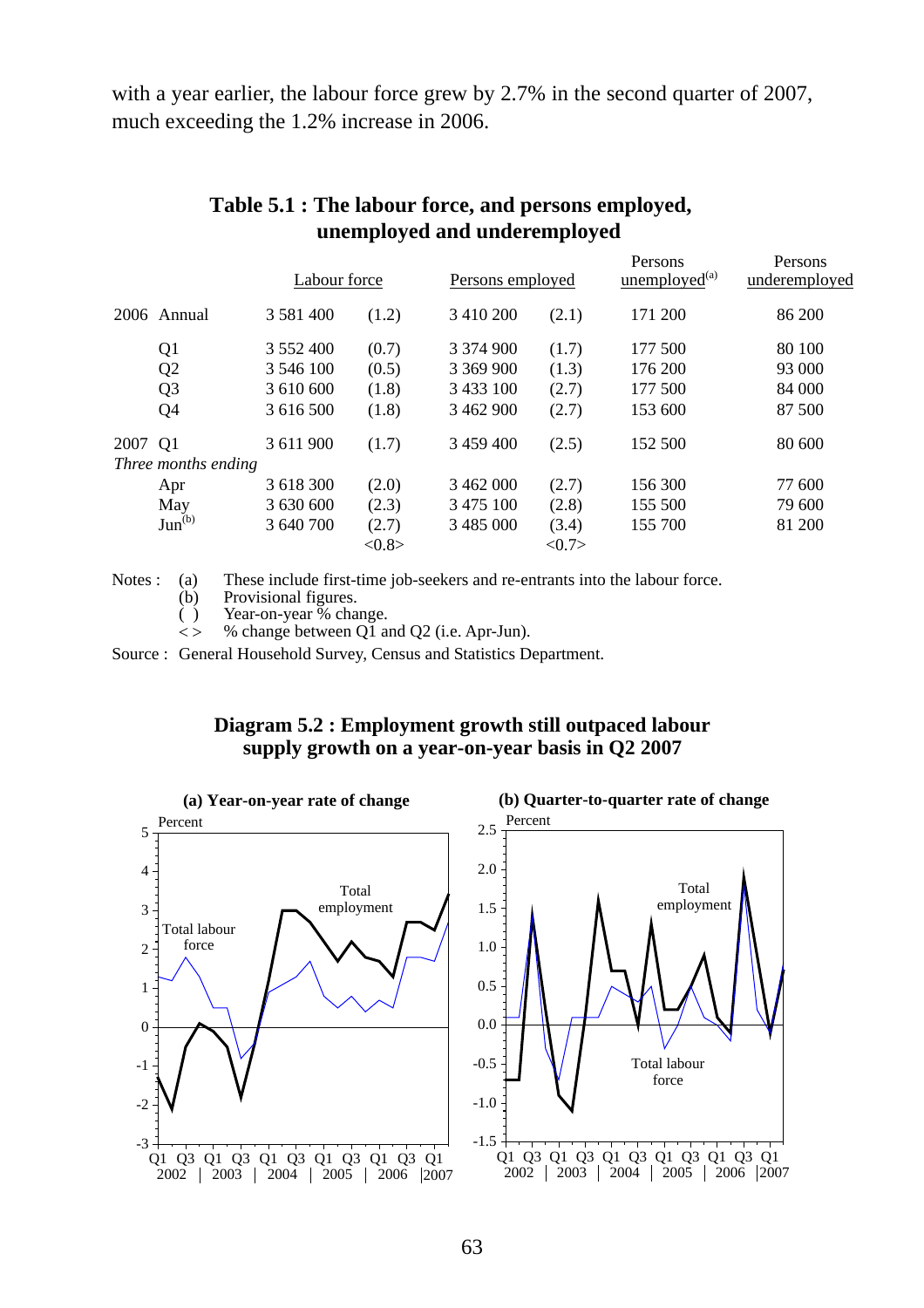# **Profile of unemployment**

5.4 The unemployment situation was broadly stable, as changes on the labour supply and demand sides virtually cancelled each other out. The seasonally adjusted unemployment rate edged down from 4.3% in the first quarter of 2007 to 4.2% in the second quarter, the lowest level recorded since mid-1998. Concurrently, the number of unemployed persons rose only modestly from 152 500 to 155 700. This increase was partly attributable to a new batch of fresh graduates and school leavers entering the labour market, as borne out by an upsurge in the proportion of first-time job-seekers in the total numbers unemployed from 4.2% to 7.8%, as well as by a jump in the unemployment rate for persons with upper secondary and matriculation education. Yet on the other hand, the number of long-term unemployed persons (i.e. those unemployed for six months or longer) kept decreasing, from 42 100 to 37 200 between the two quarters. When compared with a year earlier, both total unemployment and long-term unemployment were down noticeably by 11.7% and 19.3%. Analysed by economic sector and on a quarter-to-quarter comparison, business services, insurance, hotels and education services were the ones where more visible declines in unemployment rate were observed. These improvements came primarily as a result of increased creation of new jobs. Whereas the unemployment rate also moved lower in construction and sanitary services, this was mainly due to a shrinkage on the labour supply side. Analysed by other attributes, persons aged 40-59, those with lower secondary education or below, and those engaged as craft and related workers, clerks and professionals generally faced larger reductions in unemployment rate over the period.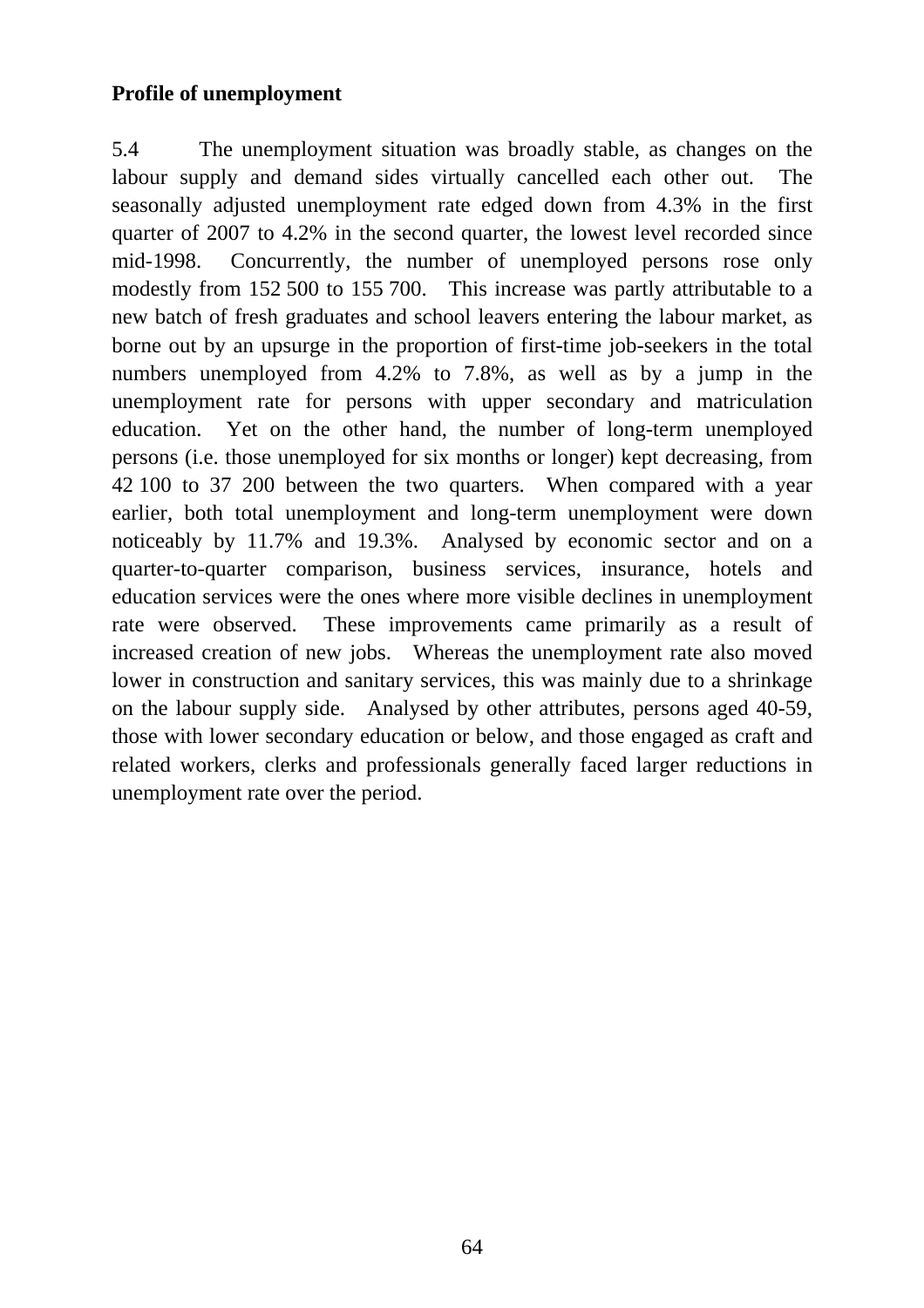#### **Diagram 5.3 : Unemployment rate\* declined across almost all the major economic sectors**



### **Diagram 5.4 : Unemployment rates\* of higher-educated workers went up as school leavers and summer workers entered the labour market, whereas those of less-educated worked moved down**



the labour force. (#) Including craft courses.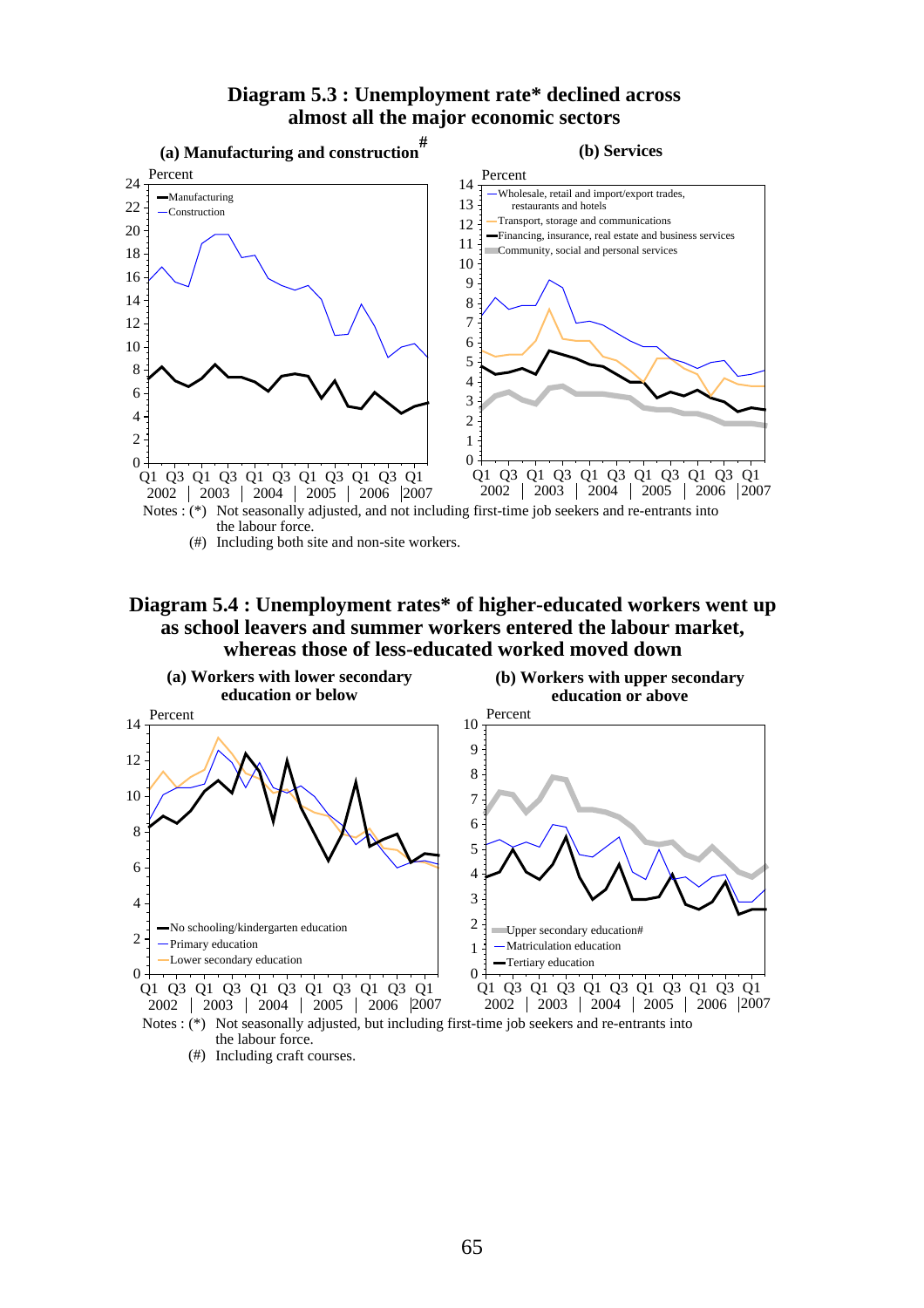### **Diagram 5.5 : Unemployment rates\* of lower-skilled workers generally fell, although they remained distinctly above those of higher-skilled workers**



# **Profile of underemployment**

5.5 The underemployment situation also held steady between the first and second quarters of 2007. The underemployment rate stood at 2.2% in both quarters, though having touched a nine-year low of 2.1% in the intervening three-month period ending April. In terms of numbers underemployed, there was only a slight increase of 600 between the two quarters to 81 200. Whilst increases in underemployment rate were found in the foundation and superstructure construction, and amusement and recreational services sectors, as well as among craft and related workers, these were mostly offset by the decreases seen in sanitary services, manufacturing, transport and the retail trade, as well as among plant and machine operators and assemblers and workers in elementary occupations.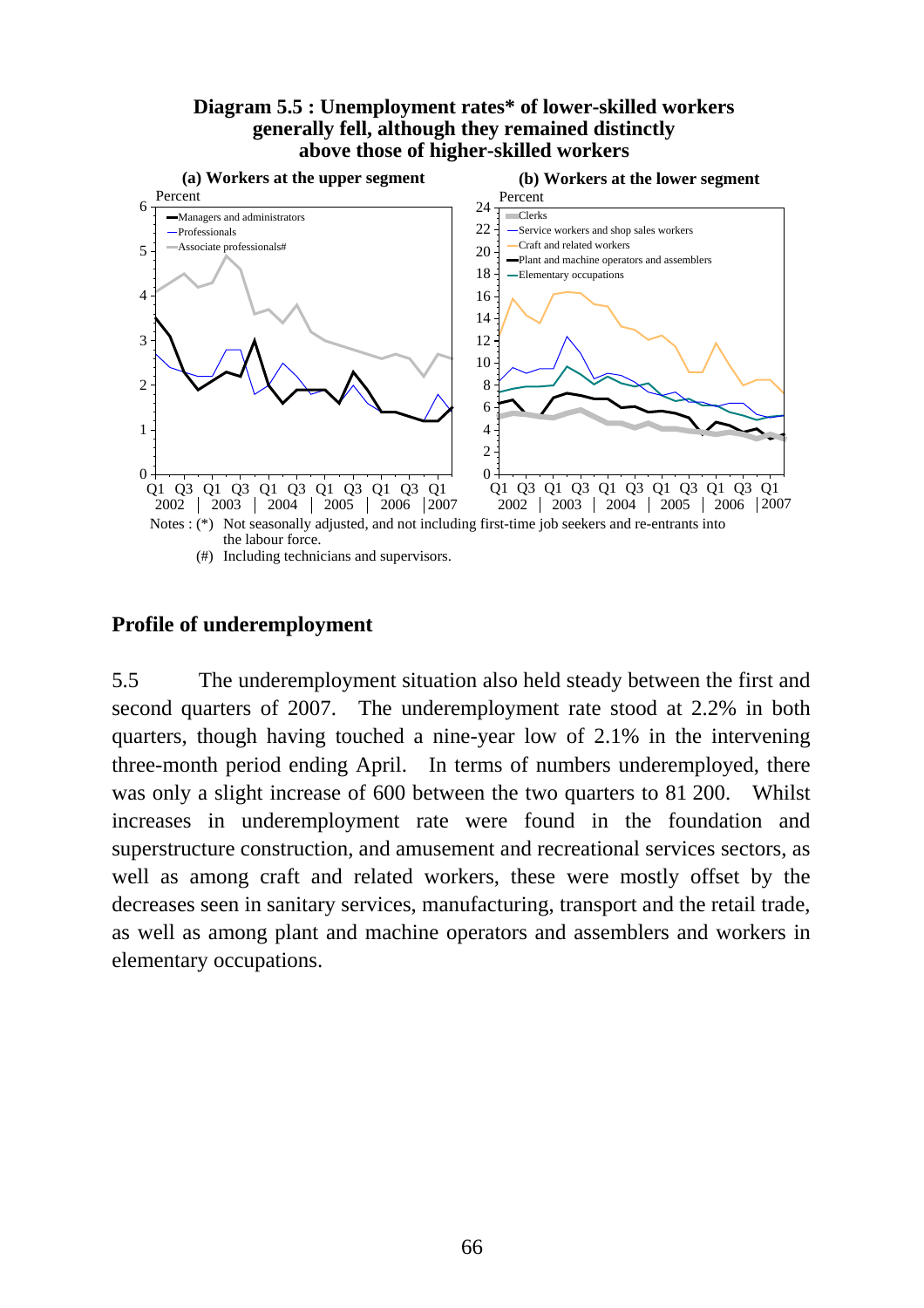## **Box 5.1**

## **Recent employment situation of new immigrants(1) from the Mainland of China**

The Mainland of China is the largest source of immigrants for Hong Kong. Since the One-way Permit (OWP) Scheme was launched in 1982, a total of nearly 1 million Mainland immigrants have been admitted through this route. In terms of new arrivals from the Mainland, the 2006 Population By-census revealed a figure of 217 100 for those who had arrived and settled in Hong Kong for less than seven years. Among these Mainland arrivals  $(MA)^{(2)}$ , about a half, comprising predominantly middle-aged women, were economically active within the local workforce.

### **Education attainment of recent Mainland arrivals**

In 2006, the 217 100 MA accounted for 3.2% of the total population in Hong Kong. Within this particular group of people, 69% were females, while 68% were aged between 15-64, with the remainder comprising younger ones aged 15 or below.

The data on population of working  $age^{(3)}$  showed that MA generally were less educated than their non-MA counterpart. The vast majority of MA attained secondary education or below. Only about 8% had post-secondary education, much smaller than the 23% for the entire population.

This notwithstanding, the education profile of MA had witnessed some improvement over the past decade. Reflecting this, the proportion of MA with secondary education or above increased from 70% in 1996 to 77% in 2006.

| Table 1: Percentage share of working-age MA by education level |        |        |        |  |  |  |
|----------------------------------------------------------------|--------|--------|--------|--|--|--|
| Primary or below                                               | 1996   | 2001   | 2006   |  |  |  |
|                                                                | 30.1   | 32.0   | 22.9   |  |  |  |
|                                                                | (32.1) | (28.9) | (25.4) |  |  |  |
| Secondary                                                      | 59.2   | 62.3   | 69.2   |  |  |  |
|                                                                | (52.7) | (54.7) | (51.6) |  |  |  |
| Post-secondary                                                 | 10.7   | 5.7    | 7.9    |  |  |  |
|                                                                | (15.2) | (16.4) | (23.0) |  |  |  |

Note: Figures in brackets denote the respective percentage shares in the whole working-age population.

### **Participation in the labour force**

Of all MA in the working-age population, over half (54%) were economically inactive, comprising mostly home-makers and students. The remainder (46%) participated in the labour market. They accounted for just about 2.0% of the total labour force.

 $\_$ 

<sup>(1)</sup> Refer to those Mainlanders who have arrived and resided in Hong Kong for less than seven years and are of Chinese nationality with place of domicile in Hong Kong.

<sup>(2)</sup> According to the "resident population" approach, Hong Kong Non-permanent Residents are covered only if they are present in Hong Kong at the reference moment of the enumeration. Hence, OWP holders who are not yet Hong Kong Permanent Residents are not covered if they are not in Hong Kong (e.g. temporarily away from Hong Kong) at the reference moment. Unless stated otherwise, all the figures presented hereafter are compiled from the Population Census or By-census.

<sup>(3)</sup> The figures quoted in the subsequent analysis relate to the population of working age for MA (i.e. persons aged 15 or above).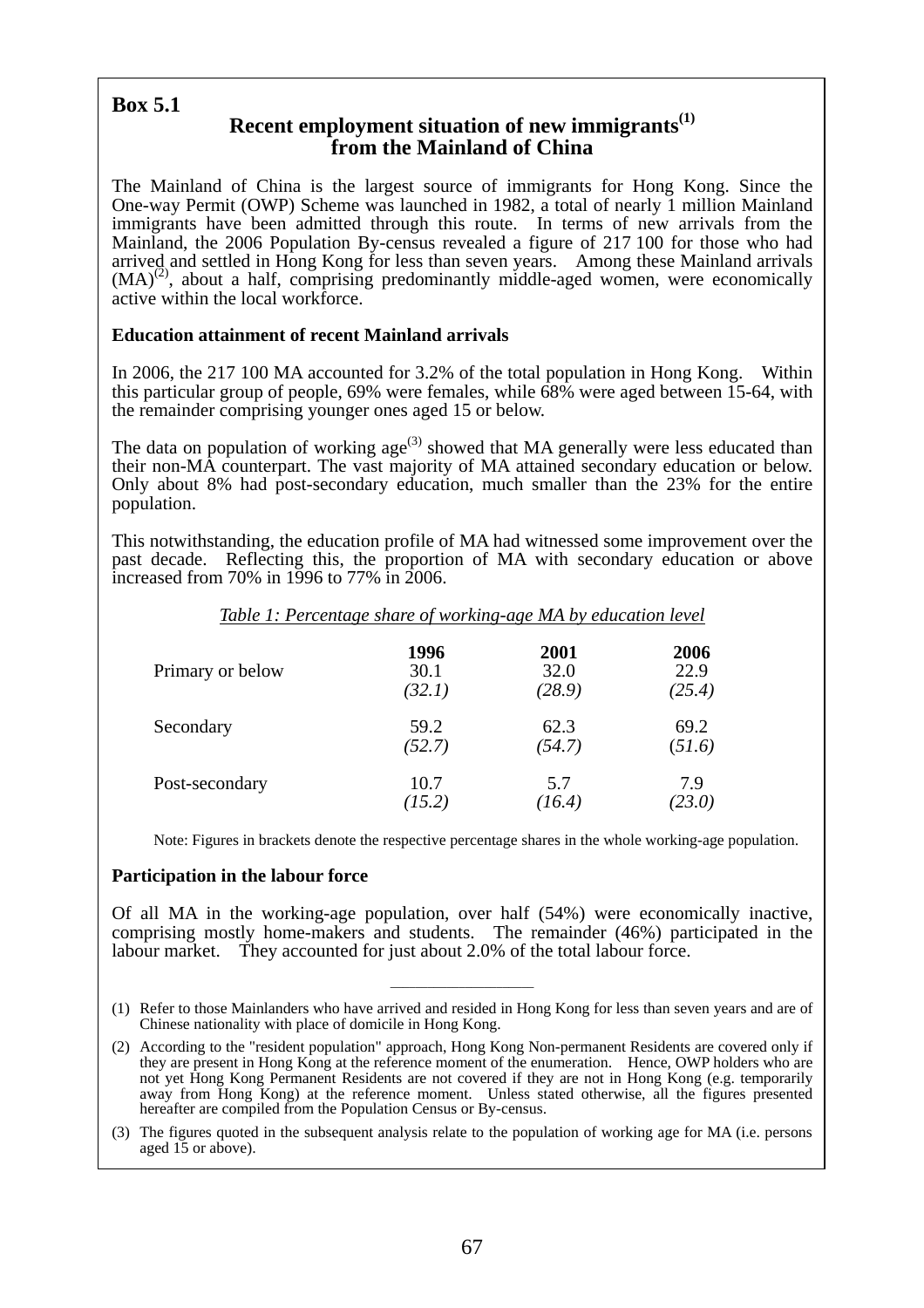## **Box 5.1 (cont'd)**

With most of the MA being home-makers and students, it was not surprising that the labour force participation rate (LFPR) for these newcomers was consistently below that for the whole population by a wide margin. In 2006, LFPR for MA was 45.7%, distinctly lower than 60.7% for non-MA and 60.3% for the total labour force. Also worth noting was that the trend of male LFPR for MA largely resembled that for their non-MA counterpart viz. the two LFPRs both declined over the period 1991-2006. Yet for females, whereas LFPR for non-MA went up from 49.4% to 52.8%, that for MA moved down from 53.4% to 41.5% as a greater proportion of the new arrivals comprised housewives and home-makers.



#### **Labour force participation rates by gender**

### **Occupation categories and employment earnings**

Among those MA who were economically active in 2006, 63 900 were in employment. They accounted for 1.9% of the total numbers employed. Most of these people (82%) were engaged in lower-skilled jobs, mainly as service workers and shop sales workers and workers in elementary occupations. The ratios of these two lower-end occupations for MA, at 38% and 32% respectively, were distinctly higher than those for non-MA, at 16% and 19%.

On labour income, the median employment earnings of MA stayed at around \$6,000 both in 2001 and 2006. These were markedly lower than the median figures recorded for non-MA and the total workforce, both at \$10,000 in the two years. Even for some lower-skilled job categories, the employment earnings between MA and non-MA might differ considerably. For instance, the median employment earnings for MA as service workers and shop sales workers, at \$6,400, were 25% below those for non-MA, at \$8,500. Meanwhile, the median employment earnings for MA as workers in elementary occupations were broadly on a par with those for non-MA, at around \$5,000, though.

### **Impact on overall employment**

Generally speaking, MA have been constrained in the local labour market by their lower education and skill levels and limited social network. Nevertheless, the situation can be expected to improve over time, as these newcomers acquire more knowledge and experience and become more integrated into the community.

Given that MA constitute only a minor share of the labour force aggregates in Hong Kong, it seems unlikely that their movements will have too much impact on the overall labour market situation. The occasional allegations in some quarters that the entry of MA has led to a serious worsening in Hong Kong's employment situation are deemed as grossly over-exaggerated.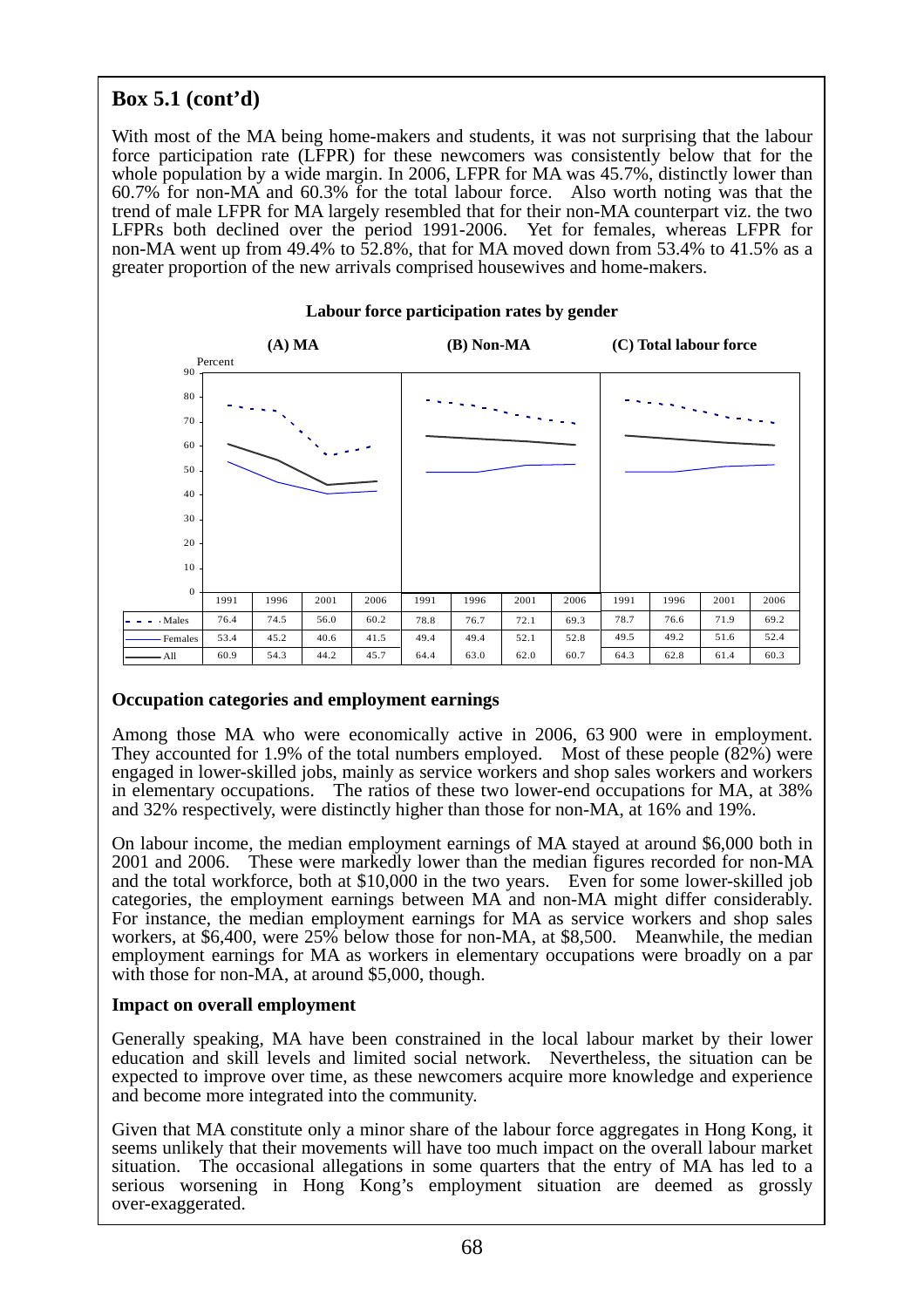## **Box 5.2**

## **Self-employment situation since 2003(1)**

### **Overall situation**<sup>(2)</sup>

The number of people in self-employment rose from 222 900 in 2003 to 244 100 in 2006, in tandem with the improvement in overall employment situation. Their share in the total workforce however changed little, hovering at around 7.4-7.6% during the period.



**Self-employment on a modest uptrend**

### *Self-employment by sex and age*

In 2006, 188 600 males and 55 500 females were self-employed persons (77.3% and 22.7% respectively of the total), up from 174 000 (78.1%) and 48 900 (21.9%) in 2003. Within the self-employed population, males generally had older age and lower education attainment than females. More specifically for males, the proportion of self-employed with tertiary education or above was 17.3% in 2006, distinctly smaller than that of 39.5% for females. This notwithstanding, the education levels of both sexes had improved over the past several years, at a pace faster than the total workforce. Analysed by age, people in the middle-age bracket of 35-59 accounted for nearly three-quarters (72.0%) of self-employment, far exceeding the corresponding share of 61.4% for total employment. These were the ones with better experience, work contacts and connections, which enabled them to take more risks as self-employed on more flexible terms. Also noteworthy was that about one-fifth (21.0%) of self-employed persons were working part-time, mostly on a voluntary basis. This was again larger than the share of 14.1% for the total workforce. Female workers, in particular, had a greater tendency to become part-timers, with as much as 35.7% of self-employed women being in such a status.

| Age groups   | 2001  | 2002  | 2003  | 2004  | 2005  | 2006  |
|--------------|-------|-------|-------|-------|-------|-------|
| 15-34        | 19.8% | 19.2% | 19.1% | 20.4% | 19.3% | 19.5% |
| 35-59        | 72.1% | 72.5% | 72.5% | 71.7% | 72.8% | 72.0% |
| $60+$        | 8.1%  | 8.3%  | 8.5%  | 7.9%  | 7.9%  | 8.5%  |
| <b>Total</b> | 100%  | 100%  | 100%  | 100%  | 100%  | 100%  |

| The 35-59 age group dominated the self-employment scene |  |
|---------------------------------------------------------|--|
|---------------------------------------------------------|--|

(1) A self-employed person is defined as one who, in his/her main employment (the job on which he/she spent most of his/her time at the time of enumeration), worked for profit or fees in his/her own business/profession and

\_\_\_\_\_\_\_\_\_\_\_\_\_\_\_\_\_\_\_\_\_\_\_\_\_\_\_

(2) Foreign domestic helpers are excluded from this analysis.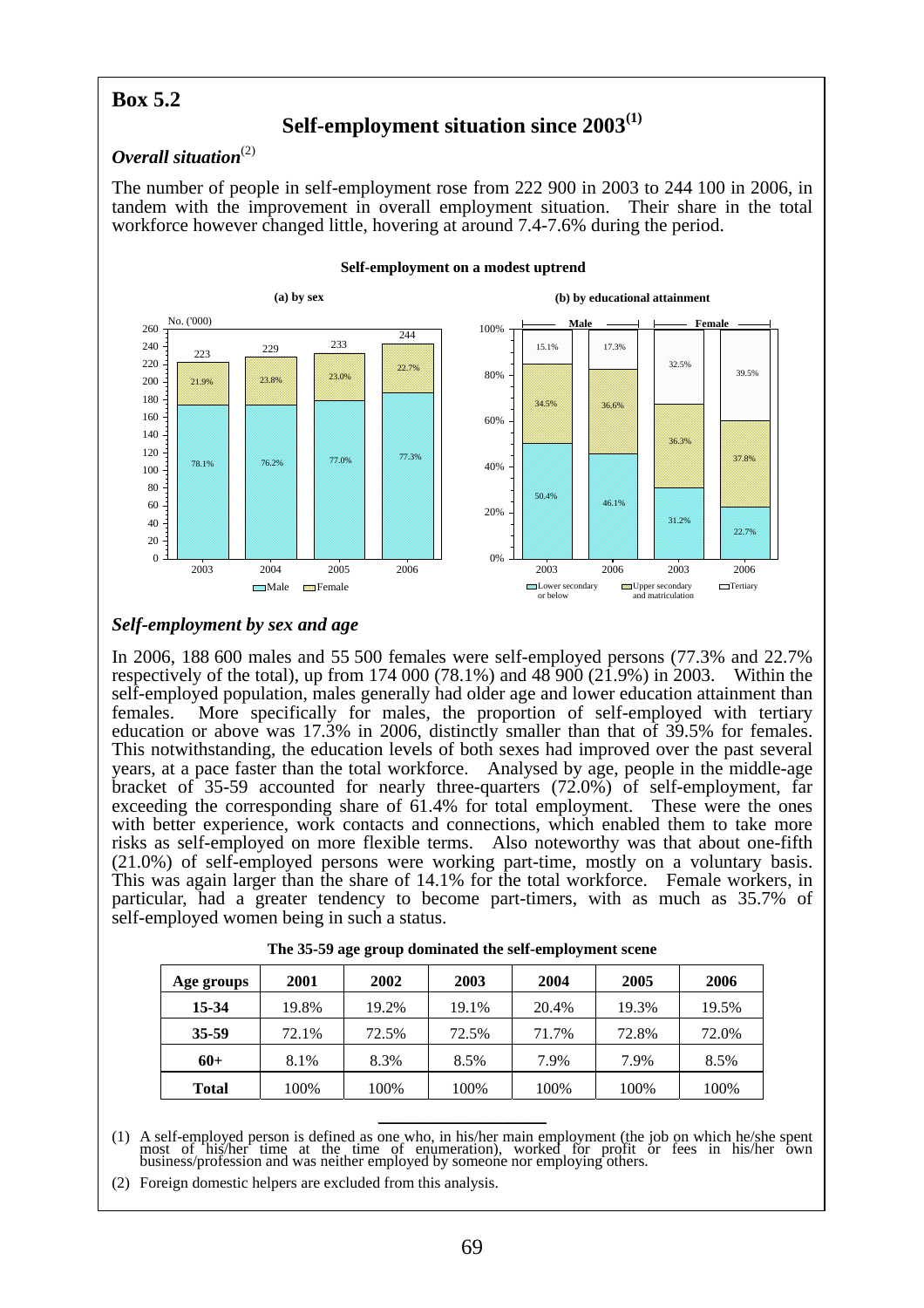## **Box 5.2 (cont'd)**

### *Education attainment and occupation category*

Of the total number of self-employed persons in 2006, 36.5% were in the higher-skilled category, up from 31.0% in 2003. Concurrently, the share of lower-skilled workers decreased from 69.0% to 63.5%. This trend was particularly apparent among females, for whom a notable reduction in lower-skilled work went hand in hand with the progressive upgrading in their education levels over the years. In terms of occupational profile, nearly one-third of males were self-employed as drivers and mobile machine operators in land transport activity, plausibly as taxi and truck drivers. As for females, a significant proportion of them worked as legal, accounting, business and related associated professionals like insurance advisers and agents, as well as own-account suppliers of a wide range of personal and professional services. Whereas a considerable proportion of females were also engaged as salespersons and models in the retail trade, the relevant share showed some decline over the period.

| Share of top 3 occupation and industry subgroups among self-employed males, 2003 to 2006 |  |
|------------------------------------------------------------------------------------------|--|
|                                                                                          |  |

|            | <b>Occupation</b> – industry                                                                        | 2003  | 2006  |
|------------|-----------------------------------------------------------------------------------------------------|-------|-------|
| $\vert(1)$ | Drivers and mobile machine operators – Land transport                                               | 32.2% | 32.0% |
| (2)        | Legal, accounting, business and related associate professionals – Import/Export trade and Insurance | 13.8% | 13.7% |
| (3)        | <b>Extraction and building trades craftsmen – Construction</b>                                      | 11.3% | 11.3% |

|     | Share of top 3 occupation and industry subgroups among self-employed females, 2003 to 2006          |       |       |  |  |  |  |
|-----|-----------------------------------------------------------------------------------------------------|-------|-------|--|--|--|--|
|     | <b>Occupation</b> – industry                                                                        | 2003  | 2006  |  |  |  |  |
| (1) | Personal and protective services workers – Domestic and miscellaneous services                      | 22.9% | 23.2% |  |  |  |  |
| (2) | Legal, accounting, business and related associate professionals – Insurance and Import/Export trade | 19.1% | 22.0% |  |  |  |  |
| (3) | Salespersons and models - Retail trade                                                              | 21.5% | 14.6% |  |  |  |  |

## *Earnings of self-employed*

Comparing 2006 with 2003, the median earnings of self-employed persons witnessed an across-the-board increase, whether in terms of gender, skill level or contractual arrangements. In 2006, the median earnings of these people engaging in higher- and lower-skilled jobs were \$13,000 and \$7,800 respectively, up from \$11,000 and \$7,000 in 2003. Meanwhile, the median employment earnings for all the higher-skilled and lower-skilled workers in the labour market were virtually static, at \$20,000 and \$8,000. Thus, by 2006 the earnings gap between the self-employed and other workers at the lower end had largely disappeared, while that at the upper end had progressively narrowed. The improved income for self-employed persons was probably one of the major reasons for increased self-employment in recent years.

### *Concluding remarks*

There has been an increasing trend of workers at older age and with better skills and experience taking up self-employed jobs on a freelance basis since 2003, when such employment opportunities became increasingly available alongside the economic recovery. Concurrently, more and more females at younger age and with higher education levels joined in, say, as insurance advisers and agents. Apart from the economic ups and downs, some structural or institutional factors like implementation of the Mandatory Provident Fund Scheme since December 2000, the changing work arrangements in some trades and industries, etc. also played an important part in getting more people to become self-employed. Another development worth noting was that self-employment increased in number not only during the current phase of economic recovery, but also during the preceding economic downturn when more housewives and retrenched middle- to older-aged employees turned into self-employed workers to tide over the difficulties. To that extent, self-employment had helped to cushion the blow brought about by the economic setback to the local workforce.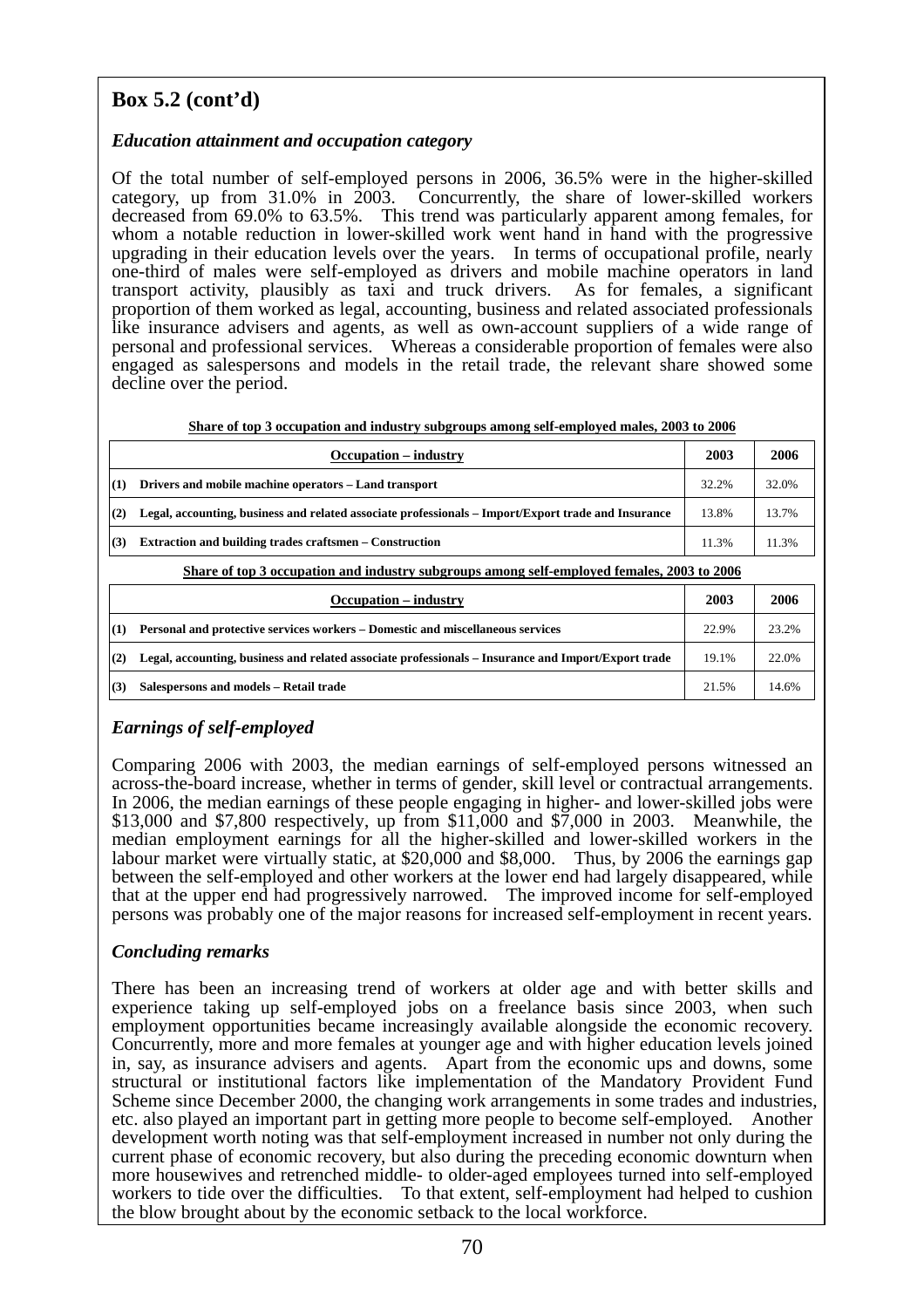## **Profile of employment in establishments**

5.6 Comparing March 2007 with a year earlier, employment in *private sector establishments* grew by 2.1%. The services sector remained the principal engine of employment growth, with the job gains outweighing the losses seen in the manufacturing sector and at building and construction sites<sup>(5)</sup>. Employment growth was particularly visible in the financing, insurance, real estate and business services; restaurants and hotels; and community, social and personal services sectors, as the sustained economic growth and rising incomes had the effect of whetting the general appetite for consumer goods and services as well as for financial and other assets. Meanwhile, the number of workers at building and construction sites dropped by 8.3%. This largely reflected the continued absence of major new projects in the public and private sectors. Employment in local manufacturing firms also fell by 1.7%, albeit smaller than the 2.5% decline in 2006. Analysed by size of establishment, small and medium-sized enterprises  $(SMEs)^{(6)}$  played a more prominent role in employment creation than previously, contributing about half of the job gains over the past year.

5.7 Civil service employment remained on the decrease. In March 2007, the number of civil servants was 0.8% fewer than a year earlier. However, the recent lifting of the general open recruitment freeze as from 1 April should help to arrest, if not reverse, the prolonged downtrend established since the second half of 1999.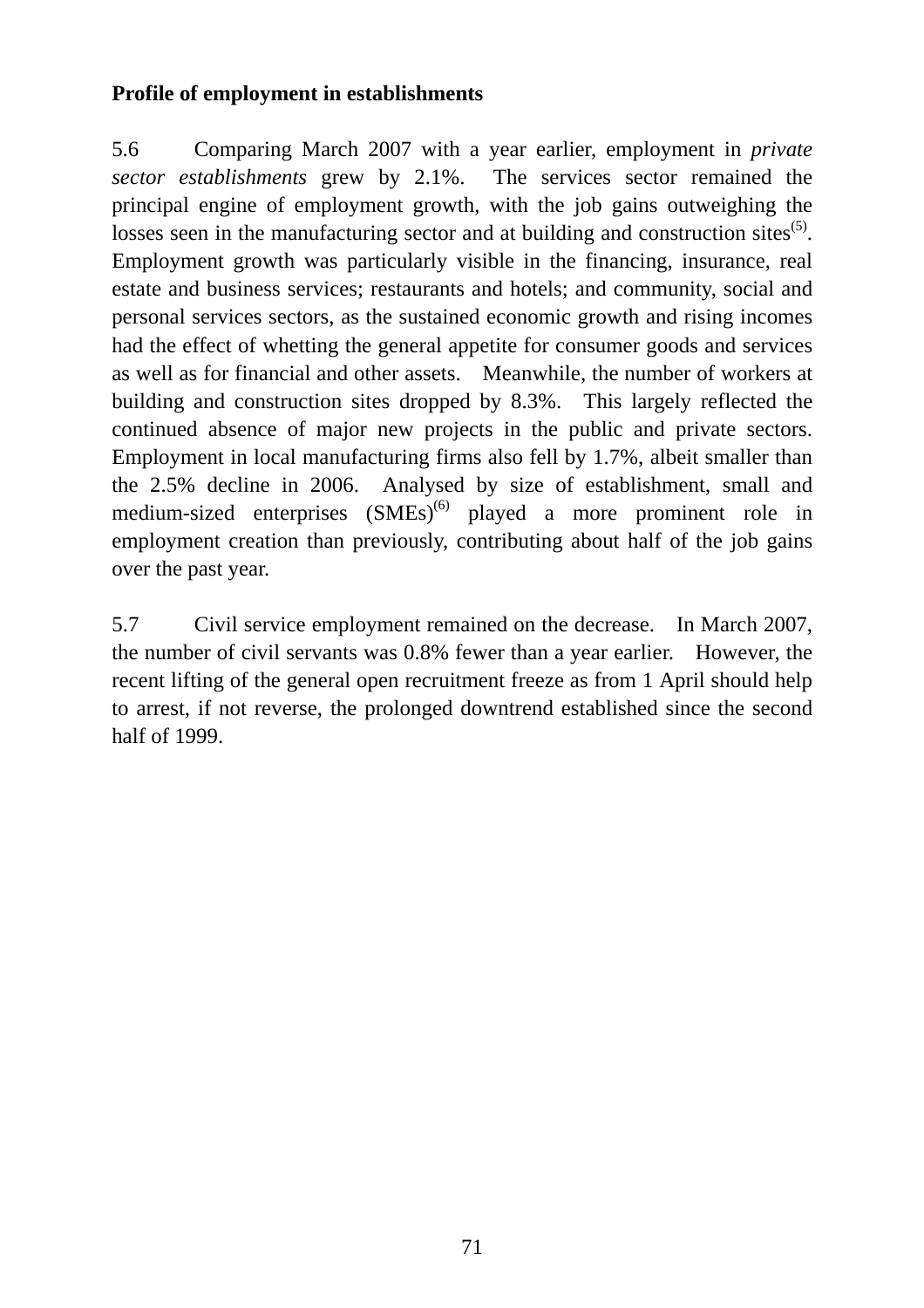## **Table 5.2 : Employment by major economic sector**

|                                                               |                    |                             | 2006                        |                             |                             | 2007                        |
|---------------------------------------------------------------|--------------------|-----------------------------|-----------------------------|-----------------------------|-----------------------------|-----------------------------|
|                                                               | Annual<br>average  | Mar                         | Jun                         | <b>Sep</b>                  | Dec                         | Mar                         |
| Wholesale, import and export trades                           | 583 400            | 581 200                     | 581 700                     | 584 000                     | 586 600                     | 587 500                     |
|                                                               | (0.3)              | $(-0.3)$                    | (0.4)                       | $(-0.2)$                    | (1.2)                       | (1.1)                       |
| Retail trade                                                  | 228 300            | 225 900                     | 229 300                     | 228 600                     | 229 400                     | 229 100                     |
|                                                               | (3.3)              | (4.6)                       | (2.1)                       | (3.1)                       | (3.4)                       | (1.4)                       |
| Restaurants and hotels                                        | 226 400            | 221 800                     | 225 800                     | 226 200                     | 231 800                     | 231 700                     |
|                                                               | (5.1)              | (5.3)                       | (5.3)                       | (5.5)                       | (4.3)                       | (4.4)                       |
| Transport and storage                                         | 155 700            | 154 100                     | 155 200                     | 156 100                     | 157 500                     | 155 900                     |
|                                                               | (1.6)              | (1.8)                       | (1.0)                       | (1.8)                       | (1.9)                       | (1.2)                       |
| Communications                                                | 29 600             | 30 000                      | 29 300                      | 29 500                      | 29 400                      | 30 300                      |
|                                                               | $(-1.4)$           | (0.6)                       | $(-5.9)$                    | $(-0.7)$                    | (0.8)                       | (0.8)                       |
| Financing, insurance, real estate and                         | 479 100            | 468 300                     | 475 900                     | 480 500                     | 491 600                     | 492 000                     |
| business services                                             | (5.0)              | (4.6)                       | (4.1)                       | (5.5)                       | (5.8)                       | (5.1)                       |
| Community, social and personal                                | 454 800            | 451 300                     | 451 700                     | 455 200                     | 460 800                     | 464 200                     |
| services                                                      | (3.6)              | (3.9)                       | (3.4)                       | (4.0)                       | (3.1)                       | (2.9)                       |
| Manufacturing                                                 | 160 500            | 161 500                     | 161 100                     | 160 200                     | 159 300                     | 158 700                     |
|                                                               | $(-2.5)$           | $(-1.0)$                    | $(-0.5)$                    | $(-3.7)$                    | $(-4.8)$                    | $(-1.7)$                    |
| Building and construction sites                               | 52 900             | 54 900                      | 52 300                      | 53 300                      | 51 000                      | 50 400                      |
|                                                               | $(-10.8)$          | $(-16.5)$                   | $(-12.9)$                   | $(-6.3)$                    | $(-6.3)$                    | $(-8.3)$                    |
| All establishments surveyed in the<br>private sector $^{(a)}$ | 2 378 700<br>(2.1) | 2 357 200<br>(2.0)<br><0.7> | 2 370 400<br>(1.8)<br><0.4> | 2 381 800<br>(2.3)<br><0.6> | 2 405 300<br>(2.4)<br><0.7> | 2 407 800<br>(2.1)<br><0.4> |
| Civil service $^{(b)}$                                        | 154 300            | 155 000                     | 154 500                     | 154 100                     | 153 800                     | 153 800                     |
|                                                               | $(-1.3)$           | $(-1.5)$                    | $(-1.5)$                    | $(-1.4)$                    | $(-1.1)$                    | $(-0.8)$                    |

Notes : Employment figures enumerated from business establishments, as obtained from the Quarterly Survey of Employment and Vacancies, are somewhat different from those enumerated from households, as obtained from the General Household Survey. This is mainly due to difference in sectoral coverage: while the former survey covers selected major sectors, the latter survey covers all sectors in the economy.

- (a) The total figures on private sector employment cover also employment in mining and quarrying and in electricity and gas supply, besides employment in the major sectors indicated above.
- (b) These figures cover only those employed on civil service terms of appointment. Judges, judicial officers, ICAC officers, locally engaged staff working in Hong Kong Economic and Trade Offices abroad, and other Government employees such as non-civil service contract staff are not included.
- ( ) % change over a year earlier.
- < > Seasonally adjusted quarter-to-quarter % change.
- Sources : Quarterly Survey of Employment and Vacancies, Census and Statistics Department. Quarterly Employment Survey of Construction Sites, Census and Statistics Department.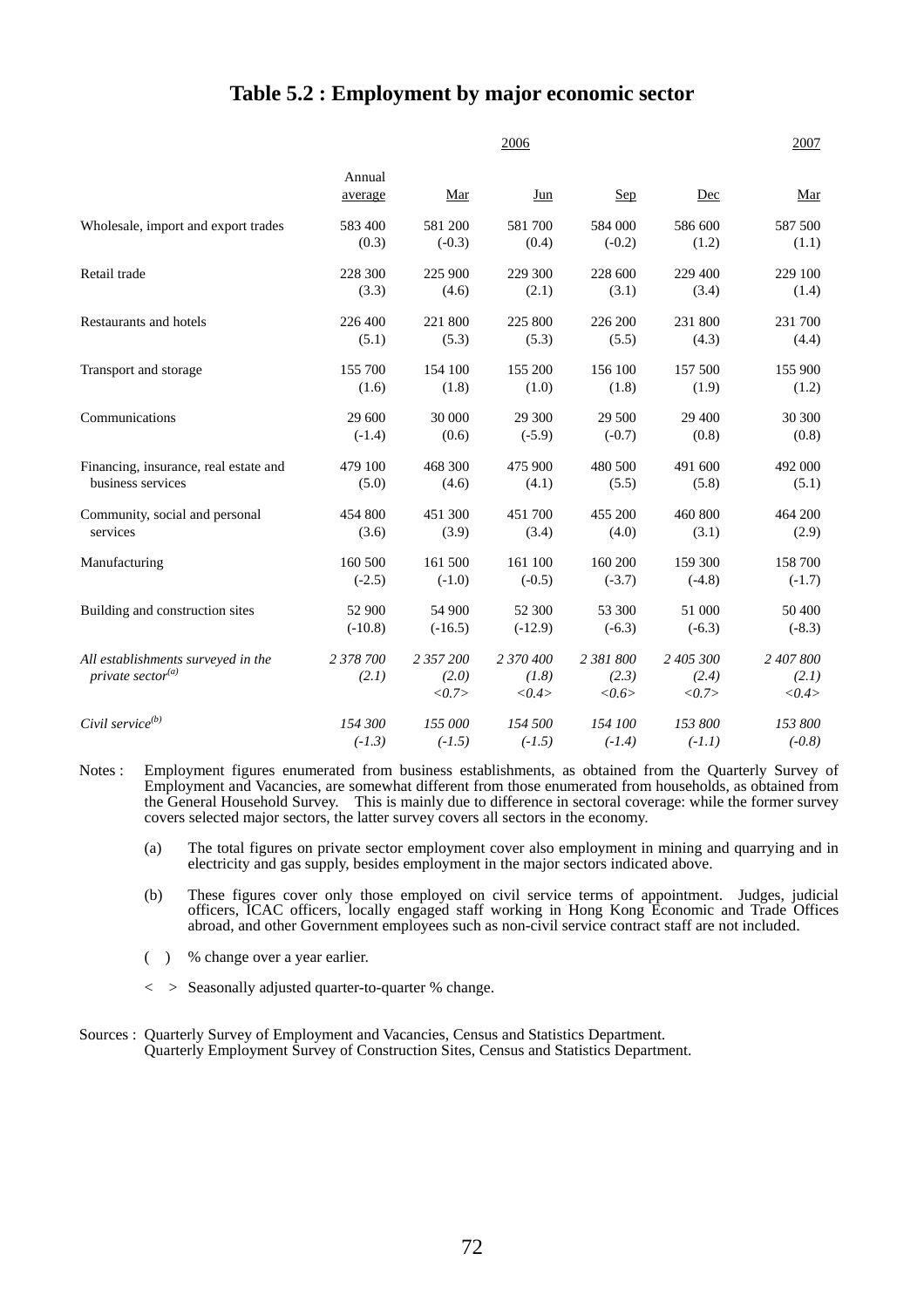## **Vacancies**

5.8 Vacancies in *private sector establishments* increased by 8.3% over a year earlier to 49 300 in March 2007, hitting a post-1997 high for that particular month. The vacancy rate likewise edged up, to 2.0%. The new job opportunities were mainly concentrated in the service sectors, where more notable gains were recorded in community, social and personal services; financing, insurance, real estate and business services; and restaurants and hotels. The manufacturing sector also posted a strong vacancy growth, although the absolute numbers involved were relatively moderate. When the unemployment figures were brought in for comparison, this gave a ratio of 32 job vacancies per 100 job-seekers in March 2007, up from 26 a year ago. While the corresponding ratio for lower-skilled jobs increased from 18 to 24, that for higher-skilled jobs rose only marginally from 81 to 82. This was owing to a much faster growth in job openings at the lower end than at the upper end, by 11.9% as against 4.1%, indicating that the sustained and broad-based economic upturn had increasingly trickled down to the lower segment of the labour market. Analysed by size of establishment, SMEs were the primary source of new vacancies in March 2007, as manifested by a leap of 15.8% over a year earlier, much outpacing the 0.7% growth for large establishments. As regards the *civil service,* vacancies were reduced by 55.0% from a year earlier, but the actual numbers involved were still small at 1 200 in March 2007.

5.9 Statistics supplied by the Employment Services of the Labour Department provide a rough indication of the most recent changes in job vacancies. The figures showed that in the second quarter of 2007, the number of private sector job vacancies registered with the department reverted to a year-on-year increase of 8.8% to 130 045. On a working day basis, an average of over 2 200 vacancies was thus received. Meanwhile, the department achieved 33 110 placements in the second quarter, up by 3.6% over a year earlier.

5.10 In addition to regular employment services, the Labour Department has periodically arranged general or theme-specific job fairs at different locations. In the first half of 2007, 5 large-scale and 58 district-based job fairs were organised to facilitate job matching especially at the lower end of the labour market. The larger-scale job fairs were well attended by over 80 prospective employers, offering some 6 400 vacancies. The most recent one was held in Tuen Mun on 26-27 June. To cater for the new batch of young school leavers seeking to enter the labour market, the Labour Department has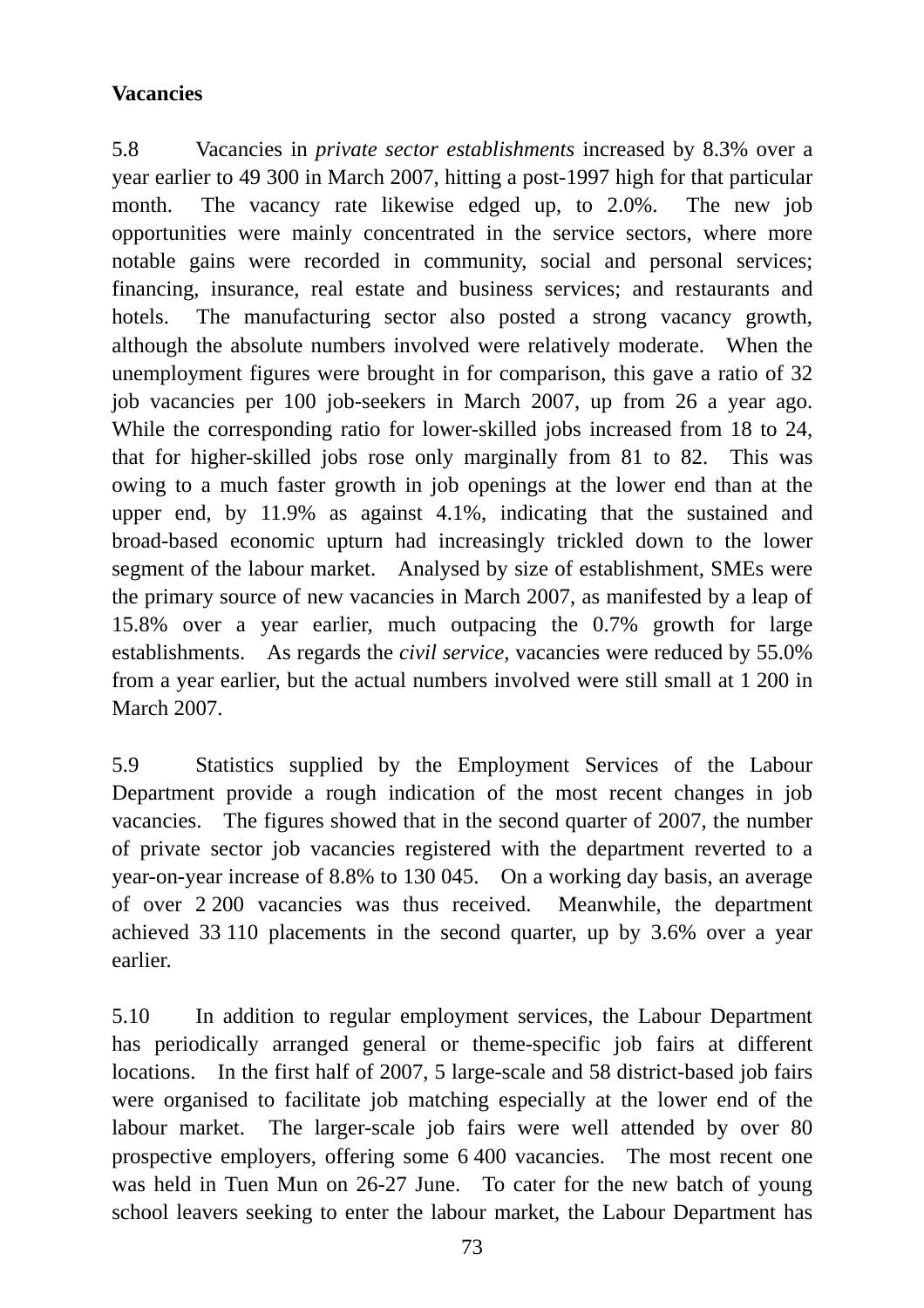pressed ahead with its two flag-ship youth employment programmes, namely the Youth Pre-employment Training Programme and the Youth Work Experience and Training Scheme. Joint application of the two programmes for 2007/08 has commenced on 25 July 2007.



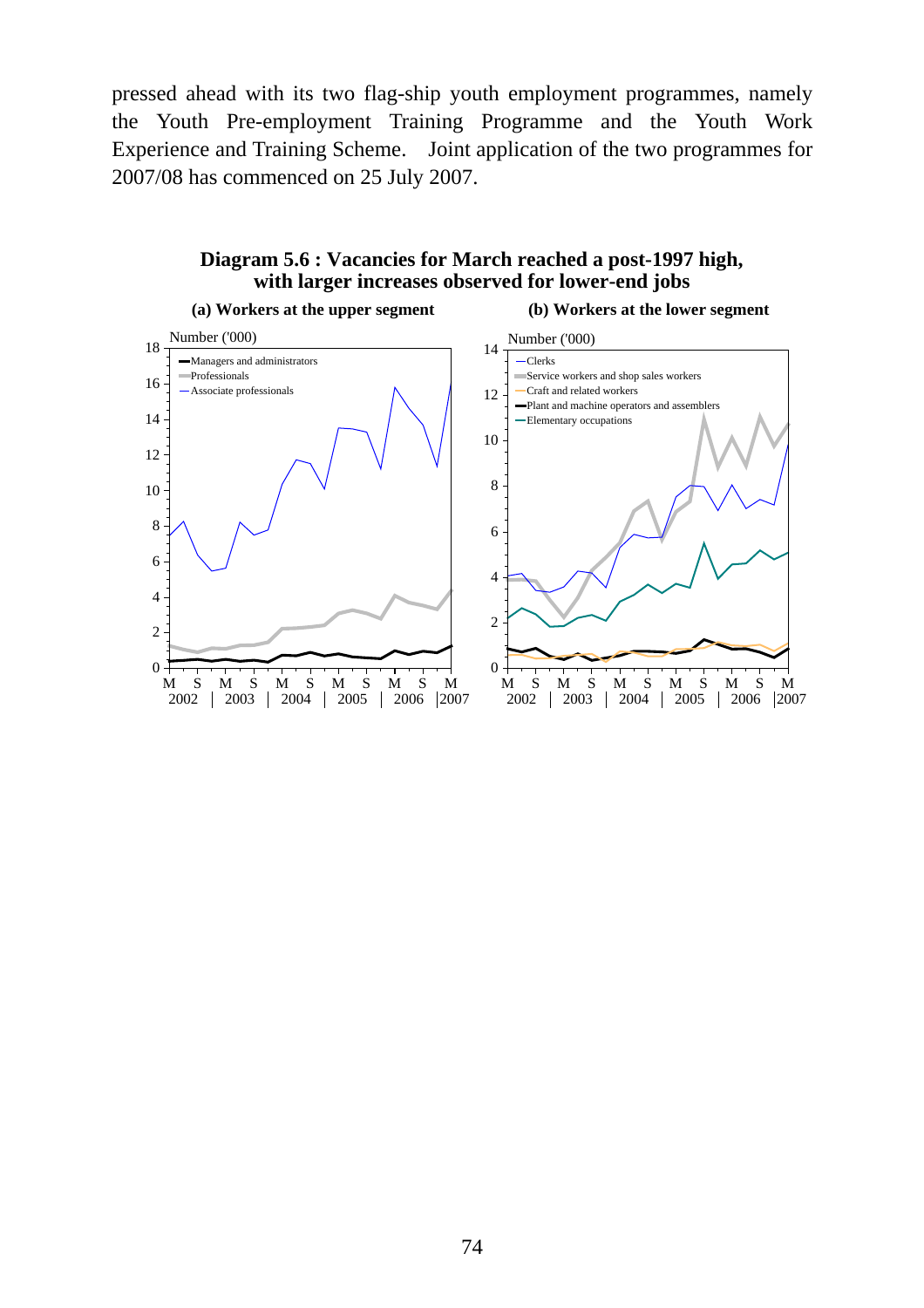## **Table 5.3 : Vacancies by major economic sector**

No. of vacancies

|                                                               |                     | 2006                      |                                           |                          | 2007                   |                          |                                       |
|---------------------------------------------------------------|---------------------|---------------------------|-------------------------------------------|--------------------------|------------------------|--------------------------|---------------------------------------|
|                                                               | Annual<br>average   | Mar                       | Jun                                       | <b>Sep</b>               | Dec                    | Mar                      | Vacancy rate<br>in Mar 2007<br>$(\%)$ |
| Wholesale, import and export<br>trades                        | 8 4 0 0<br>$(-8.2)$ | 10 600<br>(3.0)           | 8 300<br>$(-10.8)$                        | 7800<br>$(-14.2)$        | 6 800<br>$(-12.9)$     | 10 400<br>$(-1.8)$       | 1.7                                   |
| Retail trade                                                  | 4 300<br>(16.2)     | 4 800<br>(58.7)           | 3 800<br>(17.4)                           | 4 4 0 0<br>$(-9.1)$      | 4 200<br>(13.2)        | 5 100<br>(5.5)           | 2.2                                   |
| Restaurants and hotels                                        | 4 200<br>(22.6)     | 4 0 0 0<br>(63.4)         | 4 0 0 0<br>(45.3)                         | 5 0 0 0<br>(17.6)        | 3 700<br>$(-11.3)$     | 4 300<br>(6.8)           | 1.8                                   |
| Transport and storage                                         | 2 000<br>(6.5)      | 2 0 0 0<br>(20.1)         | 2 200<br>(17.5)                           | 1800<br>$(-19.6)$        | 1700<br>(17.5)         | 2 2 0 0<br>(7.1)         | 1.4                                   |
| Communications                                                | 700<br>(0.8)        | 800<br>(93.0)             | 800<br>(52.6)                             | 700<br>$(-42.6)$         | 700<br>$(-15.4)$       | 800<br>(3.0)             | 2.5                                   |
| Financing, insurance, real<br>estate and business services    | 12 300<br>(13.2)    | 13 600<br>(29.6)          | 12 300<br>(9.6)                           | 12 800<br>(6.8)          | 10 500<br>(7.6)        | 14 600<br>(7.7)          | 2.9                                   |
| Community, social and<br>personal services                    | 8 600<br>(20.7)     | 7 9 0 0<br>(15.6)         | 8 100<br>(13.3)                           | 9 200<br>(15.1)          | 9 300<br>(40.6)        | 9 600<br>(22.3)          | 2.0                                   |
| Manufacturing                                                 | 1 900<br>$(-6.4)$   | 1 900<br>$(-3.4)$         | 2 000<br>(6.1)                            | 1 900<br>$(-3.7)$        | 1 700<br>$(-22.5)$     | 2 400<br>(23.3)          | 1.5                                   |
| Building and construction sites                               | #<br>$(-7.0)$       | #<br>(66.7)               | #<br>$(*)$                                | $\#$<br>$(*)$            | #<br>$(-23.8)$         | #<br>(660.0)             | 0.1                                   |
| All establishments surveyed in<br>the private sector $^{(a)}$ | 42 300<br>(9.1)     | 45 500<br>(22.8)<br><2.5> | 41 500<br>(9.3)<br>$\langle -5.6 \rangle$ | 43 600<br>(0.1)<br><3.3> | 38 600<br>(5.7)<br>5.9 | 49 300<br>(8.3)<br><4.6> | 2.0                                   |
| Civil service <sup>(b)</sup>                                  | 2 500<br>(166.7)    | 2 600<br>(76.3)           | 2 500<br>(131.6)                          | 2 900<br>(308.8)         | 2 100<br>(304.0)       | 1 200<br>$(-55.0)$       | 0.8                                   |

Notes : Vacancy rate refers to the ratio of vacancies to total employment opportunities (actual employment plus vacancies).

(a) The total figures on private sector vacancies cover also vacancies in mining and quarrying and in electricity and gas supply, besides vacancies in the major sectors indicated above.

(b) These figures cover only vacancies for those staff to be employed on civil service terms of appointment. A general open recruitment freeze to the civil service was imposed during the period from 1 April 2003 to 31 March 2007. The civil service vacancies during this period refer only to the number of vacant posts for which exemptions from open recruitment freeze have been granted.

- ( ) % change over a year earlier.
- < > Seasonally adjusted quarter-to-quarter % change.
- $(\#)$  Less than 50.
- (\*) Less than 0.05%.

Sources : Quarterly Survey of Employment and Vacancies, Census and Statistics Department. Quarterly Employment Survey of Construction Sites, Census and Statistics Department.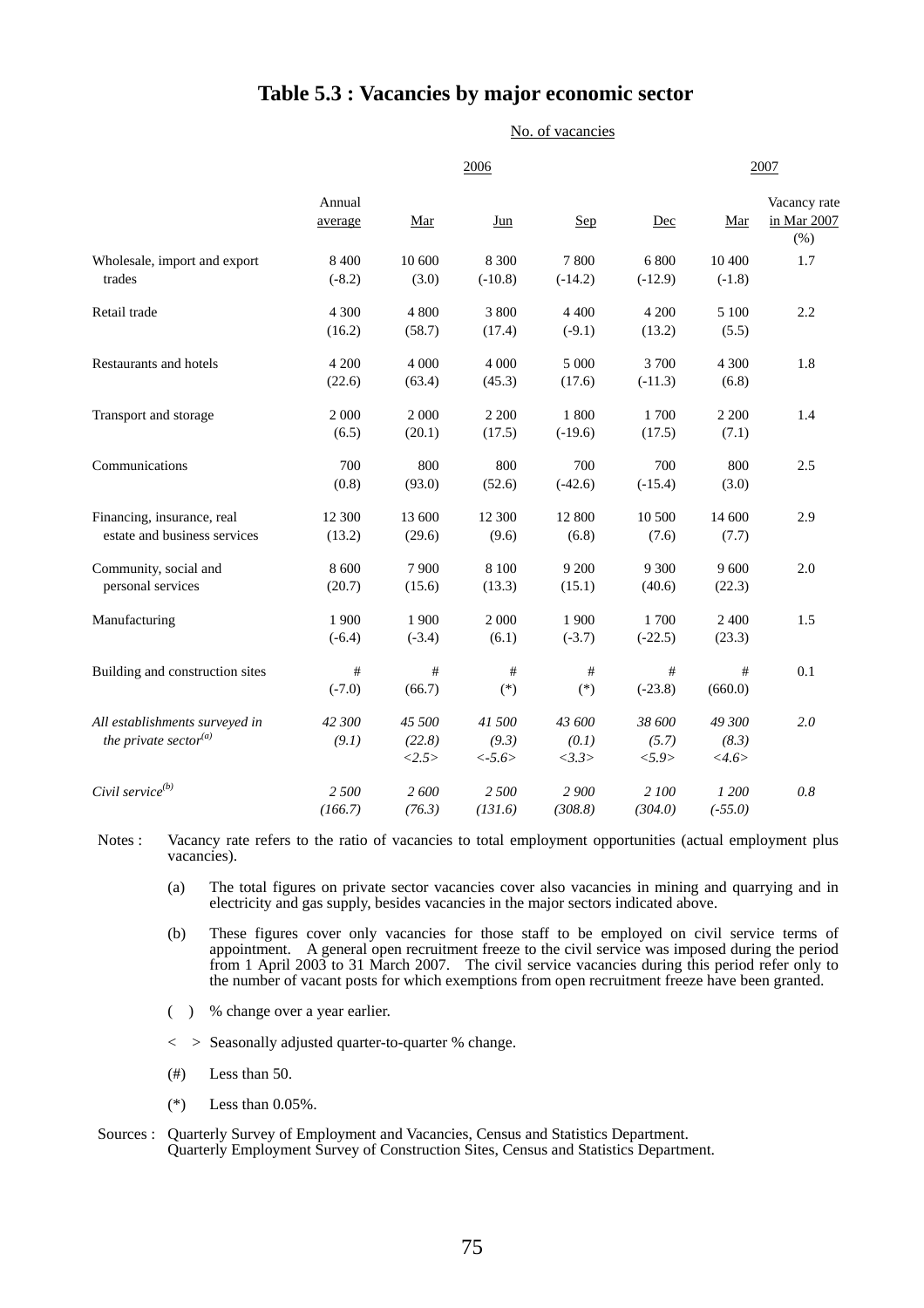## **Earnings and wages**

5.11 The uptrend in employment income, which began in early 2005, extended well into the first quarter of 2007. As an indicator, *labour earnings*<sup>(7)</sup>, measured by payroll per person engaged in the private sector, rose by 2.4% in money terms in the first quarter of 2007 over a year earlier, same as the increase in 2006. After adjusting for price change, labour earnings were higher by  $0.7\%$  in real terms<sup> $(8)$ </sup>.

5.12 Increases in nominal pay were seen across-the-board in the first quarter of 2007. However, the magnitude of upward adjustment varied fairly widely among different sectors. Financial institutions, where a greater proportion of high-skilled personnel were found, continued to be the star-performer with their nominal payroll lifted by 11.7% year-on-year, almost five times the economy-wide average. This was attributable in part to a surge in discretionary bonus payments in the financial sector following the robust corporate results, and in part to the more competitive remuneration packages offered for attracting and retaining experienced professionals amid the rising staff turnover rate in the trade. For some of those service sectors with a large proportion of lower-skilled workers like restaurants and hotels; and transport, storage and communications, the payroll gains were also appreciable, though less substantial, at around 4%. By comparison, labour earnings in the local manufacturing sector exhibited a more modest rise by 1.3%.

5.13 The more up-to-date data from the General Household Survey pointed to a further improvement in overall employment earnings in the second quarter of 2007, albeit by a smaller magnitude of 0.6% year-on-year in money terms. This slowdown in income growth should however be viewed in conjunction with the notable increase in lesser-skilled and lower-paid workers over the past year, which tended to neutralise the boosting effect arising from the larger pay hikes for higher-skilled workers.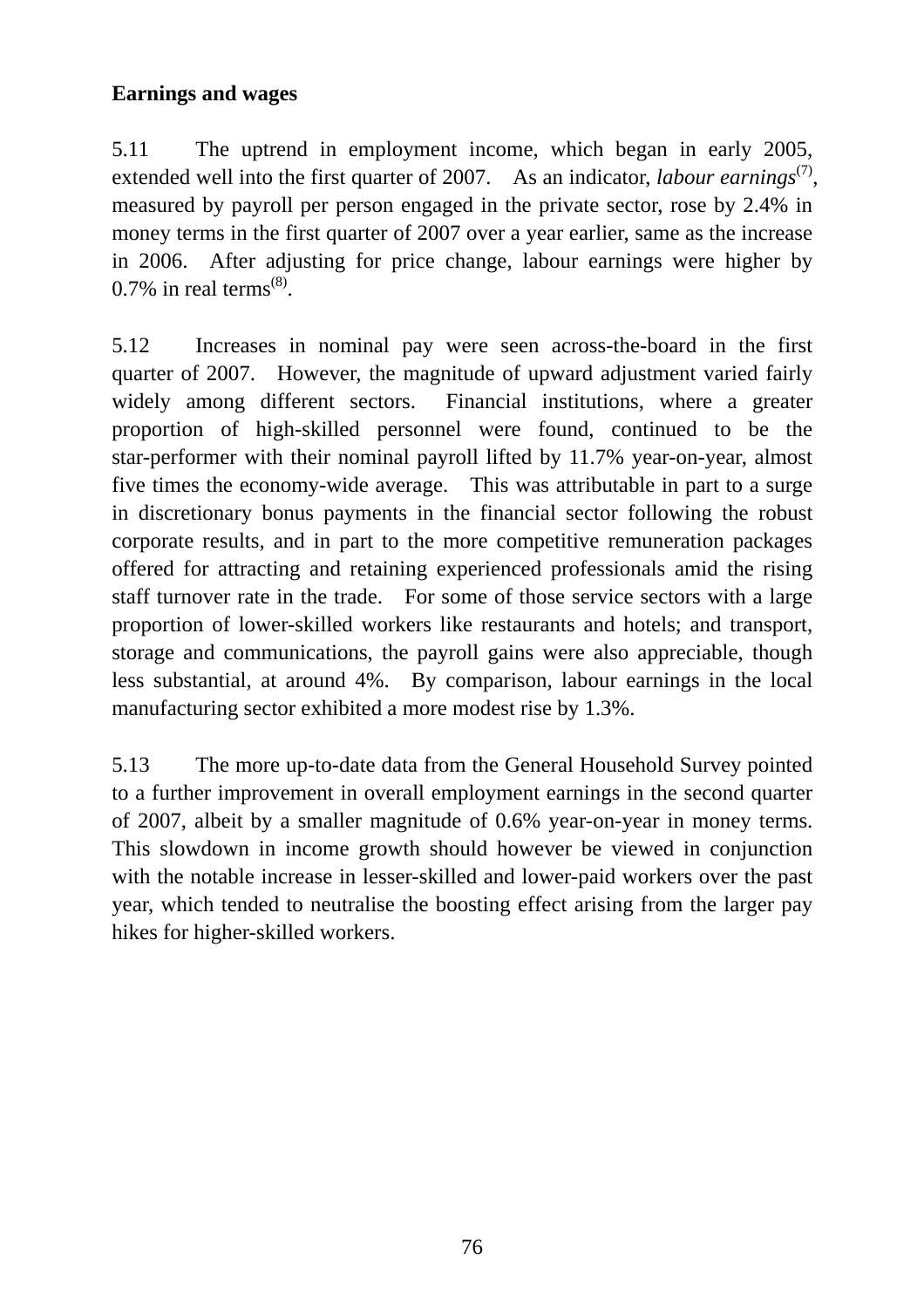

**Diagram 5.7 : Nominal earnings maintained a modest rise in early 2007**

5.14 *Labour wages*, as a measure of regular payments to employees at the supervisory level or below, recorded a year-on-year rise of 2.0% in money terms in March 2007 over a year earlier. After discounting the price change, wages showed little change with a minor decrease of only 0.2% in real terms.

5.15 Analysed by economic sector, nominal wages displayed a broad-based increase, same as the nominal payroll. Among the major economic sectors, personal services; and financing, insurance, real estate and business services were the ones having larger wage hikes, by 5.7% and 3.1% respectively over a year earlier. Meanwhile, the wholesale, retail and import/export trades; manufacturing; and restaurants and hotels experienced smaller upward revisions in wages by 1-2%. So did transport services, by only 0.3%. After discounting the effect of price change, increases in real wages were seen only in personal services; and financing, insurance, real estate and business services. In terms of occupation categories, supervisory and technical workers, together with service workers and craftsmen, received greater upward revisions in wages, by 3.0%, 2.2% and 2.1% respectively in money terms. They were also the groups enjoying steady to modestly higher wages in real terms.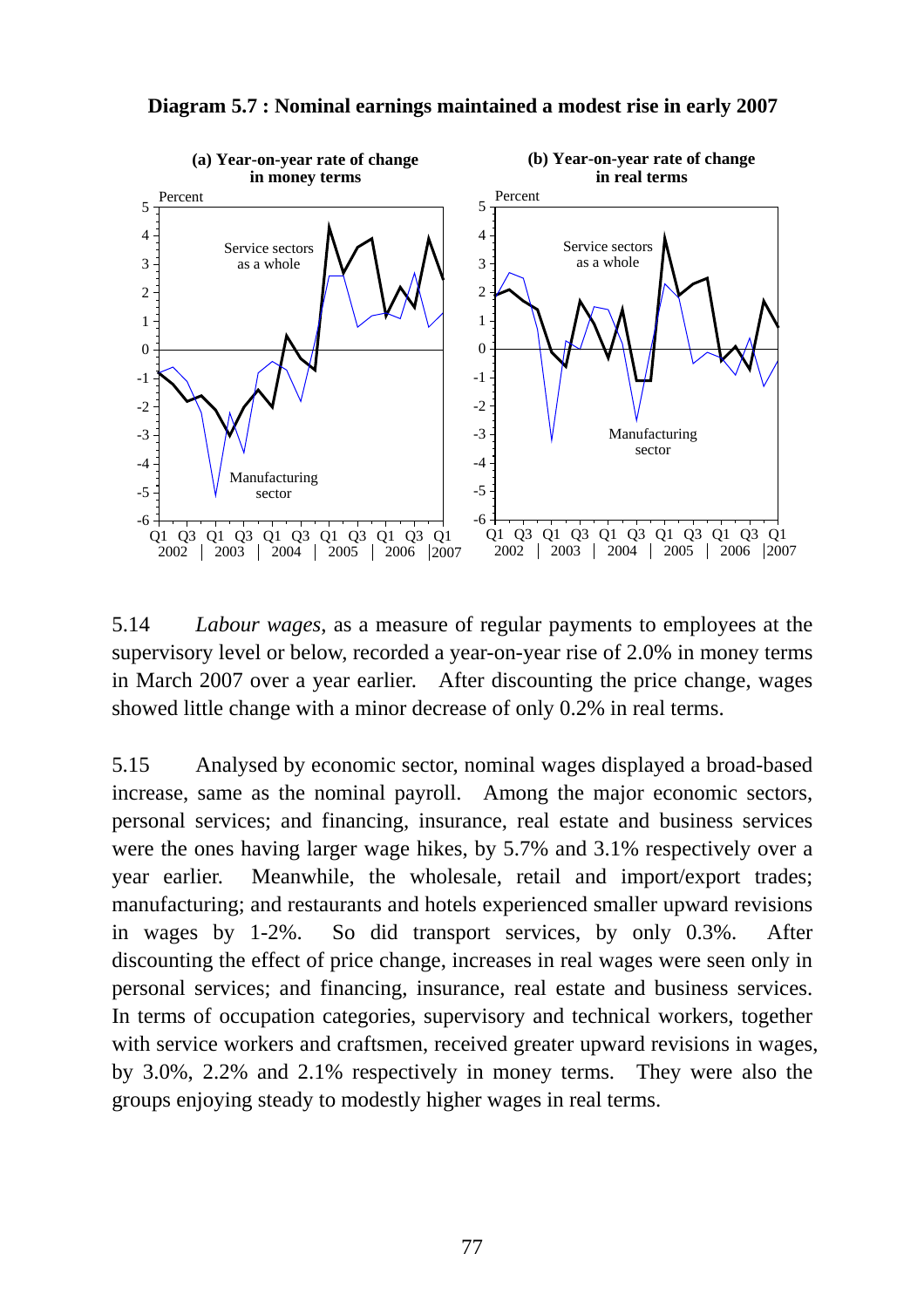## **Notes :**

(1) For a person aged 15 or above to be classified as unemployed, he or she should: (a) not have a job and not be performing any work for pay or profit during the reference period (i.e. seven days before enumeration); and (b) be available for work during the reference period; and (c) be seeking work during the 30 days before enumeration.

 Notwithstanding the above, the following types of persons are also considered unemployed: (a) persons without a job, having sought work but not available for work because of temporary sickness; (b) persons without a job, available for work but not having sought work because they will take up new jobs or start business at a subsequent date, or expect to return to their original jobs; and (c) discouraged workers not having sought work because they believe work is not available to them.

 Even at full employment, some frictional unemployment is bound to exist as workers move between jobs in order to obtain better terms of employment. The precise level of unemployment which can be described as purely frictional varies amongst economies, depending on the structure and characteristics of their labour markets.

 In April 2001, the Census and Statistics Department put out a revised series of seasonally adjusted unemployment rate compiled by reference to the X-11 ARIMA method, which adjusts for all seasonal variations in employment and unemployment (i.e. the changes due to holiday effects, seasonally ups and downs in economic activity, seasonal variations in first-time job-seekers, etc). This replaces the former series which adjusts only for seasonal variations in the proportion of first-time job-seekers in the labour force. For more details, see Note (3) at the end of Chapter 5 of the Half-yearly Economic Report 2001.

 Figures enumerated from the General Household Survey have been revised to take into account the results of the 2006 Population By-census. Labour force figures compiled for the period from Q1 2001 to Q4 2006 have also been revised.

 The revision has the effect of lowering the levels of total labour force, total employment, and the unemployed and underemployed by a modest margin. The effect on the unemployment and underemployment rates, being computed as ratios of the respective levels, is generally even smaller. Furthermore, the movements in the seasonally adjusted unemployment rate and the underemployment rate mostly showed little change.

(2) The main criteria for an employed person aged 15 or above to be classified as underemployed are: involuntarily working less than 35 hours during the reference period (i.e. seven days before enumeration), and either available for additional work during the reference period or seeking additional work during the 30 days before enumeration.

 Following these criteria, employed persons taking no-pay leave due to slack work during the reference period are also classified as underemployed if they had worked less than 35 hours or were on leave for the entire reference period.

(3) Figures enumerated from household data. The employed population is defined here to include those persons aged 15 or above who performed work for pay or profit or had a formal job attachment during the reference period (i.e. seven days before enumeration).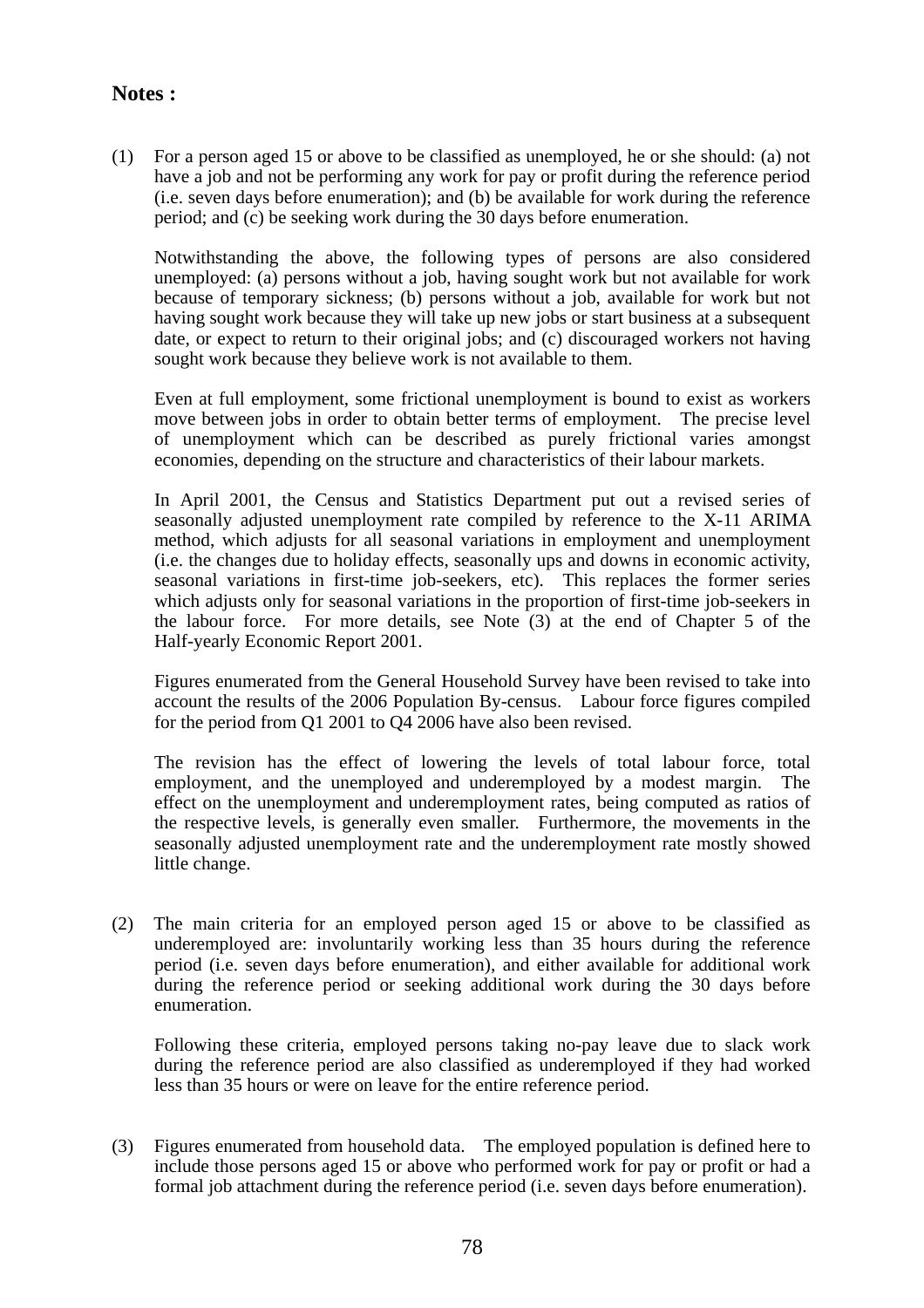- (4) The labour force, or the economically active population, is defined to include all persons aged 15 or above who either were engaged in productive work during the reference period (i.e. seven days before enumeration) or would otherwise have been engaged in productive work but were unemployed.
- (5) Taking into account off-site workers and related professional and support staff, employment in the entire building and construction sector actually increased by 4.1% in the second quarter of 2007 over a year earlier.

 Employment for the construction sector as a whole is enumerated from the General Household Survey carried out by the Census and Statistics Department. Apart from site workers, it also includes non-site workers engaged in minor alteration and addition, repair, maintenance and interior decoration work on existing buildings. In addition, it includes professionals, administrative and other support personnel engaged in that sector, such as engineers, architects, surveyors and contract managers, as well as general clerical staff.

- (6) Manufacturing enterprise with fewer than 100 employees and non-manufacturing enterprises with fewer than 50 employees are regarded as small and medium-sized enterprises (SMEs) in Hong Kong. Yet, establishments with the same main business registration number (BRN) and engaging in activities of the same industry sector are grouped into one business unit for the purpose of calculating the number of SMEs. Thus, a business with a lot of small chain stores each employing a small number of employees will be considered as a single large enterprise, instead of separate SMEs.
- (7) In addition to wages, which include all regular payments like basic pay and stipulated bonuses and allowances, earnings also cover overtime pay and other non-guaranteed or irregular bonuses and allowances, except severance pay and long service payment. Because of this difference, as well as the difference in sectoral and occupational coverage, the movements in average earnings, as measured by payroll per person engaged, do not necessarily match closely with those in wage rates.
- (8) Different consumer price indices are used for compiling the real indices of labour earnings and wages, taking into account their relevance to the respective occupation coverage. Specifically, the Composite CPI, being an indicator of overall consumer prices, is taken as the price deflator for earnings received by employees at all levels of the occupational hierarchy. The CPI(A), being an indicator of consumer prices for the middle to lower income groups, is taken as the price deflator for wages in respect of workers on occupations up to the supervisory level, and also in respect of manual workers engaged in the construction sector.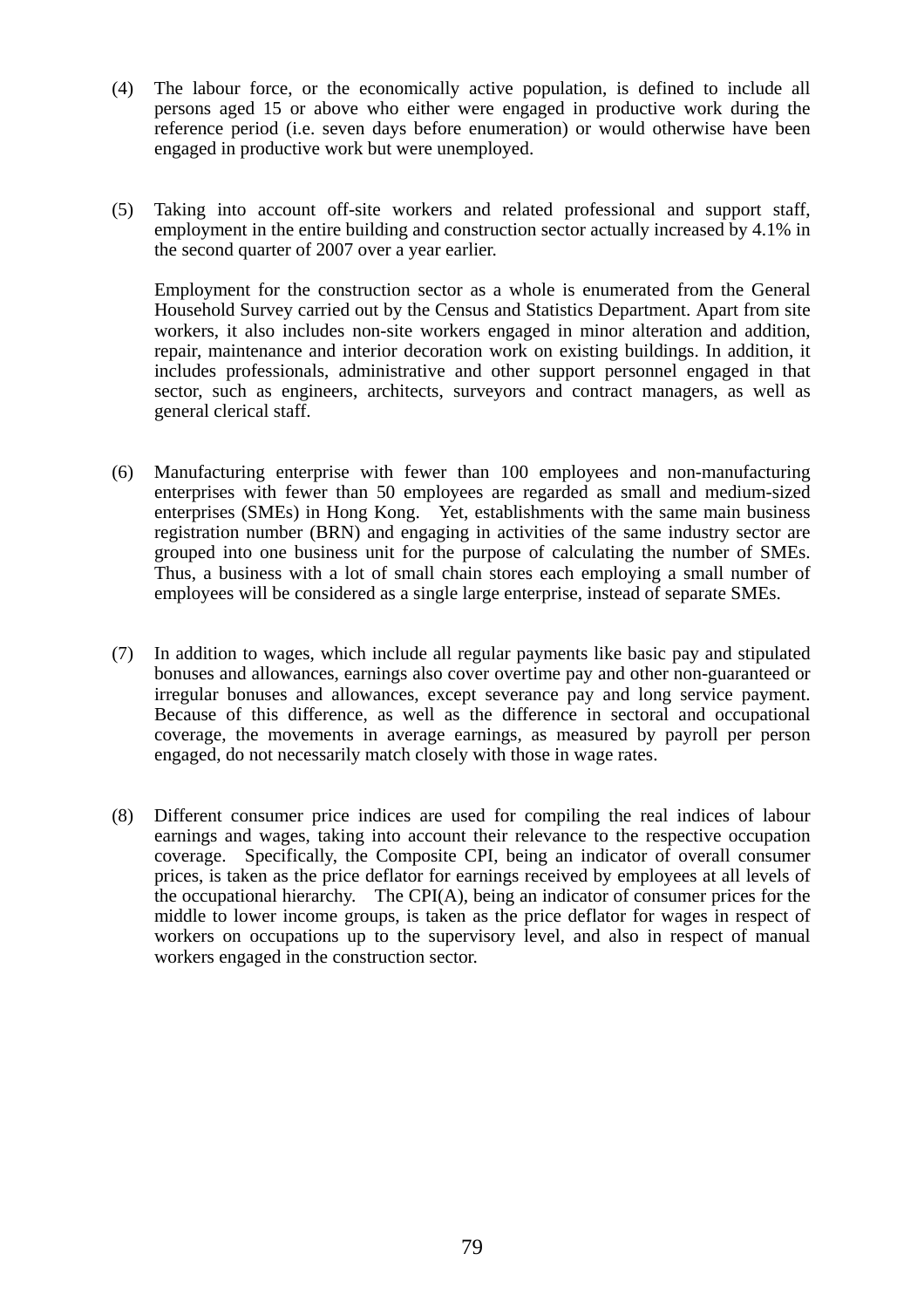## **CHAPTER 6 : PRICES**

## *Summary*

- *Headline consumer price inflation went down to 1.3% in the second quarter of 2007, because of the rates concession for two quarters. Netting off this effect, underlying consumer price inflation remained moderate at 2.4%.*
- *The recent consumer price inflation was mainly led by imported inflation, an outcome of the weakness of the US dollar and the appreciating renminbi. Most price pressures were seen in the import prices of foodstuffs, owing to the additional cost push from the worldwide food inflation lately.*
- *Local cost pressures were kept under control and therefore provided an effective cushion against increasing imported inflation to Hong Kong. Unit labour cost changed little as rising labour incomes were largely outweighed by rapid labour productivity growth. Meanwhile, shop rentals picked up in the recent quarter, yet rapid business expansion helped to keep the growth in unit rental cost moderate. Consequently, underlying consumer price inflation was still rather benign.*
- *Apart from the exchange rate and food price factors, the recent strengthening of oil prices is another area to watch out in the near term. However, the inflation number will be kept low by various one-off measures including the rates concession until September, the public housing rental cut and the Pre-Primary Education Voucher Scheme.*

## **Consumer prices**

6.1 Headline consumer price inflation, as measured by the *Composite Consumer Price Index*<sup>(1)</sup> (CCPI), went down further from 1.7% in the first quarter of 2007 to 1.3% in the second quarter. The inflation number was lowered by 1.1 percentage points for the second quarter as a whole by the rates concession for two quarters, which would last until September this year. Discounting the effect of the rates concession as well as the rental waiver of public housing in February 2007, underlying consumer price inflation edged down marginally from 2.5% in the first quarter to 2.4% in the second quarter, which was still rather benign. The recent underlying trend of inflation was mainly led by imported inflation as a result of the weakness of the Hong Kong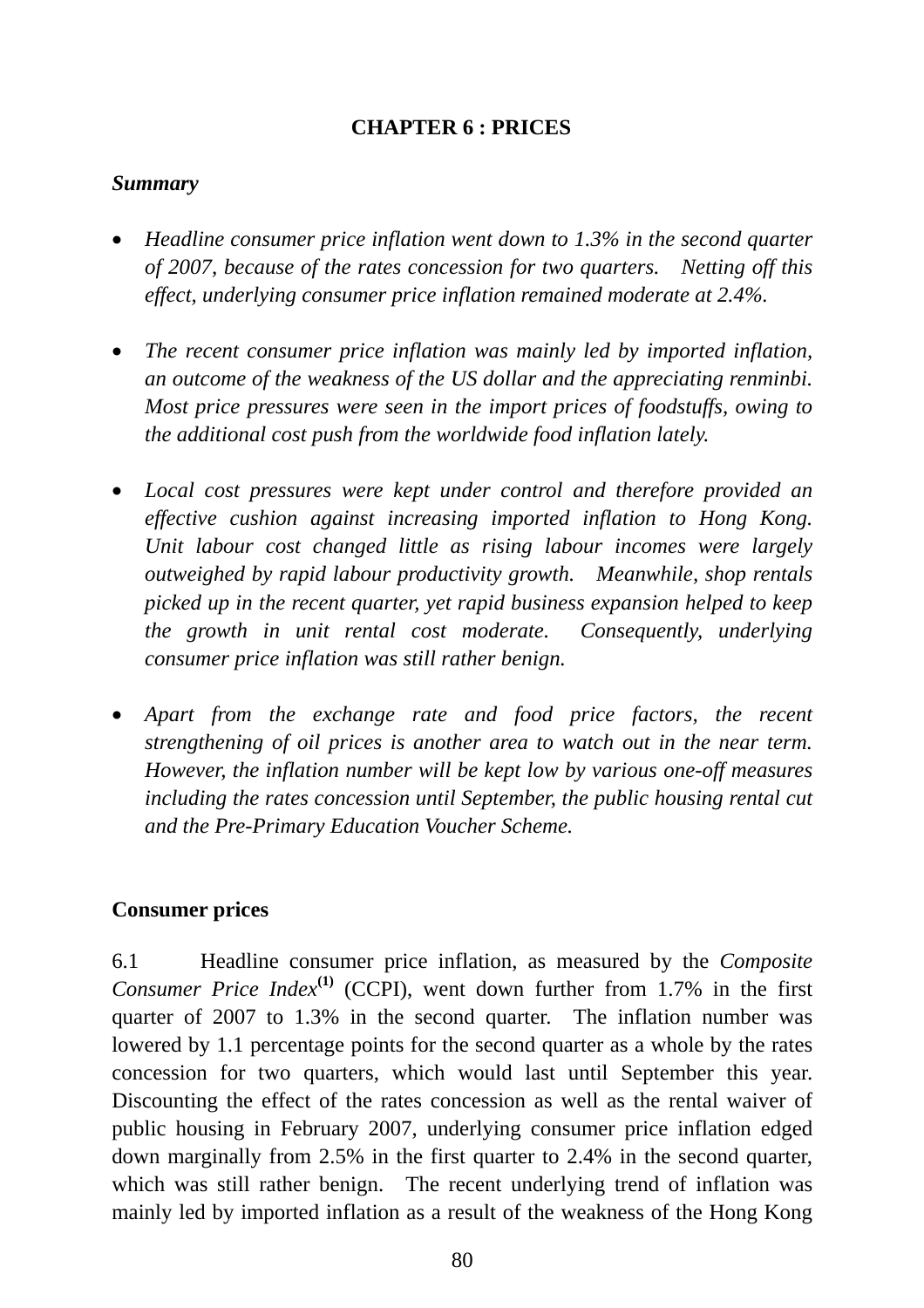dollar and the appreciation of the renminbi, with most inflationary pressures being observed in foodstuffs given the world-wide phenomenon of food inflation in addition to the exchange rate effect. However, local business pressures remained mild to curb further pick-up in inflation – thanks to the largely level unit labour cost and the moderate increase in unit rental cost – a consequence of rapid labour productivity growth and vibrant expansion in business turnover **(Box 6.1)**. Going forward, higher oil prices and volatility in food prices may add some uncertainty to inflation outlook. Yet, headline inflation should continue to be kept low by various one-off measures, including the rates concession, cut in public housing rentals and implementation of the Pre-Primary Education Voucher Scheme.

|      | (year-on-year rate of change $(\%)$ ) |               |             |          |             |  |  |  |  |
|------|---------------------------------------|---------------|-------------|----------|-------------|--|--|--|--|
|      |                                       | Composite CPI | CPI(A)      | CPI(B)   | CPI(C)      |  |  |  |  |
| 2006 | Annual                                | 2.0           | 1.7         | 2.1      | 2.2         |  |  |  |  |
|      | H1                                    | 1.8           | 1.6         | 1.9      | 2.0         |  |  |  |  |
|      | H2                                    | 2.2           | 1.9         | 2.3      | 2.4         |  |  |  |  |
|      | Q1                                    | 1.6(0.4)      | 1.3(0.4)    | 1.7(0.5) | 1.7(0.5)    |  |  |  |  |
|      | Q2                                    | 2.0(0.7)      | 1.8(0.7)    | 2.1(0.7) | 2.3(0.9)    |  |  |  |  |
|      | Q <sub>3</sub>                        | 2.3(0.6)      | 2.1(0.5)    | 2.4(0.6) | 2.4(0.6)    |  |  |  |  |
|      | Q4                                    | 2.1(0.4)      | 1.8(0.3)    | 2.2(0.4) | 2.5(0.5)    |  |  |  |  |
| 2007 | H1                                    | 1.5           | 0.5         | 1.7      | 2.3         |  |  |  |  |
|      | Q <sub>1</sub>                        | $1.7(*)$      | $0.3(-1.1)$ | 2.0(0.3) | 2.9(0.9)    |  |  |  |  |
|      | Q <sub>2</sub>                        | 1.3(0.4)      | 0.7(1.1)    | $1.3(*)$ | $1.8(-0.2)$ |  |  |  |  |

# **Table 6.1 : Consumer Price Indices**

Notes : Figures in brackets are the seasonally adjusted quarter-to-quarter rates of change. (\*) Change of less than 0.05%



### **Diagram 6.1 : Consumer price inflation went down further in the second quarter, due to the rates concession for two quarters.**

81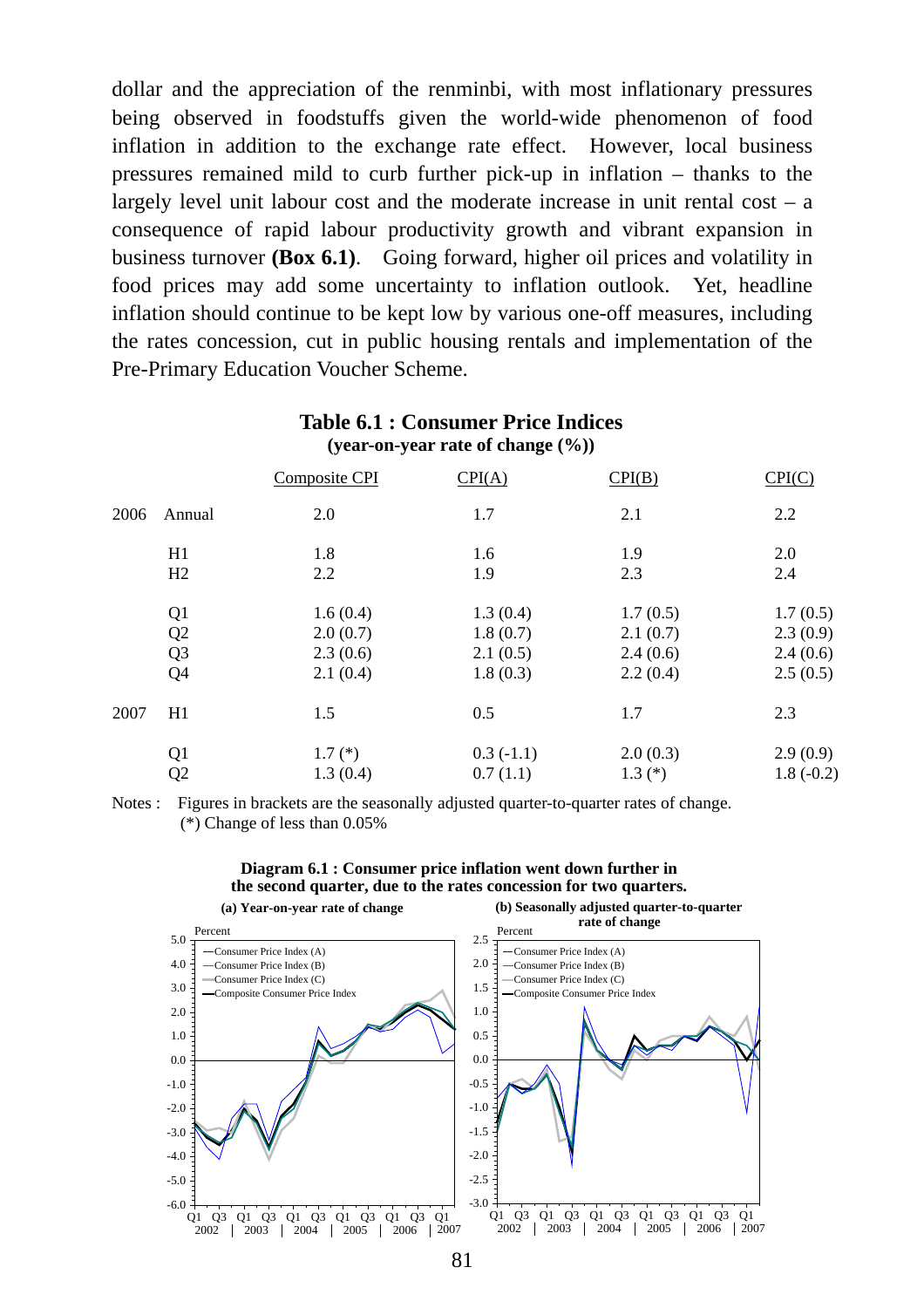6.2 The main drivers of inflation among the major components of CCPI in the second quarter of 2007 were food, private housing and miscellaneous services. While food continued to contribute most to CCPI inflation, prices of food items are rather volatile as their prices and supplies are easily disturbed by external shocks like weather or animal infectious diseases (**Box 6.2**). The effect from private housing was milder, thanks to the rates concession for two quarters, which would last until September this year. The contribution from miscellaneous services was considerable given its relatively high weighting. This reflected the stronger pricing power of service providers under the favourable macroeconomic environment. Yet still, prices of miscellaneous services had been rising rather steadily. For other items, clothing and footwear showed a slower increase in prices, while miscellaneous goods saw largely modest price pressures. Furthermore, prices of durable goods; transport; electricity, gas and water; and alcoholic drinks and tobacco were still on the decline. Taken all these developments together, overall underlying inflation remained largely stable in the second quarter.

**Diagram 6.2 : Inflation has become increasingly food-led, yet largely offset by the rates concession**

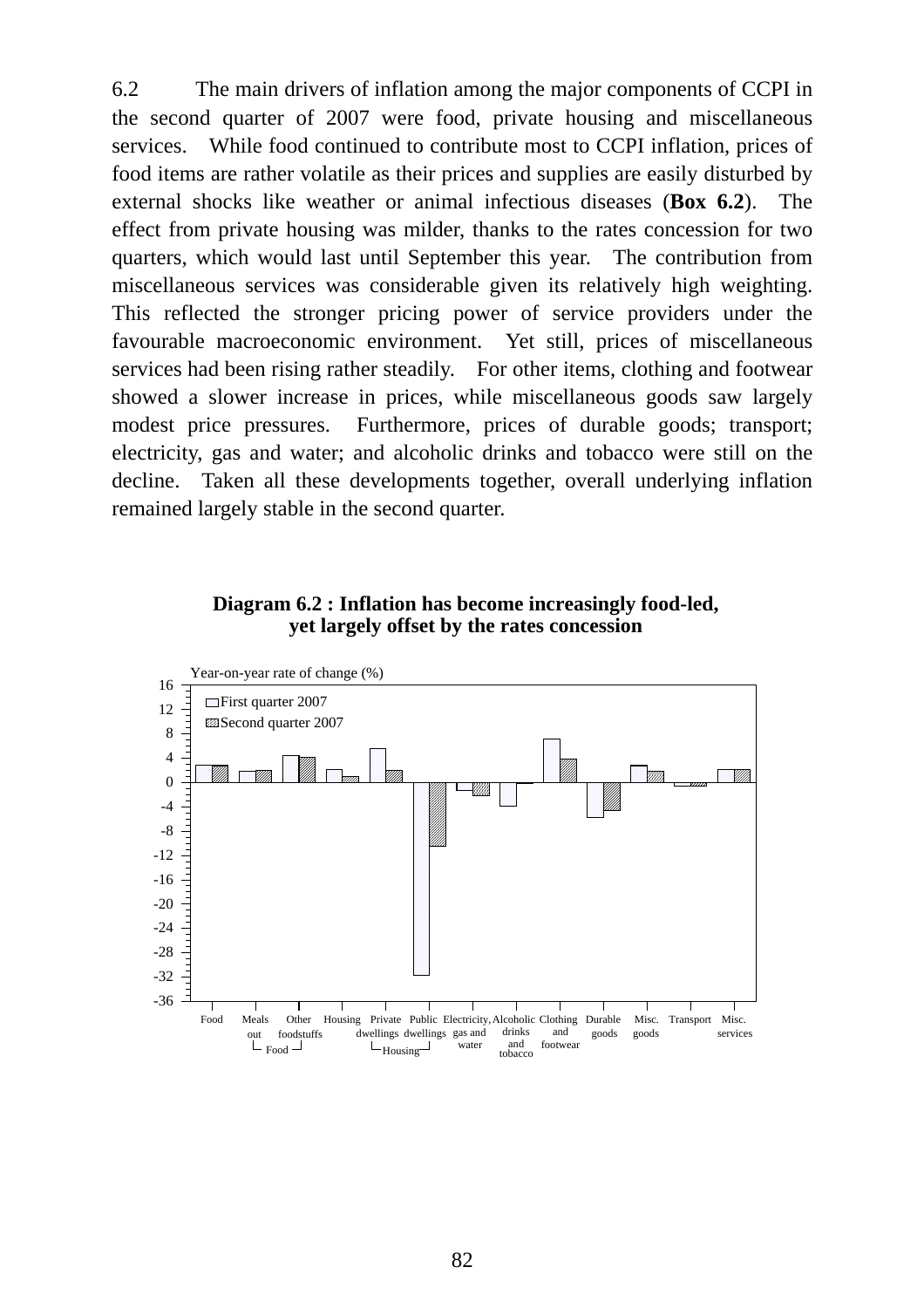|                                 |           |                       |          | 2006   |          | 2007     |          |
|---------------------------------|-----------|-----------------------|----------|--------|----------|----------|----------|
| <b>Expenditure component</b>    | Weighting | $\Omega$ <sup>1</sup> | $\Omega$ | $Q_3$  | $\Omega$ | $\Omega$ | $\Omega$ |
| Food                            | 26.94     | 0.9                   | 1.7      | 2.1    | 2.2      | 2.9      | 2.8      |
| Meals bought<br>away from home  | 16.86     | 1.0                   | 1.3      | 1.5    | 1.5      | 1.8      | 2.0      |
| Other foodstuffs                | 10.08     | 1.0                   | 2.3      | 3.1    | 3.5      | 4.4      | 4.1      |
| Housing $(a)$                   | 29.17     | 4.2                   | 4.9      | 4.8    | 4.8      | 2.2      | 1.0      |
| Private dwellings               | 23.93     | 5.0                   | 5.9      | 5.7    | 5.6      | 5.6      | 2.0      |
| Public dwellings                | 2.49      | 0.1                   | 0.1      | 0.1    | 0.1      | $-31.7$  | $-10.5$  |
| Electricity, gas and water      | 3.59      | 3.9                   | 3.4      | 4.1    | $-2.8$   | $-1.3$   | $-2.2$   |
| Alcoholic drinks and<br>tobacco | 0.87      | $-0.6$                | $-5.9$   | $-4.1$ | $-4.3$   | $-3.9$   | $-0.1$   |
| Clothing and footwear           | 3.91      | $-2.0$                | $-0.7$   | 1.7    | 5.0      | 7.2      | 3.9      |
| Durable goods                   | 5.50      | $-5.8$                | $-6.6$   | $-6.9$ | $-6.3$   | $-5.8$   | $-4.6$   |
| Miscellaneous goods             | 4.78      | 0.4                   | 1.8      | 1.9    | 2.6      | 2.8      | 1.8      |
| Transport                       | 9.09      | 1.6                   | 1.1      | 0.2    | $-0.1$   | $-0.6$   | $-0.5$   |
| Miscellaneous services          | 16.15     | 1.2                   | 1.9      | 2.5    | 2.1      | 2.2      | 2.2      |
| All items                       | 100.00    | 1.6                   | 2.0      | 2.3    | 2.1      | 1.7      | 1.3      |

## **Table 6.2 : Composite Consumer Price Index by component (year-on-year rate of change (%))**

Note : (a) The housing component covers rents, rates, Government rent, maintenance costs and other housing charges. Its sub-components on private and public dwellings as presented here, however, cover rents, rates and Government rent only. Hence, the combined weighting of private and public dwellings is slightly less than the weighting of the entire housing component.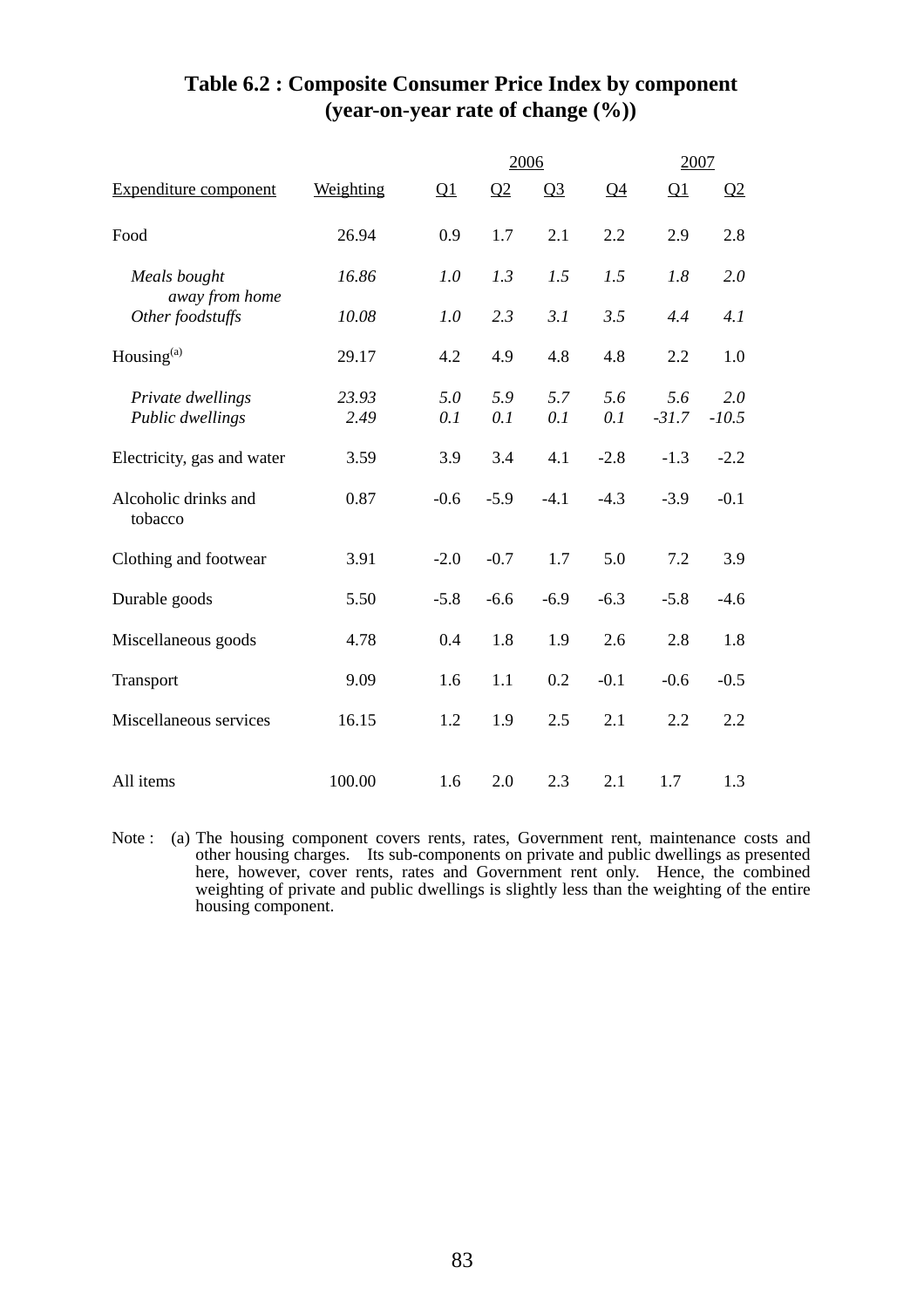### **Costs of factor inputs**

6.3 Local pressures on business costs remained under control as the growth in unit rental cost remained mild while unit labour cost was largely flat. The pick-up in shop rentals in the second quarter was somewhat offset by the relatively moderated rise in office rentals. Coupled with the rapid expansion in business, the rise in *unit rental cost* still retained its moderate pace. On the other hand, *unit labour cost*<sup>(2)</sup> was kept down by an even faster growth in labour productivity, despite rising labour income and the improving labour market. However, as the labour market would turn somewhat tighter amidst the continued above-trend economic growth, upward pressures on unit labour cost might build up gradually in the period ahead.

### **Diagram 6.3 : Costs of factor inputs**

**(a) Local cost pressures remained under control (b) Imported inflation was building up** 





6.4 Overall import prices went up moderately in the second quarter of 2007, generally a result of the depreciation of the Hong Kong dollar and the appreciation of the renminbi. Foodstuffs saw the largest pick-up in import prices, because of the recent worldwide food inflation, including the food inflation in the Mainland, on top of the weaker exchange rate. Import prices of consumer goods also picked up, but at a milder pace, because of the soft consumer good inflation in the Mainland and the weakness of the yen as Japan is one of Hong Kong's largest import sources of consumer goods. Yet, the further moderated rise in import prices of raw materials, together with the falling import prices of capital goods and fuels, offered some offsetting effect so that overall import prices did not pick up further.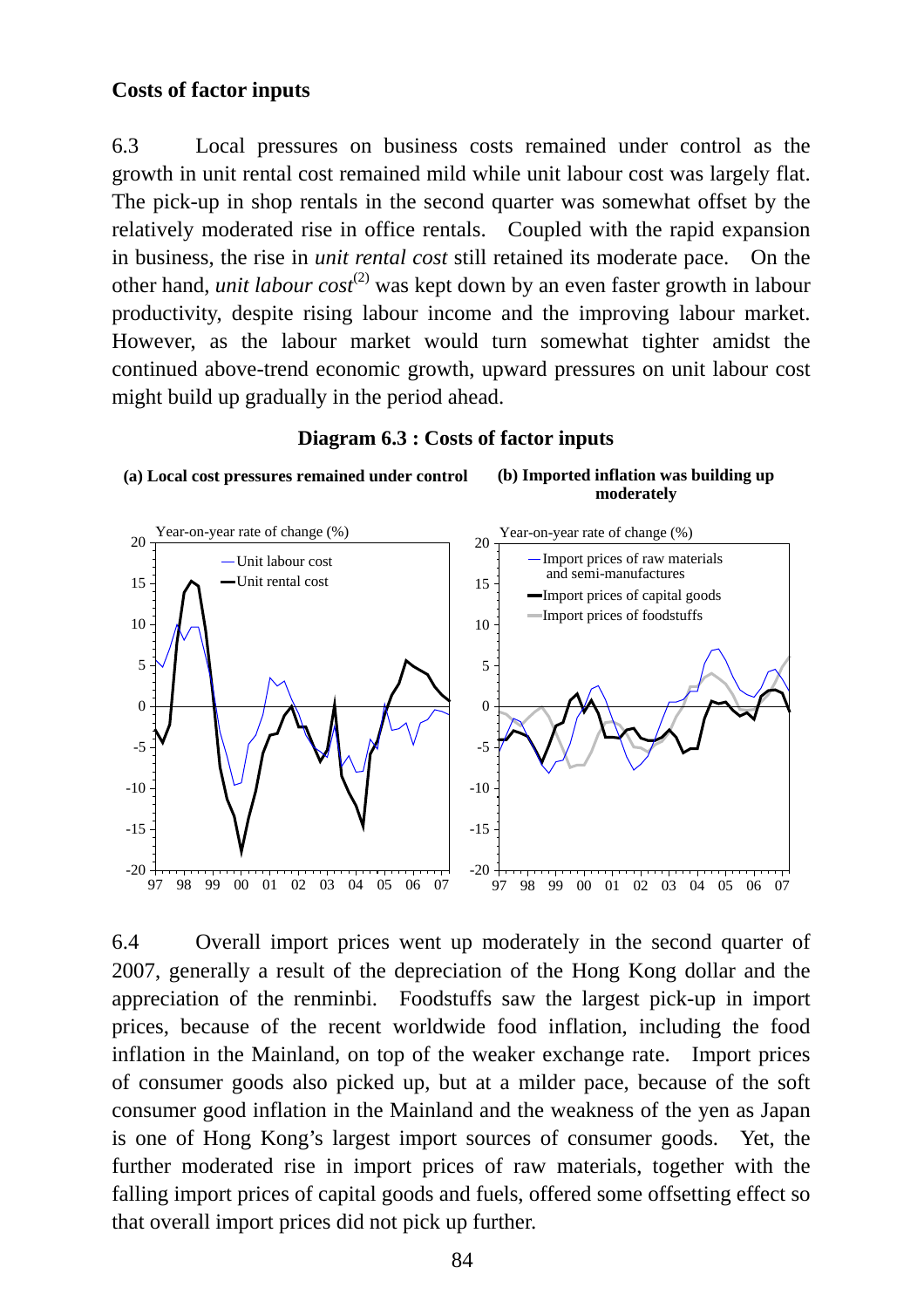|      |                | Foodstuffs | Consumer<br>goods | Raw<br>materials | Fuels  | Capital<br>goods | All |
|------|----------------|------------|-------------------|------------------|--------|------------------|-----|
| 2006 | Annual         | 1.2        | 0.5               | 3.2              | 16.6   | 1.1              | 2.1 |
|      | H1             | 0.2        | 0.3               | 1.8              | 27.5   | $\star$          | 1.5 |
|      | H2             | 2.3        | 0.7               | 4.4              | 7.6    | 2.1              | 2.7 |
|      | Q1             | $-0.3$     | 0.5               | 1.2              | 32.4   | $-1.5$           | 1.0 |
|      | Q <sub>2</sub> | 0.6        | 0.1               | 2.3              | 23.7   | 1.3              | 1.9 |
|      | Q <sub>3</sub> | 1.5        | 0.4               | 4.3              | 13.6   | 2.0              | 2.7 |
|      | Q4             | 3.0        | 1.1               | 4.6              | 2.0    | 2.1              | 2.7 |
| 2007 | H1             | 5.4        | 2.8               | 3.0              | 0.3    | 0.7              | 2.2 |
|      | Q1             | 4.9        | 2.3               | 3.4              | 1.9    | 1.7              | 2.6 |
|      | Q <sub>2</sub> | 6.0        | 3.2               | 2.6              | $-2.0$ | $-0.1$           | 1.9 |

### **Table 6.3 : Prices of imports by end-use category (year-on-year rate of change (%))**

Note : (\*) Change of less than  $0.05\%$ 

### **Diagram 6.4 : Along with the milder Hong Kong Dollar depreciation, import prices did not show further pick-up in overall terms**



Note : The nominal EERI in this graph is inverted in scale for easier comprehension. An increase in the nominal EERI indicates weakening of the Hong Kong dollar.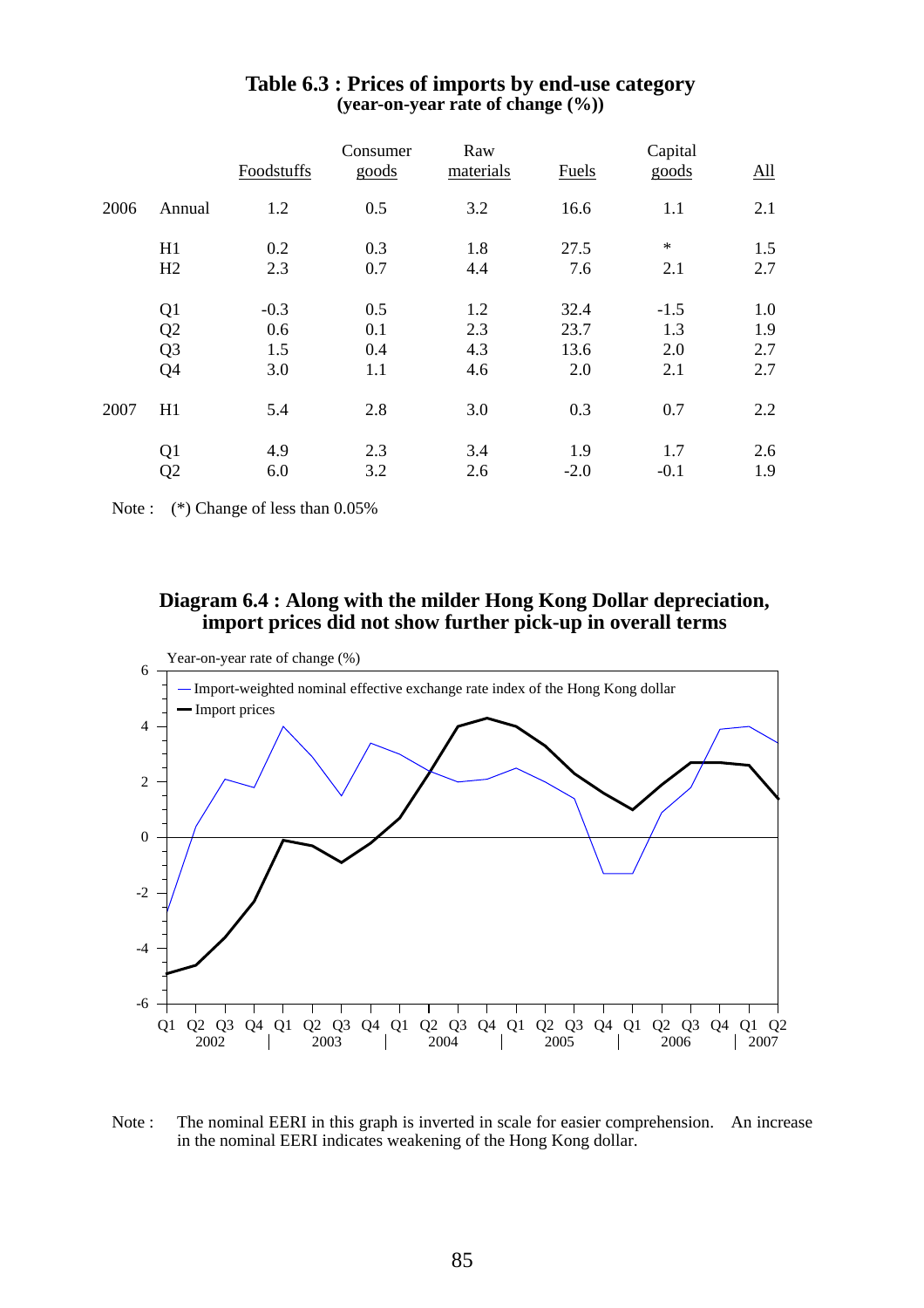

#### **(a) Pick-up in import prices of foodstuffs most evident**

#### **(b) ...milder for consumer goods**



#### **(c) Growth in import prices of raw materials further moderated**

#### **(d) Import prices of fuels fell, thanks to lower oil prices**



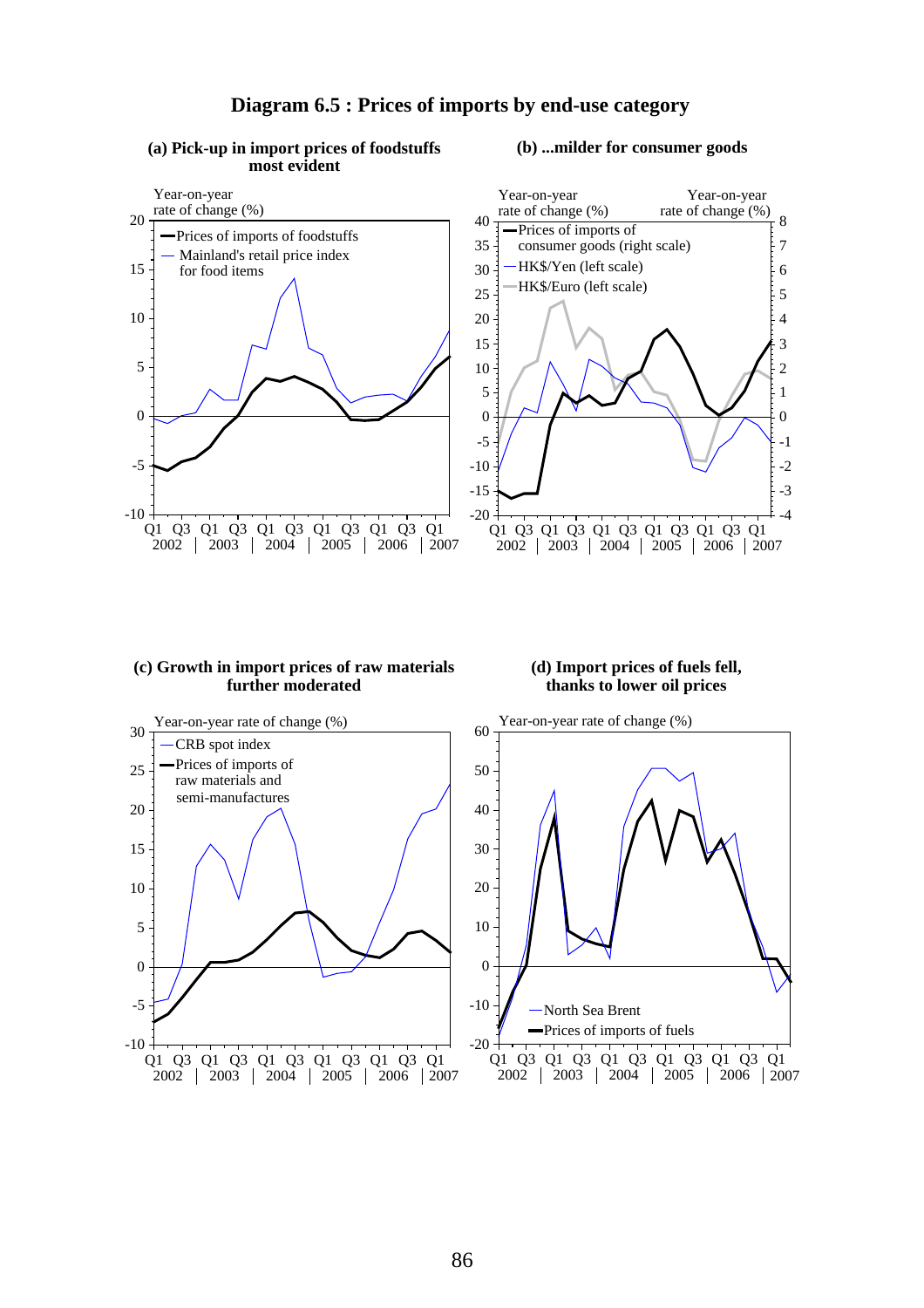## **Box 6.1**

## **Analysis of unit labour costs in different economic sectors**

Since the return to positive inflation in late 2004 amidst the strong economic upswing, consumer price inflation has been creeping up at a moderate pace. This high-growth-low-inflation era is the best performance in our recent history. Such a benign inflation despite the strong economic growth in Hong Kong was largely a result of the persistently declining unit labour cost over the past five years, which in turn was driven down by the distinct labour productivity growth in Hong Kong. This article analyses the movements of unit labour costs in individual sectors to examine whether the decline in unit labour cost is a broad-based phenomenon.

Unit labour cost is defined as the share of labour cost per unit of output. In this analysis, total labour cost in the selected economic sectors is based on the total nominal payroll as obtained by multiplying the per capita nominal payroll index with the total employment in the respective sectors. The output in individual sectors is measured by the value added in 2000 constant prices compiled under the GDP production based framework. Unit labour cost in a specific sector is thus calculated as the ratio of total labour cost in that sector to its output.

The year-on-year rates of change of unit labour costs in some major economic sectors from 2001-2006 are presented in Chart 1.

### **Chart 1 : The year-on-year rates of change of unit labour costs in major economic sectors**

**(a) Financing and insurance; communications; and import and export trades showed sharper falls in unit labour costs over the past 6 years**

**(b) while wholesale and retail trades; restaurants and hotels; manufacturing; and transport and storage showed smaller declines**

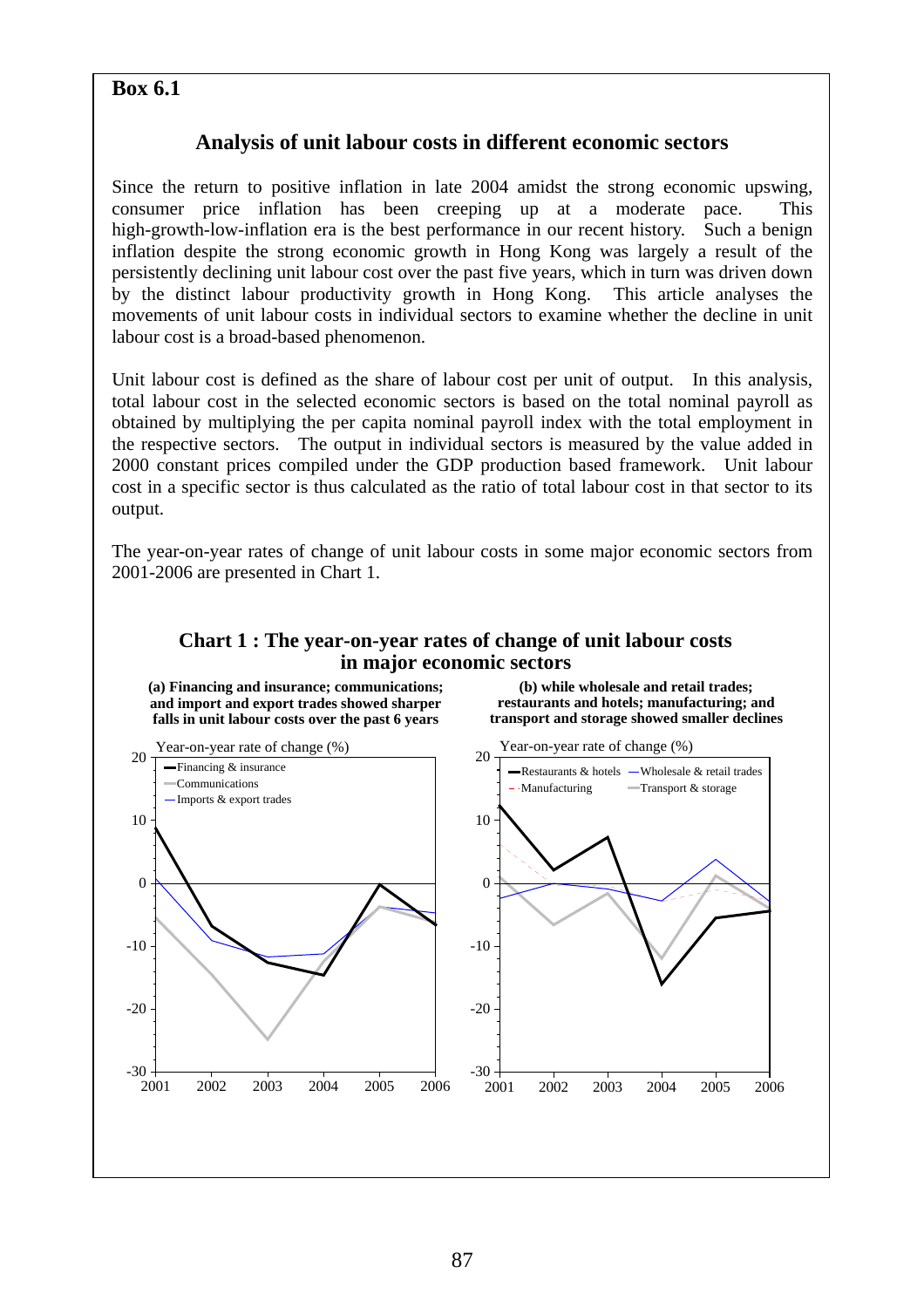## **Box 6.1 (cont'd)**

A number of salient features stand out from the sectoral analysis of the trends in unit labour cost :

- (1) Unit labour cost has shown a broad-based decline in all sectors since 2002, one exception being "restaurants and hotels" which saw further growth in unit labour cost until the sharp fall in 2004. The high unit labour cost in the restaurant sector during 2001-03 in fact signified the need to scale back on the size of workforce in that sector when restaurant business went down along with the cyclical downturn at that time, more so in 2003 when business was severely hit by the outbreak of SARS.
- (2) Despite the rise-back in wages and per capita payrolls in all sectors since 2005, unit labour costs continued to decline across-the-board in general from 2005 through to the first quarter of 2007. Analysed by individual sectors, the decline in unit labour cost was particularly sharp in booming sectors like "financing and insurance", "communications" and "import and export trades". It is interesting to note that the increase in per capita payroll in "financing and insurance" was actually very distinct at 5.5% in 2005 followed by an even stronger rise at 10.0% in 2006, the fastest amongst other sectors last year. This tied in well with the buoyant job market in the financing and insurance business, with unemployment rate of only 2.0% and vacancy rate of 2.7% for 2006 as a whole. But with the payroll rise more than compensated by an even faster productivity growth, this sector actually saw the largest decrease in unit labour cost amongst the major sectors.
- (3) Similarly, the decline in unit labour cost in "communications" was mainly a reflection of the very rapid growth in labour productivity bolstered by fast technological advancement in that sector. The same is observed for "import and export trades" over the same period.
- (4) As such, increasing payroll cost is not a cause for inflation concern if it is well matched by vibrant business and productivity growth. While the rapid productivity growth in recent years was partly driven by technological advancement and an on-going capital deepening process, a larger part of it was due to the significant upgrading of the quality of our workforce, thanks to education and experience accumulation of the workers themselves.
- (5) Just as high unit labour cost can be a warning of the poor performance in business and the need to cut cost in order to restore profitability, declining unit labour cost signals the need to increase manpower in the sector to gear in with the anticipated rise in output. The broad-based decline in unit labour cost suggests that while economic activity in all sectors has continued to thrive, so far it has not yet generated significant cost pressures to undermine the competitiveness or profitability at the macro economy level, nor at the individual sector level.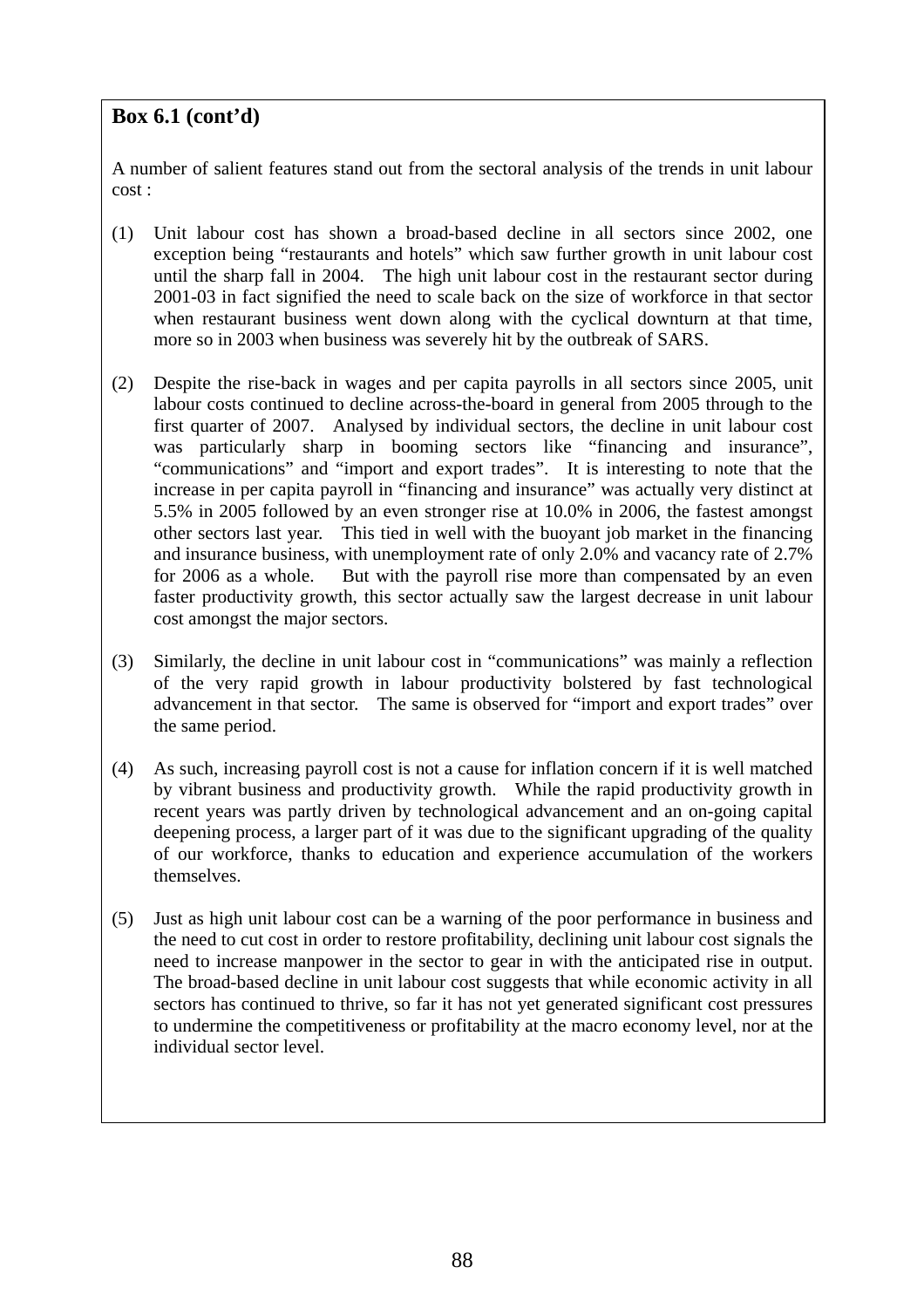## **Box 6.2**

## **An examination of the sources of recent food price hike and its impact on Hong Kong's inflation**

The movements of import prices in Table 6.3 indicate that much of the import price rise in 2006 came from raw materials and fuels, but the sources have switched to consumer goods and especially foodstuffs in recent months. In tandem, the edge-up in underlying consumer price inflation over the past six months was also increasingly associated with the rise in food prices. This article examines the sources of food price rise and analyses to what extent higher food prices in Hong Kong's major import sources have transmitted to retail food prices and hence CCPI inflation in Hong Kong. The key finding is that food-led inflation was not only seen in Hong Kong, but also in quite a number of countries which are Hong Kong's major sources of food supplies, including the Mainland, US, Japan, Australia, and Thailand. For Hong Kong, there was of course an additional cost-push from the weakness of the US dollar and renminbi appreciation, although the past experience is that higher import prices may not necessarily feed through to the local retail price levels to the full extent.

The pick-up in import prices of foodstuffs since mid-2006 was a result of two factors, viz. the depreciation of the Hong Kong dollar along with the US dollar and the appreciation of the renminbi (the exchange rate factor), and higher food inflation in Hong Kong's import sources. On the latter factor, the pick-up in food prices in the Mainland was often quoted as the key source of Hong Kong's food-led inflation, given that the Mainland is Hong Kong's largest source of food imports, especially for fresh food supplies like pork; live poultry; vegetables and fruits; and eggs. Indeed, import prices of these fresh food items have been generally rising over the past 12 months, and retail food prices in Hong Kong and hence consumer price inflation have risen in tandem.

Further examination of the trends of import prices of foodstuffs however indicates that the pick-up was in fact almost across-the-board for most sources. Amongst the major sources of food imports into Hong Kong, Thailand actually showed the largest increase in prices, at a rate which was much faster than that from the Mainland, presumably largely due to the appreciation of the Thai baht but to some extent also driven by rising food prices in Thailand. The increase in prices of imported foodstuffs from Australia was more modest, even though the Australian dollar has appreciated against the Hong Kong dollar by some 14% over the past year or so. In contrast, prices of foodstuffs imported from Japan showed softer increase than those from the Mainland, as a result of the weakness of the yen.

## **Table 1 : Import prices of foodstuffs from Hong Kong's major sources\* (year-on-year rate of change (%))**

|         | China      | USA        | Japan     | Australia | Thailand  |
|---------|------------|------------|-----------|-----------|-----------|
|         | $(26.2\%)$ | $(10.4\%)$ | $(5.9\%)$ | $(5.8\%)$ | $(5.7\%)$ |
| 2004    | 2.5        | 6.8        | 4.3       | 6.1       | 0.8       |
| 2005    | 0.5        | $\rm 0.8$  | 3.6       | 6.0       | $-2.0$    |
| 2006    | 0.6        | 2.1        | 4.4       | 1.0       | 8.7       |
| 2007 H1 | 3.1        | 4.3        | 2.2       | 3.6       | 8.3       |

( ) percentage share of respective source of Hong Kong's total imports of foodstuffs in 2006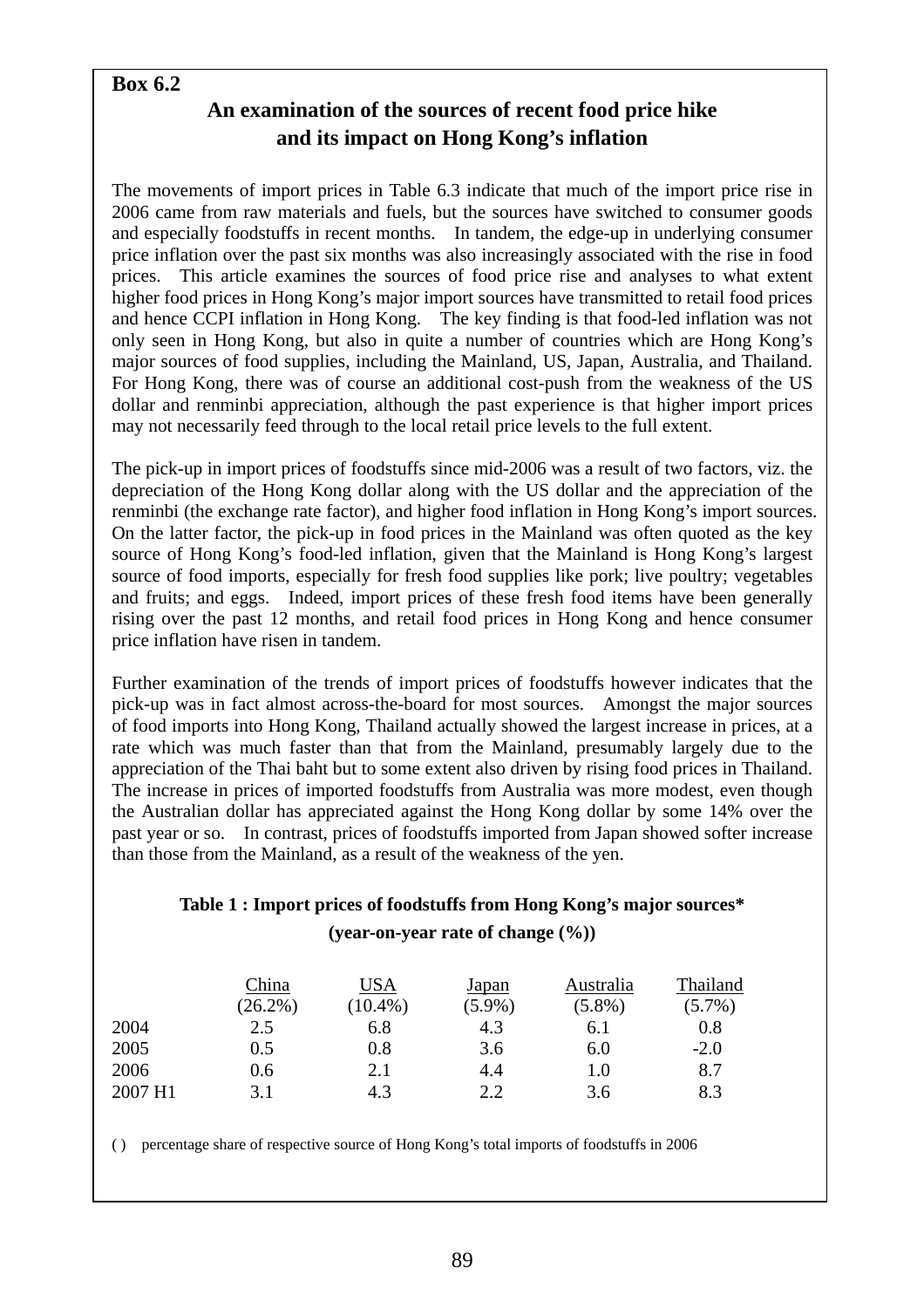## **Box 6.2 (cont'd)**

In fact, we have seen a global trend of food inflation since late 2005 (Chart 1). According to International Monetary Fund (IMF)'s data source, world food prices reverted to increase after the second quarter of 2005 and then picked up progressively in 2006. In the first half of 2007, the cumulative increase in world food prices over a year was nearly 10%. IMF attributed the recent food price hike to a number of factors, including poor wheat crop in major producing countries; rising US demand for ethanol (which uses corn as an input); and prospects of higher biodiesel demand (which uses soybean oil and other edible oils). Higher prices of corn and soybean oil would in turn push up the price of partial substitutes, such as wheat and rice, and other edible oils. As corn and soymeal is the predominant source of feedstock, there would also be spillover to prices of meat, dairy, and poultry prices due to higher animal rearing costs.



**Chart 1: There is a global trend of food inflation since late 2005**

Source: International Monetary Fund

To the extent that the current supply shortage was triggered by the cut back in production in response to the earlier price fall, stronger demand for and the price hike of foodstuffs should now work in the other way to stimulate production, although this will take some time to work through. All in all, while the global-wide food inflation is likely to remain for some time, it should hopefully wane once the supply response works through to restore a better demand/supply balance.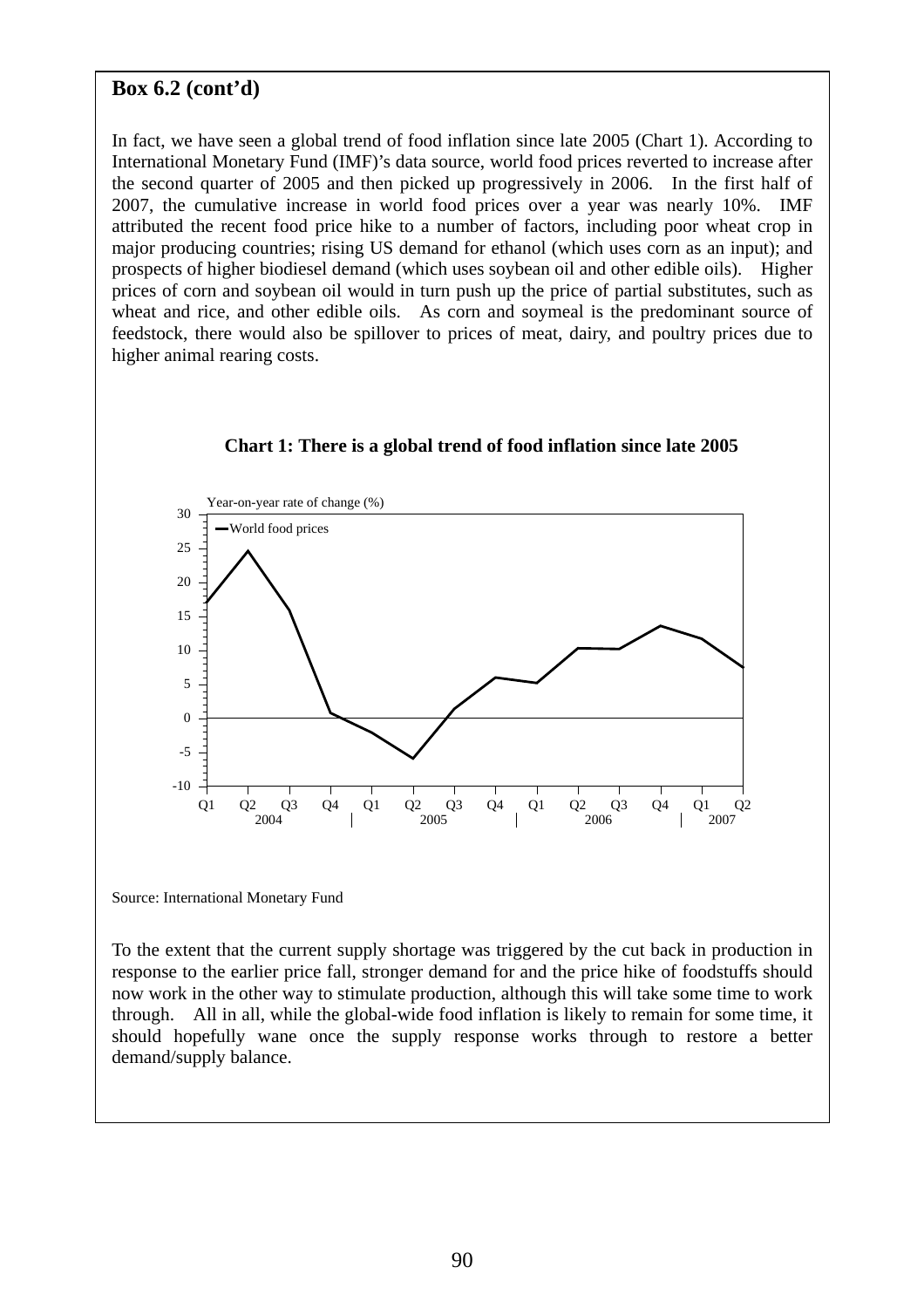## **Box 6.2 (cont'd)**

To what extent has global-wide food price hike transmitted to higher inflation in Hong Kong? It is worthwhile to note that while global food prices have been rising at a rate of over 10% in recent periods, import prices of foodstuffs rose by a lesser extent of 5.4% in the past two quarters. Likewise, only part of the Mainland's food price hike and renminbi appreciation has fed through to raise prices of foodstuffs imported from the Mainland. 2004 was a case in point. In that year, food prices in the Mainland soared by around 10%, yet prices of food imports from the Mainland rose by only 2.5%. Similarly, in the first half of 2007, food prices in the Mainland (gauged in terms of the Mainland's CPI) rose by 7.6%, and when coupled with the 5% cumulative appreciation in the renminbi against the Hong Kong dollar, this should have translated into an around 13% rise in import cost of foodstuffs from the Mainland assuming full feed-through. Yet prices of Hong Kong's food imports from the Mainland actually rose by 3.1% over the period.

### **Chart 2: Food inflation in the Mainland does not necessarily fully pass through to the retail food price level**



Table 2 below provides some broadbrush estimates of the impact of rising food prices on CCPI inflation, with reference to the weighting of basic foodstuffs in the CCPI. The estimates suggest that of the pick-up in CCPI inflation from 1.8% in the first half of 2006 to that of 2.4% (after adjusted for the effect of one-off measures) in the first half of 2007, around 0.3% point was due to food price hikes. The impact would be slightly higher, at around 0.4% point, if the induced indirect lifting effect from the ensuing increase in prices of meals out is also taken into account. Clearly, the global-wide rise in food prices would continue to pose an upside risk to Hong Kong's inflation in the near term, although there would be cushions from the on-going process of productivity upgrading and from the various one-off measures by the government in the year. Yet, the impact on CPI(A) should be relatively higher compared with other CPIs, given its larger weighting on foodstuffs.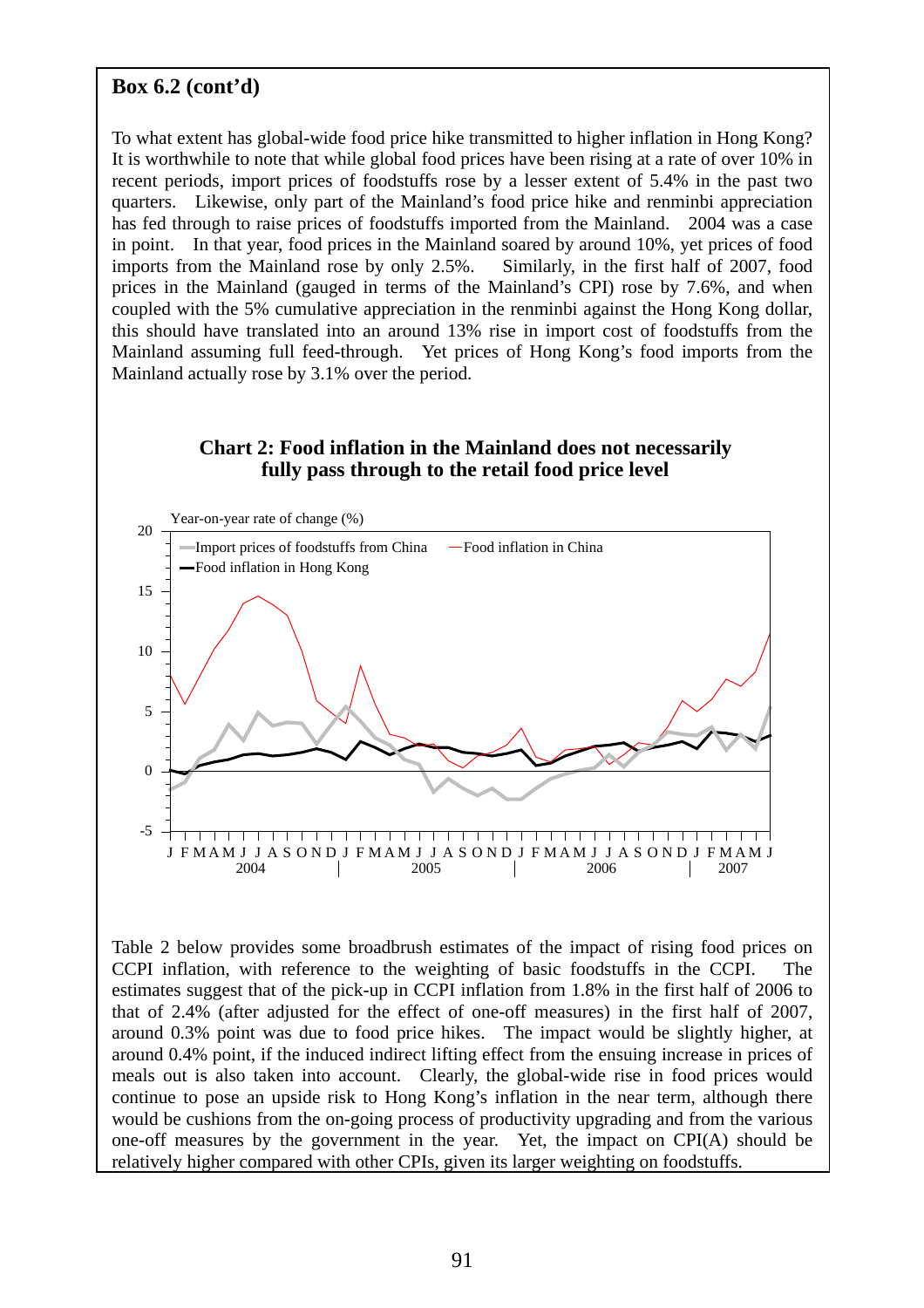## **Box 6.2 (cont'd)**

|        |                | World<br>food prices* | Import<br>prices of<br>foodstuffs | of which:<br>from China | Underlying<br><b>CCPI</b><br>after netting<br>out one-off<br>measures | of which:<br>due to rising<br>prices of<br>basic foodstuffs |        |
|--------|----------------|-----------------------|-----------------------------------|-------------------------|-----------------------------------------------------------------------|-------------------------------------------------------------|--------|
| 2006   | Q <sub>1</sub> | 5.2                   | $-0.3$                            | $-1.5$                  | 1.6                                                                   | 0.10                                                        | (0.25) |
|        | Q <sub>2</sub> | 10.3                  | 0.6                               | 0.1                     | 2.0                                                                   | 0.23                                                        | (0.46) |
|        | Q <sub>3</sub> | 10.2                  | 1.5                               | 1.1                     | 2.3                                                                   | 0.32                                                        | (0.56) |
|        | Q4             | 13.6                  | 3.0                               | 2.8                     | 2.1                                                                   | 0.35                                                        | (0.60) |
|        | H1             | 7.8                   | 0.2                               | $-0.7$                  | 1.8                                                                   | 0.17                                                        | (0.35) |
|        | H <sub>2</sub> | 11.9                  | 2.3                               | 2.0                     | 2.2                                                                   | 0.33                                                        | (0.58) |
| Annual |                | 9.8                   | 1.2                               | 0.6                     | 2.0                                                                   | 0.25                                                        | (0.47) |
| 2007   | Q1             | 11.7                  | 4.9                               | 2.8                     | 2.5                                                                   | 0.44                                                        | (0.77) |
|        | Q <sub>2</sub> | 7.5                   | 6.0                               | 3.4                     | 2.4                                                                   | 0.41                                                        | (0.75) |
|        | H1             | 9.6                   | 5.4                               | 3.1                     | 2.4                                                                   | 0.43                                                        | (0.76) |

### **Table 2 : Food price hike and its impact on Hong Kong's inflation**

**(Year-on-year rate of increase (%))** 

(\*) International Monetary Fund data

( ) Respective figures if prices of meals out are also taken into account. It has to be noted, however, that part of the rise in prices of meals out is also driven by rising domestic costs such as rentals and improved profitability.

## **Output prices**

6.5 Output prices for selected service sectors, as measured by the *Producer Price Indices*<sup>(3)</sup>, showed different movements in the first quarter of 2007. Output prices in marine transport and air transport rose slightly, while those in land transport softened somewhat. Reflecting technological advancement, prices in telecommunications continued to decline. In contrast, the hotel sector saw a further sharp rise in prices, thanks to the strong growth in the number of visitor arrivals in that quarter. Prices of local manufacturing output rose moderately in the first quarter, in line with the movement of export prices.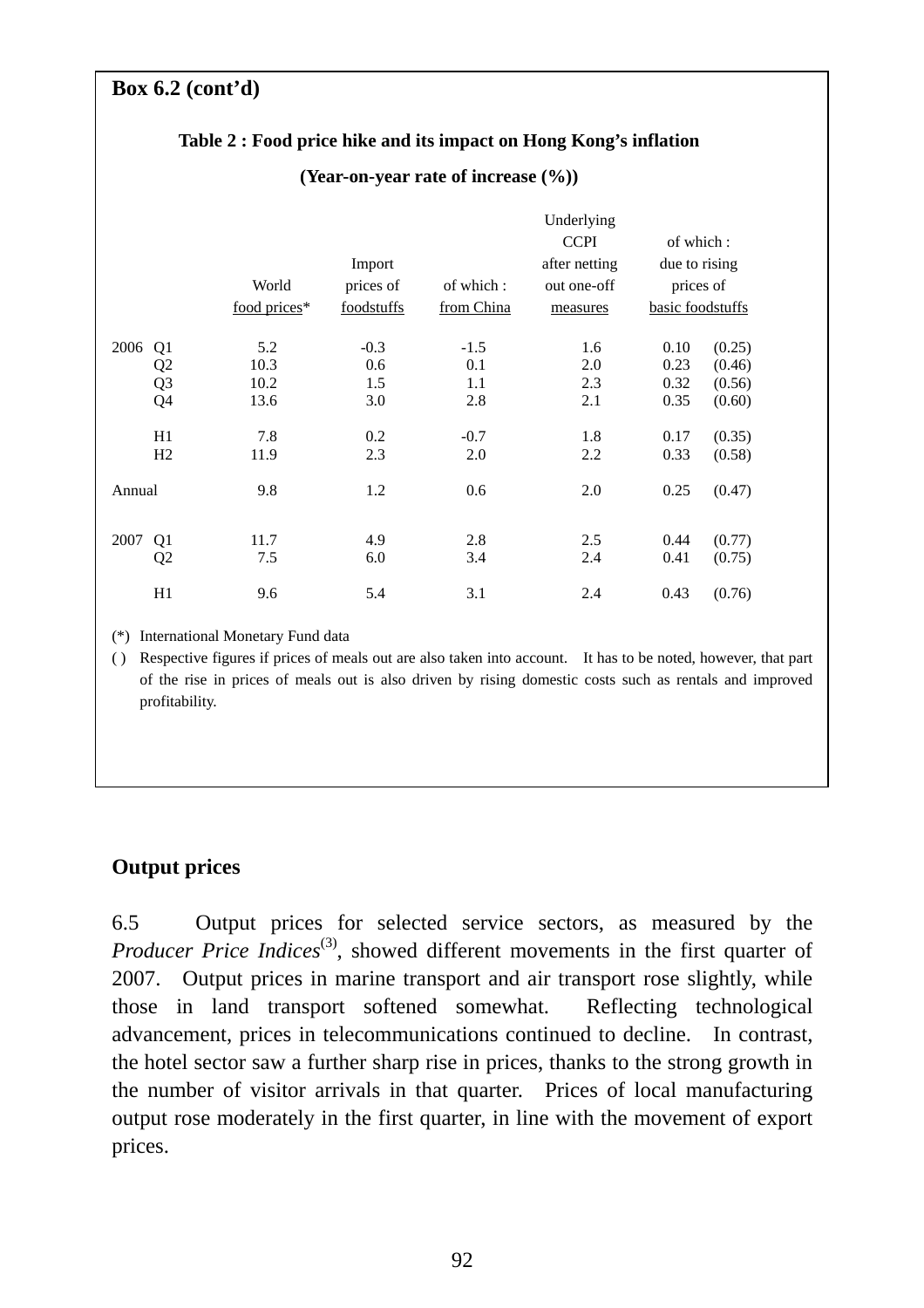|                                             |        |                       | 2006   |        |        | 2007@    |
|---------------------------------------------|--------|-----------------------|--------|--------|--------|----------|
| Industry group                              | Annual | $\Omega$ <sup>1</sup> | Q2     | $Q_3$  | $Q_4$  | $\Omega$ |
| Manufacturing                               | 2.3    | 2.0                   | 2.4    | 2.6    | 2.0    | 2.5      |
| Selected service sector <sup>(#)</sup>      |        |                       |        |        |        |          |
| Hotels and boarding<br>houses               | 10.1   | 10.1                  | 9.2    | 9.2    | 12.5   | 8.4      |
| Land transport                              | $\ast$ | 1.0                   | 0.6    | $-0.2$ | $-1.2$ | $-0.8$   |
| Maritime transport                          | $-1.9$ | $-3.6$                | $-3.4$ | $-1.8$ | 1.1    | 1.6      |
| Air transport                               | $-1.1$ | 0.2                   | $-0.5$ | $-1.1$ | $-3.0$ | 0.8      |
| Telecommunications                          | $-6.1$ | $-7.5$                | $-6.3$ | $-4.0$ | $-6.7$ | $-3.4$   |
| Miscellaneous<br>communications<br>services | 0.4    | 1.5                   | 1.4    | 1.3    | $-2.6$ | $-0.3$   |

### **Table 6.4 : Producer Price Indices for the local manufacturing sector and selected service sectors (year-on-year rate of change (%))**

- Notes : (#) Producer Price Indices for other service sectors are not available, due to the difficulties involved in defining and delineating the various types of services and hence in measuring their respective price changes. This is particularly so for such sectors as banking and insurance, where the producers often do not charge their customers explicitly.
	- (\*) Change of less than 0.05%
	- $\binom{a}{b}$  Provisional figures

## **GDP deflator**

6.6 As a broad indicator of overall price changes of the economy, the *GDP deflator*<sup>(4)</sup>, continued to rise slightly in the second quarter of 2007 after the return to an increase in the preceding quarter. This was due to the ongoing improvement in the *terms of trade*<sup>(5)</sup>, a dominant item in the GDP deflator given the size of trade in the Hong Kong economy. Excluding the terms of trade effect, the *domestic demand deflator* showed little change in the second quarter, mainly affected by the decrease in the price deflator for machinery and equipment.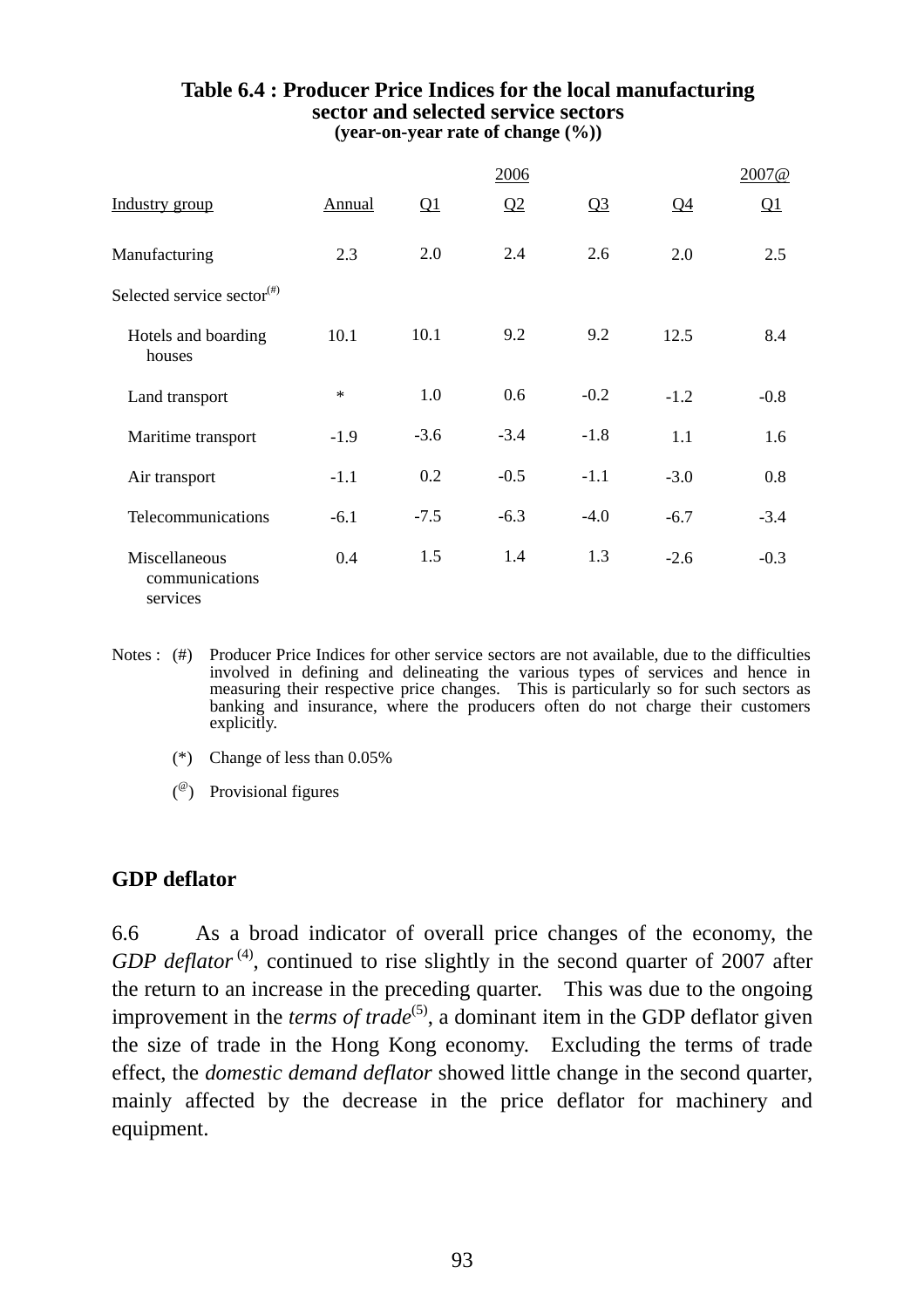### **Diagram 6.6**

#### **(a) GDP deflator continued to rise slightly (b) ...thanks to the more favourable**





**Table 6.5 : GDP deflator and the main expenditure component deflators (year-on-year rate of change (%))** 

|                                           |        |           | 2006     |         |           | 2007   |          |
|-------------------------------------------|--------|-----------|----------|---------|-----------|--------|----------|
|                                           | Annual | <u>Q1</u> | $\Omega$ | $Q_2^2$ | <u>Q4</u> | Q1#    | $Q2+$    |
| Private consumption<br>expenditure        | 1.6    | 1.8       | 1.5      | 1.4     | 1.5       | 1.9    | 1.7      |
| Government<br>consumption<br>expenditure  | 1.4    | 1.3       | 1.3      | 1.4     | 1.4       | 1.6    | 4.0      |
| Gross domestic fixed<br>capital formation | 2.8    | $-1.5$    | 2.6      | 5.7     | 4.2       | $-5.5$ | $-6.5$   |
| Total exports of goods                    | $-0.5$ | $-1.8$    | $-0.7$   | $-0.4$  | 0.2       | 0.9    | 0.6      |
| Imports of goods                          | 1.4    | $\ast$    | 1.4      | 1.7     | 2.1       | 0.7    | 0.1      |
| Exports of services                       | 4.7    | 4.6       | 5.5      | 5.2     | 3.5       | 3.3    | 1.7      |
| Imports of services                       | 1.0    | $\ast$    | 0.8      | 1.4     | 1.8       | 2.0    | 2.1      |
| <b>Gross Domestic</b>                     | $-0.4$ | $-0.1$    | $-0.2$   | $-0.4$  | $-0.4$    | 0.9    | 0.7      |
| <b>Product</b>                            |        | $<-0.2>$  | $<-0.1>$ | $<^*>$  | <*>       | <1.1>  | $<-0.3>$ |
| Total final demand                        | 0.8    | $\ast$    | 0.9      | 1.0     | 1.3       | 1.0    | 0.5      |
| Domestic demand                           | 1.8    | 1.2       | 1.8      | 1.8     | 2.2       | $-0.1$ | $\ast$   |

Notes : Figures are subject to revision later on as more data become available.

- (#) Revised figures
- (+) Preliminary figures

< > Seasonally adjusted quarter-to-quarter % change

(\*) Change of less than 0.05%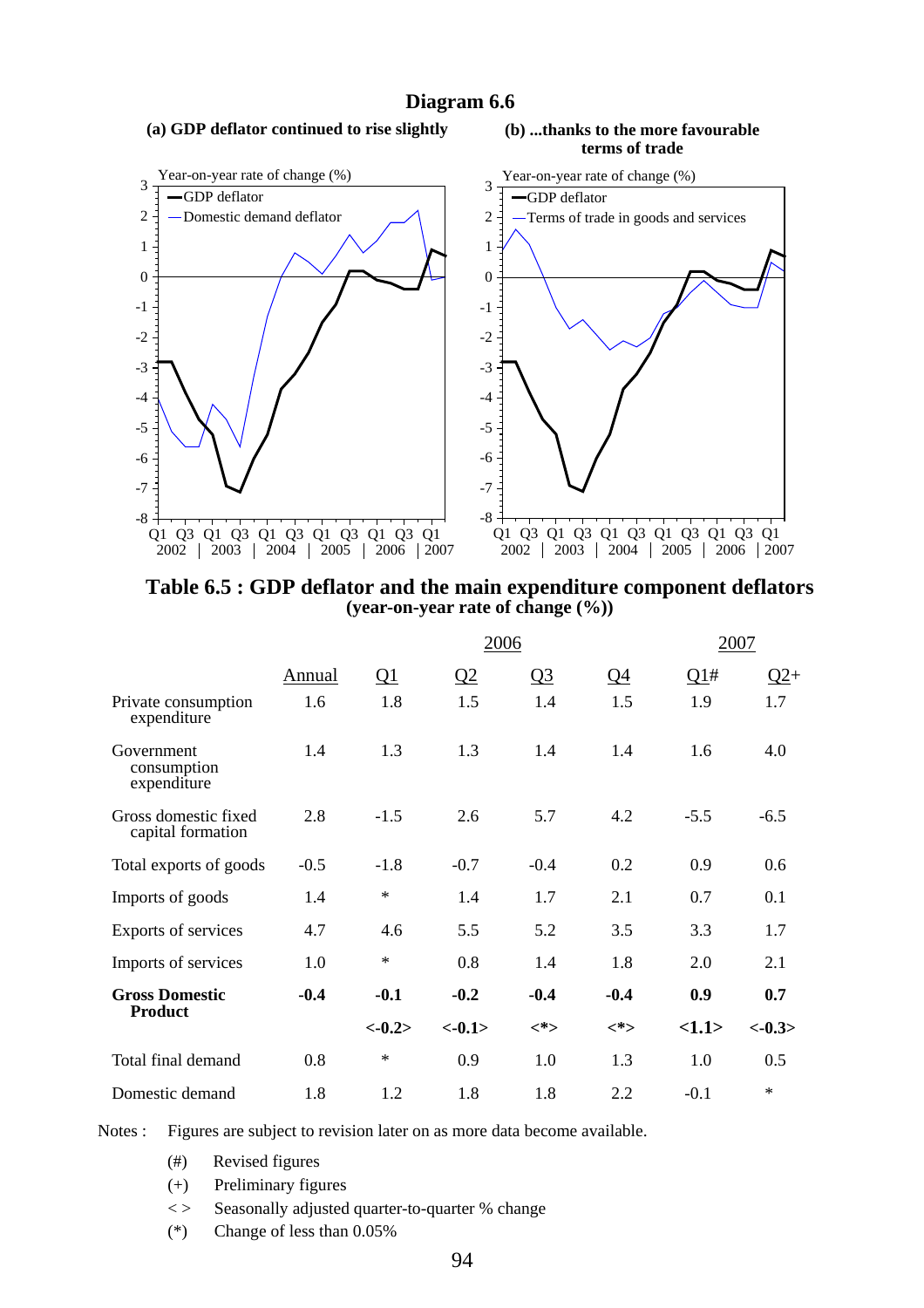### **Notes :**

(1) The Consumer Price Indices (A), (B) and (C) are compiled by reference to the average expenditure patterns for different groups of households as obtained from the Household Expenditure Survey. Then, by aggregating the expenditure patterns of all the households covered by the above three indices, a Composite CPI is compiled.

 The expenditure ranges of the households covered in the 2004/05-based CPIs are shown below:

|        | Approximate proportion of<br>households covered<br>(%) | Average monthly expenditure.<br>range<br>during Oct 2004 to Sep $2005$ |
|--------|--------------------------------------------------------|------------------------------------------------------------------------|
| CPI(A) | 50                                                     | 4,000 to 15,499                                                        |
| CPI(B) | 30                                                     | 15,500 to 27,499                                                       |
| CPI(C) | 10                                                     | 27,500 to 59,999                                                       |

The weightings of the various components in the 2004/05-based CPIs are as follows:

| Expenditure          |                      |        |        |        |
|----------------------|----------------------|--------|--------|--------|
| <b>Component</b>     | <b>Composite CPI</b> | CPI(A) | CPI(B) | CPI(C) |
|                      | $(\%)$               | (% )   | (% )   | (%)    |
| Food                 | 26.94                | 32.10  | 27.32  | 20.41  |
| Meals bought         | 16.86                | 18.63  | 17.65  | 13.74  |
| away from home       |                      |        |        |        |
| Other foodstuffs     | 10.08                | 13.47  | 9.67   | 6.67   |
| Housing              | 29.17                | 30.54  | 27.70  | 29.66  |
| Private dwellings    | 23.93                | 22.07  | 23.89  | 26.11  |
| Public dwellings     | 2.49                 | 6.18   | 1.25   |        |
| Maintenance costs    | 2.75                 | 2.29   | 2.56   | 3.55   |
| and other            |                      |        |        |        |
| housing charges      |                      |        |        |        |
| Electricity, gas and | 3.59                 | 4.84   | 3.37   | 2.45   |
| water                |                      |        |        |        |
| Alcoholic drinks and | 0.87                 | 1.35   | 0.79   | 0.42   |
| tobacco              |                      |        |        |        |
| Clothing and         | 3.91                 | 2.81   | 4.28   | 4.67   |
| footwear             |                      |        |        |        |
| Durable goods        | 5.50                 | 4.01   | 5.67   | 6.99   |
| Miscellaneous goods  | 4.78                 | 4.68   | 4.76   | 4.91   |
| <b>Transport</b>     | 9.09                 | 8.07   | 9.05   | 10.35  |
| Miscellaneous        | 16.15                | 11.60  | 17.06  | 20.14  |
| services             |                      |        |        |        |
| All items            | 100.00               | 100.00 | 100.00 | 100.00 |
|                      |                      |        |        |        |

- (2) Unit labour cost represents the labour cost per unit of output produced. It is distinct from the nominal wage index in that it will discount the effect of labour productivity growth in arriving at the labour cost measure. Technically, it refers to the product of the nominal index of payroll per person engaged and the total employment, divided by the real GDP.
- (3) The Producer Price Index is designed to reflect changes in the prices of goods and services received by local producers. Producer prices refer to the transacted prices, net of any discounts or rebates allowed to the buyers. Transportation and other incidental charges are not included.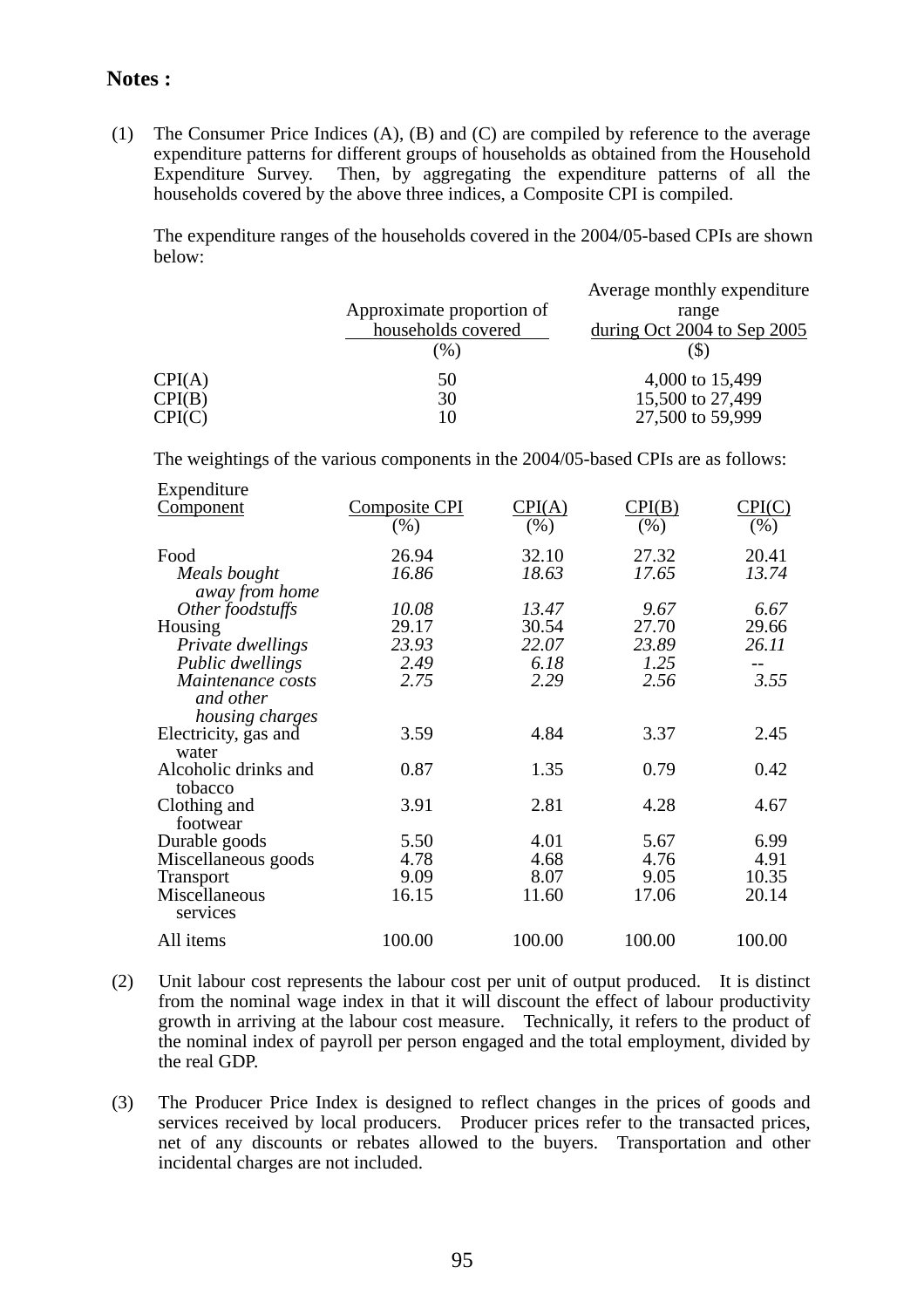- (4) The implicit price deflators of GDP and its main expenditure components are derived by dividing GDP at current prices by the corresponding constant price figures. The rate of change in the GDP deflator may differ substantially from that in the Composite CPI over the same time span. The Composite CPI covers consumer price inflation in particular. Yet the GDP deflator is a much broader measure of inflation for the entire economy, and takes into account all the price changes related to consumption, investment, exports and imports. Also, the rate of change in the GDP deflator may differ appreciably from that in the total final demand deflator, depending on the movement in the prices of final demand and imports. Likewise, the rate of change in the GDP deflator may differ appreciably from that in the domestic demand deflator, depending on the movement in the prices of imports and exports.
- (5) The terms of trade is defined as the ratio of the prices of total exports to the prices of total imports.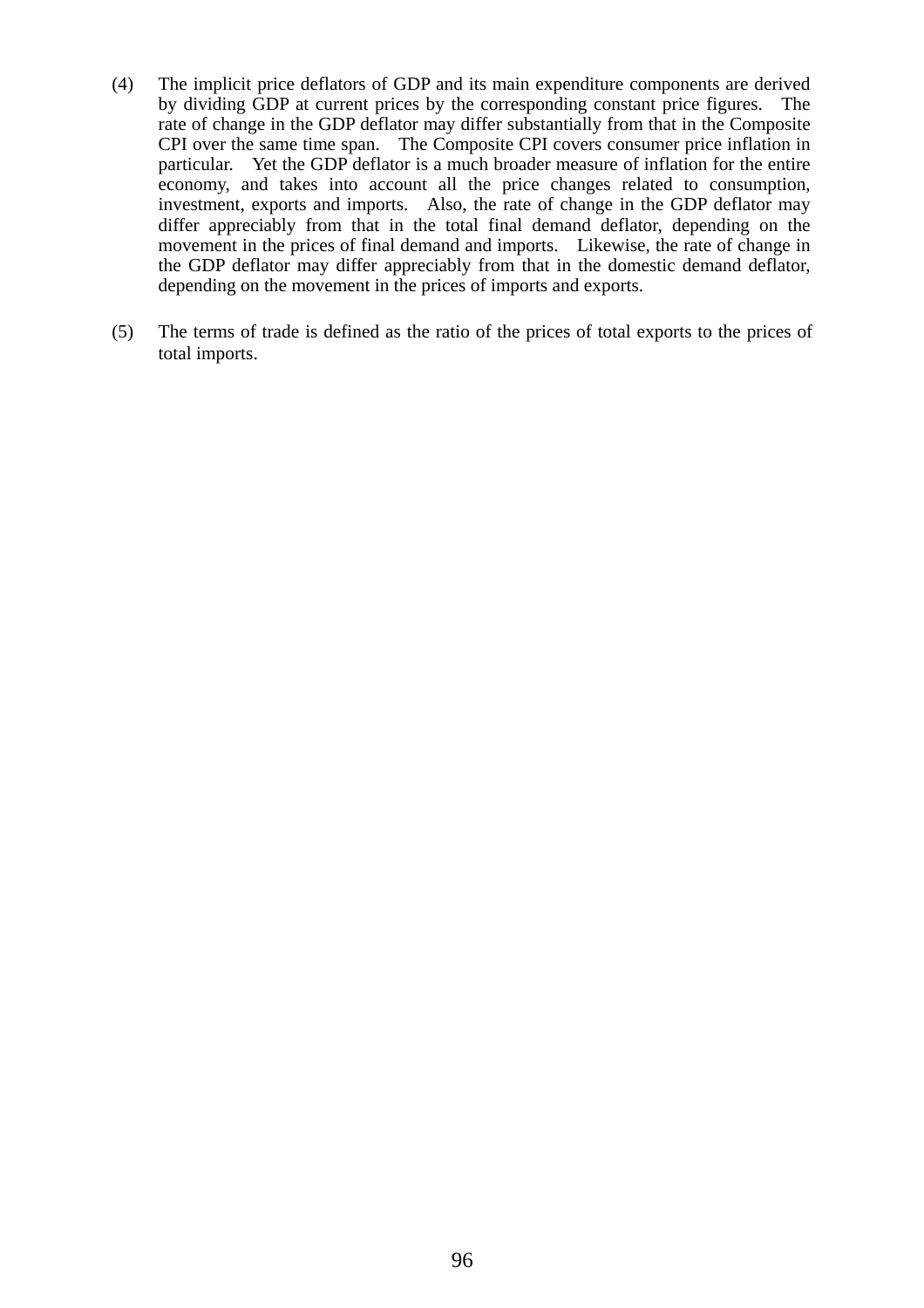## **Statistical Appendix**

|     | <b>Table</b>                                                                              | Page    |
|-----|-------------------------------------------------------------------------------------------|---------|
| 1.  | Gross Domestic Product by expenditure component (at current market prices)                | 98-99   |
| 2.  | Rates of change in Gross Domestic Product by expenditure component (in real terms)        | 100-101 |
| 3.  | Gross Domestic Product by economic activity (at current prices)                           | 102     |
| 4.  | Rates of change in Gross Domestic Product by economic activity (in real terms)            | 103     |
| 5.  | Balance of payments account by major component (at current prices)                        | 104     |
| 6.  | Visible and invisible trade (at current market prices)                                    | 105     |
| 7.  | Total exports of goods by market (in value terms)                                         | 106     |
| 8.  | Imports of goods by source (in value terms)                                               | 107     |
| 9.  | Retained imports of goods by end-use category (in value terms)                            | 107     |
| 10. | Exports and imports of services by component (at current market prices)                   | 108     |
| 11. | Incoming visitors by source                                                               | 109     |
| 12. | Property market                                                                           | 110-111 |
| 13. | Property prices and rentals                                                               | 112-113 |
| 14. | Monetary aggregates                                                                       | 114-115 |
| 15. | Rates of change in business receipts indices for service industries/domains               | 116     |
|     | 16. Labour force characteristics                                                          | 117     |
|     | 17. Employment in selected major economic sectors                                         | 118     |
|     | 18. Number of workers engaged at building and construction sites                          | 119     |
| 19. | Average labour earnings by major economic sector                                          | 120     |
| 20. | Rates of change in wage indices by selected major economic sector                         | 121     |
| 21. | Rates of change in prices                                                                 | 122-123 |
| 22. | Rates of change in Composite Consumer Price Index                                         | 124-125 |
| 23. | Rates of change in implicit price deflators of GDP and<br>its main expenditure components | 126-127 |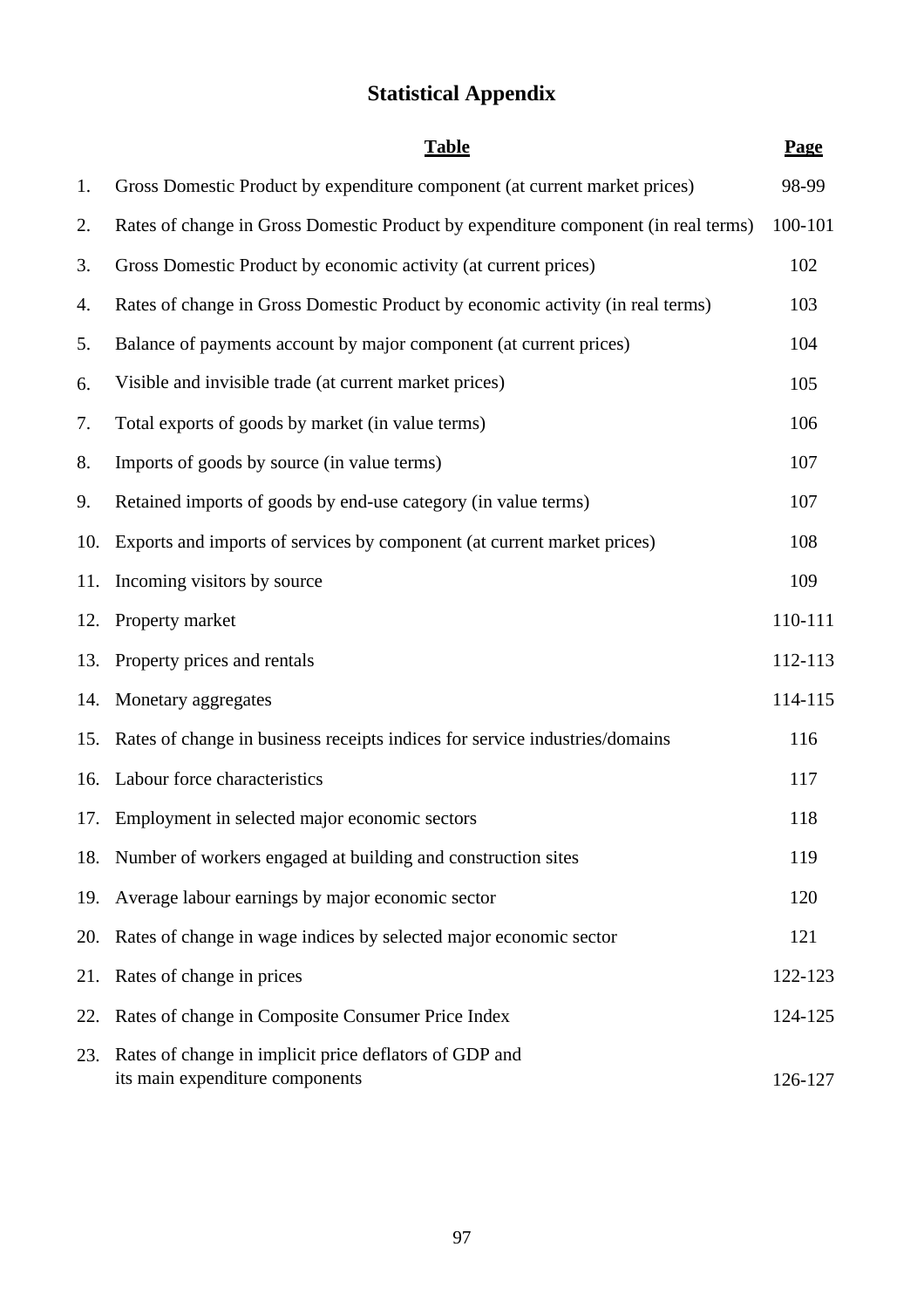|                                                                            |                                   |                                   |                                   |                                   |                                   | \$Mn\$                          |
|----------------------------------------------------------------------------|-----------------------------------|-----------------------------------|-----------------------------------|-----------------------------------|-----------------------------------|---------------------------------|
|                                                                            | 1997                              | 1998                              | 1999                              | 2000                              | 2001                              | 2002                            |
| Private consumption<br>expenditure                                         | 833,825                           | 795,948                           | 765,282                           | 774,280                           | 782,587                           | 747,850                         |
| Government consumption<br>expenditure                                      | 112,751                           | 116,550                           | 119,993                           | 120,172                           | 128,866                           | 131,291                         |
| Gross domestic fixed<br>capital formation                                  | 451,891                           | 388,731                           | 325,328                           | 347,375                           | 333,036                           | 286,020                         |
| of which:                                                                  |                                   |                                   |                                   |                                   |                                   |                                 |
| Building and construction<br>Machinery, equipment and<br>computer software | 223,264<br>190,760                | 208,235<br>165,177                | 171,930<br>141,349                | 155,441<br>180,204                | 142,651<br>180,011                | 131,752<br>144,832              |
| Changes in inventories                                                     | 12,313                            | $-15,651$                         | $-10,612$                         | 14,399                            | $-4,060$                          | 5,660                           |
| Total exports of goods                                                     | 1,455,949                         | 1,347,649                         | 1,349,000                         | 1,572,689                         | 1,480,987                         | 1,562,121                       |
| Domestic exports<br>Re-exports                                             | 211,410<br>1,244,539              | 188,454<br>1,159,195              | 170,600<br>1,178,400              | 180,967<br>1,391,722              | 153,520<br>1,327,467              | 131,079<br>1,431,041            |
| Imports of goods                                                           | 1,589,876                         | 1,408,317                         | 1,373,500                         | 1,636,711                         | 1,549,222                         | 1,601,527                       |
| Exports of services                                                        | 286,595                           | 262,099                           | 276,385                           | 315,012                           | 320,799                           | 347,836                         |
| Imports of services                                                        | 198,424                           | 194,245                           | 185,174                           | 192,427                           | 194,180                           | 202,494                         |
| <b>GDP</b>                                                                 | 1,365,024                         | 1,292,764                         | 1,266,702                         | 1,314,789                         | 1,298,813                         | 1,276,757                       |
| Per capita GDP $(\$)$ <sup><math>\degree</math></sup>                      | 210,350                           | 197,559                           | 191,736                           | 197,268                           | 193,440                           | 189,315                         |
| <b>GNP</b>                                                                 | 1,363,409                         | 1,317,362                         | 1,291,470                         | 1,323,543                         | 1,327,356                         | 1,282,409                       |
| Per capita GNP $(\$)$ <sup><i>®</i></sup>                                  | 210,101                           | 201,318                           | 195,485                           | 198,581                           | 197,691                           | 190,153                         |
| Total final demand                                                         | 3,153,324                         | 2,895,326                         | 2,825,376                         | 3,143,927                         | 3,042,215                         | 3,080,778                       |
| Total final demand<br>excluding re-exports <sup>(a)</sup>                  | 2,130,313                         | 1,952,900                         | 1,886,191                         | 2,045,858                         | 1,982,896                         | 1,923,066                       |
| Domestic demand<br>Private<br>Public                                       | 1,410,780<br>1,233,803<br>176,977 | 1,285,578<br>1,107,816<br>177,762 | 1,199,991<br>1,014,347<br>185,644 | 1,256,226<br>1,075,654<br>180,572 | 1,240,429<br>1,053,568<br>186,861 | 1,170,821<br>985,985<br>184,836 |
| External demand                                                            | 1,742,544                         | 1,609,748                         | 1,625,385                         | 1,887,701                         | 1,801,786                         | 1,909,957                       |

## **Table 1 : Gross Domestic Product by expenditure component (at current market prices)**

Definitions of Terms :

| Total final demand             | $=$ private consumption expenditure $+$ government consumption expenditure $+$ gross<br>domestic fixed capital formation $+$ changes in inventories $+$ total exports of goods $+$<br>exports of services |
|--------------------------------|-----------------------------------------------------------------------------------------------------------------------------------------------------------------------------------------------------------|
| Private sector domestic demand | $=$ private consumption expenditure $+$ gross domestic fixed capital formation by the<br>private sector $+$ changes in inventories                                                                        |
| Public sector domestic demand  | $=$ government consumption expenditure $+$ gross domestic fixed capital formation by the<br>public sector                                                                                                 |
| Domestic demand                | $=$ private sector domestic demand $+$ public sector domestic demand                                                                                                                                      |
| External demand                | $=$ total exports of goods + exports of services                                                                                                                                                          |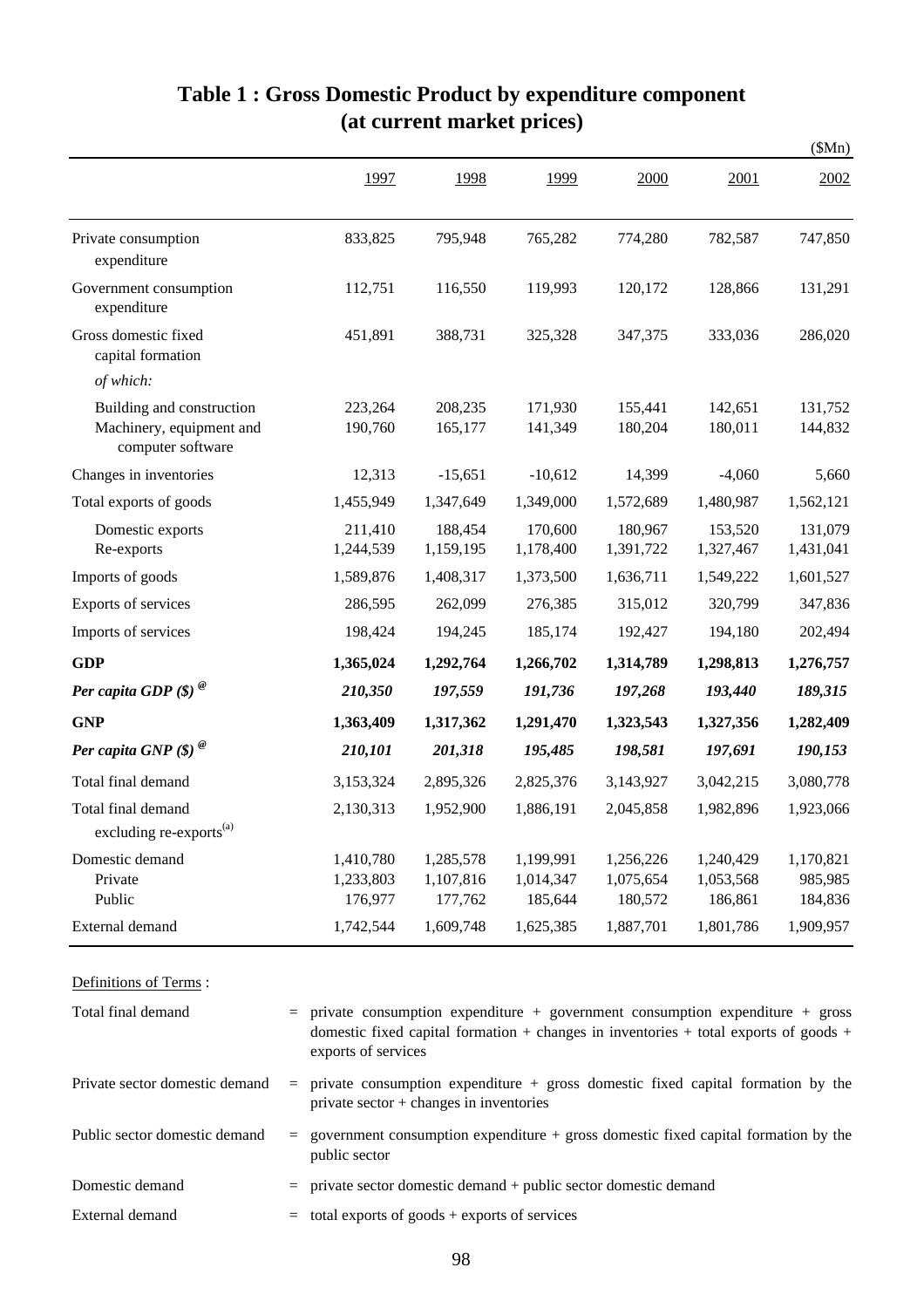|                                                                            |                                 |                                   |                                   |                                   |                              | \$Mn)                                 |
|----------------------------------------------------------------------------|---------------------------------|-----------------------------------|-----------------------------------|-----------------------------------|------------------------------|---------------------------------------|
|                                                                            | 2003                            | 2004                              | $2005$ <sup>#</sup>               | $2006$ <sup>#</sup>               | 2007<br>$\mathrm{Q1}^{\#}$   | ${\mathsf Q}2^{\scriptscriptstyle\#}$ |
| Private consumption<br>expenditure                                         | 719,304                         | 767,479                           | 804,579                           | 860,169                           | 220,875                      | 233,104                               |
| Government consumption<br>expenditure                                      | 130,151                         | 127,328                           | 121,419                           | 123,331                           | 34,360                       | 30,404                                |
| Gross domestic fixed<br>capital formation                                  | 261,367                         | 275,000                           | 289,223                           | 320,788                           | 73,095                       | 81,970                                |
| of which:                                                                  |                                 |                                   |                                   |                                   |                              |                                       |
| Building and construction<br>Machinery, equipment and<br>computer software | 116,419<br>136,537              | 107,658<br>150,545                | 105,964<br>163,369                | 98,750<br>205,246                 | 25,481<br>42,912             | 26,199<br>50,422                      |
| Changes in inventories                                                     | 9,111                           | 7,076                             | $-4,761$                          | $-2,020$                          | 1,409                        | 5,127                                 |
| Total exports of goods                                                     | 1,749,089                       | 2,027,031                         | 2,251,744                         | 2,467,357                         | 587,298                      | 656,509                               |
| Domestic exports<br>Re-exports                                             | 122,126<br>1,626,964            | 126,386<br>1,900,645              | 136,324<br>2,115,419              | 138,759<br>2,328,598              | 23,524<br>563,774            | 30,021<br>626,487                     |
| Imports of goods                                                           | 1,794,059                       | 2,099,545                         | 2,311,091                         | 2,576,340                         | 621,522                      | 702,713                               |
| Exports of services                                                        | 362,420                         | 429,563                           | 495,799                           | 565,049                           | 144,830                      | 146,160                               |
| Imports of services                                                        | 203,400                         | 242,507                           | 264,237                           | 284,015                           | 69,741                       | 75,237                                |
| <b>GDP</b>                                                                 | 1,233,983                       | 1,291,425                         | 1,382,675                         | 1,474,319                         | 370,604                      | 375,324                               |
| Per capita GDP $(\$)$ <sup><i>®</i></sup>                                  | 183,334                         | 190,377                           | 202,941                           | 215,006                           |                              |                                       |
| <b>GNP</b>                                                                 | 1,262,474                       | 1,314,835                         | 1,384,323                         | 1,479,433                         | 398,025                      | N.A.                                  |
| Per capita GNP $(\$)$ <sup><i>®</i></sup>                                  | 187,567                         | 193,828                           | 203,182                           | 215,752                           |                              |                                       |
| Total final demand                                                         | 3,231,442                       | 3,633,477                         | 3,958,003                         | 4,334,674                         | 1,061,867                    | 1,153,274                             |
| Total final demand<br>excluding re-exports <sup>(a)</sup>                  | 1,895,705                       | 2,061,644                         | 2,212,782                         | 2,401,938                         | 593,935                      | 633,290                               |
| Domestic demand<br>Private<br>Public                                       | 1,119,933<br>938,326<br>181,607 | 1,176,883<br>1,001,110<br>175,773 | 1,210,460<br>1,047,722<br>162,738 | 1,302,268<br>1,144,215<br>158,053 | 329,739<br>285,999<br>43,740 | 350,605<br>313,217<br>37,388          |
| External demand                                                            | 2,111,509                       | 2,456,594                         | 2,747,543                         | 3,032,406                         | 732,128                      | 802,669                               |

## **Table 1 : Gross Domestic Product by expenditure component (at current market prices) (cont'd)**

Notes : (a) Re-export margin is nevertheless retained in the total final demand.

(#) Figures are subject to revision later on as more data become available.

- (@) Population figures since 2001 have been revised based on the results of the 2006 Population By-census available in February 2007 as the up-to-date benchmark data. Per capita GDP and per capita GNP figures from 2001 to 2005 have been revised accordingly.
- (--) Not applicable.

N.A. Not available.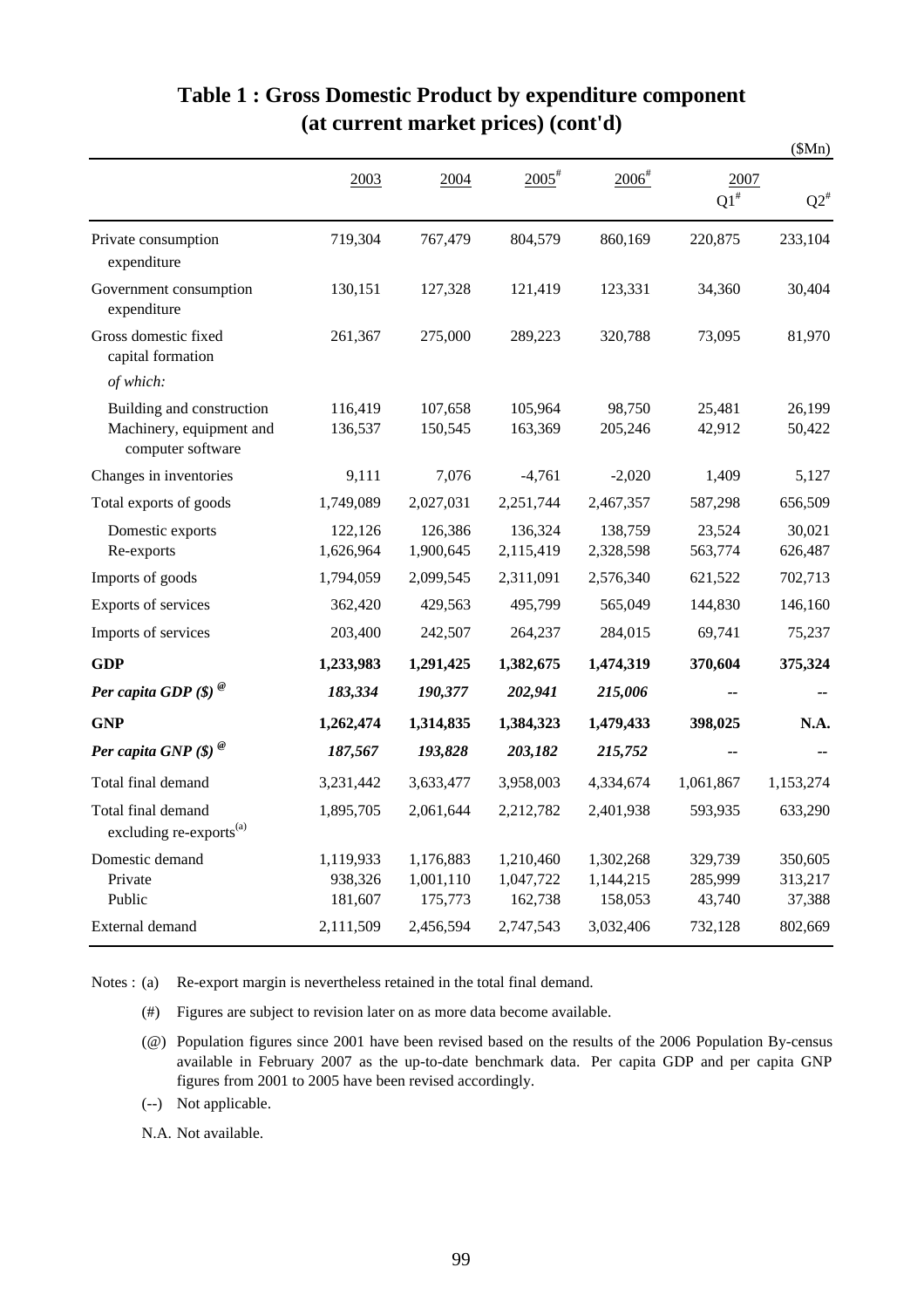|                                                           | 1997   | 1998   | 1999    | 2000   | 2001    | 2002    |
|-----------------------------------------------------------|--------|--------|---------|--------|---------|---------|
|                                                           |        |        |         |        |         |         |
| Private consumption expenditure                           | 6.2    | $-6.6$ | 1.4     | 6.0    | 2.1     | $-1.0$  |
| Government consumption<br>expenditure                     | 2.4    | 0.7    | 3.1     | 2.1    | 6.0     | 2.5     |
| Gross domestic fixed<br>capital formation                 | 12.6   | $-7.3$ | $-16.6$ | 11.0   | 2.6     | $-4.5$  |
| of which:                                                 |        |        |         |        |         |         |
| Building and construction                                 | 10.5   | $-2.4$ | $-15.5$ | $-7.6$ | $-1.1$  | $-1.1$  |
| Machinery, equipment and<br>computer software             | 13.1   | $-7.9$ | $-18.2$ | 27.0   | 6.2     | $-7.6$  |
| Total exports of goods                                    | 6.1    | $-4.3$ | 3.7     | 17.1   | $-3.3$  | 8.7     |
| Domestic exports                                          | 2.1    | $-7.9$ | $-7.2$  | 7.5    | $-10.2$ | $-11.2$ |
| Re-exports                                                | 6.8    | $-3.7$ | 5.4     | 18.5   | $-2.4$  | 11.0    |
| Imports of goods                                          | 7.3    | $-7.3$ | $\ast$  | 18.2   | $-1.9$  | 7.9     |
| Exports of services                                       | $-0.4$ | $-3.5$ | 8.8     | 12.1   | 6.4     | 10.9    |
| Imports of services                                       | 3.9    | 1.6    | $-4.4$  | 4.2    | 2.0     | 3.9     |
| <b>GDP</b>                                                | 5.1    | $-5.5$ | 4.0     | 10.0   | 0.6     | 1.8     |
| Per capita GDP $(\$)$ <sup><i>®</i></sup>                 | 4.2    | $-6.2$ | 3.0     | 9.0    | $-0.1$  | 1.4     |
| <b>GNP</b>                                                | 6.0    | $-3.5$ | 4.0     | 8.6    | 2.2     | 0.1     |
| Per capita GNP $(\$)$ <sup><i>®</i></sup>                 | 5.1    | $-4.3$ | 3.0     | 7.6    | 1.4     | $-0.4$  |
| Total final demand                                        | 6.2    | $-6.0$ | 1.3     | 14.4   | $-0.6$  | 5.1     |
| Total final demand<br>excluding re-exports <sup>(a)</sup> | 5.8    | $-7.6$ | $-1.7$  | 11.3   | 0.4     | 2.0     |
| Domestic demand                                           | 8.2    | $-9.2$ | $-4.4$  | 10.3   | $1.0\,$ | $-0.7$  |
| Private                                                   | 9.5    | $-9.9$ | $-5.4$  | 12.3   | 0.7     | $-1.0$  |
| Public                                                    | $-1.0$ | $-3.8$ | 2.1     | $-2.8$ | 3.3     | 1.2     |
| External demand                                           | 5.3    | $-4.3$ | 4.4     | 16.4   | $-1.7$  | 9.1     |

## **Table 2 : Rates of change in Gross Domestic Product by expenditure component (in real terms)**

(%)

(a) Notes : Re-export margin is nevertheless retained in the total final demand.

> (#) Figures are subject to revision later on as more data become available.

(@) Population figures since 2001 have been revised based on the results of the 2006 Population By-census available in February 2007 as the up-to-date benchmark data. Per capita GDP and per capita GNP figures from 2001 to 2005 have been revised accordingly.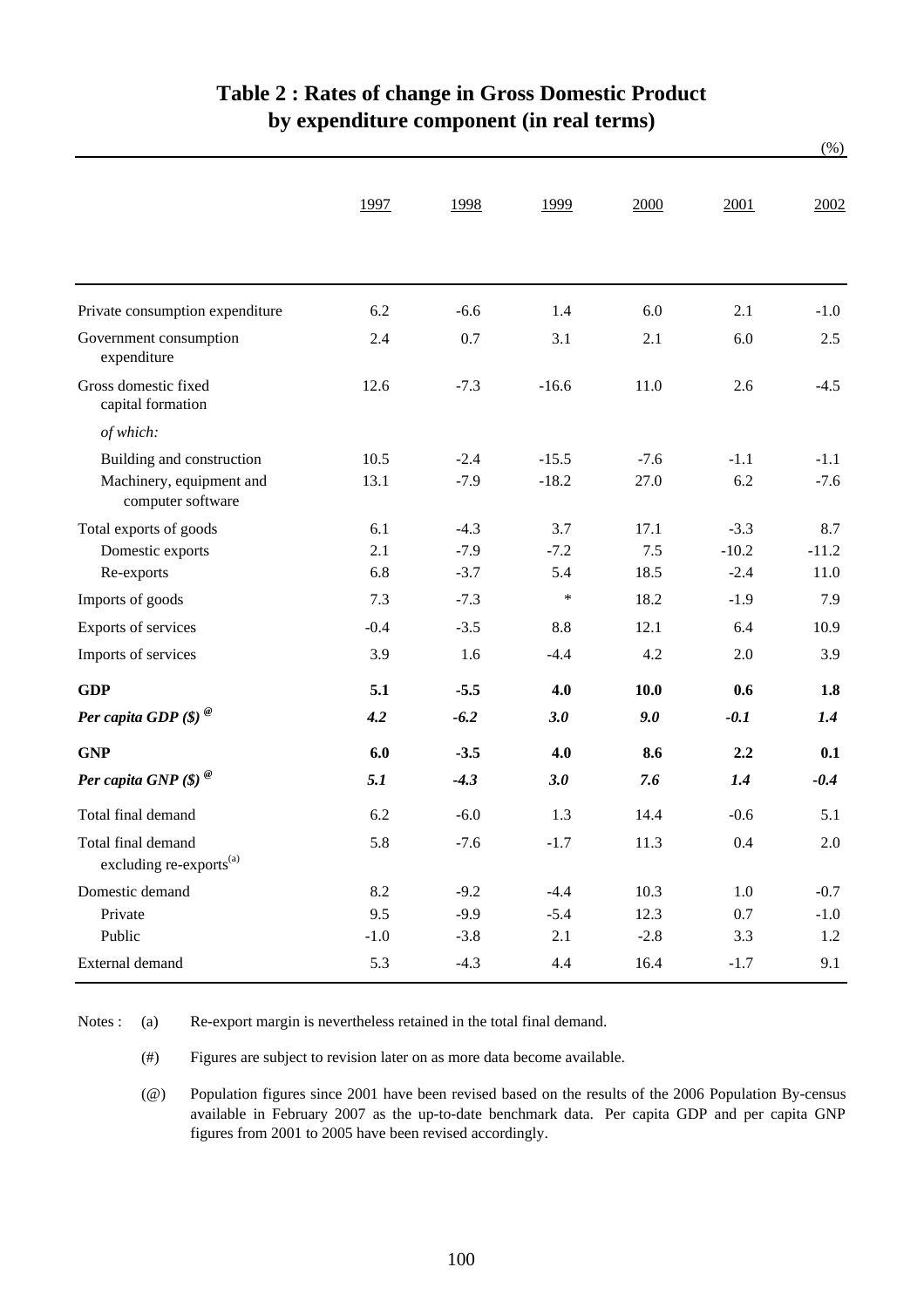|                                                           |        |         |                     |                     |         |         |                                                          | $(\% )$                      |  |
|-----------------------------------------------------------|--------|---------|---------------------|---------------------|---------|---------|----------------------------------------------------------|------------------------------|--|
|                                                           | 2003   | 2004    | $2005$ <sup>#</sup> | $2006$ <sup>#</sup> | 2007    |         | Average annual<br>rate of change:<br>10 years<br>5 years |                              |  |
|                                                           |        |         |                     |                     | $Q1^*$  | $Q2^*$  | 1996 to<br>$2006^{\rm \#}$                               | 2001 to<br>$2006^{\text{*}}$ |  |
| Private consumption expenditure                           | $-0.9$ | 7.2     | 3.3                 | 5.2                 | 5.3     | 6.6     | 2.2                                                      | 2.7                          |  |
| Government consumption<br>expenditure                     | 1.9    | 0.7     | $-3.1$              | 0.2                 | 2.4     | 2.8     | 1.6                                                      | 0.4                          |  |
| Gross domestic fixed<br>capital formation                 | 0.9    | 3.1     | 4.6                 | 7.9                 | 4.7     | 11.1    | 1.1                                                      | 2.3                          |  |
| of which:                                                 |        |         |                     |                     |         |         |                                                          |                              |  |
| Building and construction                                 | $-5.6$ | $-11.6$ | $-8.4$              | $-7.3$              | $-2.6$  | 5.3     | $-5.2$                                                   | $-6.9$                       |  |
| Machinery, equipment and<br>computer software             | 6.7    | 11.0    | 12.9                | 17.2                | 6.8     | 13.1    | 5.2                                                      | 7.7                          |  |
| Total exports of goods                                    | 14.2   | 15.3    | 11.2                | 10.2                | 8.2     | 11.3    | 7.6                                                      | 11.9                         |  |
| Domestic exports                                          | $-7.3$ | 2.4     | 7.6                 | 2.3                 | $-33.1$ | $-17.8$ | $-2.4$                                                   | $-1.5$                       |  |
| Re-exports                                                | 16.3   | 16.3    | 11.4                | 10.7                | 11.0    | 13.1    | 8.8                                                      | 13.1                         |  |
| Imports of goods                                          | 13.1   | 14.1    | 8.6                 | 10.0                | 8.6     | 12.9    | 6.7                                                      | 10.7                         |  |
| Exports of services                                       | 7.9    | 17.9    | 11.3                | 8.9                 | 8.9     | 10.9    | 7.9                                                      | 11.3                         |  |
| Imports of services                                       | $-2.1$ | 14.6    | 7.4                 | 6.4                 | 4.1     | 8.0     | 3.6                                                      | 5.9                          |  |
| <b>GDP</b>                                                | 3.2    | 8.6     | 7.5                 | 6.9                 | 5.7     | 6.9     | 4.1                                                      | 5.6                          |  |
| Per capita GDP $(\$)$ <sup><math>\degree</math></sup>     | 3.4    | 7.7     | 7.1                 | 6.2                 | --      | --      | 3.5                                                      | 5.1                          |  |
| <b>GNP</b>                                                | 5.1    | 8.0     | 5.8                 | 7.2                 | 10.7    | N.A.    | 4.3                                                      | 5.2                          |  |
| Per capita GNP $(\$)$ <sup><i>®</i></sup>                 | 5.3    | 7.2     | 5.3                 | 6.5                 | --      |         | 3.6                                                      | 4.7                          |  |
| Total final demand                                        | 8.1    | 12.0    | 8.1                 | 8.6                 | 7.2     | 10.4    | 5.6                                                      | 8.4                          |  |
| Total final demand<br>excluding re-exports <sup>(a)</sup> | $3.5$  | 9.2     | 5.9                 | 7.1                 | 4.7     | 8.5     | 3.5                                                      | 5.5                          |  |
| Domestic demand                                           | 0.1    | 5.1     | 2.1                 | 5.8                 | 5.0     | 8.7     | 1.7                                                      | 2.4                          |  |
| Private                                                   | $-0.2$ | 6.3     | 3.5                 | $7.2\,$             | 5.9     | 9.5     | 2.1                                                      | 3.1                          |  |
| Public                                                    | 1.7    | $-1.6$  | $-6.9$              | $-4.0$              | $-0.6$  | 2.2     | $-1.2$                                                   | $-2.0$                       |  |
| External demand                                           | 13.1   | 15.8    | 11.2                | 10.0                | 8.3     | 11.2    | 7.7                                                      | 11.8                         |  |

## **Table 2 : Rates of change in Gross Domestic Product by expenditure component (in real terms) (cont'd)**

(\*) Change within  $\pm 0.05\%$ . Notes (cont'd) :

(--) Not applicable.

N.A. Not available.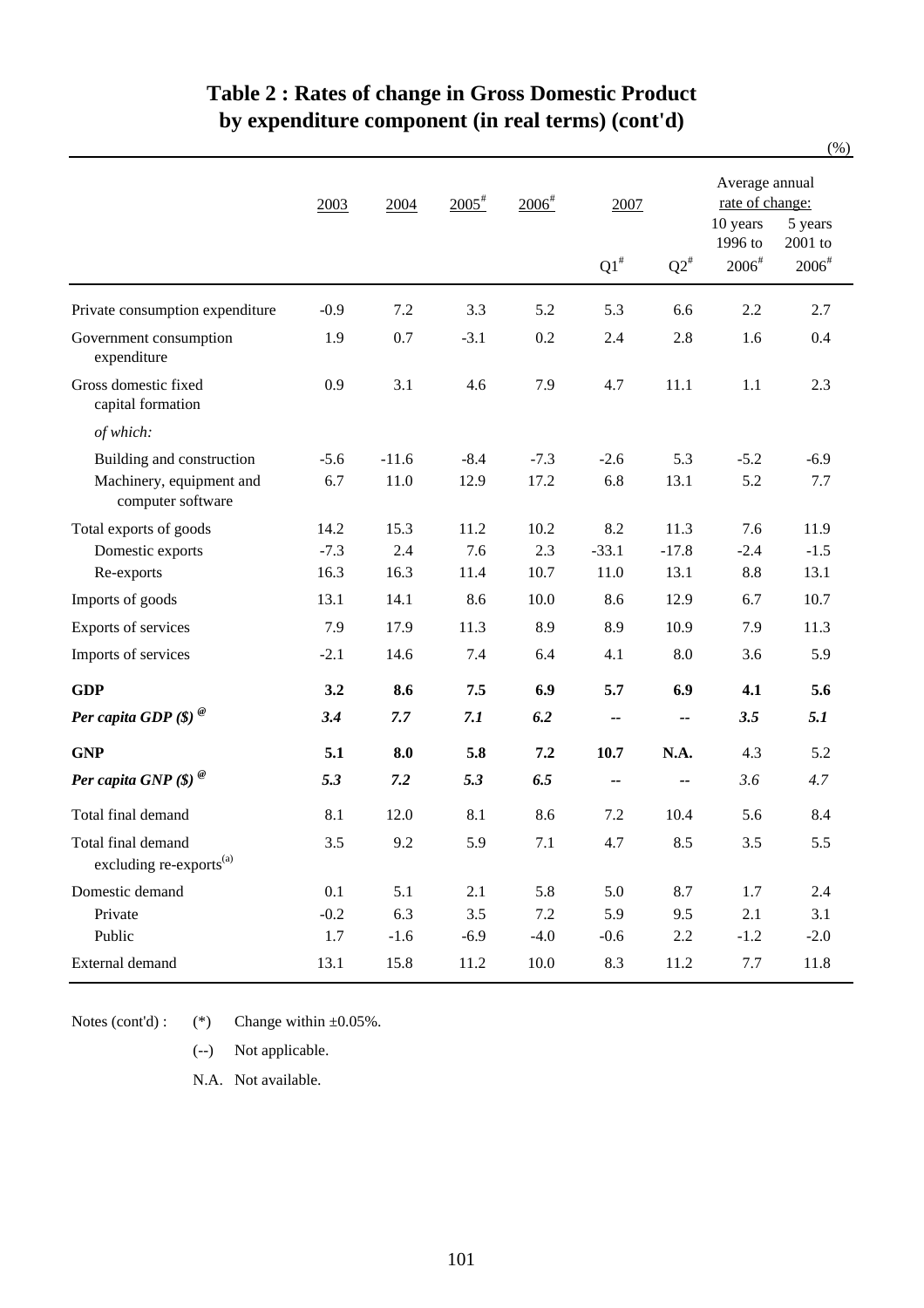|                                                                                 | 2001      | $\%$         | 2002      | %      | 2003            | $\frac{0}{0}$ | 2004      | $\%$   | $2005$ <sup>#</sup> | $\%$         |
|---------------------------------------------------------------------------------|-----------|--------------|-----------|--------|-----------------|---------------|-----------|--------|---------------------|--------------|
|                                                                                 | \$Mn      | share        | \$Mn      | share  | \$Mn            | share         | \$Mn      | share  | \$Mn                | share        |
| Agriculture and fishing                                                         | 1,003     | 0.1          | 1,002     | 0.1    | 824             | 0.1           | 886       | 0.1    | 847                 | 0.1          |
| Mining and quarrying                                                            | 174       | $\ast$       | 136       | $\ast$ | 116             | $\ast$        | 72        | $\ast$ | 100                 | $\ast$       |
| Manufacturing                                                                   | 59,760    | 4.8          | 51,396    | 4.2    | 44,403          | 3.7           | 44,455    | 3.5    | 45,547              | 3.4          |
| Electricity, gas and water                                                      | 37,957    | 3.1          | 39,609    | 3.2    | 38,839          | 3.2           | 39,726    | 3.2    | 39,924              | 3.0          |
| Construction                                                                    | 57,167    | 4.6          | 51,534    | 4.2    | 44,910          | 3.7           | 40,376    | 3.2    | 38,538              | 2.9          |
| Services                                                                        | 1,088,211 | 87.5         | 1,091,272 | 88.4   | 1,073,941       | 89.3          | 1,130,695 | 90.0   | 1,221,064           | 90.7         |
| Wholesale, retail and<br>import and export<br>trades, restaurants and<br>hotels | 309,926   | 24.9         | 310,500   | 25.1   | 308,872         | 25.7          | 345,092   | 27.5   | 386,726             | 28.7         |
| Transport,<br>storage and<br>communications                                     | 117,526   | 9.4          | 121,766   | 9.9    | 117,420         | 9.8           | 126,820   | 10.1   | 135,119             | 10.0         |
| Financing, insurance,<br>real estate and<br>business services                   | 251,495   | 20.2         | 247,045   | 20.0   | 251,085         | 20.9          | 266,834   | 21.2   | 294,666             | 21.9         |
| Community,<br>social and personal<br>services                                   | 262,960   | 21.1         | 265,746   | 21.5   | 261,917         | 21.8          | 264,008   | 21.0   | 260,273             | 19.3         |
| Ownership of premises                                                           | 146,304   | 11.8         | 146,214   | 11.8   | 134,648         | 11.2          | 127,940   | 10.2   | 144,280             | 10.7         |
| <b>GDP</b> at factor cost                                                       | 1,244,271 | <b>100.0</b> | 1,234,949 | 100.0  | 1,203,034 100.0 |               | 1,256,209 | 100.0  | 1,346,020           | <b>100.0</b> |
| Taxes on production and<br>imports                                              | 53,917    |              | 43,325    |        | 48,057          |               | 58,729    |        | 62,891              |              |
| Statistical discrepancy (%)                                                     | $\ast$    |              | $-0.1$    |        | $-1.4$          |               | $-1.8$    |        | $-1.9$              |              |
| <b>GDP</b> at current<br>market prices                                          | 1,298,813 |              | 1,276,757 |        | 1,233,983       |               | 1,291,425 |        | 1,382,675           |              |

## **Table 3 : Gross Domestic Product by economic activity (at current prices)**

Notes : Figures may not add up exactly to the total due to rounding.

(#) Figures are subject to revision later on as more data become available.

(\*) Less than 0.05%.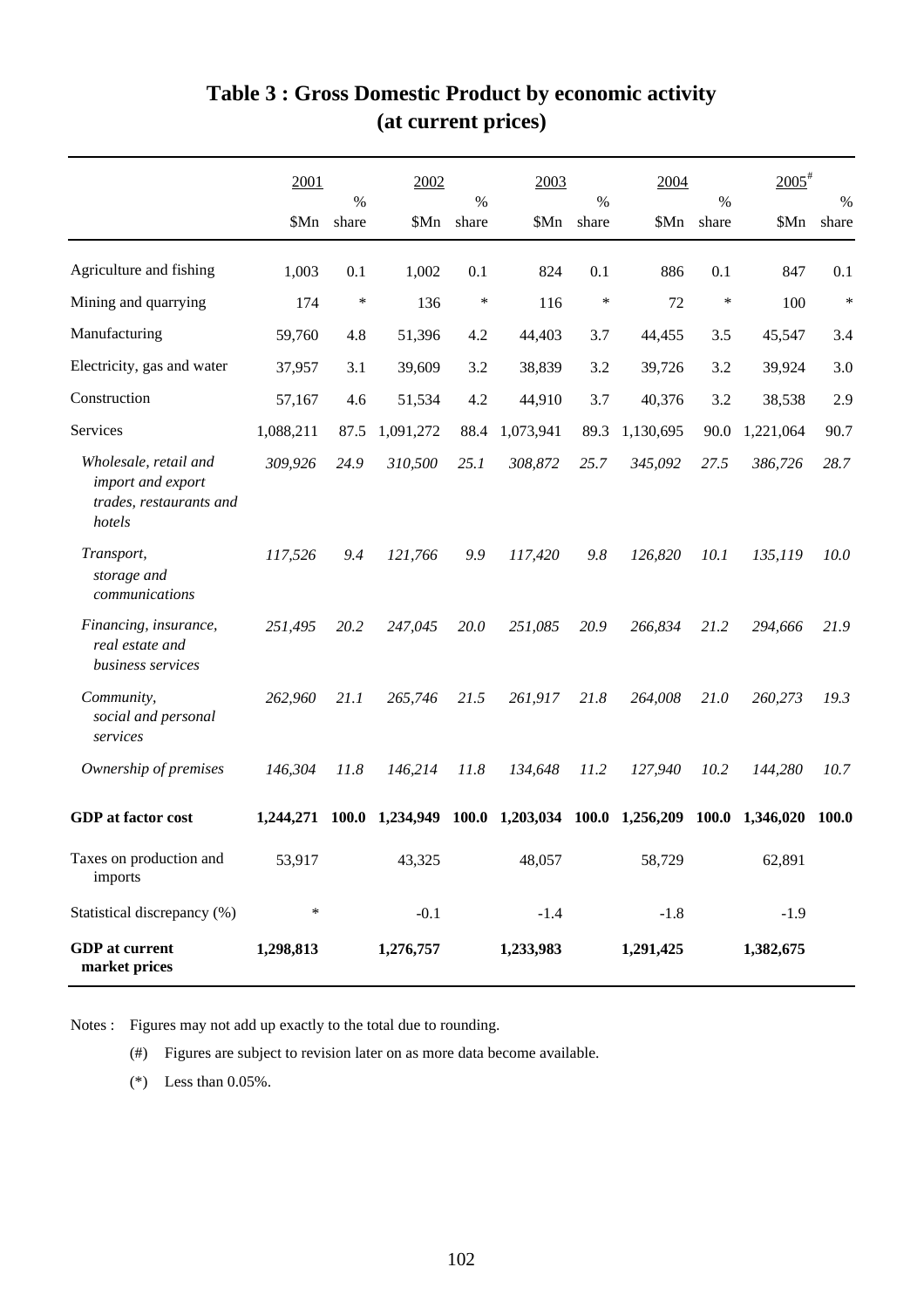|                                                                              |         |         |         |         |                     |                     |           |                           |                 | $(\% )$            |
|------------------------------------------------------------------------------|---------|---------|---------|---------|---------------------|---------------------|-----------|---------------------------|-----------------|--------------------|
|                                                                              | 2001    | 2002    | 2003    | 2004    | $2005$ <sup>#</sup> | $2006$ <sup>#</sup> |           | 2006                      |                 | 2007               |
|                                                                              |         |         |         |         |                     |                     | $Q2^{\#}$ | $\mathrm{Q3}^{\text{\#}}$ | ${\bf Q4}^{\#}$ | $\mathrm{Q1}^{\#}$ |
| Agriculture and fishing                                                      | 4.1     | $-0.7$  | $-5.6$  | 2.0     | $-1.9$              | $-3.2$              | $-4.4$    | $-2.5$                    | $-4.8$          | $-8.4$             |
| Mining and quarrying                                                         | $-14.1$ | $-11.1$ | 2.2     | $-17.0$ | 10.3                | 9.3                 | 11.4      | 15.9                      | 4.3             | 25.0               |
| Manufacturing                                                                | $-9.1$  | $-10.0$ | $-10.3$ | 1.7     | 2.1                 | 2.2                 | 5.3       | $-0.6$                    | $-1.4$          | $-1.5$             |
| Electricity, gas and water                                                   | 1.7     | 3.8     | 1.8     | 2.1     | 2.5                 | 0.9                 | 2.2       | 4.5                       | $-4.0$          | 1.5                |
| Construction                                                                 | $-2.2$  | $-1.5$  | $-4.9$  | $-9.7$  | $-9.2$              | $-7.9$              | $-4.6$    | $-10.9$                   | $-3.1$          | $-5.7$             |
| Services                                                                     | 1.8     | 2.8     | 4.5     | 10.1    | 8.0                 | 8.7                 | 7.6       | 8.1                       | 9.6             | 7.8                |
| Wholesale, retail and<br>import and export trades,<br>restaurants and hotels | 0.3     | 4.5     | 9.1     | 15.1    | 14.4                | 10.0                | 7.1       | 10.4                      | 10.0            | 7.9                |
| Transport, storage and<br>communications                                     | 1.9     | 6.5     | 0.7     | 13.9    | 8.0                 | 8.8                 | 6.4       | 8.4                       | 9.4             | 4.6                |
| Financing, insurance,<br>real estate and business<br>services                | 0.5     | 2.7     | 5.7     | 13.1    | 8.7                 | 14.5                | 15.2      | 11.8                      | 17.4            | 15.7               |
| Community, social and<br>personal services                                   | 4.0     | $-0.6$  | 0.6     | 2.9     | 0.2                 | 2.2                 | 1.5       | 2.5                       | 3.2             | 1.1                |
| Ownership of premises                                                        | 3.4     | 2.0     | 2.7     | 1.4     | 3.1                 | 2.6                 | 2.9       | 2.2                       | 2.1             | 2.2                |
| Taxes on production and<br>imports                                           | $-1.1$  | $-0.1$  | 3.4     | 13.0    | 1.0                 | 8.4                 | 7.5       | 3.3                       | 19.6            | 11.8               |
| GDP at constant (2000)<br>market prices                                      | 0.6     | 1.8     | 3.2     | 8.6     | 7.5                 | 6.9                 | 5.6       | 6.8                       | 7.3             | 5.7                |

# **Table 4 : Rates of change in Gross Domestic Product by economic activity (in real terms)**

(#) Figures are subject to revision later on as more data become available. Note :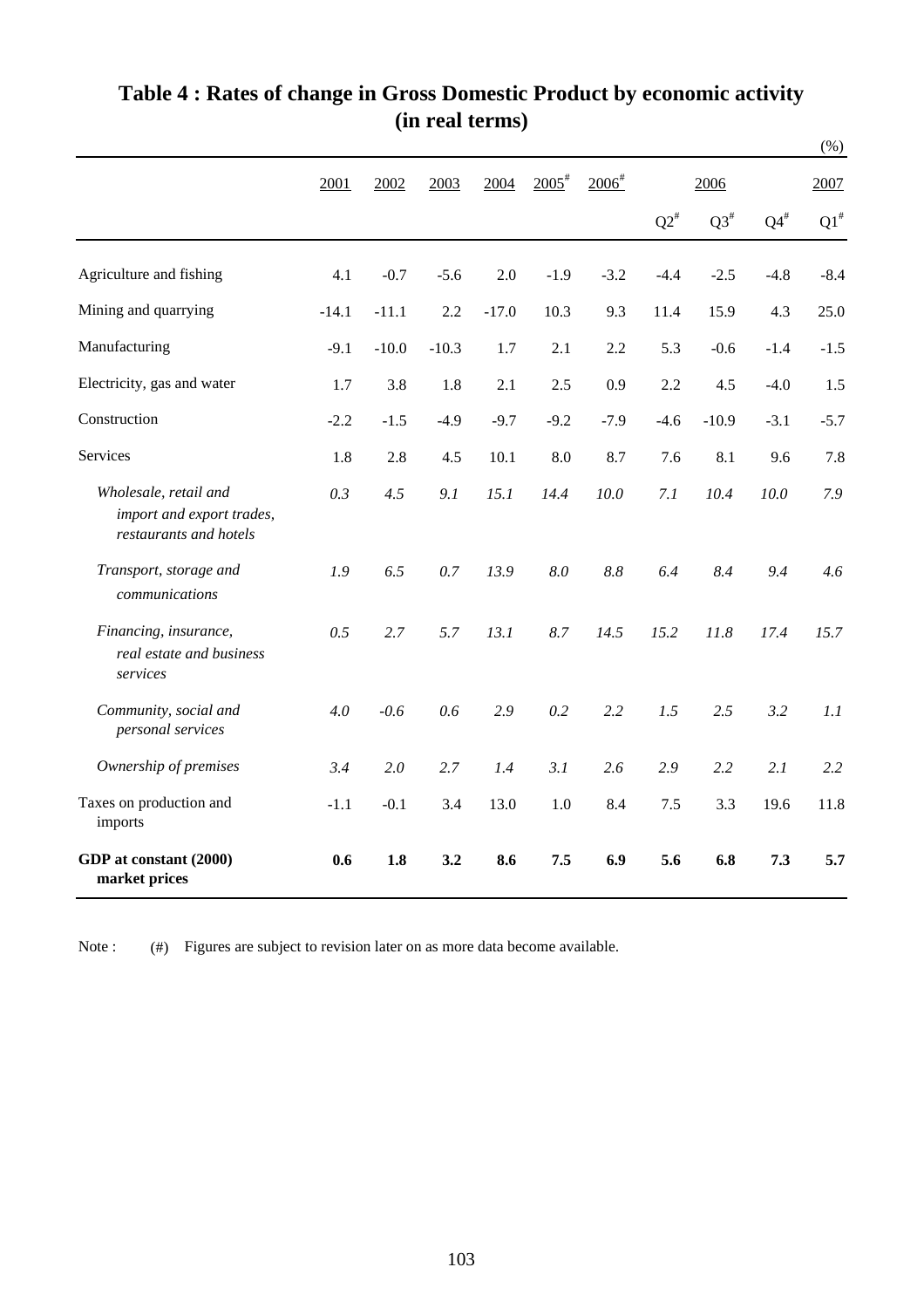|                                                             |            |            |            |            |                     |                           |                                   |                 | \$Mn)                      |
|-------------------------------------------------------------|------------|------------|------------|------------|---------------------|---------------------------|-----------------------------------|-----------------|----------------------------|
|                                                             | 2002       | 2003       | 2004       | 2005       | $2006$ <sup>#</sup> | $\mathrm{Q2}^{\text{\#}}$ | 2006<br>$\mathrm{Q3}^{\text{\#}}$ | ${\bf Q4}^{\#}$ | 2007<br>$\mathrm{Q1}^{\#}$ |
| Current account                                             | 96,800     | 128,240    | 122,491    | 157,338    | 159,905             | 14,737                    | 51,900                            | 56,261          | 62,765                     |
| Goods                                                       | $-39,406$  | $-44,970$  | $-72,514$  | $-59,347$  | $-108,983$          | $-35,369$                 | $-18,569$                         | $-25,243$       | $-34,224$                  |
| <b>Services</b>                                             | 145,342    | 159,020    | 187,056    | 231,562    | 281,034             | 61.479                    | 74,757                            | 81,781          | 75,089                     |
| Income                                                      | 5,652      | 28,491     | 23,410     | 1,648      | 5,114               | $-7,622$                  | 238                               | 4,446           | 27,421                     |
| Current transfers                                           | $-14,787$  | $-14,301$  | $-15,461$  | $-16,524$  | $-17,260$           | $-3,750$                  | $-4,526$                          | $-4,722$        | $-5,521$                   |
| Capital and financial account                               | $-151,179$ | $-179,086$ | $-184,640$ | $-182.431$ | $-201.722$          | $-26,394$                 | $-60,115$                         | $-66,028$       | $-54,005$                  |
| Capital and financial<br>non-reserve assets<br>(net change) | $-169,720$ | $-171,497$ | $-159,155$ | $-171,752$ | $-154,987$          | $-16,330$                 | $-46,962$                         | $-53,972$       | $-41,633$                  |
| Capital transfers                                           | $-15,686$  | $-8,292$   | $-2,561$   | $-4,939$   | $-2,226$            | 472                       | $-1,729$                          | $-554$          | $-1,196$                   |
| Financial non-reserve<br>assets (net change)                | $-154,033$ | $-163,205$ | $-156,594$ | $-166,812$ | $-152,761$          | $-16,803$                 | $-45,233$                         | $-53,418$       | $-40,437$                  |
| Direct investment                                           | $-60.685$  | 63,372     | $-91,038$  | 49.996     | $-4.402$            | $-29,913$                 | $-15,817$                         | 13.967          | 1,299                      |
| Portfolio investment                                        | $-302,484$ | $-264,619$ | $-306,368$ | $-245,017$ | $-258,082$          | $-78,343$                 | 17,248                            | $-231,005$      | 5,840                      |
| Financial derivatives                                       | 51,563     | 78,288     | 44,319     | 30,502     | 38,873              | 14,544                    | 8,312                             | 13,742          | 26,380                     |
| Other investment                                            | 157,573    | $-40,247$  | 196,492    | $-2,294$   | 70,850              | 76,910                    | $-54,975$                         | 149,879         | $-73,957$                  |
| Reserve assets (net change) <sup>(a)</sup>                  | 18,541     | $-7,589$   | $-25,486$  | $-10,679$  | $-46,735$           | $-10,063$                 | $-13,153$                         | $-12,056$       | $-12,372$                  |
| Net errors and omissions                                    | 54,379     | 50,846     | 62,149     | 25,093     | 41,817              | 11,656                    | 8,215                             | 9,766           | $-8,760$                   |
| <b>Overall balance of</b><br>payments                       | $-18,541$  | 7,589      | 25,486     | 10,679     | 46,735              | 10,063                    | 13,153                            | 12,056          | 12,372                     |

### **Table 5 : Balance of payments account by major component (at current prices)**

Notes : Figures may not add up exactly to the total due to rounding.

- (a) A negative value for net change in reserve assets represents a net increase, and a positive value represents a net decrease.
- (#) Figures are subject to revision later on as more data become available.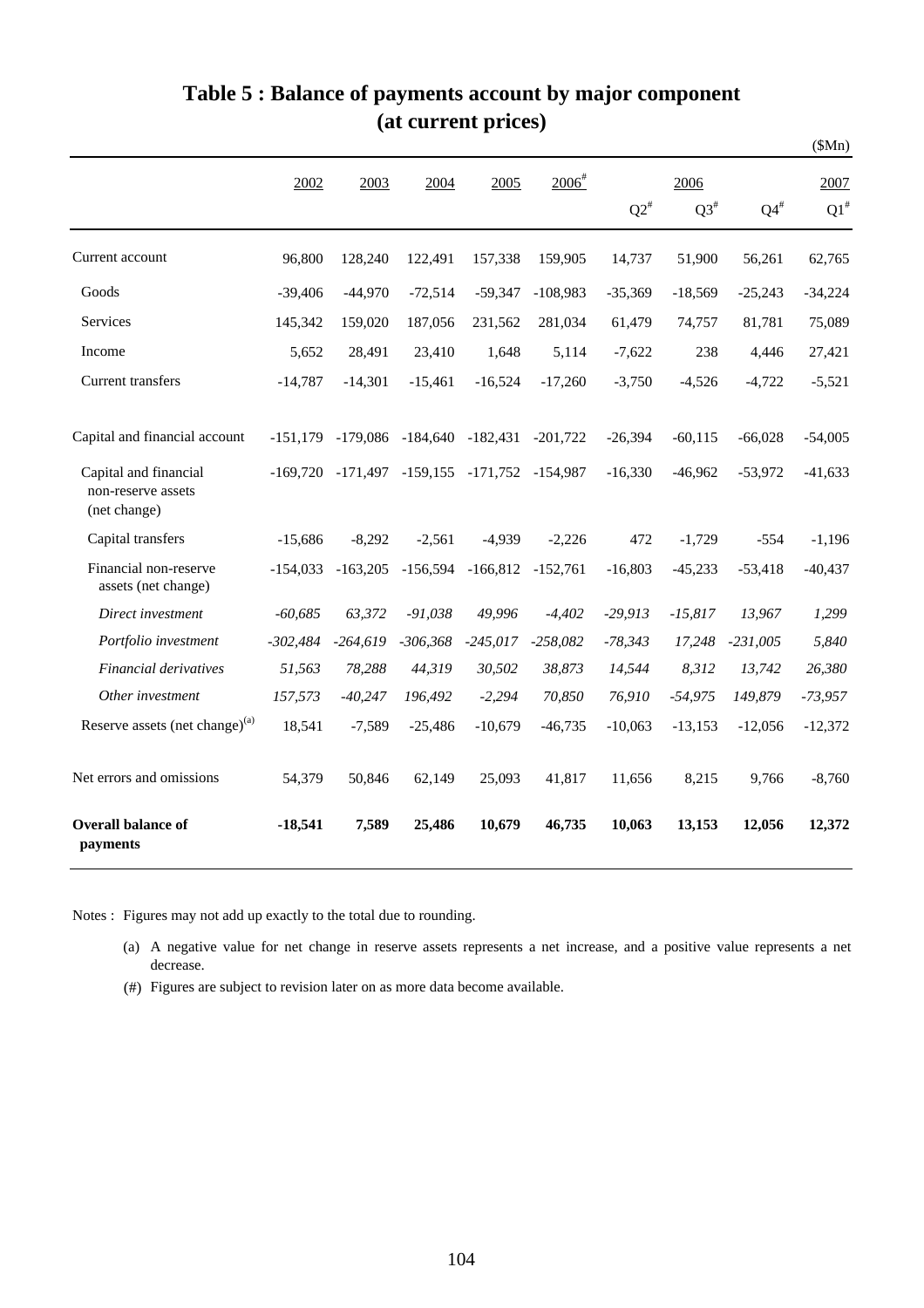### **Table 6 : Visible and invisible trade (at current market prices)**

|                                  |           |                                                   |           |                     | $\alpha$ can che mai ket prices, |           |           |           |           |
|----------------------------------|-----------|---------------------------------------------------|-----------|---------------------|----------------------------------|-----------|-----------|-----------|-----------|
|                                  |           |                                                   |           |                     |                                  |           |           |           | \$Mn)     |
|                                  | 2002      | 2003                                              | 2004      | $2005$ <sup>#</sup> | $2006$ <sup>#</sup>              | 2006      |           | 2007      |           |
|                                  |           |                                                   |           |                     |                                  | $Q3^*$    | $Q4^{\#}$ | $Q1^*$    | $Q2^{\#}$ |
| Total exports of goods           |           | 1,562,121 1,749,089 2,027,031 2,251,744 2,467,357 |           |                     |                                  | 667,228   | 674,929   | 587,298   | 656,509   |
| Imports of goods                 |           | 1,601,527 1,794,059 2,099,545 2,311,091 2,576,340 |           |                     |                                  | 685,797   | 700,172   | 621,522   | 702,713   |
| Visible trade balance            | $-39,406$ | $-44,970$                                         | $-72,514$ | $-59,347$           | $-108,983$                       | $-18,569$ | $-25,243$ | $-34,224$ | $-46,204$ |
|                                  | $(-2.5)$  | $(-2.5)$                                          | $(-3.5)$  | $(-2.6)$            | $(-4.2)$                         | $(-2.7)$  | $(-3.6)$  | $(-5.5)$  | $(-6.6)$  |
| Exports of services              | 347,836   | 362,420                                           | 429,563   | 495,799             | 565,049                          | 150,732   | 155,913   | 144,830   | 146,160   |
| Imports of services              | 202,494   | 203,400                                           | 242,507   | 264,237             | 284,015                          | 75,975    | 74,132    | 69,741    | 75,237    |
| <b>Invisible trade balance</b>   | 145,342   | 159,020                                           | 187,056   | 231,562             | 281,034                          | 74,757    | 81,781    | 75,089    | 70,923    |
|                                  | (71.8)    | (78.2)                                            | (77.1)    | (87.6)              | (99.0)                           | (98.4)    | (110.3)   | (107.7)   | (94.3)    |
| Exports of goods and<br>services |           | 1,909,957 2,111,509 2,456,594 2,747,543 3,032,406 |           |                     |                                  | 817,960   | 830,842   | 732,128   | 802,669   |
| Imports of goods and<br>services |           | 1,804,021 1,997,459 2,342,052 2,575,328 2,860,355 |           |                     |                                  | 761,772   | 774,304   | 691,263   | 777,950   |
| <b>Visible and invisible</b>     | 105,936   | 114,050                                           | 114,542   | 172,215             | 172,051                          | 56,188    | 56,538    | 40,865    | 24,719    |
| trade balance                    | < 5.9>    | <5.7>                                             | <4.9>     | $6.7$               | $<\!\!6.0\!\!>$                  | <7.4>     | <7.3>     | < 5.9>    | <3.2>     |

Notes : Figures in this table are reckoned on a GDP basis.

- (#) Figures are subject to revision later on as more data become available.
- ( ) As a percentage of the total value of imports of goods/services.
- < > As a percentage of the total value of imports of goods and services.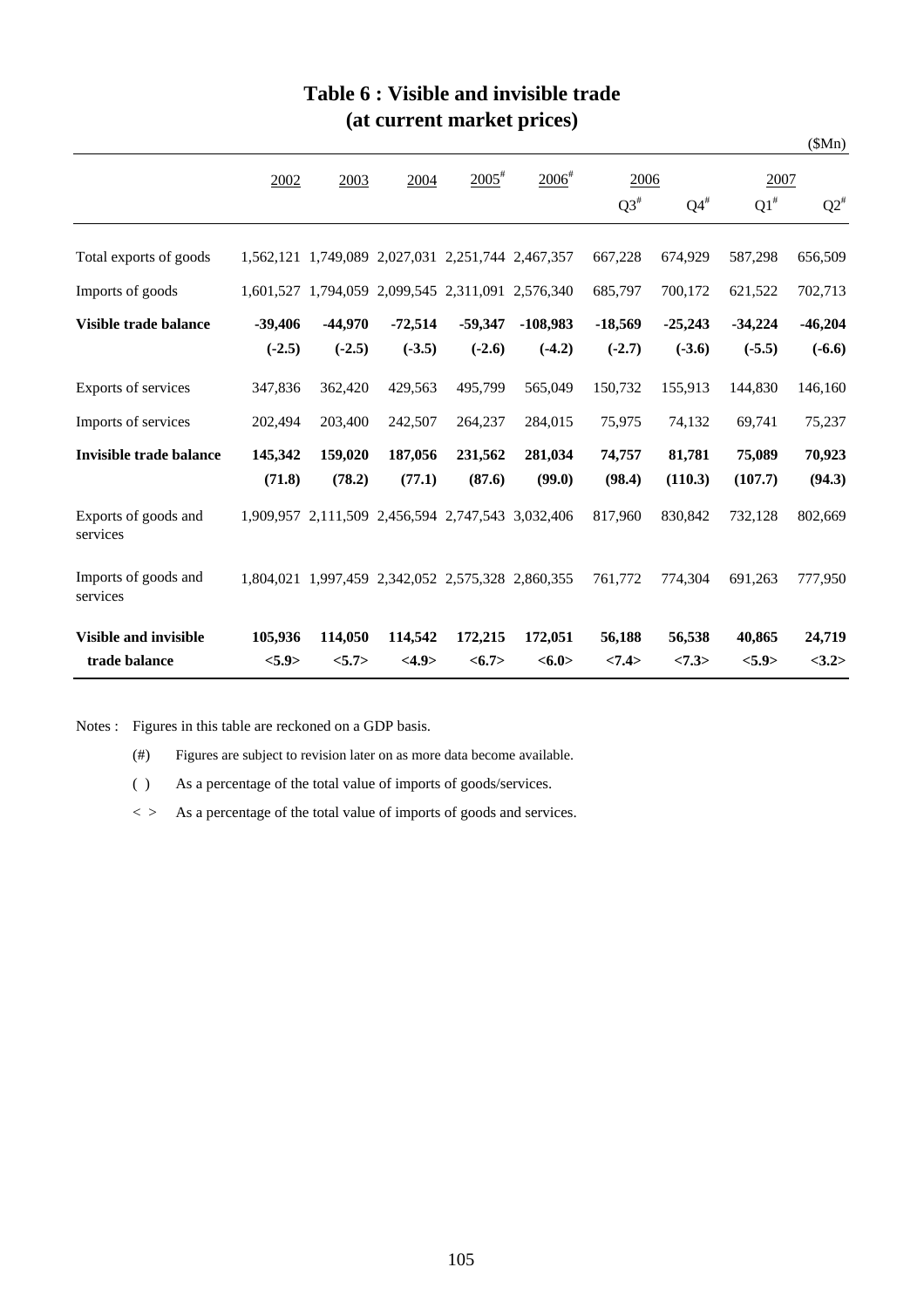|                      | 2002   | 2003       | 2004 | 2005 | 2006       |           |                |                | 2006<br>2007                   |      |
|----------------------|--------|------------|------|------|------------|-----------|----------------|----------------|--------------------------------|------|
|                      |        |            |      |      |            |           | Q <sub>3</sub> | Q <sub>4</sub> | Q1                             | Q2   |
|                      |        | (% change) |      |      | (% change) | (SMn)     |                |                | (% change over a year earlier) |      |
| <b>All markets</b>   | 5.4    | 11.7       | 15.9 | 11.4 | 9.4        | 2,461,027 | 8.4            | 11.9           | 9.0                            | 11.7 |
| Mainland of China    | 12.3   | 21.1       | 19.7 | 14.0 | 14.2       | 1,156,210 | 13.5           | 17.0           | 13.3                           | 15.9 |
| <b>United States</b> | 1.0    | $-2.6$     | 5.4  | 5.6  | 2.9        | 371,130   | 0.7            | 7.3            | 1.9                            | 1.3  |
| Japan                | $-4.5$ | 12.3       | 14.4 | 10.3 | 1.6        | 120,422   | $\ast$         | $-2.2$         | 1.5                            | 3.1  |
| Germany              | $-5.3$ | 15.1       | 11.9 | 15.6 | 4.0        | 75,663    | 0.3            | 3.6            | $-0.9$                         | 10.9 |
| United Kingdom       | $-2.0$ | 5.8        | 14.8 | 5.2  | 6.3        | 73,632    | 7.9            | 10.2           | 11.6                           | 1.8  |
| Taiwan               | $-2.2$ | 22.2       | 16.2 | 2.7  | 3.3        | 52,106    | 8.6            | 6.8            | 3.9                            | 10.0 |
| Republic of Korea    | 17.2   | 16.9       | 24.0 | 9.5  | $7.5$      | 51,873    | 9.8            | $-4.3$         | $-5.5$                         | 5.0  |
| Singapore            | 6.8    | 13.0       | 22.0 | 6.8  | 4.4        | 48,612    | 13.7           | 8.8            | 4.7                            | 3.9  |
| Rest of the world    | 3.5    | 7.1        | 17.3 | 13.3 | 8.5        | 511,380   | 6.3            | 11.7           | 10.4                           | 14.6 |

# **Table 7 : Total exports of goods by market (in value terms)**

Notes : Figures may not add up exactly to the total due to rounding.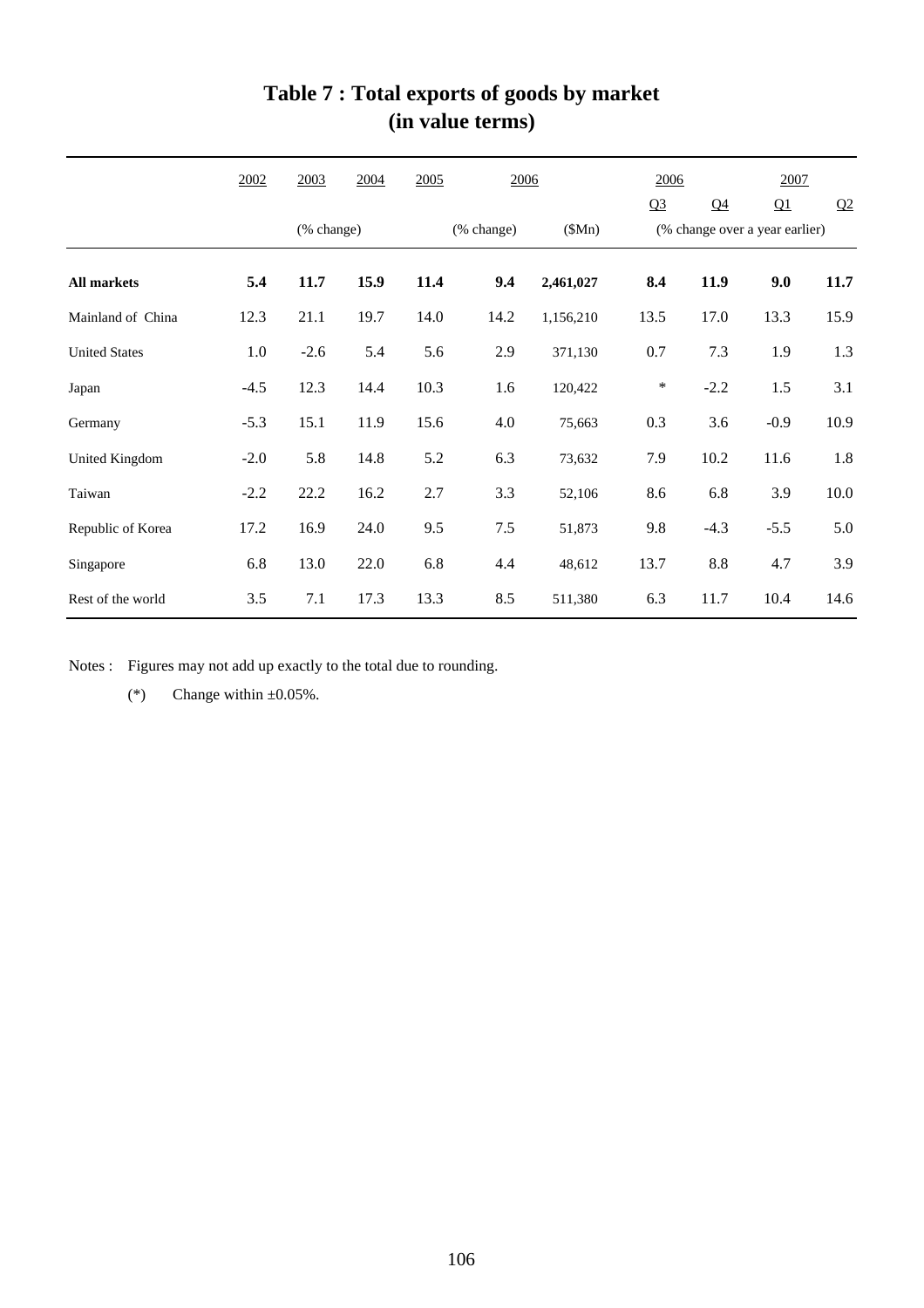|                      | 2002    | 2003       | 2004 | 2005 | 2006       |           | 2006           |                | 2007                           |        |
|----------------------|---------|------------|------|------|------------|-----------|----------------|----------------|--------------------------------|--------|
|                      |         |            |      |      |            |           | Q <sub>3</sub> | Q <sub>4</sub> | Q1                             | Q2     |
|                      |         | (% change) |      |      | (% change) | (SMn)     |                |                | (% change over a year earlier) |        |
| <b>All sources</b>   | 3.3     | 11.5       | 16.9 | 10.3 | 11.6       | 2,599,804 | 10.7           | 14.0           | 9.0                            | 12.6   |
| Mainland of China    | 5.1     | 9.6        | 16.9 | 14.3 | 13.7       | 1,192,952 | 10.8           | 16.6           | 10.3                           | 16.5   |
| Japan                | 3.4     | 17.2       | 19.7 | 0.1  | 4.5        | 268,140   | 5.1            | 9.7            | 8.2                            | 9.3    |
| Taiwan               | 7.4     | 8.0        | 22.8 | 9.4  | 15.9       | 194,917   | 20.4           | 7.0            | 0.4                            | 4.8    |
| Singapore            | 3.9     | 19.6       | 22.5 | 21.8 | 21.9       | 164,837   | 17.0           | 22.6           | 13.6                           | 26.1   |
| <b>United States</b> | $-12.8$ | 7.9        | 13.4 | 6.5  | 3.6        | 123,569   | 5.1            | 14.7           | 16.3                           | 12.6   |
| Republic of Korea    | 7.3     | 15.0       | 15.0 | 2.6  | 16.1       | 119,647   | 7.7            | 23.8           | 1.6                            | $-2.9$ |
| Rest of the world    | 2.2     | 12.1       | 13.6 | 8.4  | 7.6        | 535,742   | 10.1           | 8.3            | 8.4                            | 8.4    |

### **Table 8 : Imports of goods by source (in value terms)**

Note : Figures may not add up exactly to the total due to rounding.

|                   |        |            |      |      | (in value terms) |         |                |                                |        |                |
|-------------------|--------|------------|------|------|------------------|---------|----------------|--------------------------------|--------|----------------|
|                   | 2002   | 2003       | 2004 | 2005 | 2006             |         | 2006           |                                | 2007   |                |
|                   |        |            |      |      |                  |         | Q <sub>3</sub> | Q <sub>4</sub>                 | Q1     | Q <sub>2</sub> |
|                   |        | (% change) |      |      | (% change)       | (SMn)   |                | (% change over a year earlier) |        |                |
| Overall           | $-9.0$ | 2.6        | 14.8 | 7.3  | 14.3             | 668,809 | 12.7           | 8.2                            | 1.5    | 10.3           |
| Foodstuffs        | 0.2    | 1.5        | 8.6  | 3.1  | 4.3              | 52,952  | 4.6            | 1.0                            | 10.1   | 10.6           |
| Consumer goods    | $-5.2$ | $-1.8$     | 7.4  | 5.5  | 3.1              | 131,832 | $-6.6$         | $-12.1$                        | $-4.1$ | 8.8            |
| Raw materials and | $-1.6$ | 10.7       | 17.6 | 4.2  | 8.8              | 234,899 | 5.9            | 9.4                            | 8.4    | 19.3           |

Fuels 3.9 12.9 37.5 23.5 22.8 69,944 15.0 20.4 7.9 20.8

Capital goods -24.9 -6.6 13.3 10.8 33.2 179,339 45.7 24.9 -8.5 -4.9

# **Table 9 : Retained imports of goods by end-use category**

Note : Figures may not add up exactly to the total due to rounding.

semi-manufactures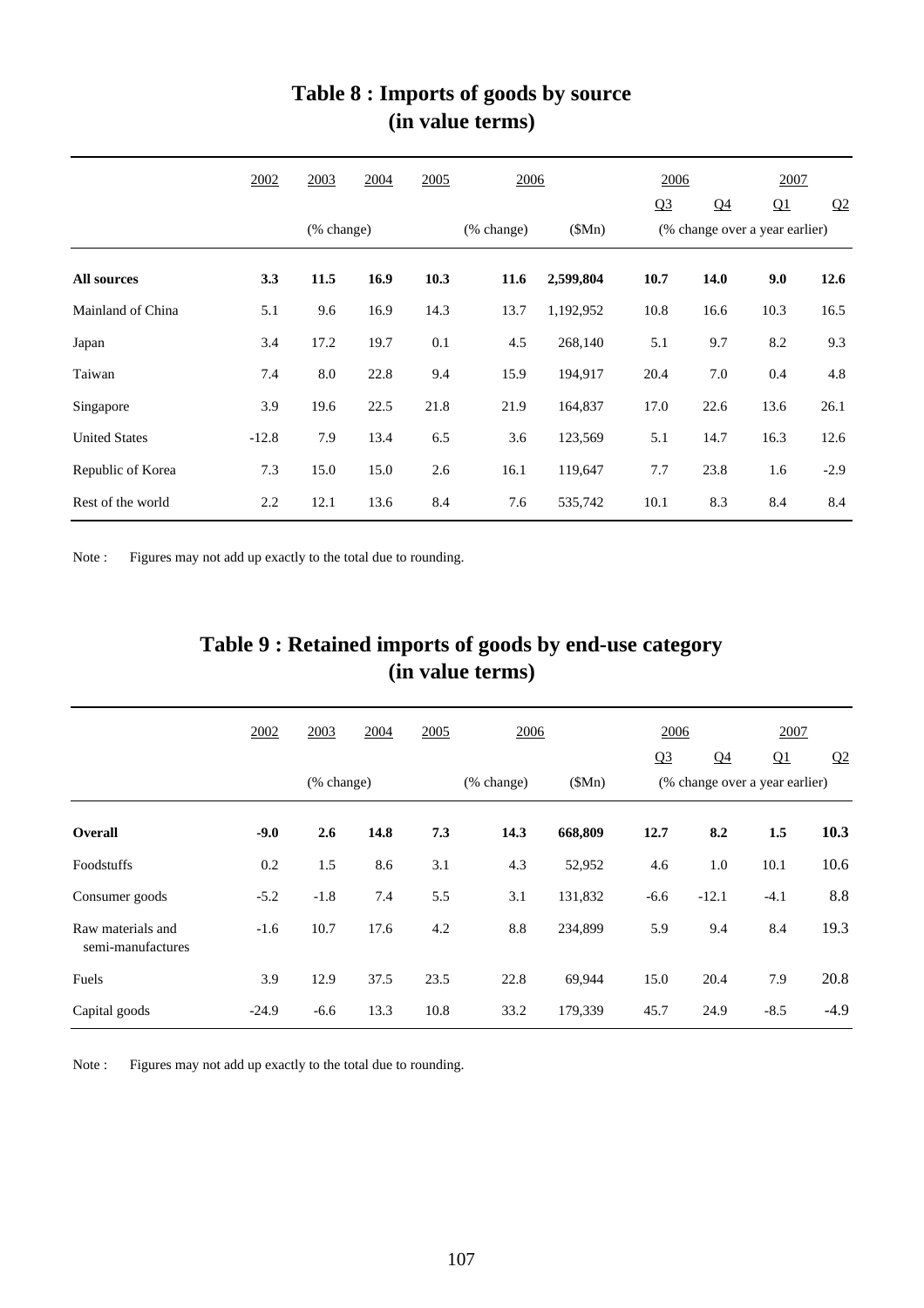|                            | 2002   | 2003       | 2004 | $2005$ <sup>#</sup> | $2006$ <sup>#</sup> |         | 2006      |           | 2007                           |        |
|----------------------------|--------|------------|------|---------------------|---------------------|---------|-----------|-----------|--------------------------------|--------|
|                            |        |            |      |                     |                     |         | $Q3^{\#}$ | $Q4^{\#}$ | $Q1^*$                         | $Q2^*$ |
|                            |        | (% change) |      |                     | (% change)          | \$Mn)   |           |           | (% change over a year earlier) |        |
| <b>Exports of services</b> | 8.4    | 4.2        | 18.5 | 15.4                | 14.0                | 565,049 | 14.6      | 12.8      | 12.5                           | 12.7   |
| Transportation             | 10.8   | 3.8        | 25.5 | 16.9                | 9.5                 | 173,074 | 8.7       | 9.5       | 4.1                            | 7.0    |
| Travel                     | 25.4   | $-4.4$     | 26.1 | 14.2                | 12.8                | 90,340  | 12.5      | 12.8      | 17.5                           | 15.5   |
| Trade-related              | 9.0    | 12.2       | 12.6 | 10.7                | 12.1                | 181,760 | 13.1      | 11.0      | 12.5                           | 13.5   |
| Other services             | $-5.9$ | $-1.4$     | 12.7 | 22.9                | 25.5                | 119,875 | 29.3      | 21.5      | 20.8                           | 18.1   |
| <b>Imports of services</b> | 4.3    | 0.4        | 19.2 | 9.0                 | 7.5                 | 284,015 | 6.6       | 8.4       | 6.1                            | 10.3   |
| Transportation             | $-4.7$ | 7.8        | 29.4 | 20.3                | $\ \, 8.0$          | 87,893  | 7.1       | 8.2       | 4.8                            | 9.3    |
| Travel                     | 0.8    | $-8.0$     | 15.9 | 0.1                 | 4.9                 | 108,537 | 2.3       | 6.9       | 3.5                            | 7.8    |
| Trade-related              | 24.2   | 9.2        | 3.2  | 12.8                | 2.9                 | 19,169  | 3.6       | $1.2\,$   | 3.2                            | 4.6    |
| Other services             | 20.0   | 8.2        | 19.7 | 10.5                | 12.6                | 68,416  | 14.4      | 13.6      | 12.9                           | 17.3   |
| Net exports of services    | 14.8   | 9.4        | 17.6 | 23.8                | 21.4                | 281,034 | 24.1      | 17.2      | 19.2                           | 15.4   |

### **Table 10 : Exports and imports of services by component (at current market prices)**

Notes : Figures may not add up exactly to the total due to rounding.

(#) Figures are subject to revision later on as more data become available.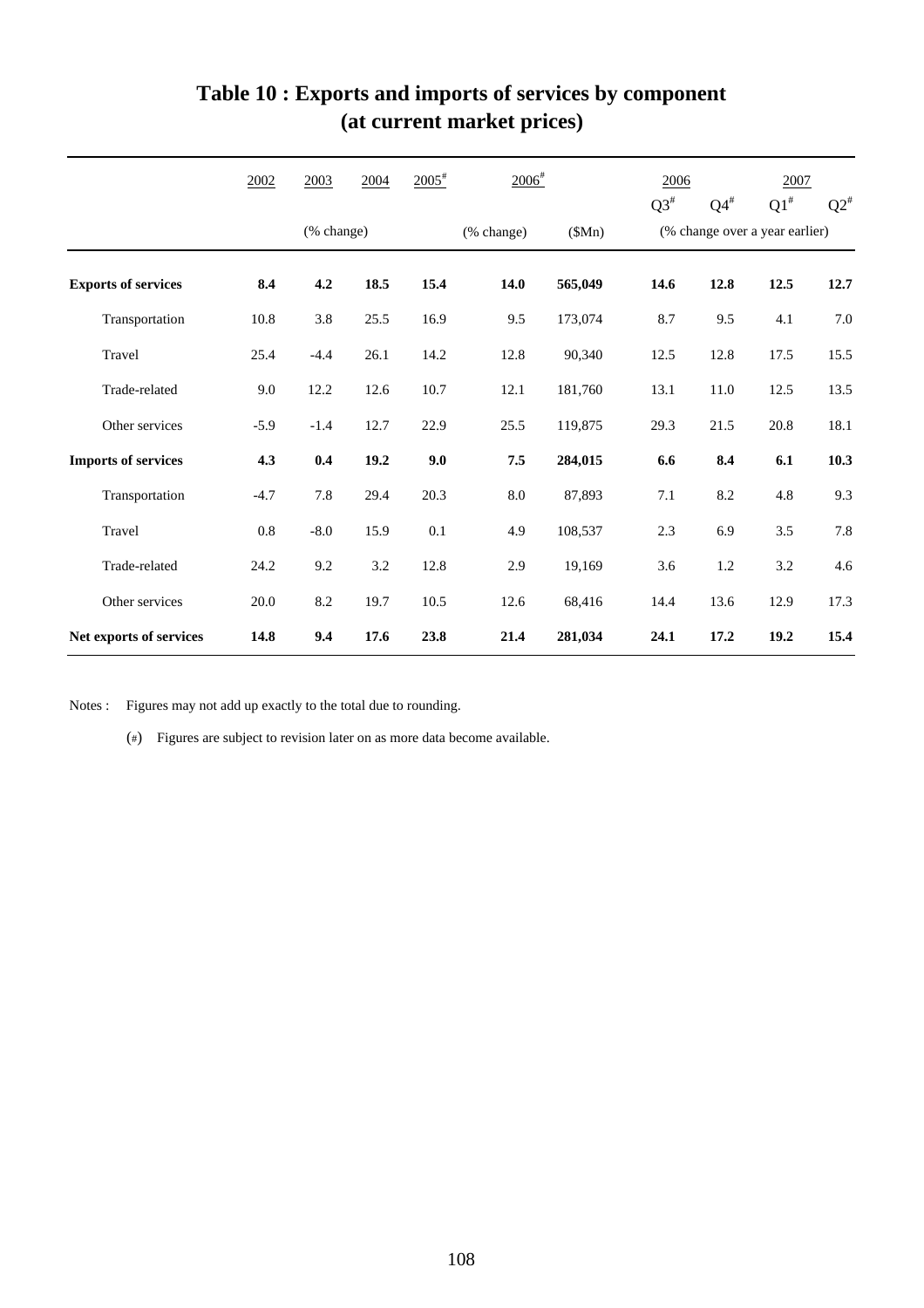|                                | 2002       | 2003      | 2004       | 2005       | 2006        | 2006           |                | 2007     |        |
|--------------------------------|------------|-----------|------------|------------|-------------|----------------|----------------|----------|--------|
|                                |            |           |            |            |             | Q <sub>3</sub> | Q <sub>4</sub> | $\Omega$ | Q2     |
| (000)                          |            |           |            |            |             |                |                |          |        |
| <b>All sources</b>             | 16 566.4   | 15 536.8  | 21 810.6   | 23 359.4   | 25 25 1.1   | 6 374.7        | 6 679.1        | 6 6 15.8 | 6413.6 |
| Mainland of China              | 6 825.2    | 8 4 6 7.2 | 12 245.9   | 12 541.4   | 13 591.3    | 3 492.3        | 3 3 9 2.6      | 3778.2   | 3321.5 |
| South and Southeast Asia       | 1 905.2    | 1 359.6   | 2077.7     | 2413.0     | 2659.7      | 601.8          | 818.6          | 566.3    | 749.1  |
| Taiwan                         | 2 4 2 8 .8 | 1852.4    | 2 0 7 4.8  | 2 130.6    | 2 177.2     | 599.0          | 538.4          | 525.7    | 540.4  |
| Europe                         | 1 0 8 3.9  | 780.8     | 1 1 4 2.7  | 1 3 9 8 .0 | 1548.2      | 360.0          | 472.1          | 413.8    | 419.5  |
| Japan                          | 1 3 9 5 .0 | 867.2     | 1 1 2 6 .3 | 1 2 1 0.8  | 1 3 1 1 .1  | 336.9          | 348.4          | 337.3    | 305.2  |
| <b>United States</b>           | 1 000.8    | 683.8     | 1 0 5 1 .7 | 1 1 4 3 .1 | 1 1 5 9 . 0 | 276.4          | 318.4          | 277.4    | 311.7  |
| Others                         | 1927.4     | 1525.8    | 2 091.7    | 2 5 2 2.6  | 2 804.5     | 708.3          | 790.6          | 716.9    | 766.0  |
| (% change over a year earlier) |            |           |            |            |             |                |                |          |        |
|                                |            |           |            |            |             |                |                |          |        |
| <b>All sources</b>             | 20.7       | $-6.2$    | 40.4       | 7.1        | 8.1         | 6.7            | 4.3            | 6.3      | 7.4    |
| Mainland of China              | 53.4       | 24.1      | 44.6       | 2.4        | 8.4         | 6.0            | 0.9            | 5.2      | 6.6    |
| South and Southeast Asia       | 9.1        | $-28.6$   | 52.8       | 16.1       | 10.2        | 10.5           | 8.9            | 4.2      | 7.7    |
| Taiwan                         | 0.4        | $-23.7$   | 12.0       | 2.7        | 2.2         | 4.4            | $-0.5$         | $-0.2$   | 5.3    |
| Europe                         | 6.3        | $-28.0$   | 46.3       | 22.3       | 10.7        | 9.4            | 13.8           | 17.7     | 15.1   |
| Japan                          | 4.4        | $-37.8$   | 29.9       | $7.5\,$    | 8.3         | $11.0\,$       | 6.9            | $5.2\,$  | $\ast$ |
| <b>United States</b>           | 7.0        | $-31.7$   | 53.8       | 8.7        | 1.4         | $0.5\,$        | 1.4            | 5.1      | 3.8    |
| Others                         | 5.9        | $-20.8$   | 37.1       | $20.6\,$   | $11.2\,$    | 7.9            | 13.9           | 14.2     | 13.0   |

# **Table 11 : Incoming visitors by source**

Note : Figures may not add up exactly to the total due to rounding.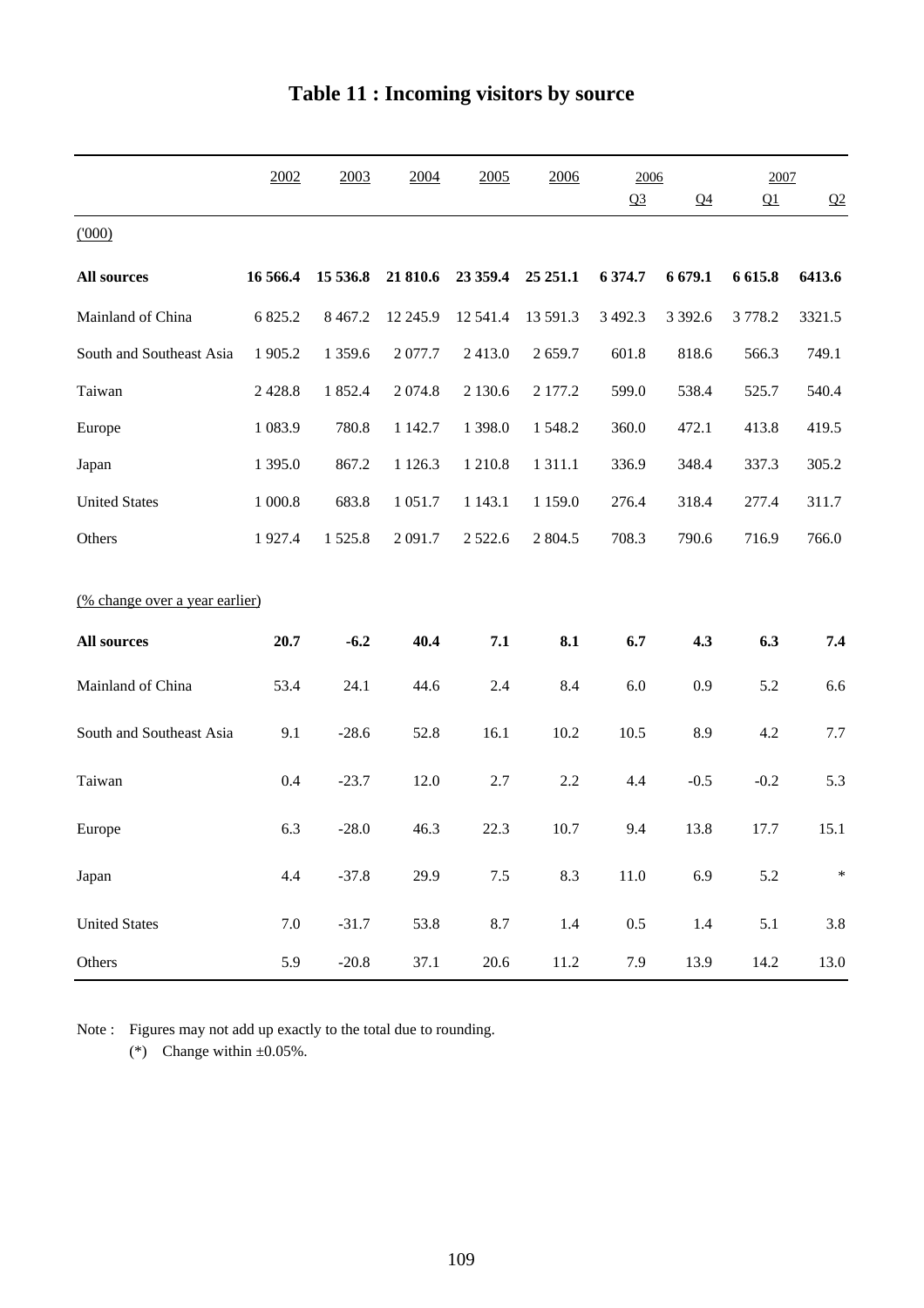|                                                                       | 1997    | 1998       | 1999    | 2000    | 2001           | 2002       | 2003           |
|-----------------------------------------------------------------------|---------|------------|---------|---------|----------------|------------|----------------|
|                                                                       |         |            |         |         |                |            |                |
| Completion of new property by the private sector                      |         |            |         |         |                |            |                |
| $(000 \text{ m}^2 \text{ of internal floor area})$                    |         |            |         |         |                |            |                |
| Residential property <sup>(a)</sup> (in units)                        | 18 20 2 | 22 278     | 35 322  | 25 790  | 26 26 2        | 31 052     | 26 397         |
| Commercial property                                                   | 705     | 945        | 634     | 160     | 208            | 304        | 417            |
| of which:                                                             |         |            |         |         |                |            |                |
| Office space                                                          | 456     | 737        | 428     | 96      | 76             | 166        | 299            |
| Other commercial premises <sup>(b)</sup>                              | 249     | 208        | 206     | 64      | 132            | 138        | 118            |
| Industrial property <sup>(c)</sup>                                    | 343     | 300        | 191     | 62      | 45             | 29         | 15             |
| of which:                                                             |         |            |         |         |                |            |                |
| Industrial-cum-office premises                                        | 72      | 145        | 40      | 37      | 14             | $\theta$   | 15             |
| Conventional flatted factory space                                    | 181     | 31         | 4       | 19      | 30             | 3          | $\mathbf{0}$   |
| Storage premises <sup>(d)</sup>                                       | 90      | 124        | 147     | 6       | $\overline{0}$ | 27         | $\overline{0}$ |
| Production of public housing                                          |         |            |         |         |                |            |                |
| (in units)                                                            |         |            |         |         |                |            |                |
| Rental housing flats <sup>(e)</sup>                                   | 16 04 6 | 14 267     | 26 7 33 | 40 944  | 47 590         | 20 154     | 13 948         |
| Subsidized sales flats <sup>(e)</sup>                                 | 21 5 35 | 21 9 93    | 26 5 32 | 22 768  | 26 174         | 2 2 2 4    | 320            |
| Building plans with consent to<br>commence work in the private sector |         |            |         |         |                |            |                |
| $(000 \text{ m}^2 \text{ of usable floor area})$                      |         |            |         |         |                |            |                |
| Residential property                                                  | 1 631.4 | 1 472.0    | 1 692.8 | 1 142.7 | 1 002.5        | 790.0      | 1 0 38.4       |
| Commercial property                                                   | 599.0   | 395.7      | 287.5   | 337.5   | 265.0          | 365.3      | 200.0          |
| Industrial property <sup>(f)</sup>                                    | 461.6   | 69.5       | 84.9    | 129.2   | 45.7           | 107.1      | 0.8            |
| Other properties                                                      | 259.2   | 201.5      | 125.8   | 240.2   | 75.0           | 109.3      | 444.2          |
| Total                                                                 | 2951.2  | 2 1 3 8 .7 | 2 190.9 | 1 849.5 | 1 3 8 8.1      | 1 3 7 1 .8 | 1683.3         |
|                                                                       |         |            |         |         |                |            |                |
| Agreements for sale and purchase of property                          |         |            |         |         |                |            |                |
| (Number)                                                              |         |            |         |         |                |            |                |
| Residential property <sup>(g)</sup>                                   | 172711  | 85 616     | 77 087  | 65 340  | 69 667         | 72974      | 71 576         |
| Primary market                                                        | 15 806  | 23 441     | 18 3 25 | 13 911  | 18 3 6 6       | 23 088     | 26 4 98        |
| Secondary market                                                      | 156 905 | 62 175     | 58762   | 51 429  | 51 301         | 49886      | 45 078         |
| Selected types of non-residential properties <sup>(h)</sup>           |         |            |         |         |                |            |                |
| Office space                                                          | N.A.    | N.A.       | N.A.    | 1 7 2 4 | 1 7 7 4        | 1639       | 1817           |
| Other commerical premises                                             | N.A.    | N.A.       | N.A.    | 2411    | 2989           | 3 1 6 7    | 4 1 4 2        |
| Flatted factory space                                                 | N.A.    | N.A.       | N.A.    | N.A.    | N.A.           | 3756       | 3813           |

### **Table 12 : Property market**

Notes : Figures may not add up exactly to the total due to rounding.

(a) Figures before 2002 cover all completed residential premises to which either temporary or full Occupation Permits have been granted, as well as village type houses issued with Letters of Compliance. Property developments subject to a Consent Scheme need a Certificate of Compliance, Consent to Assign or Consent to Lease in addition to an Occupation Permit before the premises can be individually assigned. Village-type housing units are excluded as from 2002 and units issued with temporary Occupation Permits are also excluded as from 2004 onwards.

Residential premises here pertain to private residential units, excluding units built under the Private Sector Participation Scheme (PSPS), Home Ownership Scheme (HOS), Buy or Rent Option, Mortgage Subsidy Scheme, Sandwich Class Housing Scheme, Urban Improvement Scheme (UIS) and Flat-for-Sale Scheme. Figures from 2004 onwards also cover those private flats converted from subsidised flats.

- (b) These include retail premises and other premises designed or adapted for commercial use, with the exception of purposebuilt offices. Car-parking space and commercial premises built by the Hong Kong Housing Authority and the Hong Kong Housing Society are excluded.
- (c) These include industrial-cum-office premises, but exclude specialised factory buildings which are developed mainly for own use.

(d) These include storage premises at the container terminals and the airport.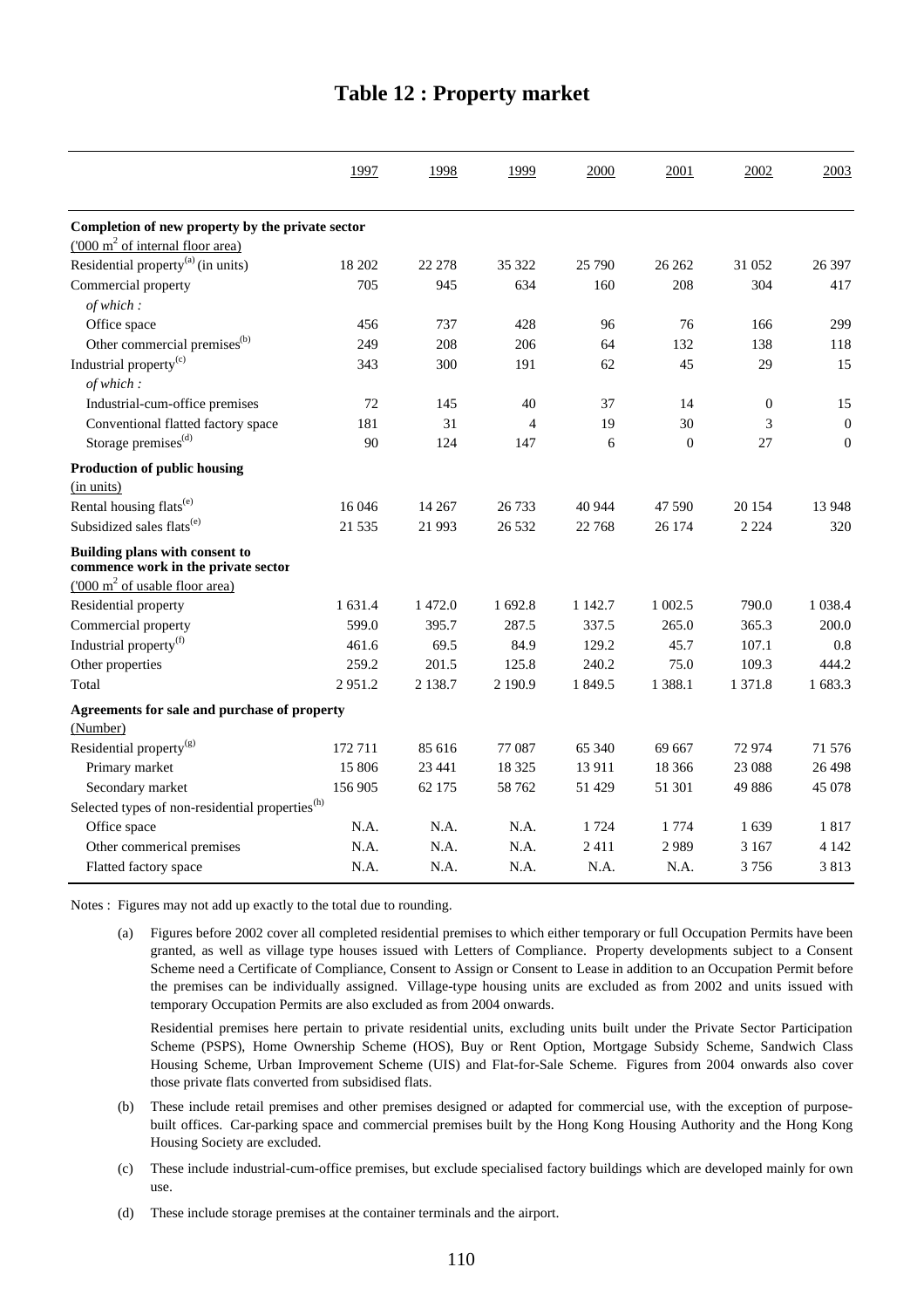|                                                                       | 2004             | 2005         | 2006             | 2006             |                  | 2007             |                  |
|-----------------------------------------------------------------------|------------------|--------------|------------------|------------------|------------------|------------------|------------------|
|                                                                       |                  |              |                  | Q <sub>3</sub>   | Q4               | Q1               | Q2               |
| Completion of new property by the private sector                      |                  |              |                  |                  |                  |                  |                  |
| $(000 \text{ m}^2 \text{ of internal floor area})$                    |                  |              |                  |                  |                  |                  |                  |
| Residential property <sup>(a)</sup> (in units)                        | 26 036           | 17 321       | 16.579           | 3 5 5 5 5        | 4474             | 2 2 7 3          | 647              |
| Commercial property                                                   | 371              | 145          | 291              | 42               | 178              | 33               | 172              |
| of which:                                                             |                  |              |                  |                  |                  |                  |                  |
| Office space                                                          | 280              | 34           | 108              | 36               | 43               | 10               | 161              |
| Other commercial premises <sup>(b)</sup>                              | 91               | 111          | 183              | 6                | 134              | 24               | 11               |
| Industrial property <sup>(c)</sup>                                    | $\mathbf{1}$     | 17           | 27               | $\overline{4}$   | $\mathfrak{2}$   | $\boldsymbol{0}$ | $\boldsymbol{0}$ |
| of which:                                                             |                  |              |                  |                  |                  |                  |                  |
| Industrial-cum-office premises                                        | $\boldsymbol{0}$ | 4            | $\boldsymbol{0}$ | $\boldsymbol{0}$ | $\boldsymbol{0}$ | $\boldsymbol{0}$ | $\boldsymbol{0}$ |
| Conventional flatted factory space                                    | $\mathbf{1}$     | $\mathbf{0}$ | $\mathbf{0}$     | $\theta$         | $\overline{0}$   | $\overline{0}$   | $\boldsymbol{0}$ |
| Storage premises <sup>(d)</sup>                                       | $\mathbf{0}$     | 13           | 27               | $\overline{4}$   | $\overline{2}$   | $\boldsymbol{0}$ | $\boldsymbol{0}$ |
| Production of public housing                                          |                  |              |                  |                  |                  |                  |                  |
| (in units)                                                            |                  |              |                  |                  |                  |                  |                  |
| Rental housing flats <sup>(e)</sup>                                   | 20 947           | 24 691       | 4 4 3 0          | $\overline{0}$   | $\overline{0}$   | 4795             | $\boldsymbol{0}$ |
| Subsidized sales flats <sup>(e)</sup>                                 | $\mathbf{0}$     | $\theta$     | $\mathbf{0}$     | $\Omega$         | $\overline{0}$   | 1 200            | $\boldsymbol{0}$ |
| Building plans with consent to<br>commence work in the private sector |                  |              |                  |                  |                  |                  |                  |
| $(000 \text{ m}^2 \text{ of usable floor area})$                      |                  |              |                  |                  |                  |                  |                  |
| Residential property                                                  | 530.0            | 550.7        | 706.7            | 343.9            | 99.4             | 48.7             | 300.4            |
| Commercial property                                                   | 161.3            | 481.9        | 468.4            | 38.4             | 313.6            | 127.6            | 46.1             |
| Industrial property <sup>(f)</sup>                                    | 16.4             | 35.1         | 23.9             | 8.2              | 1.2              | 11.0             | 70.2             |
| Other properties                                                      | 407.1            | 408.0        | 199.2            | 98.7             | 25.9             | 71.9             | 44.9             |
| Total                                                                 | 1 1 1 4 .8       | 1475.8       | 1 3 9 8.2        | 489.1            | 440.0            | 259.1            | 461.6            |
| Agreements for sale and purchase of property                          |                  |              |                  |                  |                  |                  |                  |
| (Number)                                                              |                  |              |                  |                  |                  |                  |                  |
| Residential property <sup>(g)</sup>                                   | 100 630          | 103 362      | 82 472           | 22 24 1          | 20 69 6          | 23 3 28          | 30 29 3          |
| Primary market                                                        | 25 694           | 15 9 94      | 13 986           | 5 902            | 3767             | 3 0 9 5          | 5 8 7 6          |
| Secondary market                                                      | 74 936           | 87 368       | 68 4 8 6         | 16 3 39          | 16929            | 20 233           | 24 417           |
| Selected types of non-residential properties <sup>(h)</sup>           |                  |              |                  |                  |                  |                  |                  |
| Office space                                                          | 3 2 1 3          | 3 4 3 1      | 2874             | 671              | 760              | 721              | 947              |
| Other commerical premises                                             | 7833             | 7 1 4 3      | 4 4 0 2          | 1 0 2 6          | 1 0 9 3          | 1 0 8 6          | 1436             |
| Flatted factory space                                                 | 5889             | 6 5 6 0      | 7409             | 1819             | 1862             | 1899             | 2 5 6 2          |

### **Table 12 : Property market (cont'd)**

(e) Notes (cont'd) : The Housing Authority's housing production figures have been revised as from 1998. The revision is to exhaustively cover all housing production and to count projects (including surplus HOS projects) which undergo transfer of usage at the time of disposal and according to their actual usage. Moreover, surplus HOS courts and blocks pending disposal are excluded from production statistics until they are disposed. Rental and sales flats projects of the Housing Society are included.

(f) These include multi-purpose industrial premises designed also for office use.

N.A. Not available.

<sup>(</sup>g) The figures are derived from sale and purchase agreements of domestic units received for registration in the Land Registry for the relevant periods. They generally relate to transactions executed up to four weeks prior to their submission for registration. Sales of domestic units refer to sale and purchase agreements with payment of stamp duty. These statistics do not include sales of units under the Home Ownership Scheme, the Private Sector Participation Scheme and the Tenants Purchase Scheme except those after payment of premium. Primary sales generally refer to sales from developers. Secondary sales refer to sales from parties other than developers.

<sup>(</sup>h) Timing of the figures for non-residential properties is based on the date on which the S&P Agreement is signed, which may differ from the date on which the Agreement is received for registration in the Land Registry.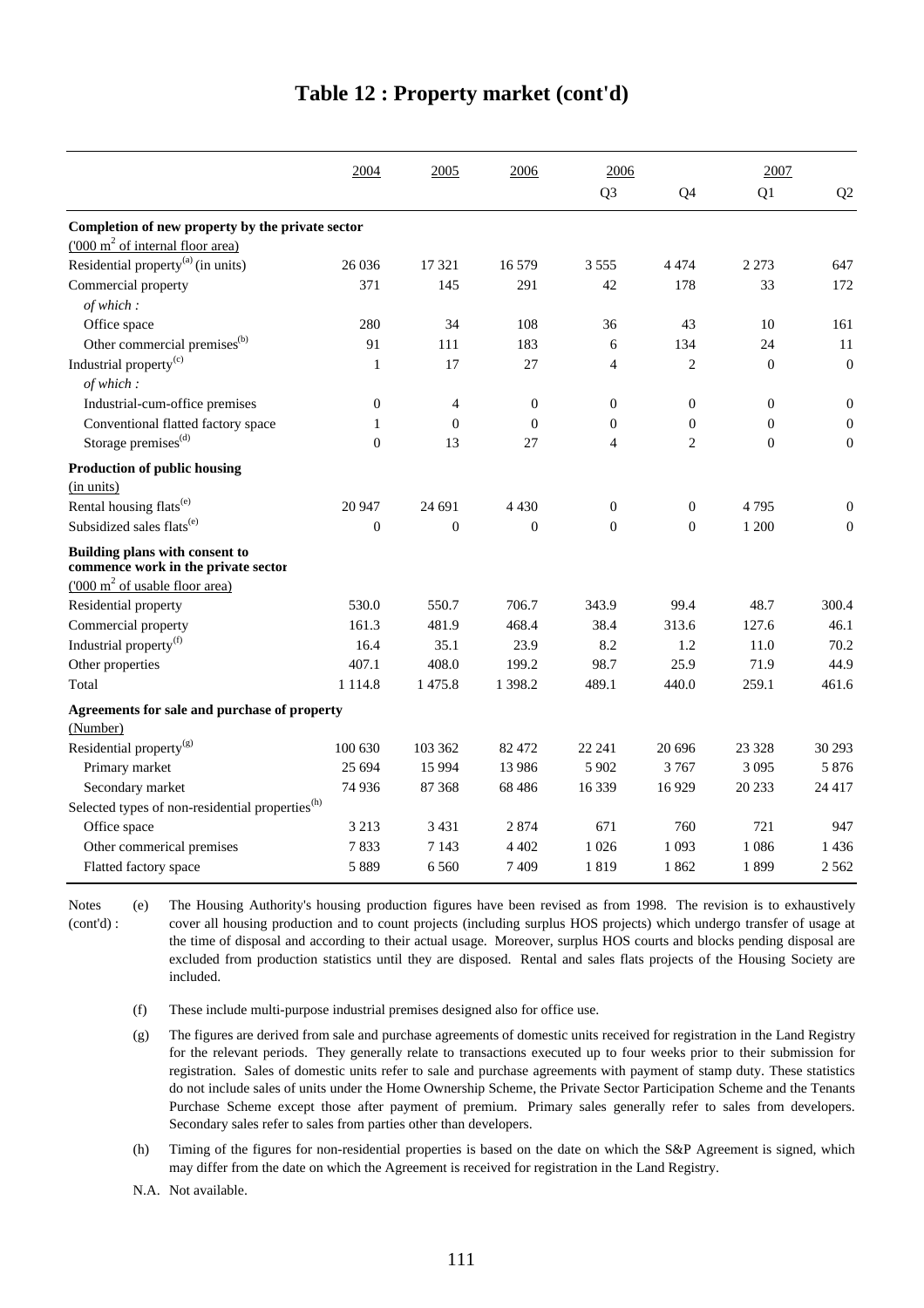|                                          | 1997   | 1998    | 1999    | 2000    | 2001    | 2002    | 2003    |
|------------------------------------------|--------|---------|---------|---------|---------|---------|---------|
| $(Index (1999=100))$                     |        |         |         |         |         |         |         |
| Property price indices :                 |        |         |         |         |         |         |         |
| Residential flats <sup>(a)</sup>         | 163.1  | 117.1   | 100.0   | 89.6    | 78.7    | 69.9    | 61.6    |
| Office space <sup>(b)</sup>              | 213.1  | 134.5   | 100.0   | 89.9    | 78.7    | 68.4    | 62.5    |
| Shopping space                           | 177.3  | 128.3   | 100.0   | 93.6    | 86.8    | 85.0    | 85.5    |
| Flatted factory space                    | 168.9  | 131.8   | 100.0   | 91.2    | 82.0    | 74.8    | 71.7    |
| Property rental indices <sup>(c)</sup> : |        |         |         |         |         |         |         |
| Residential flats                        | 134.5  | 112.6   | 100.0   | 98.1    | 95.4    | 83.4    | 73.6    |
| Office space <sup>(b)</sup>              | 156.8  | 135.9   | 100.0   | 98.5    | 101.0   | 85.4    | 74.6    |
| Shopping space                           | 123.5  | 111.2   | 100.0   | 101.3   | 99.4    | 92.9    | 86.4    |
| Flatted factory space                    | 132.5  | 118.1   | 100.0   | 95.4    | 90.3    | 82.7    | 74.9    |
| (% change)                               |        |         |         |         |         |         |         |
| Property price indices :                 |        |         |         |         |         |         |         |
| Residential flats <sup>(a)</sup>         | 39.5   | $-28.2$ | $-14.6$ | $-10.4$ | $-12.2$ | $-11.2$ | $-11.9$ |
| Office space <sup>(b)</sup>              | 13.1   | $-36.9$ | $-25.7$ | $-10.1$ | $-12.5$ | $-13.1$ | $-8.6$  |
| Shopping space                           | 32.3   | $-27.6$ | $-22.1$ | $-6.4$  | $-7.3$  | $-2.1$  | 0.6     |
| Flatted factory space                    | $-1.5$ | $-22.0$ | $-24.1$ | $-8.8$  | $-10.1$ | $-8.8$  | $-4.1$  |
| Property rental indices <sup>(c)</sup> : |        |         |         |         |         |         |         |
| Residential flats                        | 13.0   | $-16.3$ | $-11.2$ | $-1.9$  | $-2.8$  | $-12.6$ | $-11.8$ |
| Office space <sup>(b)</sup>              | 3.0    | $-13.3$ | $-26.4$ | $-1.5$  | 2.5     | $-15.4$ | $-12.6$ |
| Shopping space                           | 4.8    | $-10.0$ | $-10.1$ | 1.3     | $-1.9$  | $-6.5$  | $-7.0$  |
| Flatted factory space                    | 0.1    | $-10.9$ | $-15.3$ | $-4.6$  | $-5.3$  | $-8.4$  | $-9.4$  |

### **Table 13 : Property prices and rentals**

(a) Notes : (a) Figures pertain to prices of existing flats traded in the secondary market, but not new flats sold in the primary market.

(b) Since 2000, price and rental indices for office space in the private sector have been recompiled according to the revised grading criteria for office space. Hence, the figures from 2000 onwards are not strictly comparable to those in the earlier years.

(c) All rental indices shown in this table have been adjusted for concessionary leasing terms such as provision of refurbishment, granting of rent-free periods, and waiver of miscellaneous charges, if known.

For residential property, changes in rentals cover only new tenancies for which rentals are freshly determined. For non-residential property, changes in rentals cover also lease renewals upon which rentals may be revised.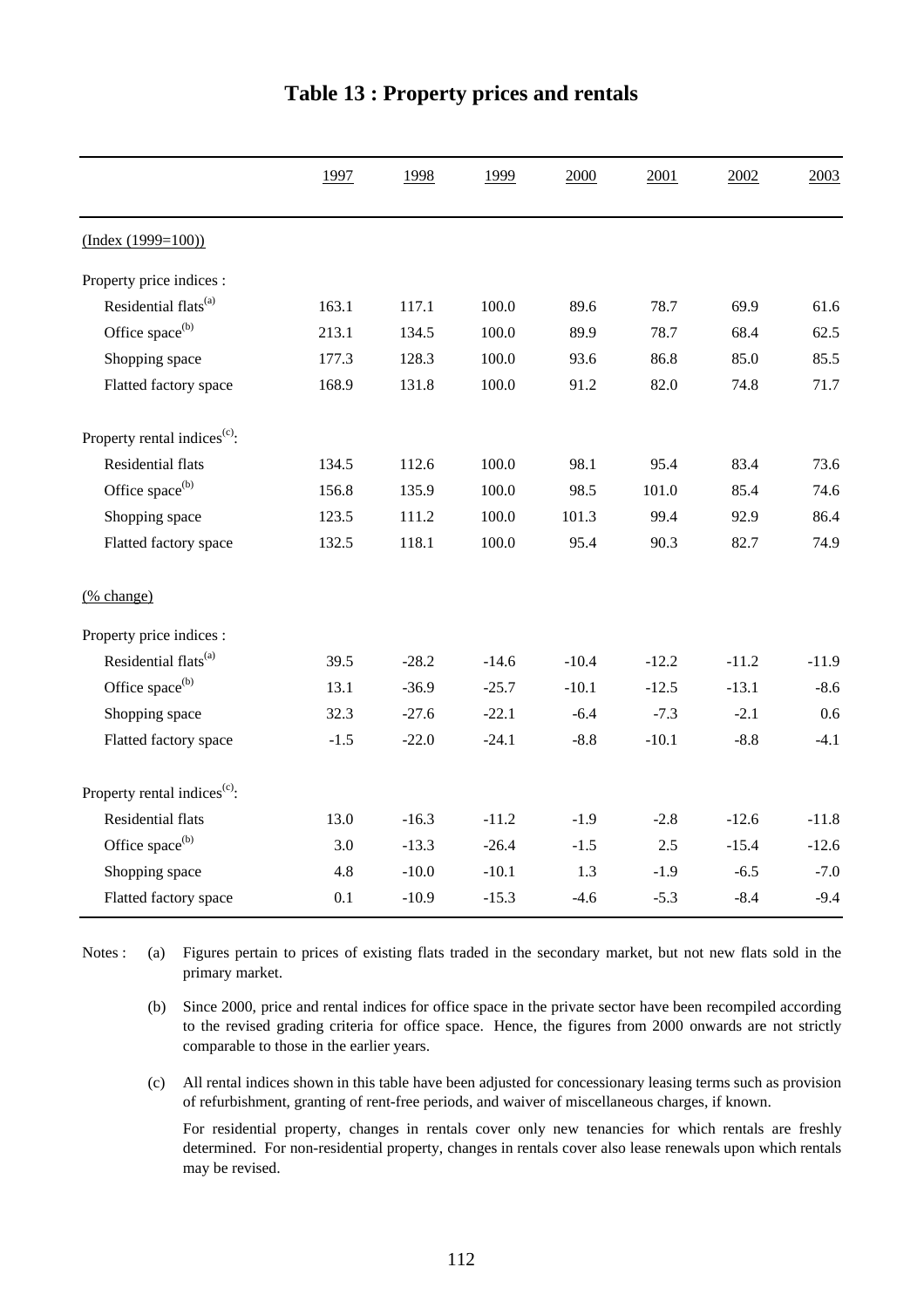|                                          | 2004    | 2005  | $2006$ <sup>#</sup> | 2006           |                 | 2007            |             |
|------------------------------------------|---------|-------|---------------------|----------------|-----------------|-----------------|-------------|
|                                          |         |       |                     | Q <sub>3</sub> | ${\bf Q4}^{\#}$ | $\mathrm{Q1}^+$ | $Q2^+$      |
| $(Index (1999=100))$                     |         |       |                     |                |                 |                 |             |
| Property price indices :                 |         |       |                     |                |                 |                 |             |
| Residential flats <sup>(a)</sup>         | 78.0    | 92.0  | 92.7                | 92.7           | 93.3            | 96.6            | 99.6        |
| Office space <sup>(b)</sup>              | 99.3    | 133.0 | 139.3               | 143.9          | 142.7           | 148.7           | 154.8       |
| Shopping space                           | 119.3   | 149.3 | 153.5               | 153.9          | 154.1           | 158.1           | 166.2       |
| Flatted factory space                    | 88.6    | 125.0 | 158.5               | 164.5          | 170.7           | 175.3           | 191.5       |
| Property rental indices <sup>(c)</sup> : |         |       |                     |                |                 |                 |             |
| Residential flats                        | 77.7    | 86.5  | 91.6                | 92.2           | 94.2            | 96.0            | 99.2        |
| Office space <sup>(b)</sup>              | 78.1    | 96.4  | 117.4               | 120.3          | 121.6           | 125.6           | 129.2       |
| Shopping space                           | 92.8    | 100.5 | 104.3               | 104.1          | 106.9           | 107.6           | 111.0       |
| Flatted factory space                    | 77.3    | 82.6  | 91.0                | 92.7           | 94.7            | 96.4            | 98.9        |
| (% change over a year earlier)           |         |       |                     |                |                 |                 |             |
| Property price indices :                 |         |       |                     |                |                 |                 |             |
| Residential flats <sup>(a)</sup>         | 26.6    | 17.9  | 0.8                 | $-1.0$         | 3.6             | 5.6             | 6.9         |
|                                          |         |       |                     |                |                 |                 | <68.0>      |
|                                          |         |       |                     |                |                 |                 | $\{-41.2\}$ |
| Office space <sup>(b)</sup>              | 58.9    | 33.9  | 4.7                 | 4.6            | 5.4             | 13.5            | 11.0        |
|                                          |         |       |                     |                |                 |                 | <162.4>     |
|                                          |         |       |                     |                |                 |                 | $\{-31.2\}$ |
|                                          |         |       |                     |                |                 |                 |             |
| Shopping space                           | 39.5    | 25.1  | 2.8                 | 3.4            | 2.1             | 4.3             | 7.6         |
|                                          |         |       |                     |                |                 |                 | <105.2>     |
|                                          |         |       |                     |                |                 |                 | $\{-14.1\}$ |
| Flatted factory space                    | 23.6    | 41.1  | 26.8                | 24.5           | 25.0            | 21.5            | 23.9        |
|                                          |         |       |                     |                |                 |                 | <173.6>     |
|                                          |         |       |                     |                |                 |                 | ${10.4}$    |
| Property rental indices <sup>(c)</sup> : |         |       |                     |                |                 |                 |             |
| <b>Residential flats</b>                 | 5.6     | 11.3  | 5.9                 | 4.4            | 4.8             | 7.5             | 9.1         |
|                                          |         |       |                     |                |                 |                 | <38.0>      |
|                                          |         |       |                     |                |                 |                 | $\{-28.6\}$ |
| Office space <sup>(b)</sup>              | 4.7     | 23.4  | 21.8                | 20.5           | 15.4            | 14.1            | 10.1        |
|                                          |         |       |                     |                |                 |                 | < 80.2 >    |
|                                          |         |       |                     |                |                 |                 | ${-18.7}$   |
| Shopping space                           | $7.4\,$ | 8.3   | 3.8                 | $1.2\,$        | 3.4             | 4.3             | 8.0         |
|                                          |         |       |                     |                |                 |                 | <32.0>      |
|                                          |         |       |                     |                |                 |                 | ${-10.9}$   |
|                                          |         |       |                     |                |                 |                 |             |
| Flatted factory space                    | $3.2\,$ | 6.9   | $10.2\,$            | 12.4           | 12.1            | 11.7            | 9.6         |
|                                          |         |       |                     |                |                 |                 | <37.0>      |
|                                          |         |       |                     |                |                 |                 | $\{-26.0\}$ |

# **Table 13 : Property prices and rentals (cont'd)**

Notes (cont'd) : (#) Figures for non-residential property are provisional.

(+) Provisional figures.

< > % change from the trough in 2003.

{ } % change from the peak in 1997.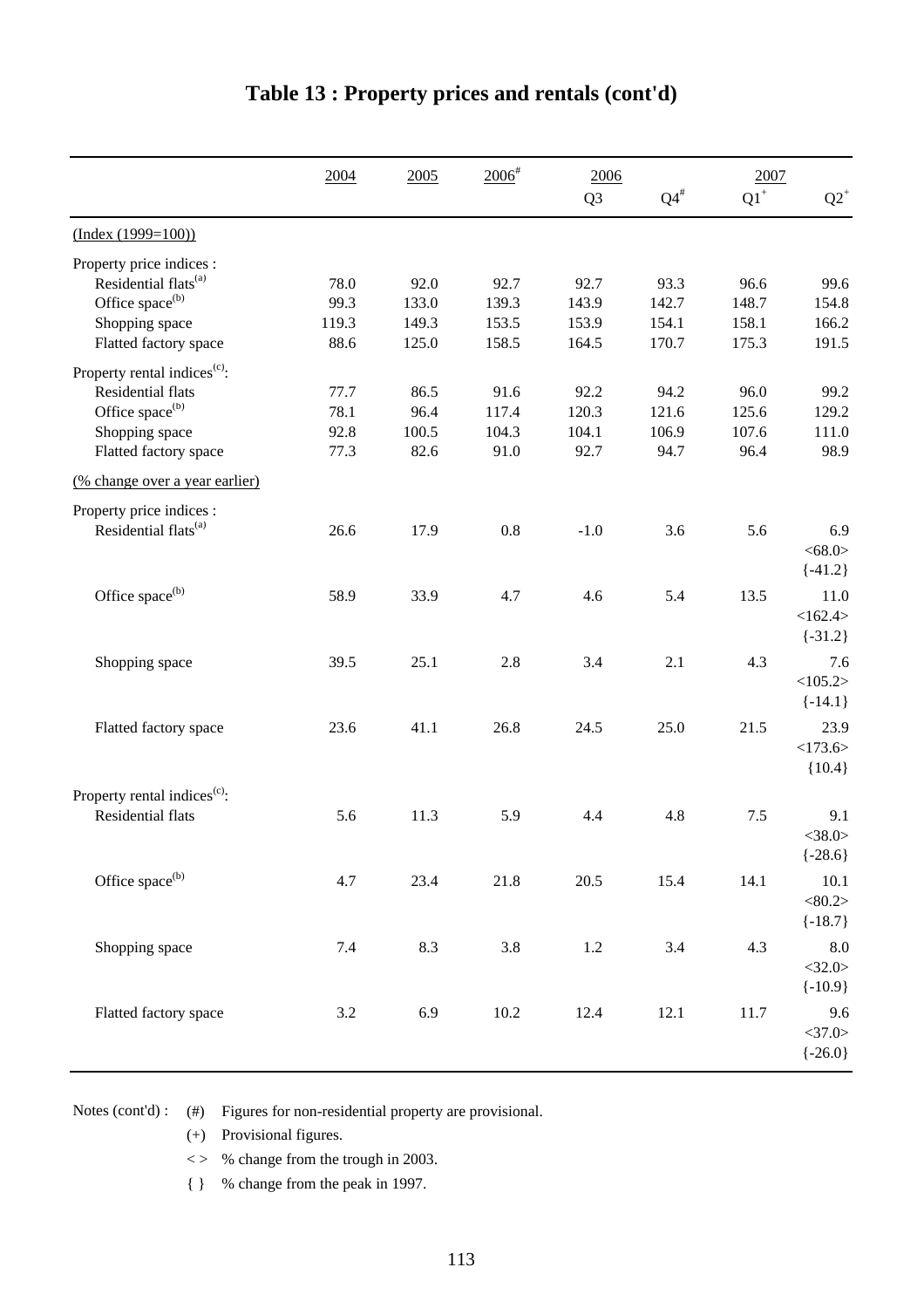|                                                              | 1997      | 1998      | 1999        | 2000        | 2001             | 2002             | 2003       |
|--------------------------------------------------------------|-----------|-----------|-------------|-------------|------------------|------------------|------------|
| (as at end of period)                                        |           |           |             |             |                  |                  |            |
| Hong Kong dollar money supply (\$Mn):                        |           |           |             |             |                  |                  |            |
| M1                                                           | 188,135   | 178,260   | 205,339     | 203,966     | 229,841          | 259,411          | 354,752    |
| $M2^{(a)}$                                                   | 1,666,419 | 1,828,691 | 1,923,481   | 1,987,963   | 1,998,774        | 1,984,049        | 2,107,269  |
| $M3^{(a)}$                                                   | 1,684,325 | 1,840,824 | 1,935,471   | 2,002,358   | 2,016,635        | 2,004,225        | 2,122,861  |
| Total money supply (\$Mn)                                    |           |           |             |             |                  |                  |            |
| M1                                                           | 208,093   | 197,666   | 225,156     | 243,847     | 258,056          | 295,650          | 413,423    |
| M <sub>2</sub>                                               | 2,788,808 | 3,111,942 | 3,386,196   | 3,649,492   | 3,550,060        | 3,518,326        | 3,813,442  |
| M <sub>3</sub>                                               | 2,871,425 | 3,168,199 | 3,434,467   | 3,692,753   | 3,594,130        | 3,561,852        | 3,858,044  |
| Deposit <sup>(b)</sup> (\$Mn)                                |           |           |             |             |                  |                  |            |
| HK\$                                                         | 1,551,555 | 1,699,726 | 1,773,169   | 1,851,177   | 1,854,651        | 1,824,911        | 1,930,790  |
| Foreign currency                                             | 1,158,728 | 1,300,302 | 1,477,448   | 1,676,670   | 1,551,852        | 1,492,631        | 1,636,227  |
| Total                                                        | 2,710,282 | 3,000,027 | 3,250,617   | 3,527,847   | 3,406,502        | 3,317,542        | 3,567,018  |
| Loans and advances (\$Mn)                                    |           |           |             |             |                  |                  |            |
| HK\$                                                         | 1,742,481 | 1,695,027 | 1,607,126   | 1,652,191   | 1,647,684        | 1,615,667        | 1,573,079  |
| Foreign currency                                             | 2,379,189 | 1,609,400 | 1,205,784   | 809,259     | 537,301          | 460,659          | 462,000    |
| Total                                                        | 4,121,670 | 3,304,427 | 2,812,910   | 2,461,450   | 2,184,986        | 2,076,325        | 2,035,079  |
|                                                              |           |           |             |             |                  |                  |            |
| Nominal Effective Exchange Rate Indices                      |           |           |             |             |                  |                  |            |
| $\left(\text{Jan } 2000 = 100\right)^{(c)(d)}$               |           |           |             |             |                  |                  |            |
| Trade-weighted                                               | 98.0      | 103.4     | 100.9       | 101.7       | 104.7            | 104.0            | 100.7      |
| Import-weighted                                              | 97.9      | 105.5     | 101.4       | 101.5       | 105.1            | 104.7            | 101.6      |
| Export-weighted                                              | 98.1      | 101.3     | 100.4       | 101.9       | 104.3            | 103.3            | 99.8       |
| (% change)                                                   |           |           |             |             |                  |                  |            |
| Hong Kong dollar money supply:                               |           |           |             |             |                  |                  |            |
| M1                                                           | $-5.1$    | $-5.2$    | 15.2        | $-0.7$      | 12.7             | 12.9             | 36.8       |
| $M2^{(a)}$                                                   | $-$       | 9.7       | 5.2         | 3.4         | 0.5              | $-0.7$           | 6.2        |
| $M3^{(a)}$                                                   | $-$       | 9.3       | 5.1         | 3.5         | 0.7              | $-0.6$           | 5.9        |
| Total money supply:                                          |           |           |             |             |                  |                  |            |
| M1                                                           | $-4.3$    | $-5.0$    | 13.9        | 8.3         | 5.8              | 14.6             | 39.8       |
| M2                                                           | $-$       | 11.6      | $8.8\,$     | 7.8         | $-2.7$           | $-0.9$           | 8.4        |
| M <sub>3</sub>                                               | $-$       | 10.3      | 8.4         | $7.5\,$     | $-2.7$           | $-0.9$           | 8.3        |
|                                                              |           |           |             |             |                  |                  |            |
| $Deposit^{(b)}$                                              |           |           |             |             |                  |                  |            |
| HK\$                                                         | $-$       | 9.5       | 4.3         | 4.4         | 0.2              | $-1.6$           | 5.8        |
| Foreign currency<br>Total                                    | $-$       | 12.2      | 13.6<br>8.4 | 13.5<br>8.5 | $-7.4$<br>$-3.4$ | $-3.8$<br>$-2.6$ | 9.6<br>7.5 |
|                                                              | --        | 10.7      |             |             |                  |                  |            |
| Loans and advances                                           |           |           |             |             |                  |                  |            |
| HK\$                                                         | 20.4      | $-2.7$    | $-5.2$      | $2.8\,$     | $-0.3$           | $-1.9$           | $-2.6$     |
| Foreign currency                                             | $-3.6$    | $-32.4$   | $-25.1$     | $-32.9$     | $-33.6$          | $-14.3$          | 0.3        |
| Total                                                        | 5.3       | $-19.8$   | $-14.9$     | $-12.5$     | $-11.2$          | $-5.0$           | $-2.0$     |
| Nominal Effective Exchange Rate Indices ${}^{\text{(c)(d)}}$ |           |           |             |             |                  |                  |            |
| Trade-weighted                                               | 4.3       | 5.5       | $-2.4$      | $0.8\,$     | 2.9              | $-0.7$           | $-3.2$     |
| Import-weighted                                              | 5.3       | 7.8       | $-3.9$      | 0.1         | 3.5              | $-0.4$           | $-3.0$     |
| Export-weighted                                              | $3.2\,$   | 3.3       | $-0.9$      | 1.5         | 2.4              | $-1.0$           | $-3.4$     |

### **Table 14 : Monetary aggregates**

#### Definition of Terms :

The Hong Kong Dollar Money Supply is the Hong Kong dollar component of the respective monetary aggregate. Starting from April 1997, money supply definition has been revised to include short-term Exchange Fund placements of less than one month in the monetary aggregates. As such, figures at end-1997 cannot be compared with those at end-1996.

Total Money Supply:

M1: Legal tender notes and coins with the public, plus customers' demand deposits with licensed banks.

M2: M1 plus customers' savings and time deposits with licensed banks, plus negotiable certificates of deposit issued by licensed banks and held outside the monetary sector.

M3: M2 plus customers' deposits with restricted licence banks and deposit-taking companies, plus negotiable certificates of deposit issued by such institutions and held outside the monetary sector.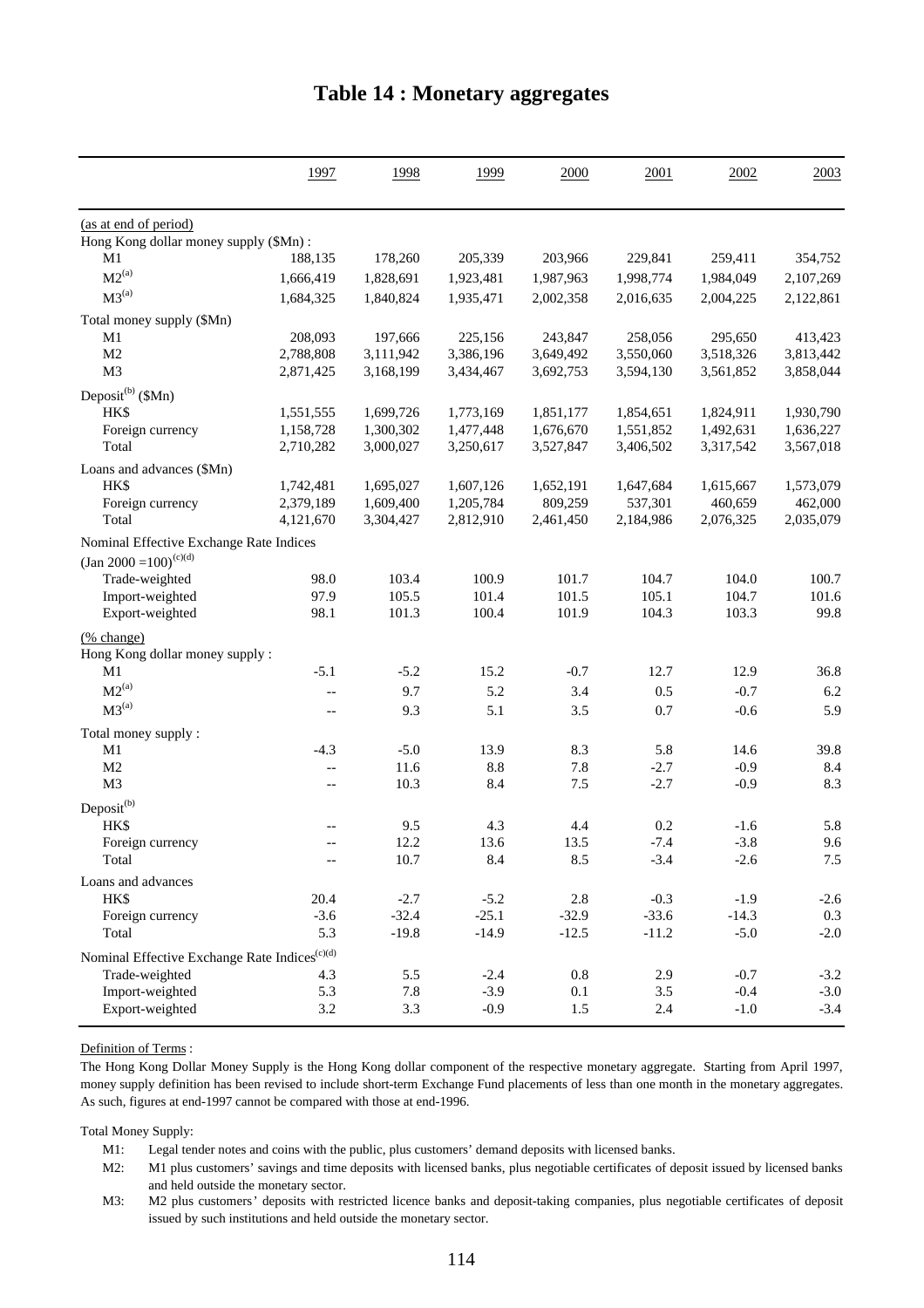|                                                              | 2004      | 2005      | 2006      | 2006           |           | 2007      |           |  |
|--------------------------------------------------------------|-----------|-----------|-----------|----------------|-----------|-----------|-----------|--|
|                                                              |           |           |           | Q <sub>3</sub> | Q4        | Q1        | Q2        |  |
| (as at end of period)                                        |           |           |           |                |           |           |           |  |
| Hong Kong dollar money supply (\$Mn):                        |           |           |           |                |           |           |           |  |
| M1                                                           | 412,629   | 348,248   | 387,918   | 367,188        | 387,918   | 418,842   | 505,498   |  |
| $M2^{(a)}$                                                   | 2,208,591 | 2,329,669 | 2,777,823 | 2,651,516      | 2,777,823 | 2,948,372 | 3,193,742 |  |
| $M3^{(a)}$                                                   | 2,219,557 | 2,345,838 | 2,795,688 | 2,669,052      | 2,795,688 | 2,966,455 | 3,211,875 |  |
| Total money supply (\$Mn)                                    |           |           |           |                |           |           |           |  |
| M1                                                           | 484,494   | 434,684   | 491,657   | 470,389        | 491,657   | 534,416   | 643,944   |  |
| M <sub>2</sub>                                               | 4,166,706 | 4,379,057 | 5,062,604 | 4,856,149      | 5,062,604 | 5,271,752 | 5,602,922 |  |
| M <sub>3</sub>                                               | 4,189,544 | 4,407,188 | 5,098,012 | 4,886,507      | 5,098,012 | 5,302,225 | 5,633,240 |  |
| Deposit <sup>(b)</sup> ( $$Mn)$                              |           |           |           |                |           |           |           |  |
| <b>HKS</b>                                                   | 2,017,911 | 2,131,579 | 2,568,426 | 2,441,962      | 2,568,426 | 2,736,438 | 2,987,105 |  |
| Foreign currency                                             | 1,848,145 | 1,936,322 | 2,197,121 | 2,108,527      | 2,197,121 | 2,236,227 | 2,350,545 |  |
| Total                                                        | 3,866,056 | 4,067,901 | 4,765,547 | 4,550,489      | 4,765,547 | 4,972,665 | 5,337,650 |  |
| Loans and advances (\$Mn)                                    |           |           |           |                |           |           |           |  |
| <b>HKS</b>                                                   | 1,666,740 | 1,797,350 | 1,917,437 | 1,931,779      | 1,917,437 | 2,070,264 | 2,209,937 |  |
| Foreign currency                                             | 488,964   | 514,637   | 550,392   | 566,351        | 550,392   | 601,228   | 649,107   |  |
| Total                                                        | 2,155,704 | 2,311,987 | 2,467,828 | 2,498,130      | 2,467,828 | 2,671,492 | 2,859,044 |  |
| Nominal Effective Exchange Rate Indices                      |           |           |           |                |           |           |           |  |
| (Jan 2000 = $100^{(c)(d)}$                                   |           |           |           |                |           |           |           |  |
| Trade-weighted                                               | 98.3      | 97.4      | 96.1      | 95.8           | 94.9      | 93.7      | 92.7      |  |
| Import-weighted                                              | 99.2      | 98.1      | 96.8      | 96.5           | 95.6      | 94.3      | 93.5      |  |
| Export-weighted                                              | 97.3      | 96.7      | 95.5      | 95.1           | 94.2      | 93.0      | 92.0      |  |
| (% change over a year earlier)                               |           |           |           |                |           |           |           |  |
| Hong Kong dollar money supply:                               |           |           |           |                |           |           |           |  |
| M1                                                           | 16.3      | $-15.6$   | 11.4      | 4.7            | 11.4      | 17.4      | 43.1      |  |
| $M2^{(a)}$                                                   | 4.8       | 5.5       | 19.2      | 16.3           | 19.2      | 20.2      | 27.4      |  |
| $M3^{(a)}$                                                   | 4.6       | 5.7       | 19.2      | 16.3           | 19.2      | 20.1      | 27.3      |  |
| Total money supply:                                          |           |           |           |                |           |           |           |  |
| M1                                                           | 17.2      | $-10.3$   | 13.1      | 9.1            | 13.1      | 21.7      | 43.9      |  |
| M <sub>2</sub>                                               | 9.3       | 5.1       | 15.6      | 14.4           | 15.6      | 16.6      | 20.8      |  |
| M <sub>3</sub>                                               | 8.6       | 5.2       | 15.7      | 14.4           | 15.7      | 16.5      | 20.7      |  |
| Deposit <sup>(b)</sup>                                       |           |           |           |                |           |           |           |  |
| HK\$                                                         | 4.5       | 5.6       | 20.5      | 17.4           | 20.5      | 21.7      | 29.9      |  |
| Foreign currency                                             | 13.0      | 4.8       | 13.5      | 14.2           | 13.5      | 14.1      | 15.8      |  |
| Total                                                        | 8.4       | 5.2       | 17.2      | 15.9           | 17.2      | 18.2      | 23.3      |  |
| Loans and advances                                           |           |           |           |                |           |           |           |  |
| HK\$                                                         | $6.0\,$   | 7.8       | 6.7       | 9.5            | 6.7       | 15.5      | 18.7      |  |
| Foreign currency                                             | 5.8       | 5.3       | 6.9       | 12.1           | 6.9       | 12.2      | 16.8      |  |
| Total                                                        | 5.9       | $7.2\,$   | 6.7       | $10.1\,$       | 6.7       | 14.8      | 18.3      |  |
| Nominal Effective Exchange Rate Indices ${}^{\text{(c)(d)}}$ |           |           |           |                |           |           |           |  |
| Trade-weighted                                               | $-2.4$    | $-0.9$    | $-1.3$    | $-1.8$         | $-3.8$    | $-4.0$    | $-3.6$    |  |
| Import-weighted                                              | $-2.4$    | $-1.1$    | $-1.3$    | $-1.8$         | $-3.9$    | $-4.0$    | $-3.4$    |  |
| Export-weighted                                              | $-2.5$    | $-0.6$    | $-1.2$    | $-1.9$         | $-3.6$    | $-4.1$    | $-3.8$    |  |
|                                                              |           |           |           |                |           |           |           |  |

### **Table 14 : Monetary aggregates (cont'd)**

Notes : (a) Adjusted to include foreign currency swap deposits.

(b) Starting from April 1997, deposits include short-term Exchange Fund placements of less than one month. As such, figures at end-1997 cannot be compared with those at end-1996.

(c) Period average.

(d) The Effective Exchange Rate Indices (EERIs) from January 2000 onwards are compiled on the basis of the average merchandise trade pattern from 1999 to 2000. The EERIs for the earlier periods are compiled on the basis of the average merchandise trade pattern in a much earlier period from 1991 to 1993, and have been re-scaled to the new base period for linking up with the new index series.

(--) Not applicable.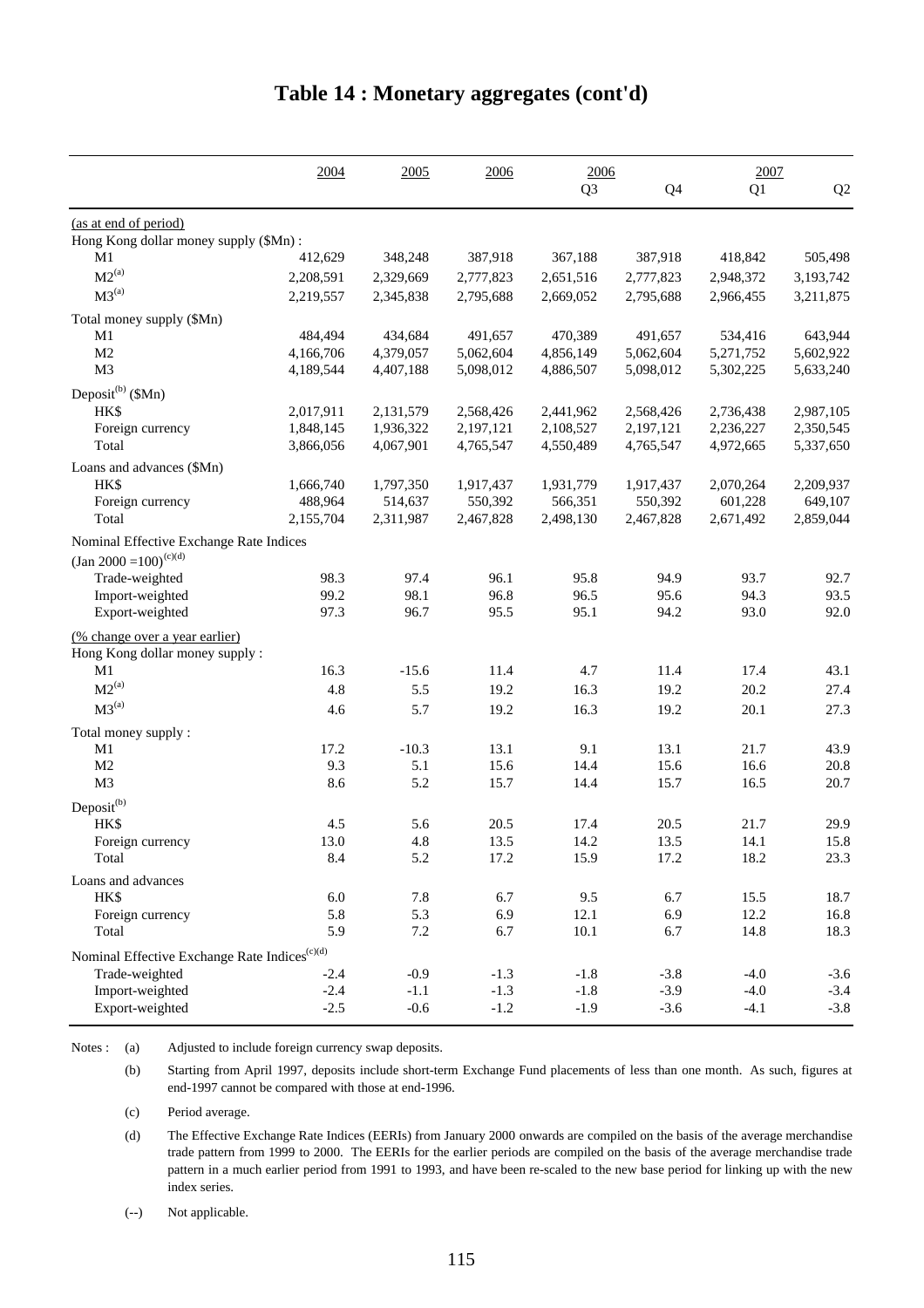|                                                             |         |         |         |      |         |                |                |                | $(\%)$ |
|-------------------------------------------------------------|---------|---------|---------|------|---------|----------------|----------------|----------------|--------|
|                                                             | 2002    | 2003    | 2004    | 2005 | 2006    |                | 2006           |                | 2007   |
|                                                             |         |         |         |      |         | Q <sub>2</sub> | Q <sub>3</sub> | Q <sub>4</sub> | Q1     |
| Wholesale trade                                             | $-10.7$ | $-5.0$  | 4.7     | 5.6  | 7.9     | 5.7            | 14.1           | 7.5            | 7.3    |
| Retail trade                                                | $-4.1$  | $-2.3$  | 10.8    | 6.8  | 7.3     | 6.7            | 7.7            | 8.8            | 9.4    |
| Import/export trade                                         | $-2.8$  | 6.5     | 12.4    | 10.6 | 10.2    | 8.4            | 11.0           | 11.1           | 7.5    |
| Restaurants                                                 | $-5.4$  | $-9.7$  | 10.1    | 6.0  | 9.5     | 11.1           | 7.1            | 10.9           | 11.8   |
| Hotels                                                      | $-2.3$  | $-19.7$ | 39.4    | 22.1 | 13.8    | 15.4           | 14.4           | 11.4           | 15.9   |
| Transport <sup>(a)</sup>                                    | 2.3     | 0.5     | 22.8    | 17.8 | 10.6    | 12.6           | 6.4            | 7.6            | 5.9    |
| Storage                                                     | $-19.6$ | $-4.5$  | 17.0    | 10.4 | 10.2    | 5.0            | 10.7           | 15.6           | 18.4   |
| Communications                                              | $-2.6$  | $-2.4$  | $1.0\,$ | 5.1  | $0.8\,$ | 2.5            | $-0.4$         | $-0.1$         | 5.8    |
| Banking                                                     | $-0.8$  | $\ast$  | 4.4     | 10.9 | 19.5    | 24.1           | 11.5           | 24.1           | 27.3   |
| Financing (other than banking)                              | $-14.3$ | 17.3    | 33.2    | 14.3 | 47.9    | 57.2           | 25.9           | 58.5           | 35.0   |
| Insurance                                                   | 10.3    | 19.1    | 22.3    | 16.0 | 21.3    | 21.9           | 14.1           | 16.0           | 16.0   |
| Real estate                                                 | $-2.5$  | 6.2     | 13.5    | 16.0 | $-0.4$  | $-5.3$         | 4.6            | 5.6            | 25.7   |
| <b>Business services</b>                                    | $-5.8$  | 0.5     | 8.3     | 4.9  | 19.6    | 18.1           | 22.9           | 18.3           | 14.8   |
| Film entertainment                                          | $-9.1$  | 2.3     | 3.7     | 5.0  | 1.7     | $-0.7$         | 5.8            | 1.1            | 4.5    |
| Tourism, convention and exhibition<br>services <sup>#</sup> | 10.7    | $-7.3$  | 26.5    | 12.9 | 14.0    | 14.5           | 14.5           | 12.6           | 12.5   |
| Computer and information<br>services                        | 5.7     | 5.7     | 20.5    | 23.4 | 9.7     | $-1.5$         | 21.1           | 0.1            | 3.7    |

### **Table 15 : Rates of change in business receipts indices for service industries/domains**

Notes : (a) Including business receipts from the Airport Authority Hong Kong.

(#) Revised figures.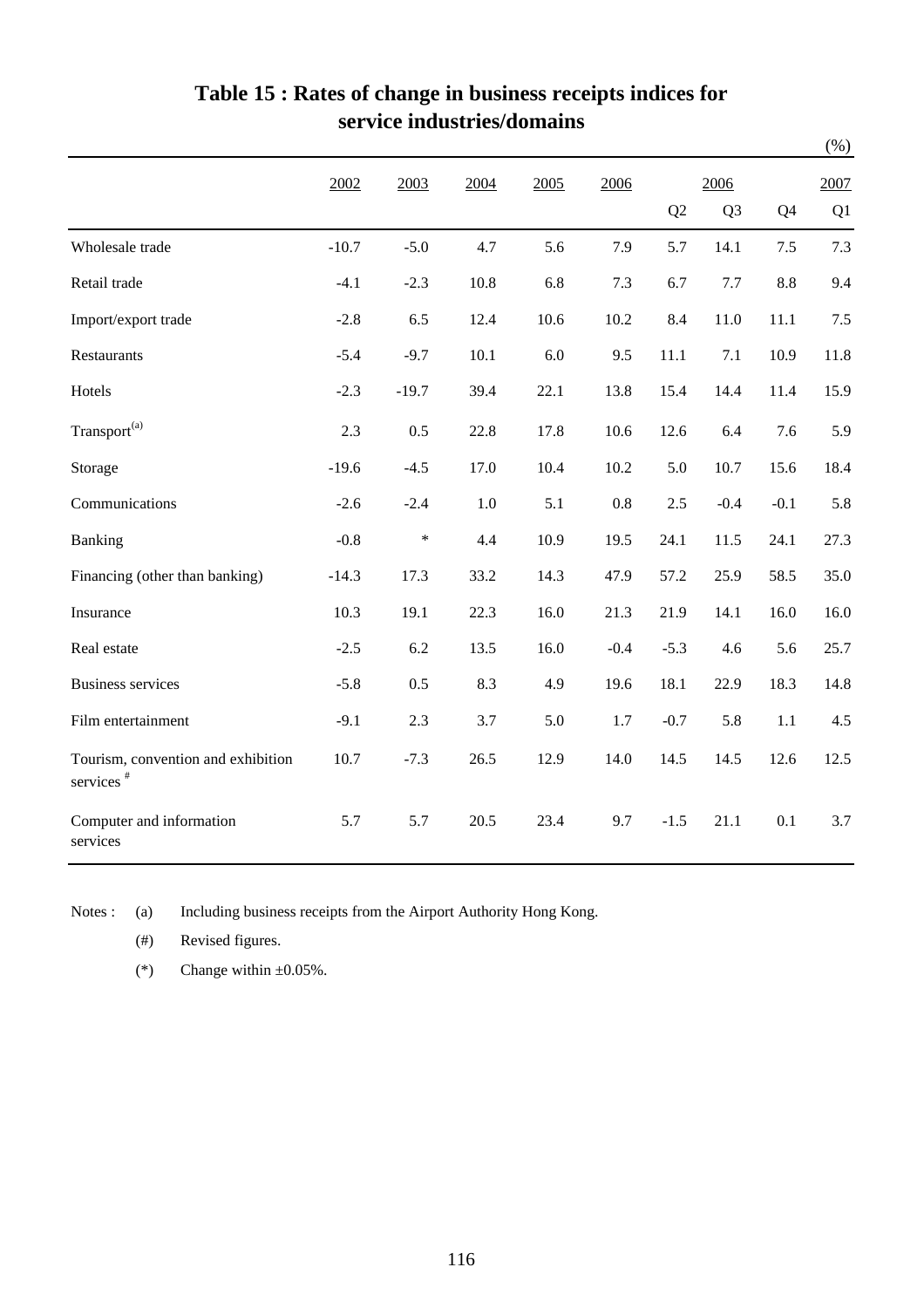|                                          | 2002        | 2003    | 2004       | 2005        | 2006        | 2006           |             | 2007      |            |
|------------------------------------------|-------------|---------|------------|-------------|-------------|----------------|-------------|-----------|------------|
|                                          |             |         |            |             |             | Q <sub>3</sub> | Q4          | Q1        | Q2         |
| $\frac{(0,0)}{2}$                        |             |         |            |             |             |                |             |           |            |
| Labour force<br>participation rate       | 61.8        | 61.4    | 61.3       | 61.0        | 61.3        | 61.8           | 61.6        | 61.2      | 61.5       |
| Seasonally adjusted<br>unemployment rate | 7.3         | 7.9     | 6.8        | 5.6         | 4.8         | 4.7            | 4.4         | 4.3       | 4.2        |
| Underemployment rate                     | 3.0         | 3.5     | 3.2        | 2.7         | 2.4         | 2.3            | 2.4         | 2.2       | 2.2        |
| (000)                                    |             |         |            |             |             |                |             |           |            |
| Population of working age                | 5 620.7     | 5 652.4 | 5 7 3 3.1  | 5 801.4     | 5 845.9     | 5 8 5 6.5      | 5 8 8 5 . 6 | 5 899.0   | 5 9 28.6   |
| Labour force                             | 3 4 7 4 .0  | 3 472.5 | 3515.9     | 3 5 3 8 .1  | 3 5 8 1 . 4 | 3 610.6        | 3 616.5     | 3 611.9   | 3 640.7    |
| Persons employed                         | 3 2 2 0 . 3 | 3 197.4 | 3 2 7 6 .5 | 3 3 4 0 . 8 | 3 4 1 0.2   | 3 4 3 3 .1     | 3 4 6 2.9   | 3 4 5 9.4 | 3 4 8 5 .0 |
| Persons unemployed                       | 253.8       | 275.1   | 239.4      | 197.3       | 171.2       | 177.5          | 153.6       | 152.5     | 155.7      |
| Persons underemployed                    | 103.9       | 121.4   | 114.1      | 96.3        | 86.2        | 84.0           | 87.5        | 80.6      | 81.2       |
| (% change over a year earlier)           |             |         |            |             |             |                |             |           |            |
| Population of working age                | 0.8         | 0.6     | 1.4        | 1.2         | 0.8         | $0.8\,$        | 0.9         | 1.5       | 1.7        |
| Labour force                             | 1.4         | $\ast$  | 1.3        | 0.6         | 1.2         | 1.8            | 1.8         | 1.7       | 2.7        |
| Persons employed                         | $-1.0$      | $-0.7$  | 2.5        | 2.0         | 2.1         | 2.7            | 2.7         | 2.5       | 3.4        |
| Persons unemployed                       | 45.3        | 8.4     | $-13.0$    | $-17.6$     | $-13.2$     | $-12.4$        | $-13.9$     | $-14.1$   | $-11.7$    |
| Persons underemployed                    | 22.4        | 16.9    | $-6.0$     | $-15.6$     | $-10.5$     | $-9.2$         | 0.7         | 0.6       | $-12.7$    |

Notes : (#) Figures enumerated from the General Household Survey have been revised to take into account the recent enhancements in the estimation method and the results of the 2006 Population By-census, which provide a benchmark for revising the population figures compiled since the 2001 Population Census.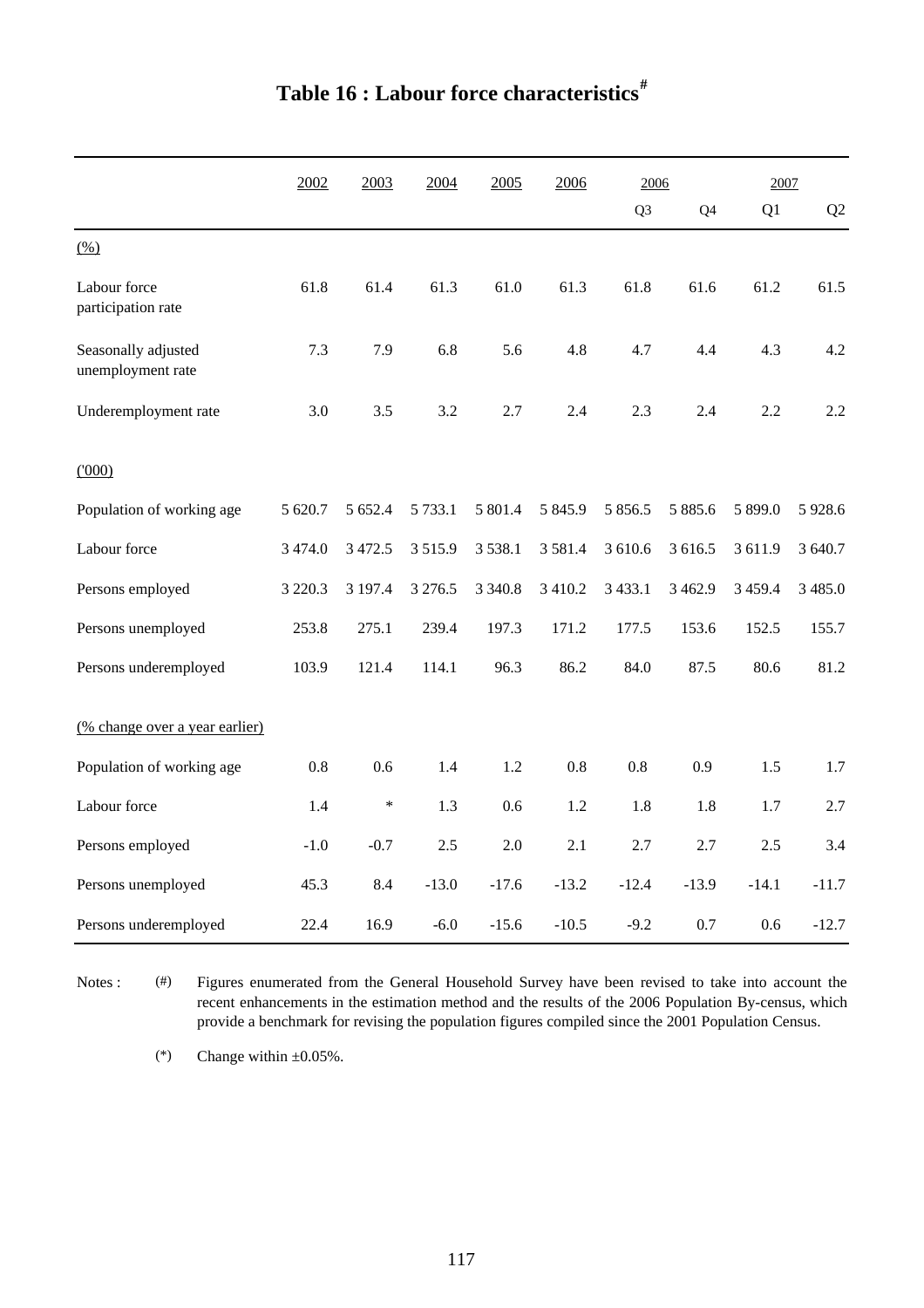|                                                                              | 2002    | 2003    | 2004       | 2005   | 2006    |         | 2006    |                                |         | 2007      |
|------------------------------------------------------------------------------|---------|---------|------------|--------|---------|---------|---------|--------------------------------|---------|-----------|
|                                                                              |         |         |            |        |         | Jun     | Sep     | Dec                            |         | Mar       |
| Major economic sector                                                        |         |         | (% change) |        |         |         |         | (% change over a year earlier) |         | No.       |
| <b>Manufacturing</b>                                                         | $-9.0$  | $-10.3$ | $-3.0$     | $-2.0$ | $-2.5$  | $-0.5$  | $-3.7$  | $-4.8$                         | $-1.7$  | 158728    |
| of which:                                                                    |         |         |            |        |         |         |         |                                |         |           |
| Printing, publishing<br>and allied industries                                | $-6.4$  | $-5.2$  | $-1.2$     | $-3.1$ | 2.0     | 0.4     | 1.7     | 3.7                            | 2.3     | 37 660    |
| Food, manufacturing                                                          | 0.9     | $-2.6$  | 3.9        | 5.4    | 5.2     | 4.0     | 8.5     | 4.3                            | 10.3    | 23 26 1   |
| Wearing apparel,<br>except footwear                                          | $-19.3$ | $-11.6$ | $-0.8$     | $-4.7$ | $-10.5$ | 0.3     | $-18.6$ | $-19.0$                        | $-16.5$ | 17 270    |
| <b>Textiles</b>                                                              | $-1.1$  | $-16.8$ | $-11.1$    | 0.5    | $-4.4$  | -1.6    | $-5.7$  | $-7.0$                         | 1.8     | 19 133    |
| Electronics                                                                  | $-13.1$ | $-18.9$ | $-2.3$     | $-4.7$ | $-12.9$ | $-9.5$  | $-14.1$ | $-16.1$                        | $-14.6$ | 11 441    |
| Transport equipment,<br>manufacturing                                        | $-5.3$  | $-0.4$  | $-3.3$     | 8.6    | 3.6     | 6.2     | 4.3     | 0.7                            | 10.2    | 10 30 6   |
| Wholesale, retail,                                                           | $-2.3$  | $-3.0$  | 2.9        | 2.6    | 1.9     | 1.8     | 1.7     | 2.3                            | 1.9     | 1 048 318 |
| import/export trades,<br>restaurants and hotels<br>of which:                 |         |         |            |        |         |         |         |                                |         |           |
| Wholesale, retail and<br>import/export trades                                | $-1.6$  | $-1.9$  | 2.1        | 2.3    | 1.1     | 0.9     | 0.7     | 1.8                            | 1.2     | 816 613   |
| Restaurants and hotels                                                       | $-4.8$  | $-7.3$  | 6.0        | 3.6    | 5.1     | 5.3     | 5.5     | 4.3                            | 4.4     | 231 705   |
| <b>Transport, storage and</b>                                                | $-1.8$  | $-4.4$  | 3.7        | 2.6    | 1.1     | $-0.2$  | 1.4     | 1.7                            | 1.1     | 186 107   |
| communications<br>of which:                                                  |         |         |            |        |         |         |         |                                |         |           |
| Land transport                                                               | $-0.3$  | 0.5     | $-2.2$     | $-1.5$ | 0.3     | 0.6     | $\ast$  | 1.2                            | 0.2     | 37853     |
| Water transport                                                              | 1.0     | $-3.6$  | 0.1        | $-0.3$ | $-4.4$  | $-8.1$  | $-3.5$  | $-2.1$                         | $-3.7$  | 25 5 5 9  |
| Services allied to<br>transport                                              | 1.1     | $-3.7$  | 10.3       | 7.9    | 3.4     | 3.2     | 3.9     | 2.9                            | 2.5     | 63 3 35   |
| Financing, insurance,<br>real estate and                                     | $-1.3$  | $-1.9$  | 3.6        | 4.4    | 5.0     | 4.1     | 5.5     | 5.8                            | 5.1     | 492 049   |
| business services<br>of which:                                               |         |         |            |        |         |         |         |                                |         |           |
| Financial institutions                                                       | $-5.6$  | $-6.5$  | 1.1        | 4.7    | 5.9     | 4.5     | 6.8     | 8.1                            | 7.9     | 139 622   |
| Insurance                                                                    | 0.3     | 1.2     | 2.4        | 5.9    | $-1.2$  | $-4.8$  | $-1.1$  | $-1.0$                         | $-0.7$  | 28 4 93   |
| Real estate                                                                  | 5.2     | 0.7     | 2.2        | 6.8    | 5.3     | 5.7     | 4.0     | 3.2                            | 2.0     | 99 342    |
| Business services<br>except machinery<br>and equipment rental<br>and leasing | $-1.2$  | $-0.2$  | $6.0\,$    | 2.9    | 5.3     | $4.5\,$ | 6.4     | 6.7                            | 5.5     | 223 751   |
| Community, social and<br>personal services                                   | 5.9     | 2.9     | 3.2        | 4.5    | 3.6     | 3.4     | 4.0     | 3.1                            | 2.9     | 464 206   |
| of which:<br>Sanitary and similar                                            | 13.8    | 6.0     | 1.5        | 2.4    | 2.5     | 1.6     | 0.4     | 3.7                            | 3.1     | 61 009    |
| services<br><b>Education services</b>                                        | 2.5     | 2.9     | 1.8        | 1.8    | 4.9     | 3.6     | 7.5     | 4.5                            | 3.7     | 140 944   |
| Medical, dental and<br>other health services                                 | 3.2     | $-0.3$  | $2.5\,$    | 1.6    | 4.0     | 4.4     | 4.5     | 4.5                            | 5.9     | 82 491    |
| Welfare institutions                                                         | 11.9    | 13.9    | 2.1        | $-0.4$ | 1.5     | 4.0     | $-0.1$  | $\ast$                         | 1.3     | 54 747    |
| Civil $\operatorname{Service}^{\left( a\right) }$                            | $-3.7$  | $-2.4$  | $-3.8$     | $-2.7$ | $-1.3$  | $-1.5$  | $-1.4$  | $-1.1$                         | $-0.8$  | 153 805   |

# **Table 17 : Employment in selected major economic sectors**

Notes : (a) These figures cover only those employed on Civil Service terms of appointment. Judicial officers, consultants, contract staff and temporary staff not appointed on Civil Service terms are not included.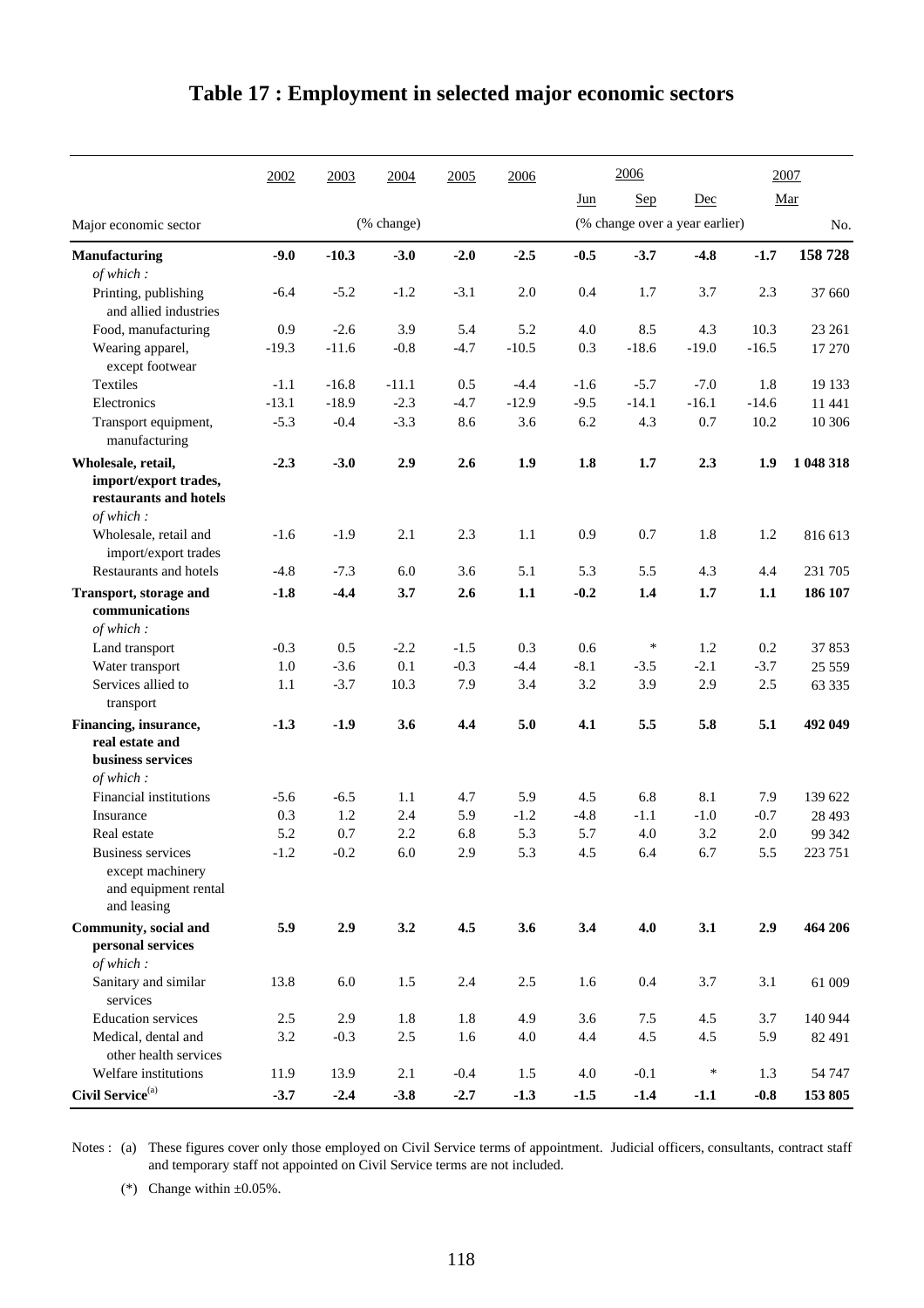|                                       | 2002    | 2003    | 2004    | 2005    | 2006    | Jun      | 2006<br>Sep | Dec      | 2007<br>Mar |
|---------------------------------------|---------|---------|---------|---------|---------|----------|-------------|----------|-------------|
| (number)                              |         |         |         |         |         |          |             |          |             |
| <b>Building</b> sites                 |         |         |         |         |         |          |             |          |             |
| Private sector                        | 40 017  | 33 892  | 33 619  | 31 556  | 30 993  | 30 997   | 31 261      | 29 5 5 6 | 28123       |
| Public sector <sup>(a)</sup>          | 11 727  | 16 183  | 13 3 25 | 10 135  | 7643    | 7822     | 7588        | 6850     | 8394        |
| Sub-total                             | 51 744  | 50 074  | 46 944  | 41 690  | 38 636  | 38 819   | 38 849      | 36 40 6  | 36517       |
| Civil engineering sites               |         |         |         |         |         |          |             |          |             |
| Private sector                        | 2869    | 2755    | 2564    | 2 1 9 8 | 1569    | 1707     | 1 5 4 0     | 1 4 3 4  | 1674        |
| Public sector <sup>(a)</sup>          | 18 611  | 17466   | 16772   | 15 378  | 12 661  | 11 747   | 12 897      | 13 164   | 12 175      |
| Sub-total                             | 21 480  | 20 221  | 19 3 36 | 17 576  | 14 2 30 | 13 4 5 4 | 14 4 37     | 14 5 98  | 13 849      |
| <b>Total</b>                          | 73 223  | 70 295  | 66 280  | 59 266  | 52 865  | 52 273   | 53 286      | 51 004   | 50 366      |
| <u>(% change over a year earlier)</u> |         |         |         |         |         |          |             |          |             |
| <b>Building</b> sites                 |         |         |         |         |         |          |             |          |             |
| Private sector                        | $-1.3$  | $-15.3$ | $-0.8$  | $-6.1$  | $-1.8$  | $-0.9$   | 1.9         | $-2.5$   | $-12.5$     |
| Public sector <sup>(a)</sup>          | $-31.8$ | 38.0    | $-17.7$ | $-23.9$ | $-24.6$ | $-22.0$  | $-28.2$     | $-19.0$  | 1.0         |
| Sub-total                             | $-10.4$ | $-3.2$  | $-6.3$  | $-11.2$ | $-7.3$  | $-6.0$   | $-5.8$      | $-6.1$   | $-9.8$      |
| Civil engineering sites               |         |         |         |         |         |          |             |          |             |
| Private sector                        | 9.0     | $-4.0$  | $-6.9$  | $-14.3$ | $-28.6$ | $-25.2$  | $-17.2$     | $-8.1$   | $-5.0$      |
| Public sector <sup>(a)</sup>          | $-6.6$  | $-6.2$  | $-4.0$  | $-8.3$  | $-17.7$ | $-28.5$  | $-6.1$      | $-6.8$   | $-5.1$      |
| Sub-total                             | $-4.8$  | $-5.9$  | $-4.4$  | $-9.1$  | $-19.0$ | $-28.1$  | $-7.4$      | $-6.9$   | $-4.0$      |
| <b>Total</b>                          | $-8.8$  | $-4.0$  | $-5.7$  | $-10.6$ | $-10.8$ | $-12.9$  | $-6.3$      | $-6.3$   | $-8.3$      |

# **Table 18 : Number of workers engaged at building and construction sites**

Note : (a) Including the Mass Transit Railway Corporation Limited, the Kowloon-Canton Railway Corporation and the Airport Authority Hong Kong.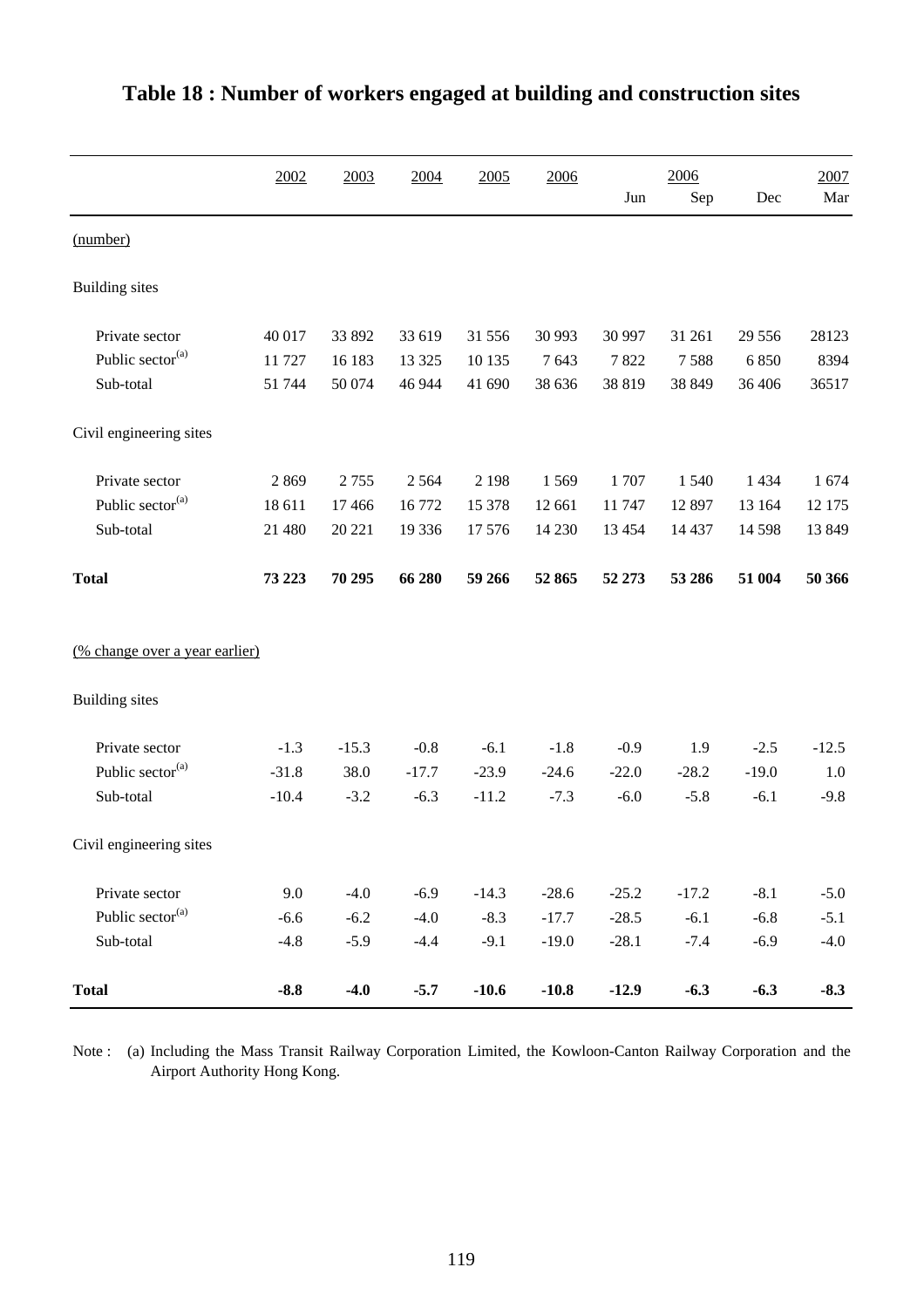|                        |           |           |            |           |            |                |                |          | $(\$)$    |
|------------------------|-----------|-----------|------------|-----------|------------|----------------|----------------|----------|-----------|
|                        | 2002      | 2003      | 2004       | 2005      | 2006       |                | 2006           |          | 2007      |
| Major economic sector  |           |           |            |           |            | Q <sub>2</sub> | Q <sub>3</sub> | Q4       | Q1        |
| Wholesale, retail and  | 12,500    | 12,300    | 12,400     | 13,300    | 13,800     | 12,500         | 13,000         | 14,100   | 15,600    |
| import/export trades   | $(-1.6)$  | $(-1.5)$  | (0.4)      | (7.3)     | (4.1)      | (3.4)          | (5.3)          | (5.1)    | (0.3)     |
|                        | <1.4>     | <1.1>     | <0.9>      | <6.3>     | <2.0>      | <1.3>          | <3.0>          | <2.9>    | $< -1.4>$ |
| Restaurants and hotels | 8,700     | 8,100     | 8,100      | 8,300     | 8,500      | 8,000          | 8,200          | 8,700    | 9,400     |
|                        | $(-4.2)$  | $(-6.2)$  | $(-0.1)$   | (1.9)     | (2.6)      | (0.7)          | (2.9)          | (8.1)    | (4.1)     |
|                        | $< -1.2>$ | $< -3.7>$ | <0.4>      | <0.9>     | <0.6       | <1.3>          | <0.6           | < 5.8>   | <2.3>     |
| Transport, storage and | 18,900    | 18,500    | 18,300     | 19,200    | 19,600     | 18,700         | 18,500         | 21,400   | 20,600    |
| communications         | $(-0.2)$  | $(-1.7)$  | $(-1.3)$   | (5.0)     | (2.1)      | (4.2)          | (2.1)          | (5.8)    | (4.1)     |
|                        | <2.9>     | <0.9>     | $< -0.9 >$ | <4.1>     | <0.1>      | <2.1>          | $<-0.2>$       | <3.6>    | <2.4>     |
| Financing, insurance,  | 18,800    | 18,600    | 18,500     | 19,100    | 20,100     | 19,000         | 18,200         | 21,200   | 23,500    |
| real estate and        | $(-2.2)$  | $(-1.4)$  | $(-0.1)$   | (2.8)     | (5.6)      | (5.0)          | (5.6)          | (6.3)    | (5.9)     |
| business services      | <0.8>     | <1.2>     | <0.4>      | <1.8>     | <3.6>      | <2.9>          | <3.3>          | <4.1>    | <4.2>     |
| Community, social and  | 19,800    | 18,900    | 18,400     | 18,000    | 17,900     | 17,800         | 18,200         | 18,100   | 17,900    |
| personal services      | $(-1.3)$  | $(-4.7)$  | $(-2.6)$   | $(-2.2)$  | $(-0.1)$   | $(-0.1)$       | (0.2)          | $(-0.1)$ | (0.7)     |
|                        | <1.8>     | $< -2.2>$ | $< -2.2>$  | $< -3.1>$ | $< -2.0>$  | $<-2.1>$       | $<-2.0>$       | $<-2.2>$ | $<-1.0>$  |
| Manufacturing          | 11,800    | 11,400    | 11,300     | 11,600    | 11,700     | 11,400         | 10,900         | 11,700   | 13,100    |
|                        | $(-1.2)$  | $(-3.0)$  | $(-0.6)$   | (1.8)     | (1.4)      | (1.1)          | (2.7)          | (0.8)    | (1.3)     |
|                        | <1.9>     | $< -0.4>$ | $<-0.2>$   | <0.9>     | $< -0.6 >$ | $< -0.9 >$     | <0.4>          | $<-1.3>$ | $<-0.4>$  |
| All sectors surveyed   | 15,300    | 15,000    | 14,900     | 15,400    | 15,800     | 14,900         | 14,900         | 16,300   | 17,500    |
|                        | $(-1.1)$  | $(-1.8)$  | $(-0.7)$   | (3.5)     | (2.4)      | (2.2)          | (2.2)          | (4.0)    | (2.4)     |
|                        | <2.0>     | <0.8>     | $<-0.2>$   | <2.6>     | <0.4>      | <0.1           | $<-0.1>$       | <1.8>    | <0.7>     |

### **Table 19 : Average labour earnings by major economic sector**

Notes : ( ) % change over a year earlier in money terms.

< > % change over a year earlier in real terms.

The rates of change in real terms are derived from the Real Indices of Payroll per Person Engaged. As from 2006, the Indices are derived by deflating the Nominal Indices of Payroll per Person Engaged by the 2004/2005-based Composite CPI. To facilitate comparison, Real Indices of Payroll per Person Engaged prior to 2006 have been re-scaled using the 2004/2005-based Composite CPI.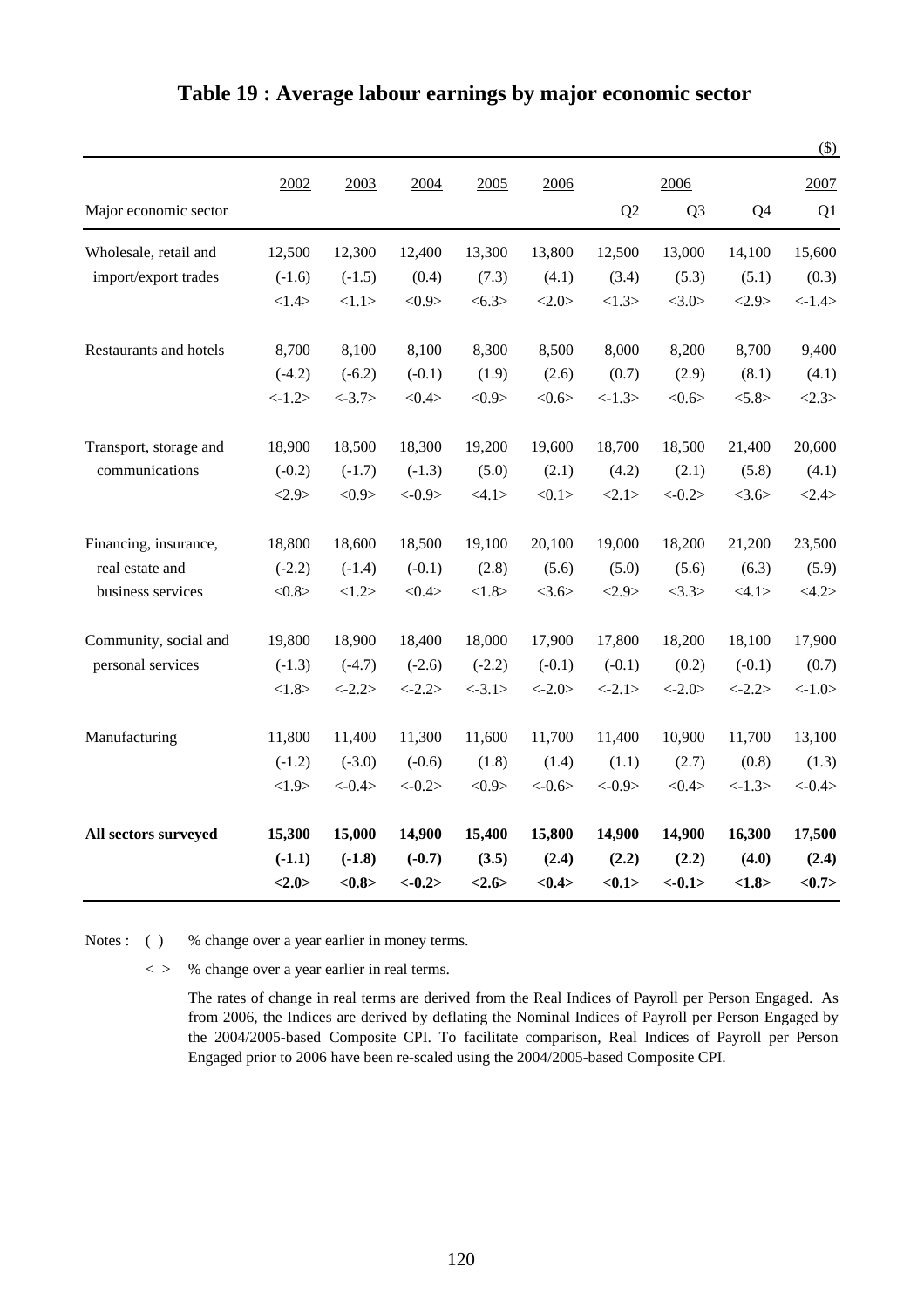|                                                               |        |        |        |        |         |        |         |         | $(\%)$ |
|---------------------------------------------------------------|--------|--------|--------|--------|---------|--------|---------|---------|--------|
| Selected major                                                | 2002   | 2003   | 2004   | 2005   | 2006    |        | 2006    |         | 2007   |
| economic sector                                               |        |        |        |        |         | Jun    | Sep     | Dec     | Mar    |
| (in money terms)                                              |        |        |        |        |         |        |         |         |        |
| Wholesale, retail and<br>import/export trades                 | $-0.6$ | $-1.7$ | $-1.6$ | 1.6    | 1.1     | 1.6    | 1.6     | 1.6     | 1.7    |
| Restaurants and hotels                                        | $-2.6$ | $-4.1$ | $-2.2$ | $\ast$ | 1.0     | 1.5    | 1.6     | 0.9     | 1.4    |
| Transport services                                            | 0.6    | $-1.9$ | $-1.0$ | 1.0    | $-0.6$  | $-1.7$ | $\ast$  | 0.4     | 0.3    |
| Financing, insurance,<br>real estate and<br>business services | $-0.8$ | $-0.1$ | $-0.5$ | $\ast$ | 3.2     | 2.0    | 3.5     | 3.4     | 3.1    |
| Personal services                                             | $-1.5$ | $-3.1$ | 1.3    | $-1.5$ | 2.5     | 0.6    | 4.8     | 6.1     | 5.7    |
| Manufacturing                                                 | $-1.4$ | $-2.7$ | $-1.3$ | 1.2    | 2.9     | 1.1    | 4.6     | 3.2     | 1.6    |
| All sectors surveyed                                          | $-1.0$ | $-1.9$ | $-1.1$ | 0.8    | 1.5     | 1.1    | 2.2     | 2.0     | 2.0    |
| (in real terms)                                               |        |        |        |        |         |        |         |         |        |
| Wholesale, retail and<br>import/export trades                 | 1.7    | 0.4    | $-1.7$ | 0.4    | $-0.6$  | $-0.3$ | $-0.2$  | $-0.3$  | $-0.5$ |
| Restaurants and hotels                                        | $-0.4$ | $-2.1$ | $-2.3$ | $-1.3$ | $-0.8$  | $-0.4$ | $-0.2$  | $-0.9$  | $-0.7$ |
| Transport services                                            | 2.9    | 0.1    | $-1.0$ | $-0.2$ | $-2.3$  | $-3.6$ | $-1.8$  | $-1.5$  | $-1.8$ |
| Financing, insurance,<br>real estate and<br>business services | 1.5    | 2.0    | $-0.6$ | $-1.2$ | 1.5     | 0.1    | 1.7     | 1.5     | 0.9    |
| Personal services                                             | 0.8    | $-1.1$ | 1.3    | $-2.7$ | $0.7\,$ | $-1.3$ | 3.0     | 4.2     | 3.4    |
| Manufacturing                                                 | 0.8    | $-0.7$ | $-1.4$ | $-0.1$ | $1.1\,$ | $-0.8$ | $2.8\,$ | $1.2\,$ | $-0.5$ |
| All sectors surveyed                                          | 1.3    | 0.2    | $-1.2$ | $-0.4$ | $-0.3$  | $-0.7$ | 0.3     | 0.1     | $-0.2$ |

### **Table 20 : Rates of change in wage indices by selected major economic sector**

Notes : The rates of change in real terms are compiled from the Real Wage Indices. As from 2006, the Indices are derived by deflating the Nominal Wage Indices by the 2004/2005-based CPI(A). To facilitate comparison, Real Wage Indices prior to 2006 have been re-scaled using the 2004/2005-based CPI(A).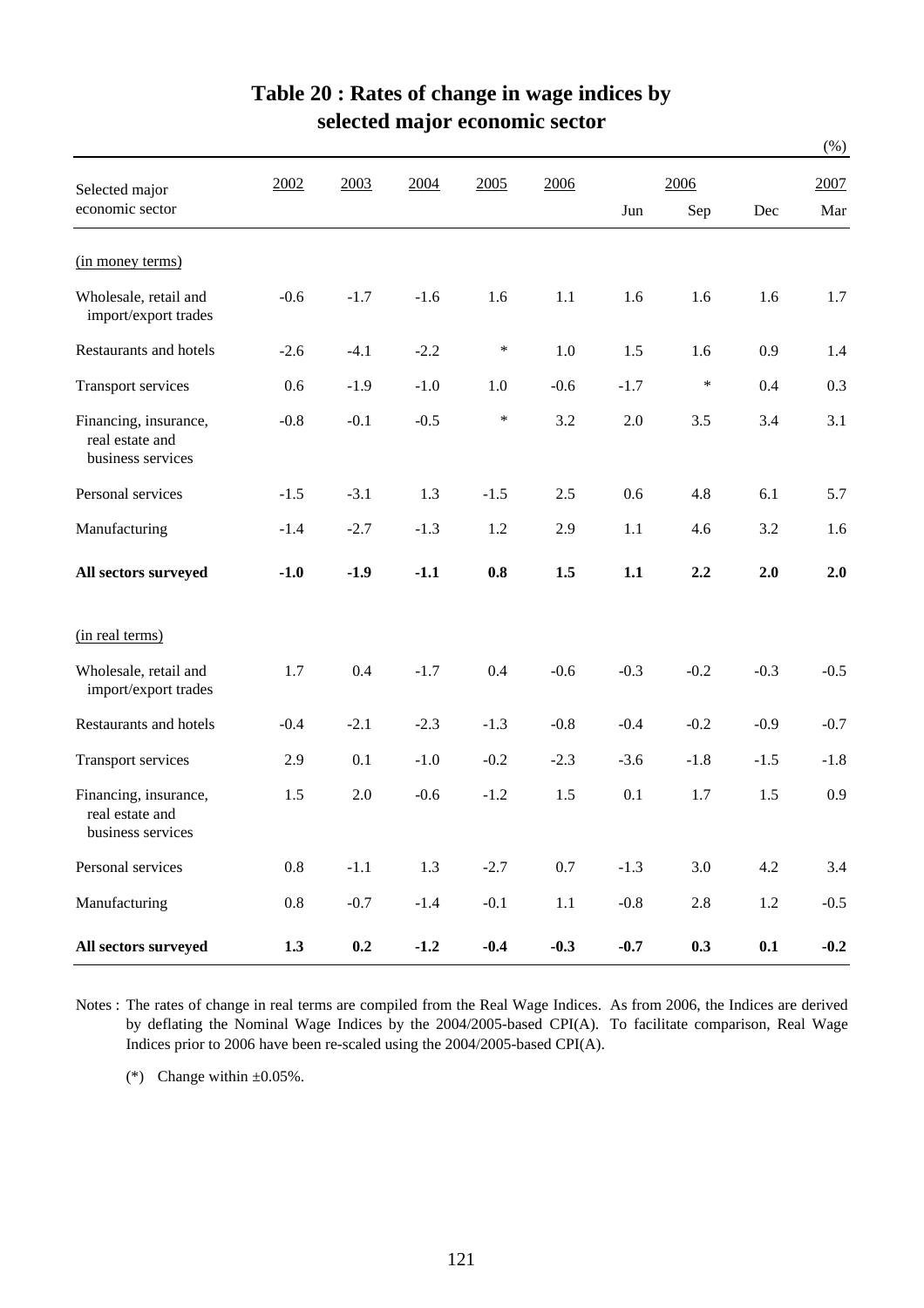|                                                          |        |        |        |         |         |         |         | (% )   |
|----------------------------------------------------------|--------|--------|--------|---------|---------|---------|---------|--------|
|                                                          | 1997   | 1998   | 1999   | 2000    | 2001    | 2002    | 2003    | 2004   |
| GDP deflator                                             | 5.6    | 0.2    | $-5.8$ | $-5.6$  | $-1.8$  | $-3.5$  | $-6.4$  | $-3.6$ |
| Domestic demand deflator                                 | 4.5    | 0.4    | $-2.3$ | $-5.0$  | $-2.3$  | $-4.9$  | $-4.5$  | $\ast$ |
| Consumer Price Indices $(a)$ :                           |        |        |        |         |         |         |         |        |
| Composite CPI                                            | 5.8    | 2.8    | $-4.0$ | $-3.8$  | $-1.6$  | $-3.0$  | $-2.6$  | $-0.4$ |
| CPI(A)                                                   | 5.7    | 2.6    | $-3.3$ | $-3.0$  | $-1.7$  | $-3.2$  | $-2.1$  | $\ast$ |
| CPI(B)                                                   | 5.8    | 2.8    | $-4.7$ | $-3.9$  | $-1.6$  | $-3.1$  | $-2.7$  | $-0.5$ |
| CPI(C)                                                   | 6.1    | 3.2    | $-3.7$ | $-4.5$  | $-1.5$  | $-2.8$  | $-2.9$  | $-0.9$ |
| Unit Value Indices :                                     |        |        |        |         |         |         |         |        |
| Domestic exports                                         | $-2.4$ | $-2.8$ | $-2.4$ | $-1.0$  | $-4.7$  | $-3.3$  | 0.2     | 1.5    |
| Re-exports                                               | $-1.5$ | $-3.9$ | $-2.8$ | $-0.1$  | $-2.0$  | $-2.7$  | $-1.5$  | 1.1    |
| Total exports of goods                                   | $-1.6$ | $-3.8$ | $-2.7$ | $-0.2$  | $-2.3$  | $-2.7$  | $-1.4$  | 1.2    |
| Imports of goods                                         | $-2.3$ | $-4.9$ | $-2.0$ | 0.8     | $-3.1$  | $-3.9$  | $-0.4$  | 2.9    |
| Terms of Trade Index                                     | 0.7    | 1.2    | $-0.7$ | $-1.0$  | 0.9     | 1.2     | $-1.0$  | $-1.7$ |
| Producer Price Index<br>for all manufacturing industries | $-0.3$ | $-1.8$ | $-1.6$ | 0.2     | $-1.6$  | $-2.7$  | $-0.3$  | 2.2    |
| <b>Construction Labour and</b><br>Material Cost Index    | 9.3    | 7.5    | 1.4    | 1.8     | 0.3     | $-0.3$  | $-1.0$  | $-1.2$ |
| Tender Price Indices:                                    |        |        |        |         |         |         |         |        |
| Public sector<br>building projects                       | 17.6   | 9.1    | $-4.4$ | $-13.1$ | $-8.5$  | $-11.7$ | $-0.3$  | $-1.5$ |
| Public housing projects                                  | 18.9   | 9.0    | $-3.3$ | $-11.9$ | $-15.1$ | $-9.6$  | $-10.0$ | 3.5    |

Notes : (a) From October 2005 onwards, the year-on-year rates of change in the Consumer Price Indices are derived from the 2004/05-based CPI series. For the earlier periods, the year-on-year rates of change are derived from the CPIs with old base period.

(#) Figures are subject to revision later on as more data become available.

(\*) Change within  $\pm 0.05\%$ .

N.A. Not available.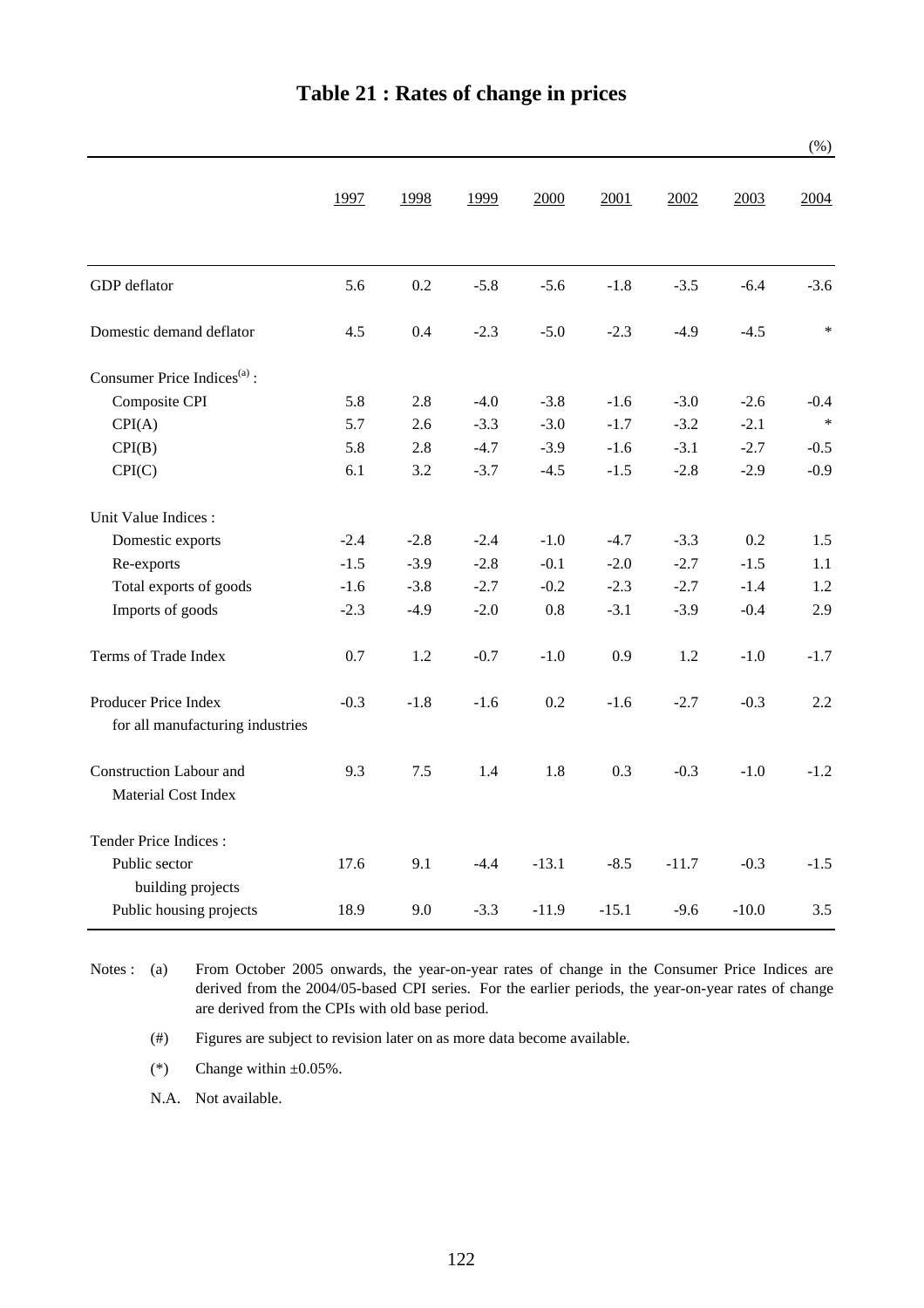|                                                          |               |               |                |               |               |        |                                   | (% )                    |
|----------------------------------------------------------|---------------|---------------|----------------|---------------|---------------|--------|-----------------------------------|-------------------------|
|                                                          | 2005          | 2006          | 2006           |               | 2007          |        | Average annual<br>rate of change: |                         |
|                                                          |               |               | Q <sub>3</sub> | Q4            | Q1            | Q2     | 10 years<br>1996 to 2006          | 5 years<br>2001 to 2006 |
| GDP deflator                                             | -0.4 $^\#$    | -0.4 $^\#$    | -0.4 $^\#$     | -0.4 $^\#$    | $0.9$ $^{\#}$ | 0.7    | $-2.2$ <sup>#</sup>               | $-2.9$ <sup>#</sup>     |
| Domestic demand deflator                                 | $0.8$ $^{\#}$ | $1.8$ $^{\#}$ | $1.8$ $^{\#}$  | $2.2$ $^{\#}$ | -0.1 $^\#$    | $\ast$ | -1.2 $^\#$                        | -1.4 $^\#$              |
| Consumer Price Indices <sup>(a)</sup> :                  |               |               |                |               |               |        |                                   |                         |
| Composite CPI                                            | 1.0           | 2.0           | 2.3            | 2.1           | 1.7           | 1.3    | $-0.4$                            | $-0.6$                  |
| CPI(A)                                                   | 1.1           | 1.7           | 2.1            | 1.8           | 0.3           | 0.7    | $-0.2$                            | $-0.5$                  |
| CPI(B)                                                   | 1.0           | 2.1           | 2.4            | 2.2           | 2.0           | 1.3    | $-0.5$                            | $-0.7$                  |
| CPI(C)                                                   | 0.8           | 2.2           | 2.4            | 2.5           | 2.9           | 1.8    | $-0.4$                            | $-0.7$                  |
| Unit Value Indices :                                     |               |               |                |               |               |        |                                   |                         |
| Domestic exports                                         | 2.2           | $-2.1$        | $-1.3$         | $-0.8$        | 0.4           | 0.6    | $-1.5$                            | $-0.3$                  |
| Re-exports                                               | 1.2           | 1.1           | 1.5            | 2.0           | 2.8           | 2.1    | $-1.1$                            | $-0.1$                  |
| Total exports of goods                                   | 1.3           | 1.0           | 1.4            | 1.9           | 2.7           | 2.0    | $-1.1$                            | $-0.1$                  |
| Imports of goods                                         | 2.7           | 2.1           | 2.7            | 2.7           | 2.6           | 1.9    | $-0.8$                            | 0.7                     |
| Terms of Trade Index                                     | $-1.4$        | $-1.1$        | $-1.3$         | $-0.9$        | 0.1           | 0.1    | $-0.3$                            | $-0.8$                  |
| Producer Price Index<br>for all manufacturing industries | 0.8           | 2.3           | 2.6            | 2.0           | 2.5           | N.A.   | $-0.3$                            | 0.4                     |
| Construction Labour and<br>Material Cost Index           | $-2.1$        | 0.1           | 1.3            | 2.5           | 4.0           | N.A.   | 1.5                               | $-0.9$                  |
| Tender Price Indices:                                    |               |               |                |               |               |        |                                   |                         |
| Public sector<br>building projects                       | 1.4           | 5.0           | 4.6            | 13.2          | 15.0          | N.A.   | $-1.1$                            | $-1.6$                  |
| Public housing projects                                  | 7.7           | 11.2          | 15.8           | 17.9          | 21.9          | N.A.   | $-0.6$                            | 0.2                     |

**Table 21 : Rates of change in prices (cont'd)**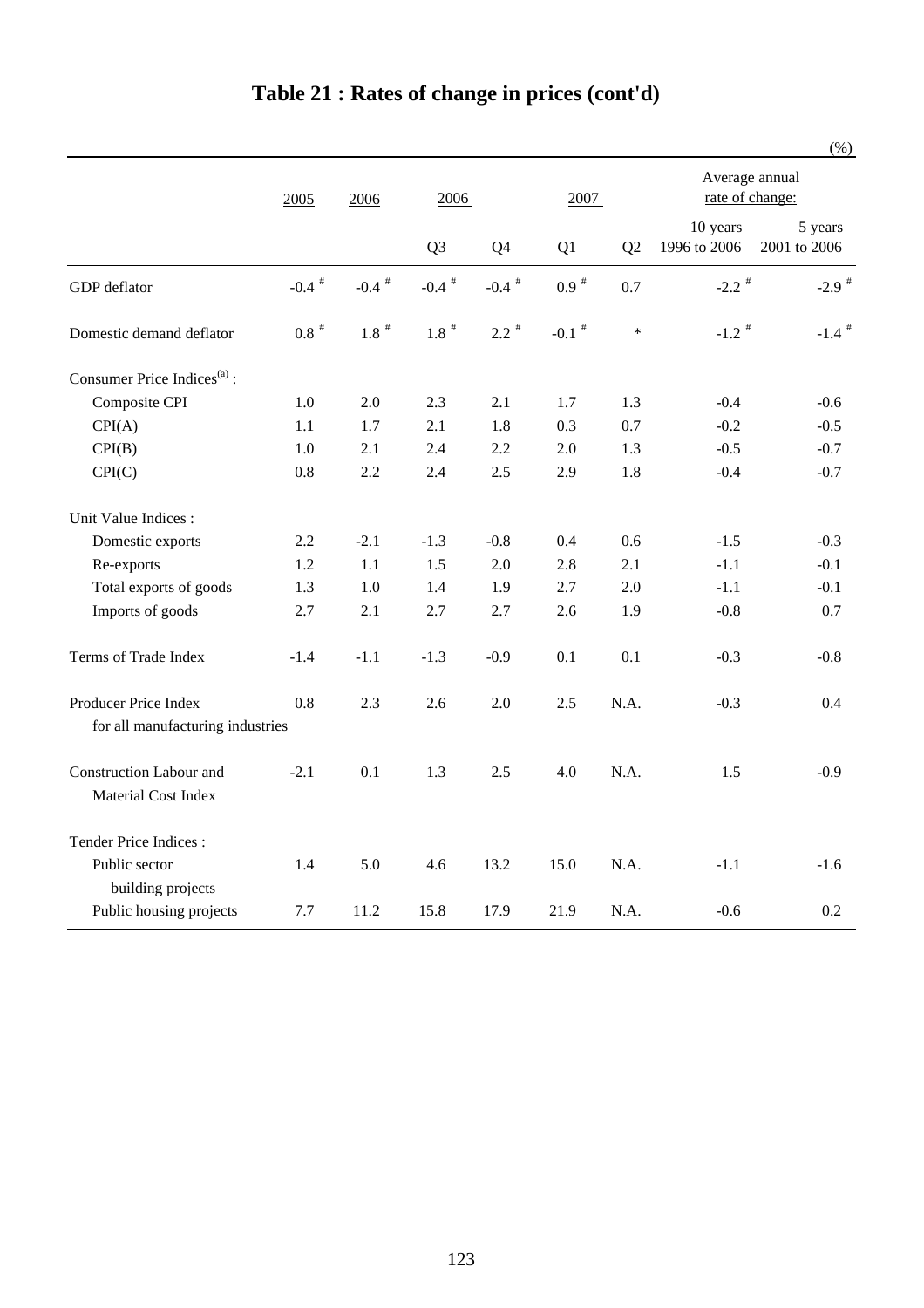|                                                |         |      |        |         |         |        |        | $(\%)$ |
|------------------------------------------------|---------|------|--------|---------|---------|--------|--------|--------|
|                                                | Weight  | 1997 | 1998   | 1999    | 2000    | 2001   | 2002   | 2003   |
| All items                                      | 100.0   | 5.8  | 2.8    | $-4.0$  | $-3.8$  | $-1.6$ | $-3.0$ | $-2.6$ |
| Food                                           | 26.94   | 3.6  | 1.9    | $-1.8$  | $-2.2$  | $-0.8$ | $-2.1$ | $-1.5$ |
| Meals bought away from home                    | (16.86) | 4.0  | 2.2    | $-1.2$  | $-0.9$  | $-0.3$ | $-1.5$ | $-1.5$ |
| Food, excluding meals bought<br>away from home | (10.08) | 3.0  | 1.5    | $-2.8$  | $-4.2$  | $-1.7$ | $-3.1$ | $-1.7$ |
| Housing <sup>(a)</sup>                         | 29.17   | 9.2  | 4.7    | $-5.1$  | $-8.2$  | $-3.1$ | $-5.7$ | $-4.8$ |
| Private housing rent                           | (23.93) | 9.1  | 5.5    | $-6.1$  | $-9.8$  | $-2.9$ | $-6.5$ | $-6.3$ |
| Public housing rent                            | (2.49)  | 13.5 | $-3.4$ | 1.4     | 1.1     | $-8.3$ | $-2.7$ | 9.1    |
| Electricity, gas and water                     | 3.59    | 5.0  | 1.4    | $-0.4$  | 3.6     | $-1.9$ | $-7.0$ | 1.4    |
| Alcoholic drinks and tobacco                   | 0.87    | 5.6  | 6.6    | 1.2     | $-0.9$  | 3.3    | 2.4    | 0.1    |
| Clothing and footwear                          | 3.91    | 8.4  | $-0.8$ | $-20.6$ | $-10.1$ | $-4.6$ | 0.7    | $-2.7$ |
| Durable goods                                  | 5.50    | 2.2  | 0.2    | $-6.3$  | $-4.6$  | $-7.1$ | $-6.3$ | $-6.4$ |
| Miscellaneous goods                            | 4.78    | 5.4  | 2.6    | $-0.7$  | 0.9     | 1.3    | 1.7    | 2.3    |
| Transport                                      | 9.09    | 4.0  | 3.9    | 0.5     | 1.0     | 0.4    | $-0.6$ | $-0.4$ |
| Miscellaneous services                         | 16.15   | 4.5  | 2.7    | $-1.3$  | $-0.2$  | 0.5    | $-2.3$ | $-3.2$ |

### **Table 22 : Rates of change in Composite Consumer Price Index**

Notes : From October 2005 onwards, the year-on-year rates of change in the Composite Consumer Price Index are derived from the 2004/05-based CPI series. For the earlier periods, the year-on-year rates of change are derived from the CPIs with old base period. The weights quoted in this table correspond to that in the new series.

(a) Apart from "Private housing rent" and "Public housing rent", the "Housing" section also includes "Management fees and other housing charges" and "Materials for house maintenance".

(\*) Change within  $\pm 0.05\%$ .

N.A. Not available.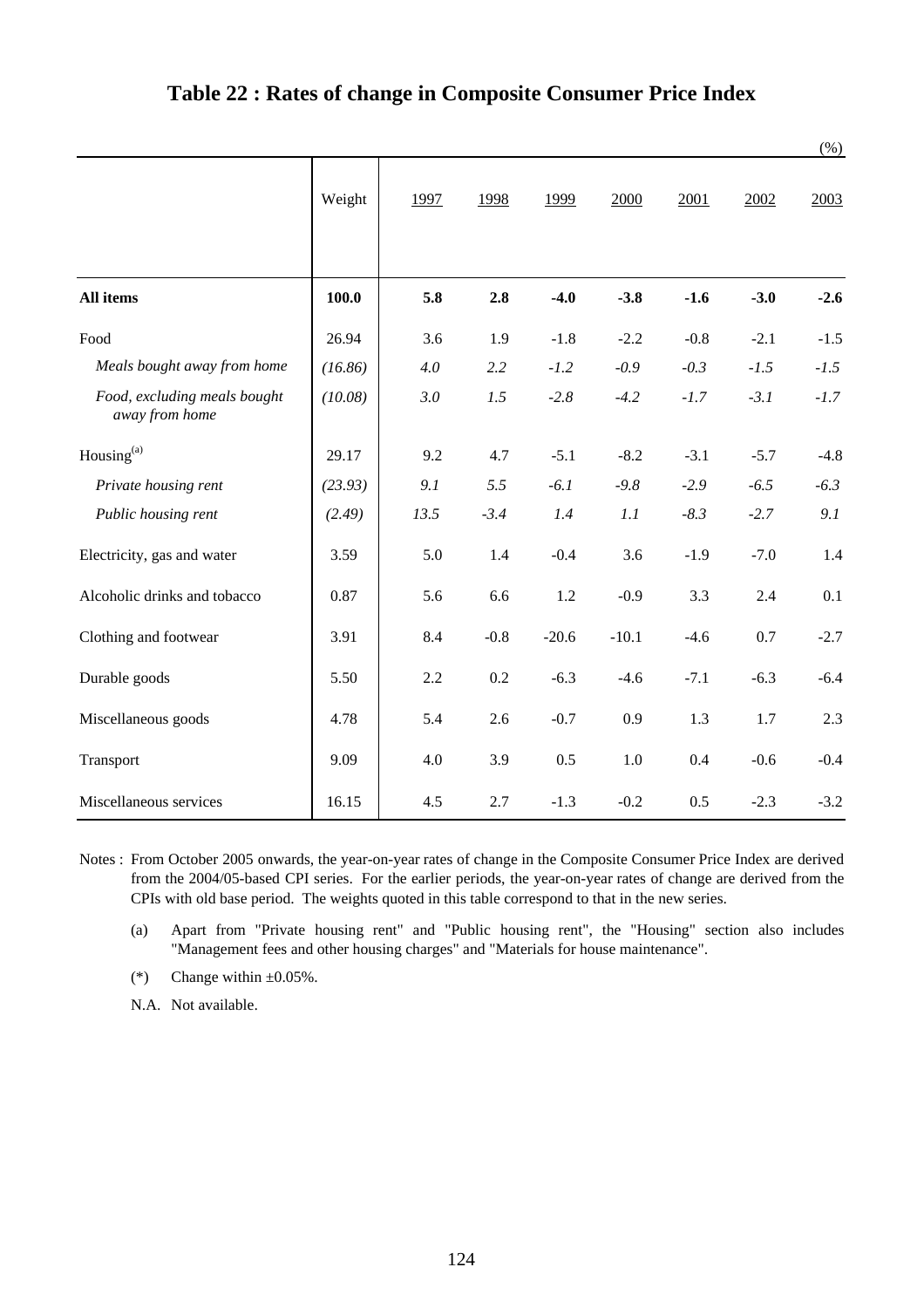|                                                |         |        |        |        |                |        |         |         |                                   | $(\%)$                       |
|------------------------------------------------|---------|--------|--------|--------|----------------|--------|---------|---------|-----------------------------------|------------------------------|
|                                                | Weight  | 2004   | 2005   | 2006   | 2006           |        | 2007    |         | Average annual<br>rate of change: |                              |
|                                                |         |        |        |        | Q <sub>3</sub> | Q4     | Q1      | Q2      | 10 years<br>1996 to<br>2006       | 5 years<br>$2001$ to<br>2006 |
| <b>All items</b>                               | 100.0   | $-0.4$ | 1.0    | 2.0    | 2.3            | 2.1    | 1.7     | 1.3     | $-0.4$                            | $-0.6$                       |
| Food                                           | 26.94   | 1.0    | 1.8    | 1.7    | 2.1            | 2.2    | 2.9     | 2.8     | 0.1                               | 0.2                          |
| Meals bought away from                         | (16.86) | 0.2    | 0.9    | 1.3    | 1.5            | 1.5    | 1.8     | 2.0     | 0.3                               | $-0.1$                       |
| Food, excluding meals bought<br>away from home | (10.08) | 2.5    | 3.2    | 2.5    | 3.1            | 3.5    | 4.4     | 4.1     | $-0.1$                            | 0.6                          |
| Housing <sup>(a)</sup>                         | 29.17   | $-5.2$ | 0.1    | 4.7    | 4.8            | 4.8    | 2.2     | 1.0     | $-1.5$                            | $-2.3$                       |
| Private housing rent                           | (23.93) | $-6.6$ | $-0.1$ | 5.6    | 5.7            | 5.6    | 5.6     | 2.0     | $-2.0$                            | $-2.9$                       |
| Public housing rent                            | (2.49)  | 2.5    | 0.2    | 0.1    | 0.1            | 0.1    | $-31.7$ | $-10.5$ | N.A.                              | 1.8                          |
| Electricity, gas and water                     | 3.59    | 11.4   | 4.1    | 2.1    | 4.1            | $-2.8$ | $-1.3$  | $-2.2$  | 1.9                               | 2.2                          |
| Alcoholic drinks and tobacco                   | 0.87    | $\ast$ | 0.4    | $-3.7$ | $-4.1$         | $-4.3$ | $-3.9$  | $-0.1$  | 1.5                               | $-0.2$                       |
| Clothing and footwear                          | 3.91    | 6.4    | 2.0    | 1.0    | 1.7            | 5.0    | 7.2     | 3.9     | $-2.4$                            | 1.4                          |
| Durable goods                                  | 5.50    | $-2.2$ | $-3.2$ | $-6.4$ | $-6.9$         | $-6.3$ | $-5.8$  | $-4.6$  | $-4.1$                            | $-4.9$                       |
| Miscellaneous goods                            | 4.78    | 3.6    | 1.5    | 1.7    | 1.9            | 2.6    | 2.8     | 1.8     | 2.0                               | 2.2                          |
| Transport                                      | 9.09    | 0.4    | 1.4    | 0.7    | 0.2            | $-0.1$ | $-0.6$  | $-0.5$  | 1.1                               | 0.3                          |
| Miscellaneous services                         | 16.15   | $-0.2$ | 1.0    | 1.9    | 2.5            | 2.1    | 2.2     | 2.2     | 0.3                               | $-0.6$                       |

# **Table 22 : Rates of change in Composite Consumer Price Index (cont'd)**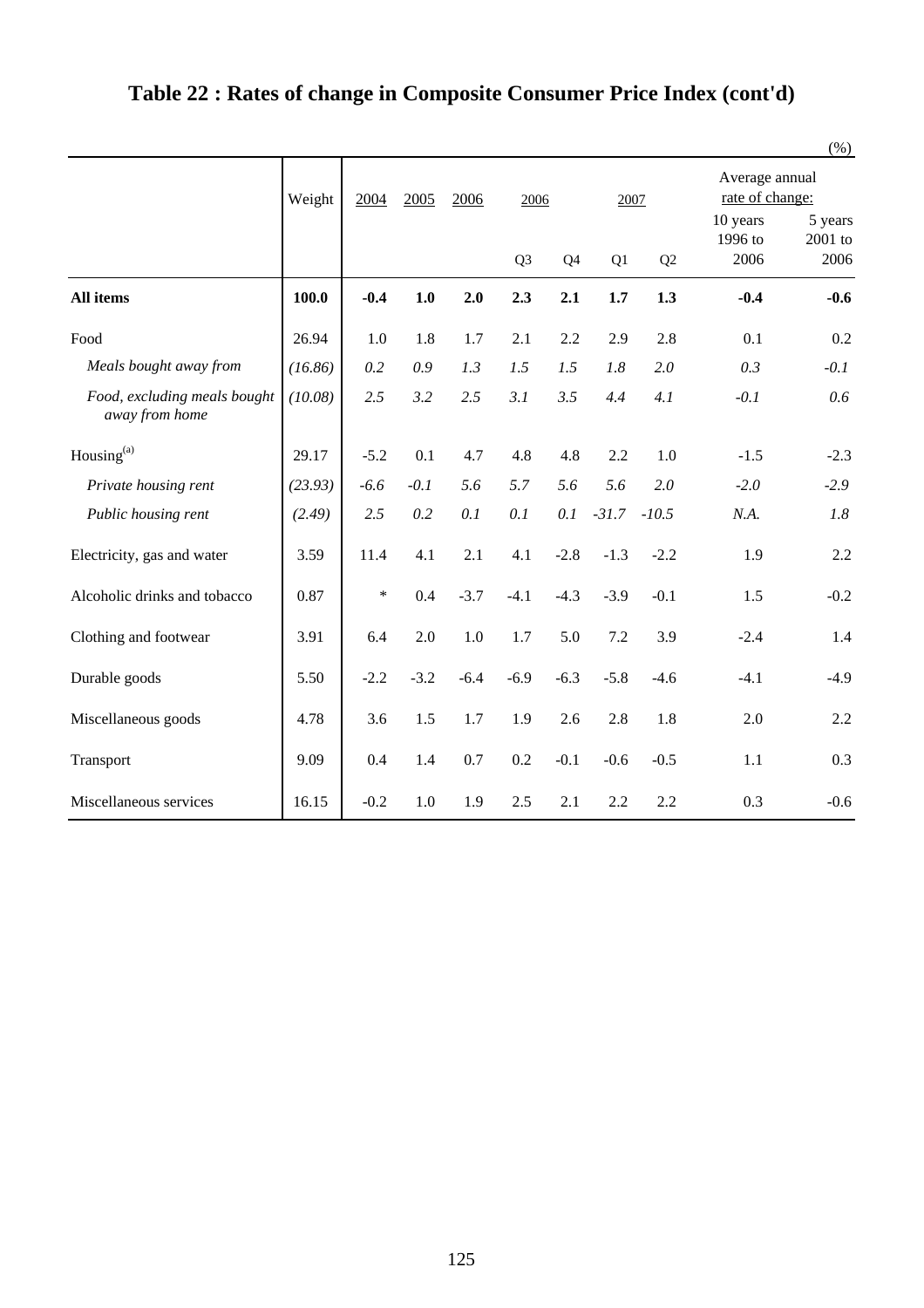|                                           |        |        |        |        |         |         | $(\%)$ |
|-------------------------------------------|--------|--------|--------|--------|---------|---------|--------|
|                                           | 1997   | 1998   | 1999   | 2000   | 2001    | 2002    | 2003   |
| Private consumption<br>expenditure        | 3.9    | 2.1    | $-5.2$ | $-4.5$ | $-1.0$  | $-3.4$  | $-2.9$ |
| Government consumption<br>expenditure     | 6.4    | 2.6    | $-0.1$ | $-1.9$ | $1.1\,$ | $-0.6$  | $-2.7$ |
| Gross domestic fixed<br>capital formation | 6.0    | $-7.2$ | 0.4    | $-3.8$ | $-6.6$  | $-10.1$ | $-9.4$ |
| Total exports of goods                    | $-1.9$ | $-3.3$ | $-3.4$ | $-0.5$ | $-2.6$  | $-2.9$  | $-2.0$ |
| Imports of goods                          | $-1.9$ | $-4.4$ | $-2.6$ | 0.8    | $-3.5$  | $-4.2$  | $-0.9$ |
| Exports of services                       | 0.8    | $-5.1$ | $-3.1$ | 1.6    | $-4.3$  | $-2.2$  | $-3.4$ |
| Imports of services                       | 0.7    | $-3.6$ | $-0.3$ | $-0.3$ | $-1.1$  | 0.4     | 2.6    |
| <b>Gross Domestic Product</b>             | 5.6    | 0.2    | $-5.8$ | $-5.6$ | $-1.8$  | $-3.5$  | $-6.4$ |
| Total final demand                        | 1.3    | $-2.3$ | $-3.7$ | $-2.7$ | $-2.6$  | $-3.7$  | $-3.0$ |
| Domestic demand                           | 4.5    | 0.4    | $-2.3$ | $-5.0$ | $-2.3$  | $-4.9$  | $-4.5$ |

# **and its main expenditure components Table 23 : Rates of change in implicit price deflators of GDP**

Notes :  $(#)$ Figures are subject to revision later on as more data become available.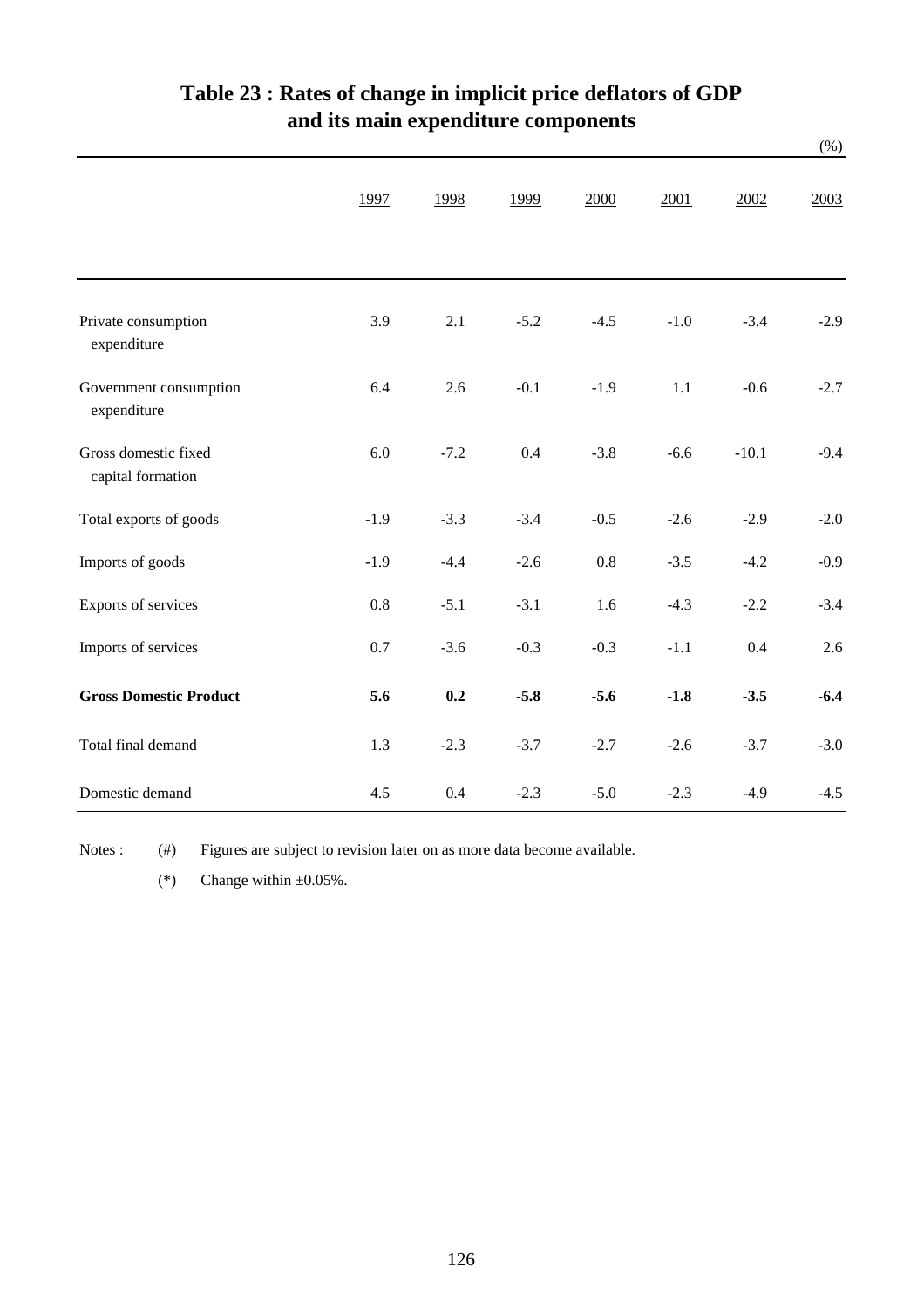|                                           |        |                     |                     |           |                 |                    |           |                              | $(\%)$                                        |  |
|-------------------------------------------|--------|---------------------|---------------------|-----------|-----------------|--------------------|-----------|------------------------------|-----------------------------------------------|--|
|                                           | 2004   | $2005$ <sup>#</sup> | $2006$ <sup>#</sup> |           | 2006            |                    | 2007      |                              | Average annual<br>rate of change:<br>10 years |  |
|                                           |        |                     |                     |           |                 |                    |           |                              | 5 years<br>$2001$ to                          |  |
|                                           |        |                     |                     | $Q3^{\#}$ | ${\bf Q4}^{\#}$ | $\mathrm{Q1}^{\#}$ | $Q2^{\#}$ | 1996 to<br>$2006^{\text{*}}$ | $2006^{\rm \#}$                               |  |
| Private consumption<br>expenditure        | $-0.5$ | 1.5                 | 1.6                 | 1.4       | 1.5             | 1.9                | 1.7       | $-0.9$                       | $-0.8$                                        |  |
| Government consumption<br>expenditure     | $-2.9$ | $-1.6$              | 1.4                 | 1.4       | 1.4             | 1.6                | 4.0       | 0.1                          | $-1.3$                                        |  |
| Gross domestic fixed<br>capital formation | 2.1    | 0.5                 | 2.8                 | 5.7       | 4.2             | $-5.5$             | $-6.5$    | $-2.7$                       | $-3.0$                                        |  |
| Total exports of goods                    | 0.5    | $-0.1$              | $-0.5$              | $-0.4$    | 0.2             | 0.9                | 0.6       | $-1.7$                       | $-1.0$                                        |  |
| Imports of goods                          | 2.5    | 1.3                 | 1.4                 | 1.7       | 2.1             | 0.7                | 0.1       | $-1.2$                       | $\ast$                                        |  |
| Exports of services                       | 0.4    | 3.7                 | 4.7                 | 5.2       | 3.5             | 3.3                | 1.7       | $-0.7$                       | 0.6                                           |  |
| Imports of services                       | 4.0    | 1.5                 | $1.0\,$             | 1.4       | 1.8             | 2.0                | 2.1       | 0.5                          | 1.9                                           |  |
| <b>Gross Domestic Product</b>             | $-3.6$ | $-0.4$              | $-0.4$              | $-0.4$    | $-0.4$          | 0.9                | 0.7       | $-2.2$                       | $-2.9$                                        |  |
| Total final demand                        | 0.4    | 0.8                 | $0.8\,$             | 1.0       | 1.3             | $1.0\,$            | 0.5       | $-1.5$                       | $-1.0$                                        |  |
| Domestic demand                           | $\ast$ | 0.8                 | 1.8                 | 1.8       | 2.2             | $-0.1$             | $\ast$    | $-1.2$                       | $-1.4$                                        |  |

# **Table 23 : Rates of change in implicit price deflators of GDP and its main expenditure components (cont'd)**